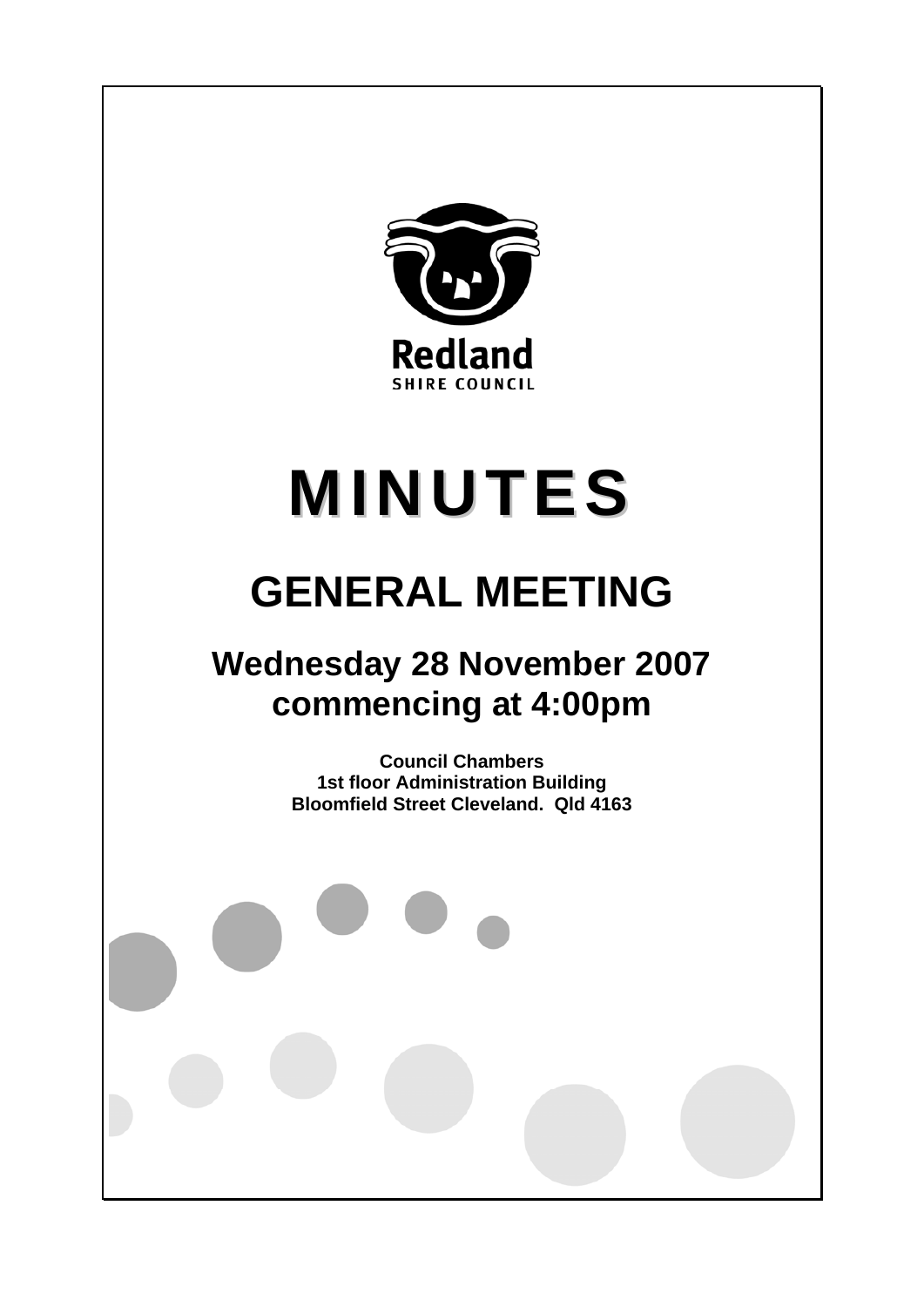### **TABLE OF CONTENTS**

| <b>ITEM</b>    |       | <b>SUBJECT</b>                                                                                            | <b>PAGE NO</b> |
|----------------|-------|-----------------------------------------------------------------------------------------------------------|----------------|
| 1              |       |                                                                                                           |                |
| $\overline{2}$ |       |                                                                                                           |                |
| 3              |       | RECORD OF ATTENDANCE AND LEAVE OF ABSENCE 5                                                               |                |
| 4              |       |                                                                                                           |                |
| 5              |       | <b>MATTERS OUTSTANDING FROM PREVIOUS GENERAL MEETING</b>                                                  |                |
|                | 5.1   |                                                                                                           |                |
|                | 5.1.1 | PETITION (DIVISION 2) - REQUEST FOR NEW TOILET                                                            |                |
|                | 5.1.2 | PETITION (DIVISION 2) - REQUEST FOR COUNCIL TO                                                            |                |
|                | 5.1.3 | <b>PETITION (DIVISION 4) - REQUEST FOR ROADWORKS -</b><br>OOYAN STREET, COOCHIEMUDLO ISLAND  6            |                |
|                | 5.1.4 |                                                                                                           |                |
|                | 5.1.5 | <b>PETITION (DIVISION 5) - REQUESTING THAT COUNCIL</b><br>PROVIDE A BITUMEN SEAL TO ROADS ON PERULPA      |                |
|                | 5.1.6 | <b>REPORT ON ISSUE CONCERNING THE BUILDING</b><br><b>OWNERSHIP AT DUNWICH (CR DOWLING - DIVISION 4) 7</b> |                |
| 6              |       |                                                                                                           |                |
| $\overline{7}$ |       |                                                                                                           |                |
|                | 7.1   | <b>PETITION (DIVISION 9) - REQUESTING COUNCIL</b><br><b>CLOSE PATHWAY ADJACENT TO 13 AND 15 DIANA</b>     |                |
|                | 7.2   | PETITION (DIVISION 4) - REQUESTING COUNCIL<br>UNDERTAKE A REVIEW OF PARKING AND SECURITY                  |                |
|                | 7.3   | PETITION (DIVISION 6) - OBJECTING TO THE<br><b>TRANSPORT/TRUCKING BUSINESS BEING OPERATED</b>             |                |
|                |       |                                                                                                           |                |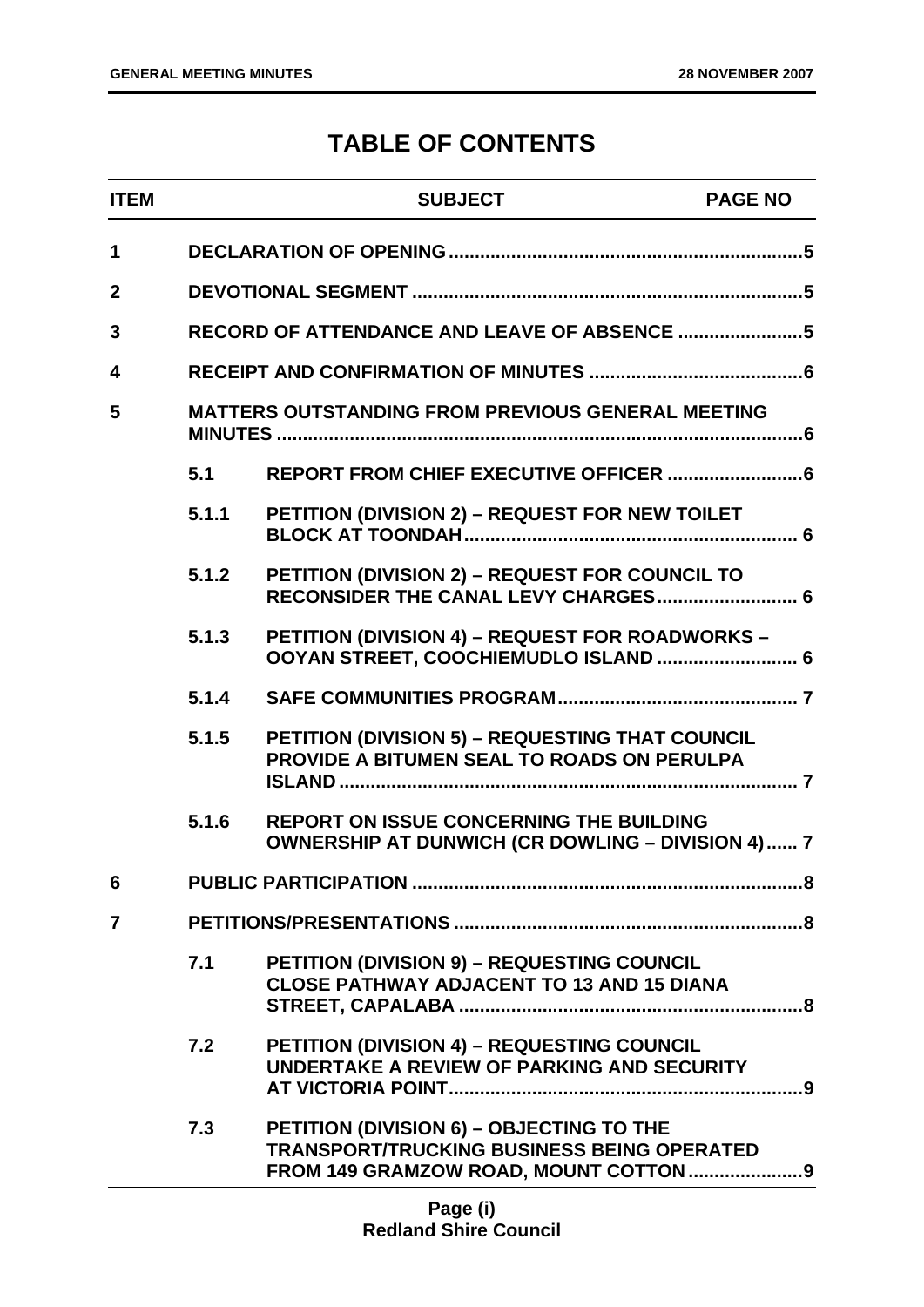|    | 7.4    |                                                               |
|----|--------|---------------------------------------------------------------|
| 8  |        |                                                               |
| 9  |        | <b>DECLARATION OF INTEREST ON ANY ITEMS OF BUSINESS10</b>     |
| 10 |        | <b>PLANNING &amp; POLICY COMMITTEE 14/11/07 - RECEIPT AND</b> |
|    | 10.1   | ITEM DELEGATED TO COMMITTEE FROM COUNCIL13                    |
|    | 10.1.1 | <b>DRAFT KOALA CONSERVATION AND MANAGEMENT</b>                |
|    | 10.2   |                                                               |
|    | 10.2.1 | <b>COUNCILLORS' CBF DIVISION 3 - PROVISION OF DOG</b>         |
|    | 10.3   |                                                               |
|    | 10.3.1 | PUBLIC NOTIFICATION OF CLEVELAND AND CAPALABA                 |
|    | 10.3.2 | <b>MEMORANDUM OF UNDERSTANDING - DALPURA BAY</b>              |
|    | 10.3.3 |                                                               |
|    | 10.3.4 | <b>CORPORATE POLICY 2407 MARKETS - NON PROFIT AND</b>         |
|    | 10.3.5 | <b>PROPOSED CAPALABA BUSINESS DISTRICT  38</b>                |
|    | 10.3.6 | <b>TOURISM WORKING GROUP FOR VISITOR SERVICES</b>             |
|    |        | 10.3.7 FISHERMANS TRACK, NORTH STRADBROKE ISLAND  44          |
|    |        |                                                               |
|    | 10.4.1 | TOONDAH HARBOUR REDEVELOPMENT 48                              |
| 11 |        | <b>REDLAND WATER AND WASTE COMMITTEE 21/11/07 - RECEIPT</b>   |
|    | 11.1   |                                                               |
|    | 11.1.1 | <b>REDLAND WATER &amp; WASTE COUNCIL BUSINESS UNIT</b>        |
|    |        | 11.1.2 EASTERN PIPELINE INTERCONNECTOR UPDATE 54              |
|    |        | Page (ii)                                                     |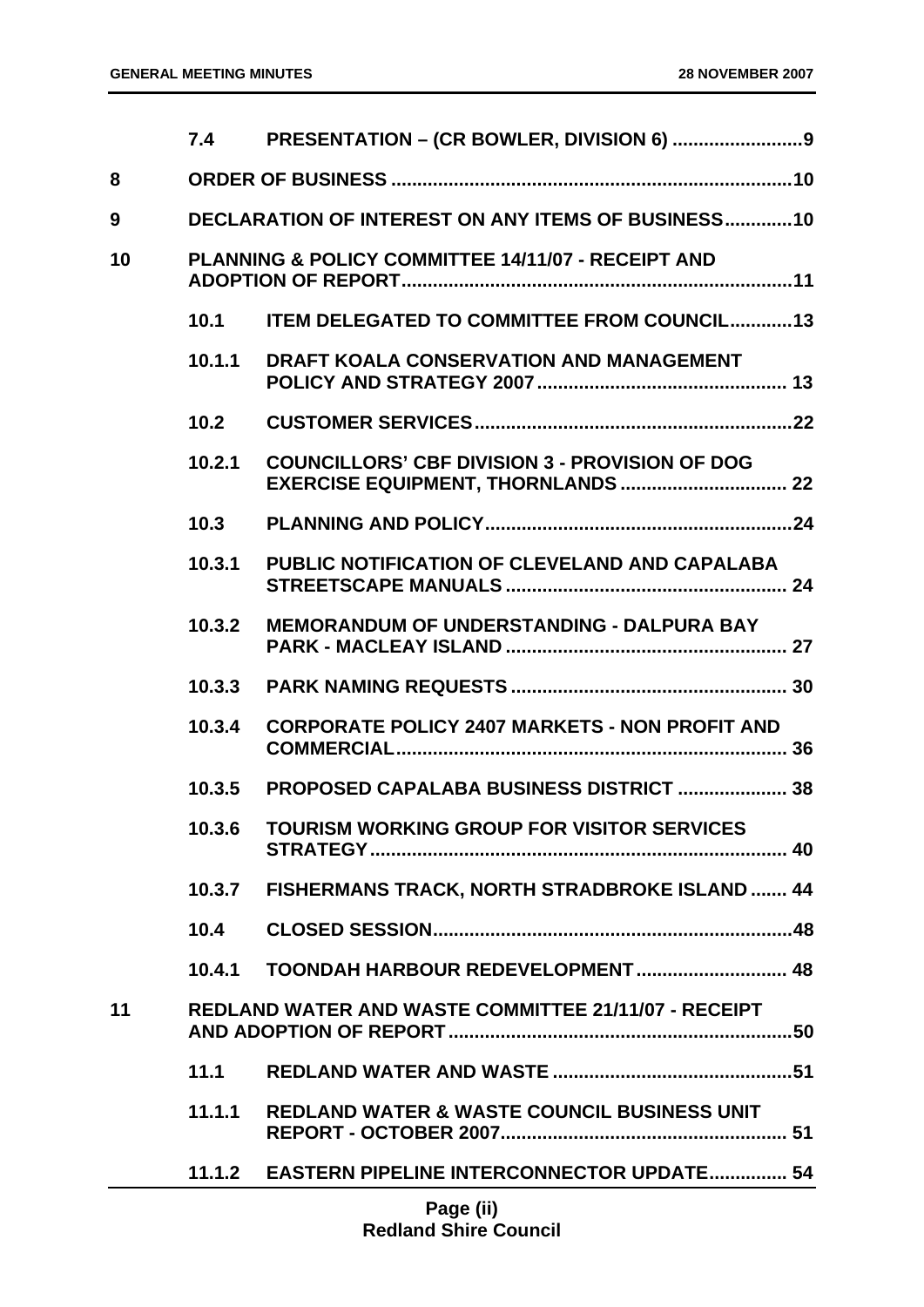|    | 11.1.3 | ORICA AUSTRALIA PTY LTD AS SOLE SUPPLIER OF                                                          |  |
|----|--------|------------------------------------------------------------------------------------------------------|--|
| 12 |        | <b>FINANCE AND CORPORATE MANAGEMENT COMMITTEE</b>                                                    |  |
|    | 12.1   |                                                                                                      |  |
|    | 12.1.1 | <b>REPORT ON THE AUDIT COMMITTEE MEETING - 30</b>                                                    |  |
|    | 12.2   |                                                                                                      |  |
|    | 12.2.1 | <b>OCTOBER 2007 - MONTHLY FINANCIAL REPORTS  69</b>                                                  |  |
|    | 12.2.2 | 2007/2008 FIRST QUARTER BUDGET REVIEW  73                                                            |  |
|    | 12.2.3 | <b>REVIEW CORPORATE POL-3014 RATING EXEMPTION -</b>                                                  |  |
|    | 12.3   |                                                                                                      |  |
|    | 12.3.1 | REGIONAL ARTS DEVELOPMENT FUND (RADF) 2007/8 -                                                       |  |
|    | 12.4   |                                                                                                      |  |
|    | 12.4.1 | <b>MONTHLY BALANCED SCORECARD REPORT FOR</b>                                                         |  |
|    | 12.4.2 |                                                                                                      |  |
|    | 12.5   |                                                                                                      |  |
|    | 12.5.1 |                                                                                                      |  |
|    | 12.6   |                                                                                                      |  |
|    | 12.6.1 | <b>TENDER - PROVISION OF DESIGN AND MANAGEMENT</b><br><b>SERVICES - QUARRY/RICKERTT ROAD UPGRADE</b> |  |
| 13 |        |                                                                                                      |  |
|    | 13.1   | <b>MAYOR'S COMMUNITY FUND SPONSORSHIP -</b>                                                          |  |
| 14 |        |                                                                                                      |  |
|    | 14.1   |                                                                                                      |  |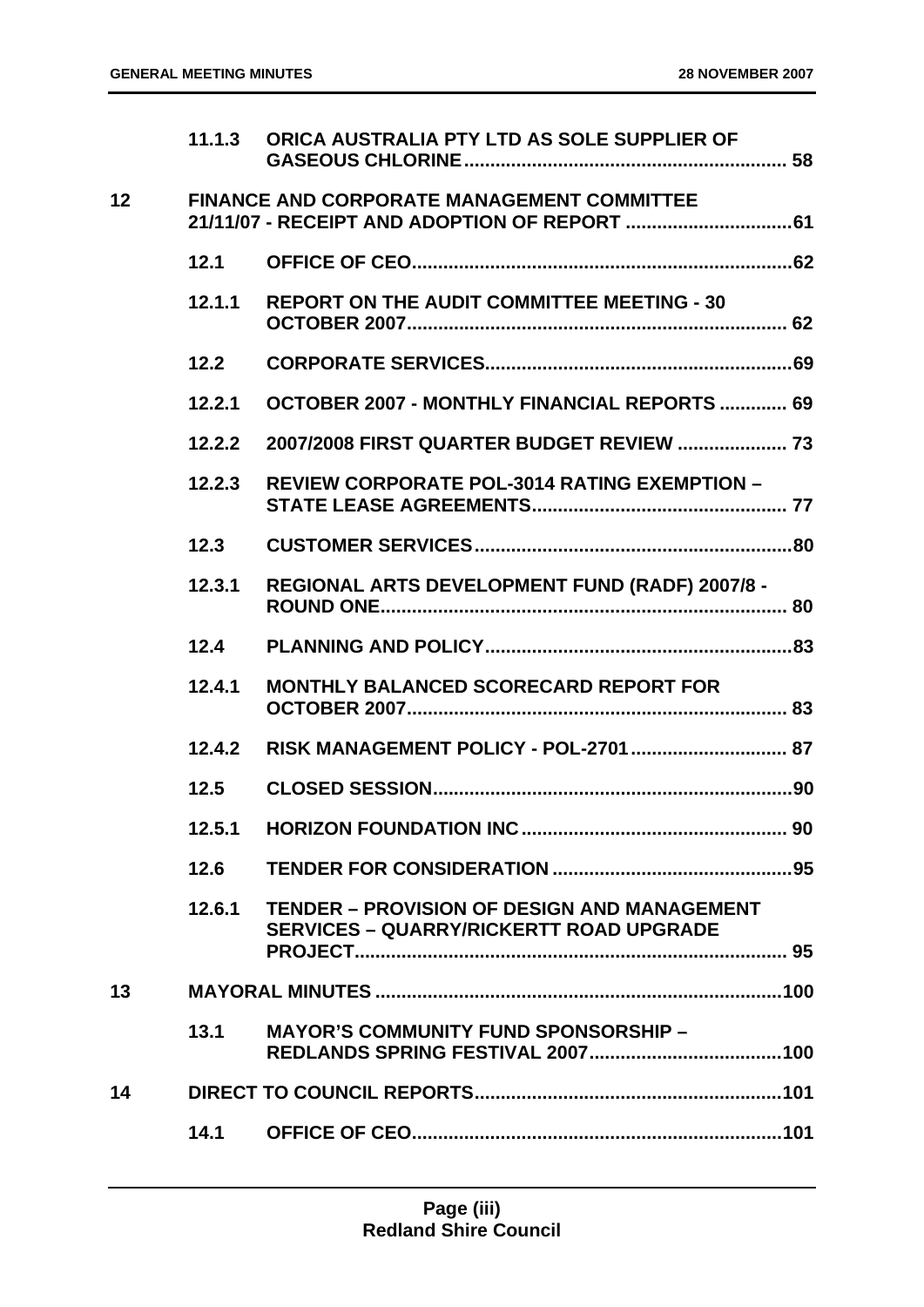|    | 14.1.1 | ALLEGED BREACH OF THE COUNCILLOR CODE OF                                                                                                        |  |
|----|--------|-------------------------------------------------------------------------------------------------------------------------------------------------|--|
|    | 14.2   |                                                                                                                                                 |  |
|    | 14.2.1 |                                                                                                                                                 |  |
|    | 14.3   |                                                                                                                                                 |  |
|    | 14.3.1 | <b>COUNCILLORS' CBF DIVISION 10 - PROVISION OF PARK</b>                                                                                         |  |
|    | 14.4   |                                                                                                                                                 |  |
|    | 14.4.1 | TEMPORARY RELOCATION OF STRADDIE FLYER 112                                                                                                      |  |
| 15 |        | <b>NOTICE OF MOTION UNDER SECTION 451 OF LOCAL</b>                                                                                              |  |
|    | 15.1   | NOTICE OF MOTION TO AMEND COUNCIL RESOLUTION<br>OF 31 OCTOBER 2007- AMENDMENT TO PLANNING<br><b>SCHEME POLICY 3 - NEW CHAPTER 8, STORMWATER</b> |  |
| 16 |        |                                                                                                                                                 |  |
|    | 16.1   | NOTICE GIVEN BY CR OGILVIE (DIVISION 2) 116                                                                                                     |  |
|    | 16.1.1 | <b>HIGHER EDUCATION LEARNING INSTITUTIONS 116</b>                                                                                               |  |
|    | 16.2   | NOTICE GIVEN BY CR MURRAY (DIVISION 10)118                                                                                                      |  |
|    | 16.2.1 | PROPOSED REVIEW OF LOCAL LAW NO 6 -                                                                                                             |  |
|    |        |                                                                                                                                                 |  |
|    | 16.2.3 | <b>REQUEST FOR PROGRESS REPORT -</b>                                                                                                            |  |
|    | 16.2.4 | REPORTING OF RESULTS OF ALL COURT CASES,<br>APPEALS AND NEGOTIATED DECISIONS 121                                                                |  |
| 17 |        |                                                                                                                                                 |  |
| 18 |        |                                                                                                                                                 |  |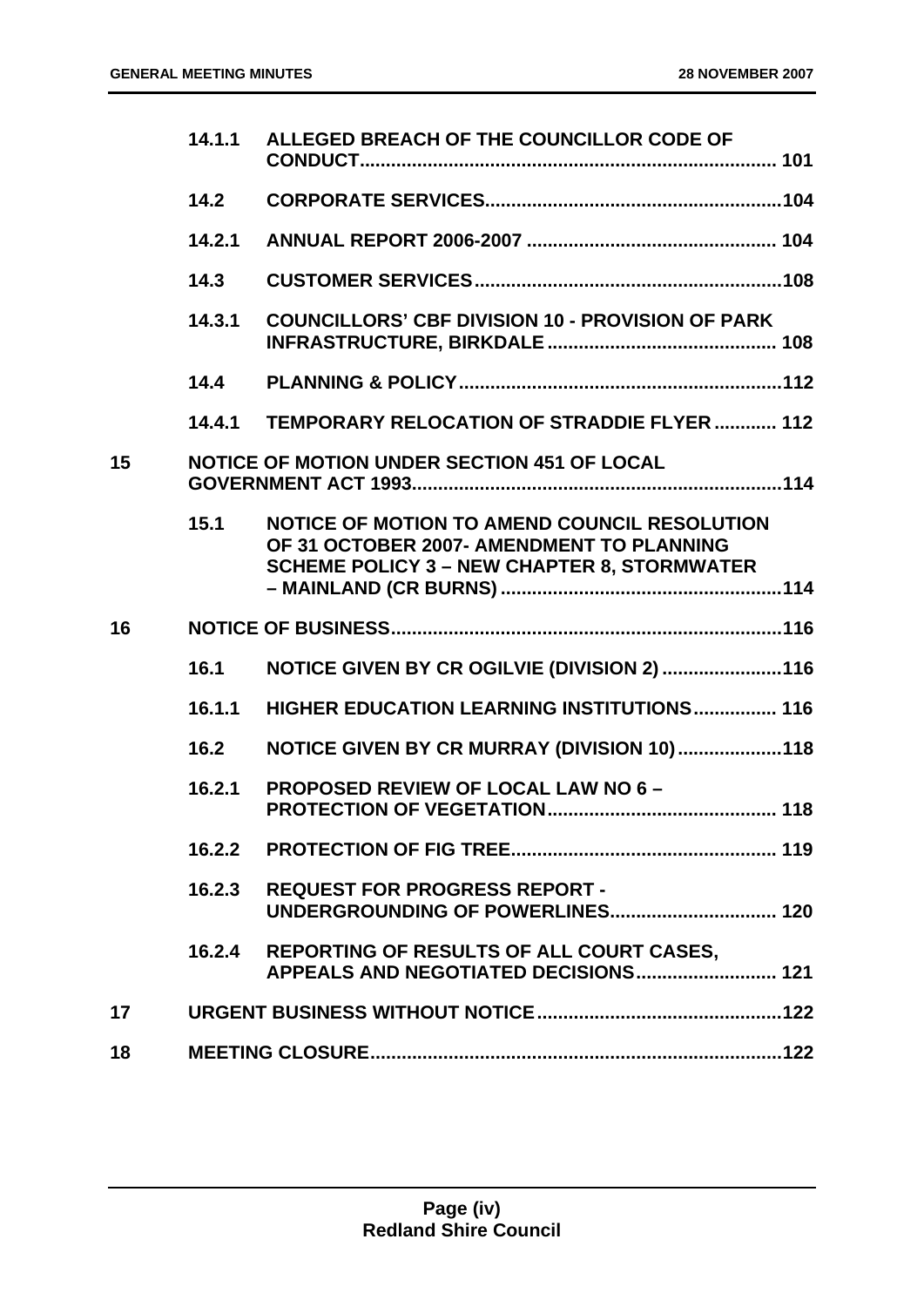#### **1 DECLARATION OF OPENING**

The Deputy Mayor declared the meeting open at 4.02pm.

#### **2 DEVOTIONAL SEGMENT**

Pastor George Gebran from the Redland Ministers' Fellowship led Council in a brief devotional segment.

#### **3 RECORD OF ATTENDANCE AND LEAVE OF ABSENCE**

#### **MEMBERS PRESENT:**

| Cr P J Dowling  |  |
|-----------------|--|
| Cr A G Barker   |  |
| Cr C B Ogilvie  |  |
| Cr D A Henry    |  |
| Cr J L Burns    |  |
| Cr T Bowler     |  |
| Cr M A Elliott  |  |
| Cr A R Beard    |  |
| Cr K M Williams |  |
| Cr H J Murray   |  |
|                 |  |

Deputy Mayor and Councillor Division 4 **Councillor Division 1** Councillor Division 2 Councillor Division 3 **Councillor Division 5** Councillor Division 6 **Councillor Division 7 Councillor Division 8** Councillor Division 9 **Councillor Division 10** 

#### **EXECUTIVE LEADERSHIP GROUP:**

| Mrs S Rankin   | <b>Chief Executive Officer</b>             |
|----------------|--------------------------------------------|
| Mr R Turner    | <b>General Manager Corporate Services</b>  |
| Mr M Goode     | <b>General Manager Customer Services</b>   |
| Mr G Underwood | <b>General Manager Planning and Policy</b> |
| Mr B Taylor    | <b>Manager Treatment Operations</b>        |

#### **MINUTES:**

Mrs J Parfitt **Corporate Meetings & Registers Officer** 

#### **LEAVE OF ABSENCE**

| Moved by:    | <b>Cr Elliott</b> |
|--------------|-------------------|
| Seconded by: | Cr Beard          |

That leave of absence from today's meeting be approved for Cr Seccombe.

CARRIED

#### **APOLOGY**

Mr J Pruss General Manager Redland Water & Waste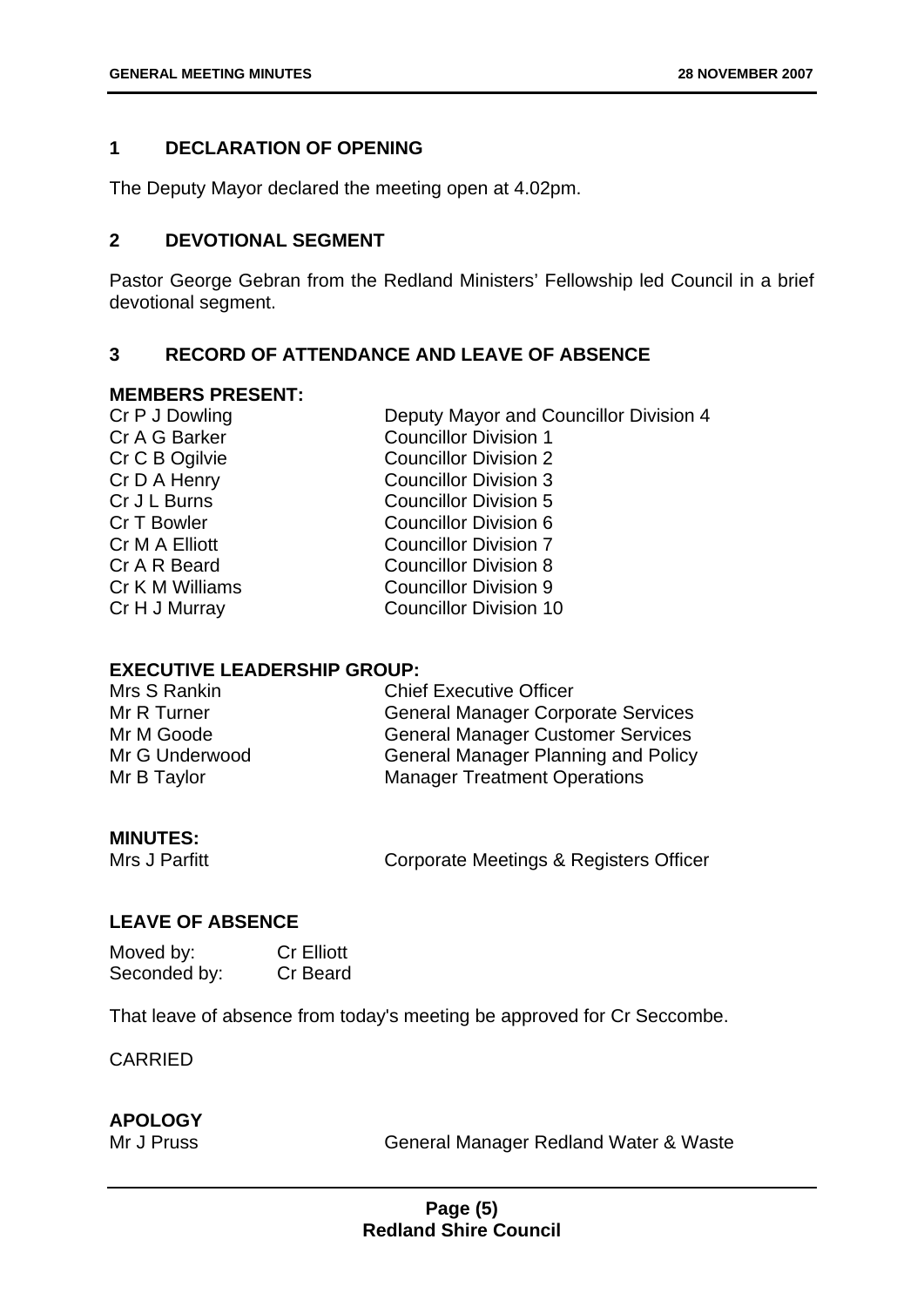#### **4 RECEIPT AND CONFIRMATION OF MINUTES**

| Moved by:    | <b>Cr Elliott</b> |
|--------------|-------------------|
| Seconded by: | <b>Cr Burns</b>   |

That the minutes of the General Meeting of Council held on 31 October 2007 be confirmed.

#### CARRIED

#### **5 MATTERS OUTSTANDING FROM PREVIOUS GENERAL MEETING MINUTES**

#### **5.1 REPORT FROM CHIEF EXECUTIVE OFFICER**

#### **5.1.1 PETITION (DIVISION 2) – REQUEST FOR NEW TOILET BLOCK AT TOONDAH**

At the General Meeting of 26 September 2007, Council resolved that the petition requesting Council consider a new toilet block at Toondah be received and referred to a committee or officer for consideration and a report to the relevant Committee.

A report addressing this petition is proposed for the Planning & Policy Committee meeting scheduled for 5 December 2007.

#### **5.1.2 PETITION (DIVISION 2) – REQUEST FOR COUNCIL TO RECONSIDER THE CANAL LEVY CHARGES**

At the General Meeting of 26 September 2007, Council resolved that the petition requesting Council reconsider the Canal Levy Charges be received and referred to a committee or officer for consideration and a report to the relevant Committee.

A report addressing this petition is listed for the Planning and Policy Committee meeting scheduled for 5 December 2007.

#### **5.1.3 PETITION (DIVISION 4) – REQUEST FOR ROADWORKS – OOYAN STREET, COOCHIEMUDLO ISLAND**

At the General Meeting of 26 September 2007, Council resolved that the petition requesting Ooyan Street to be included in the current roadworks program be received and referred to the appropriate area of Council for consideration and a report to a future Planning and Policy Committee meeting.

A report addressing this petition is proposed for the Planning and Policy Committee meeting scheduled for Tuesday, 22 January 2008.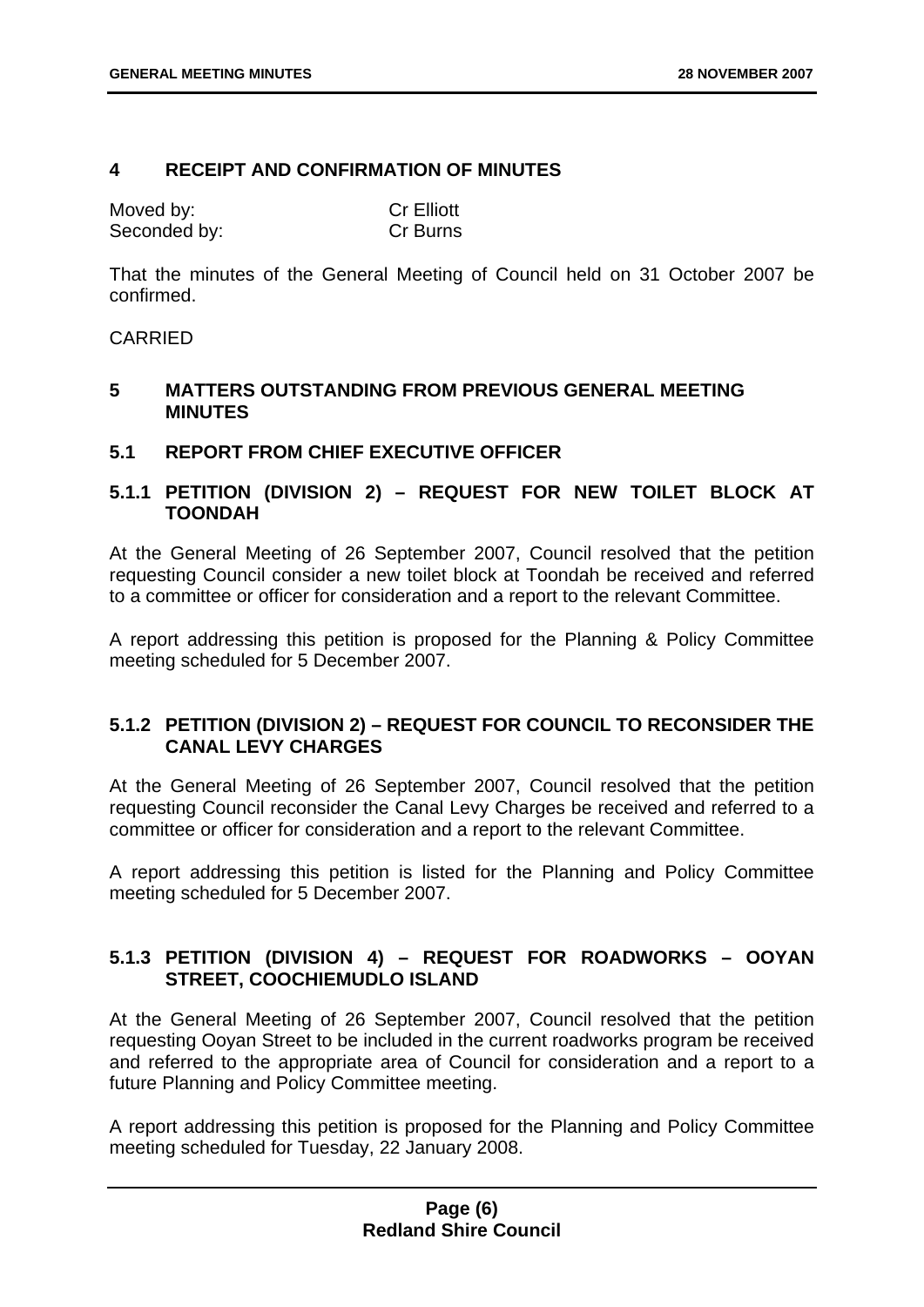#### **5.1.4 SAFE COMMUNITIES PROGRAM**

At the General Meeting of 26 September 2007, it was resolved that a report be prepared on the Safe Communities Program and its applicability to the Redlands community as a means to:

- a) Assisting Council to meet its obligations under the Corporate Plan and Community Safety Policy;
- b) Determining the best way forward for community members and organisations with a demonstrable focus on, and commitment to, community safety; and
- c) Identifying other options to strengthen the community's capacity to respond to safety issues.

A report addressing this petition will be presented to a future Planning and Policy Committee meeting.

#### **5.1.5 PETITION (DIVISION 5) – REQUESTING THAT COUNCIL PROVIDE A BITUMEN SEAL TO ROADS ON PERULPA ISLAND**

At the General Meeting of 31 October 2007, Council resolved that the petition requesting that Council provide a bitumen seal to roads on Perulpa Island be received and referred to the appropriate area of Council for consideration and a report to a future Planning and Policy Committee meeting.

A report addressing this petition is proposed for the Planning and Policy Committee meeting scheduled for Tuesday, 22 January 2008.

#### **5.1.6 REPORT ON ISSUE CONCERNING THE BUILDING OWNERSHIP AT DUNWICH (CR DOWLING – DIVISION 4)**

At the General Meeting of 31 October 2007, Council resolved that a report be prepared and presented to the next Planning & Policy Committee meeting, to include details of the following:

- the history of the building at Dunwich which houses a number of Council activities, Redlands Tourism, etc.
- who built the building
- how it was funded
- how and when Council took occupancy of the building

It is proposed that this report be presented to the Planning & Policy Committee meeting scheduled for Wednesday, 5 December 2007.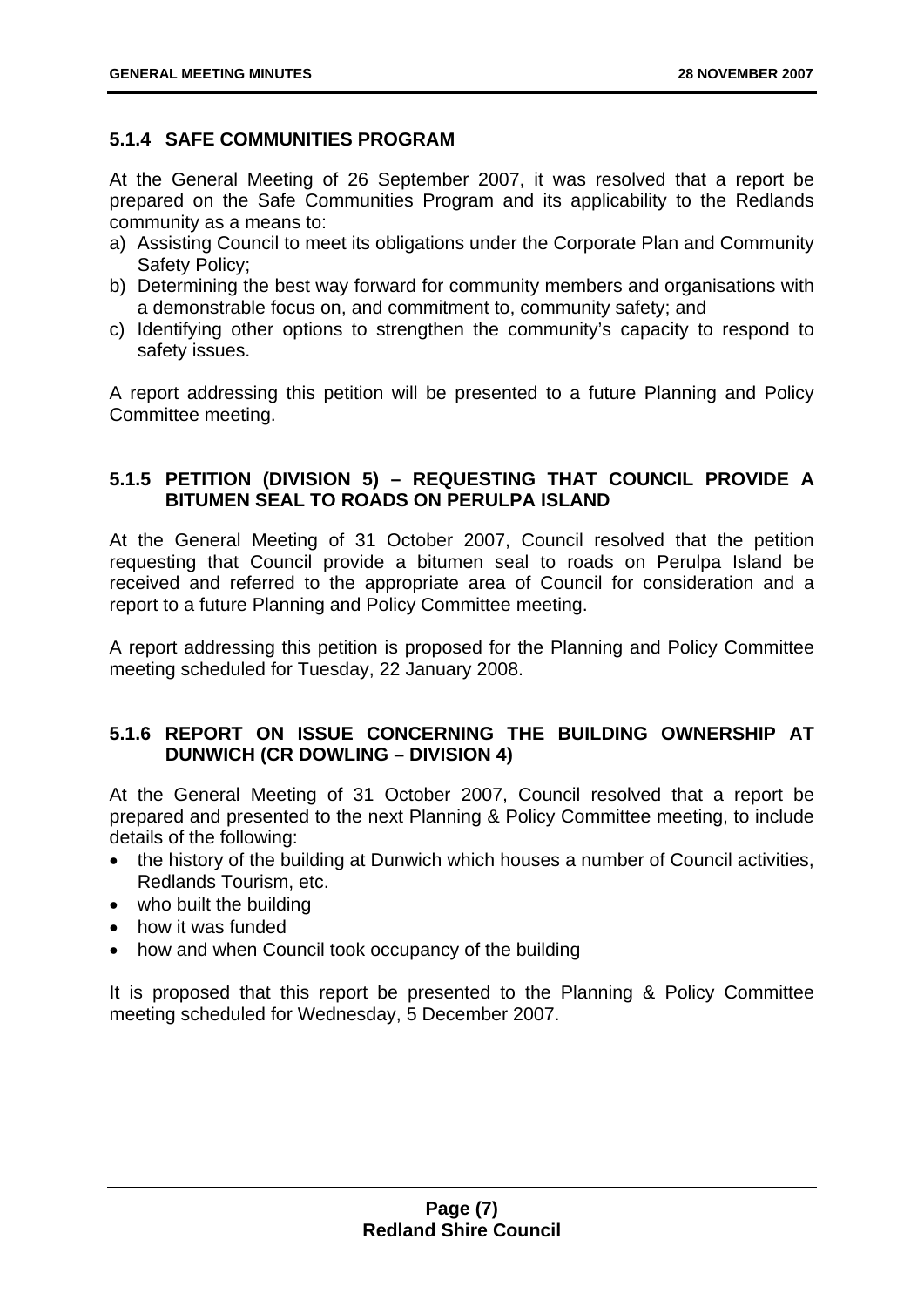#### **6 PUBLIC PARTICIPATION**

#### **MOTION TO ADJOURN MEETING**

| Moved by:    | Cr Henry |
|--------------|----------|
| Seconded by: | Cr Beard |

That the proceedings of the meeting adjourn for a public participation segment.

#### CARRIED

1. Mr B Green, of Coochiemudlo Island, addressed Council in relation to a petition requesting Council undertake a review of parking and security at Victoria Point.

#### **MOTION TO RESUME MEETING**

| Moved by:    | <b>Cr Elliott</b> |
|--------------|-------------------|
| Seconded by: | Cr Williams       |

That the proceedings of the meeting resume.

#### CARRIED

#### **7 PETITIONS/PRESENTATIONS**

Permission was granted for the following petitions to be presented.

#### **7.1 PETITION (DIVISION 9) – REQUESTING COUNCIL CLOSE PATHWAY ADJACENT TO 13 AND 15 DIANA STREET, CAPALABA**

| Moved by:    | Cr Williams      |
|--------------|------------------|
| Seconded by: | <b>Cr Bowler</b> |

**That the petition, which reads as follows, be received and referred to the appropriate area of Council for consideration and a report to Council:** 

*"We, the undersigned, request that Council take the appropriate measures to close the pathway adjacent to 13 and 15 Diana Street, Capalaba. The existence of this pathway does not meet current CPTED principles and encourages intolerable bad behaviour. The personal and community cost of this infrastructure far outweighs any benefits, especially while other appropriate school accesses exist."*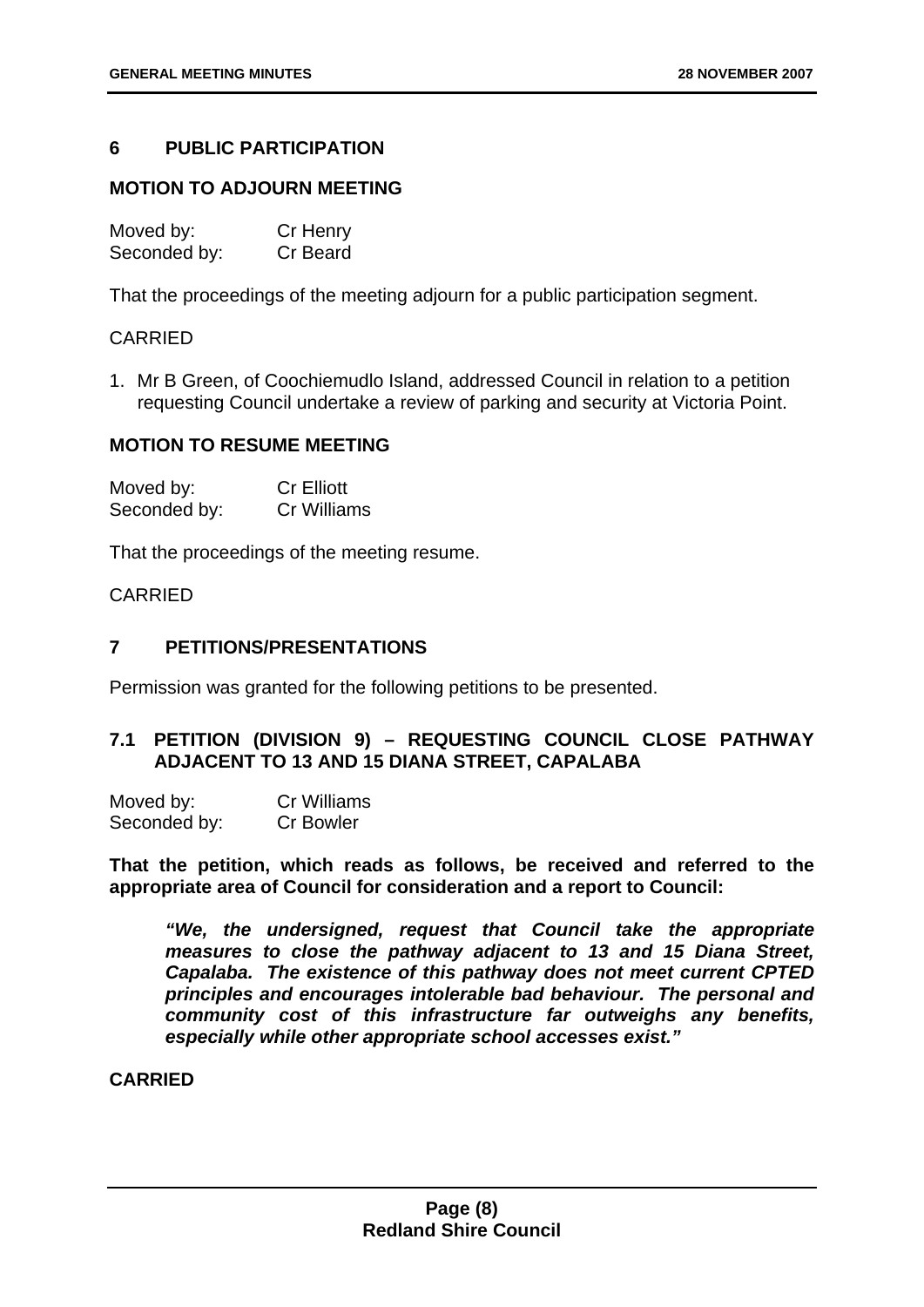#### **7.2 PETITION (DIVISION 4) – REQUESTING COUNCIL UNDERTAKE A REVIEW OF PARKING AND SECURITY AT VICTORIA POINT**

| Moved by:    | Cr Burns |
|--------------|----------|
| Seconded by: | Cr Beard |

**That the petition, which reads as follows, be received and referred to the appropriate area of Council for consideration and a report to Council:** 

 **"***That Council undertake a review of parking and security at Victoria Point with a view to obtaining security improvement programme funding to upgrade lighting and other measures and to consider rezoning some of the existing carpark to 'Council Purposes' in order that a secure park may be considered."* 

#### **CARRIED**

#### **7.3 PETITION (DIVISION 6) – OBJECTING TO THE TRANSPORT/TRUCKING BUSINESS BEING OPERATED FROM 149 GRAMZOW ROAD, MOUNT COTTON**

| Moved by:    | <b>Cr Bowler</b>  |
|--------------|-------------------|
| Seconded by: | <b>Cr Elliott</b> |

**That the petition, which reads as follows, be received and referred to the appropriate area of Council for consideration and a report to Council:** 

 **"***We, the undersigned object to the transport/trucking business incorporating mechanical repairs being operated from 149 Gramzow Road, Mount Cotton. We base our objections on the following concerns: Environmental damage, noise, road safety, the business is in direct contrast to state and local government legislation, loss of quality of life,*  loss of amenity. We respectfully request that Redland Shire Council *swiftly takes the appropriate action to have this business cease operation from this address."*

#### **CARRIED**

#### **7.4 PRESENTATION – (CR BOWLER, DIVISION 6)**

Cr Bowler presented a book from the MG Car Club of Qld titled 'History of the Hill', a pictorial history of the first 40 years of Mount Cotton Hill Climb, by John McCarthy, to be donated to Redland Shire Council's Library.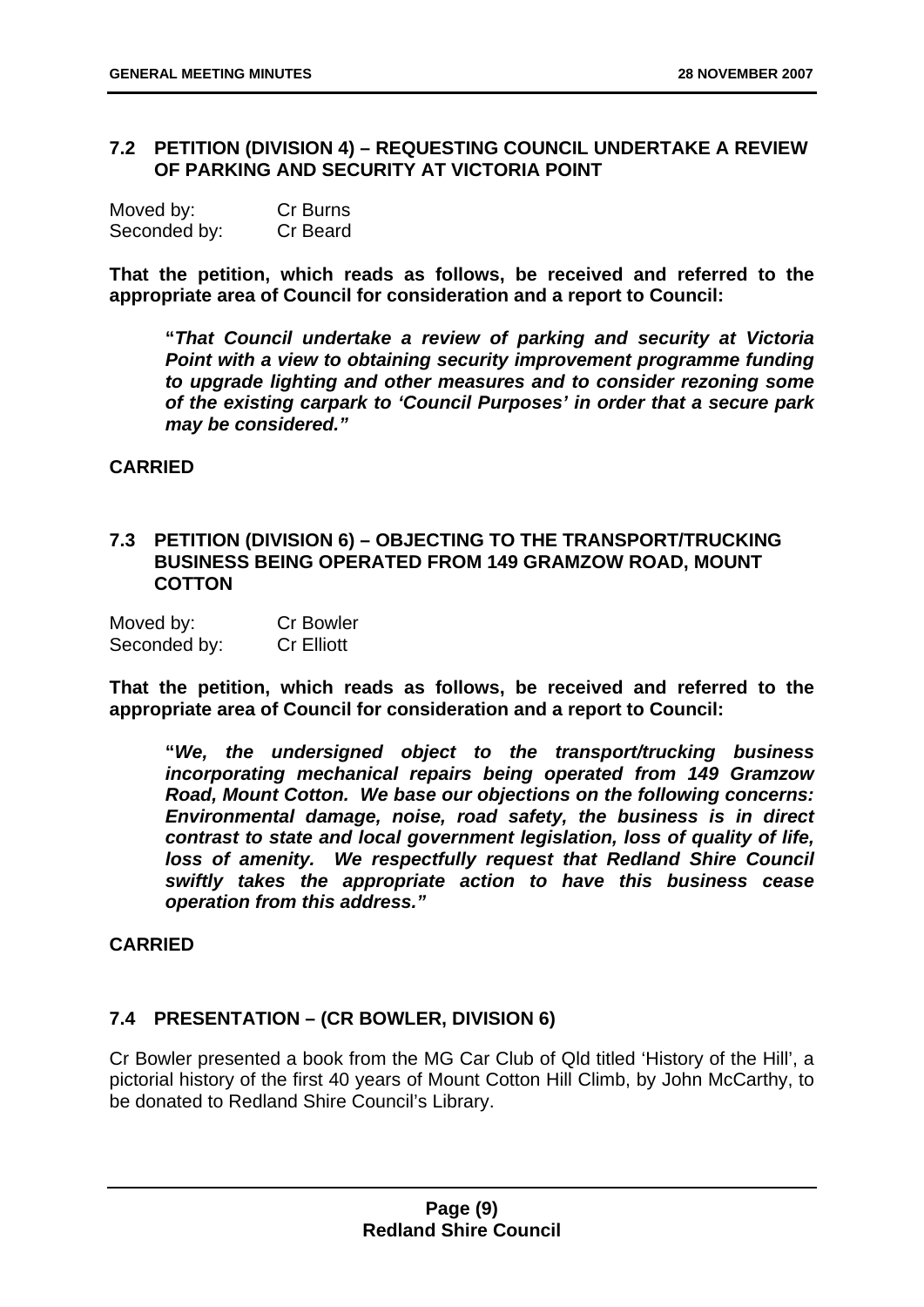#### **8 ORDER OF BUSINESS**

Moved by: Cr Williams Seconded by: Cr Ogilvie

That a late item, *Temporary Relocation of Straddie Flyer*, be received and discussed as item 14.4.1.

#### CARRIED

#### **9 DECLARATION OF INTEREST ON ANY ITEMS OF BUSINESS**

It was noted that Cr Ogilvie declared a material personal interest at the Planning & Policy Committee meeting of 14 November 2007, in confidential item 10.4.1, *Toondah Harbour Redevelopment*. This item was not raised or discussed at today's meeting and, therefore, Council noted that Cr Ogilvie declared a material personal interest and did not vote in this matter and did not leave the meeting.

Cr Williams declared a conflict of interest in item 13.1, *Mayor's Community Fund Sponsorship – Redlands Spring Festival 2007*, as Chair of the Spring Festival Committee and was present for discussion on this item.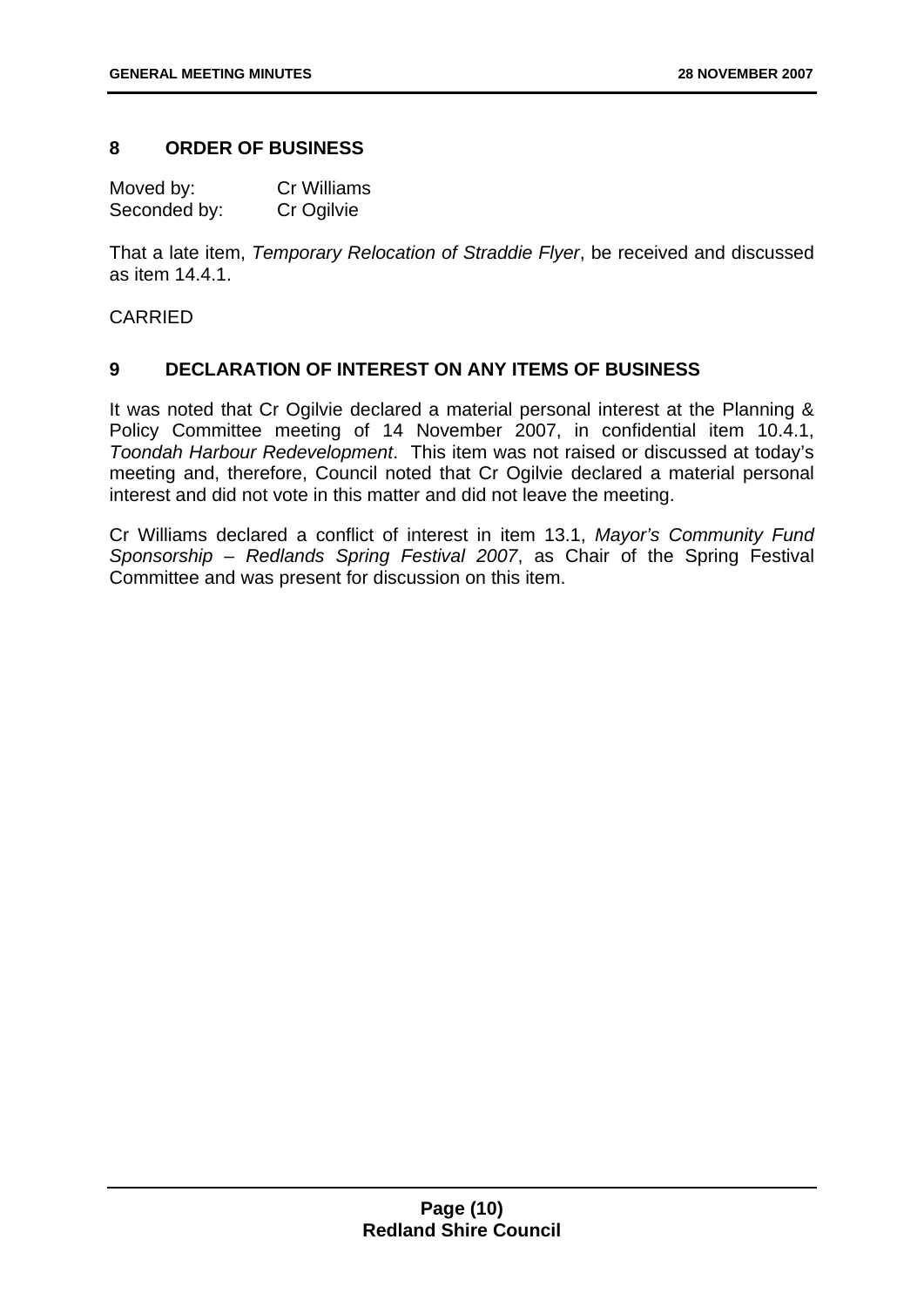#### **10 PLANNING & POLICY COMMITTEE 14/11/07 - RECEIPT AND ADOPTION OF REPORT**

| Moved by:    | Cr Burns          |
|--------------|-------------------|
| Seconded by; | <b>Cr Elliott</b> |

That the following Planning & Policy Committee Report of 14 November 2007 be received.

CARRIED

#### **DECLARATION OF OPENING**

Cr Dowling declared the meeting open at 9.00am.

#### **RECORD OF ATTENDANCE AND LEAVE OF ABSENCE**

| <b>Members Present</b>   |                                                            |
|--------------------------|------------------------------------------------------------|
| Cr P J Dowling           | Acting Chairperson, Deputy Mayor and Councillor Division 4 |
| Cr D H Seccombe          | Mayor                                                      |
| Cr A G Barker            | <b>Councillor Division 1</b>                               |
| Cr C B Ogilvie           | <b>Councillor Division 2</b>                               |
| Cr D A Henry             | <b>Councillor Division 3</b>                               |
| Cr T Bowler              | <b>Councillor Division 6</b>                               |
| Cr M A Elliott           | <b>Councillor Division 7</b>                               |
| Cr A R Beard             | <b>Councillor Division 8</b>                               |
| Cr K M Williams          | <b>Councillor Division 9</b>                               |
| Cr H J Murray            | <b>Councillor Division 10</b>                              |
| <b>Committee Manager</b> |                                                            |
| Mr G Underwood           | <b>General Manager Planning and Policy</b>                 |
| <b>Officers</b>          |                                                            |
| Mrs S Rankin             | <b>Chief Executive Officer</b>                             |
| Mr G Photinos            | <b>Manager Environmental Management</b>                    |
| Mr D Carter              | Senior Advisor Natural Area Management                     |
| Ms K Petrik              | <b>Manager Marketing &amp; Communications</b>              |
| Ms B Tidey               | <b>Strategic Planning Advisor</b>                          |
| Ms R Bonnin              | Manager Community and Social Planning                      |
| Mr G Soutar              | <b>Manager Operations &amp; Maintenance</b>                |
| Mr D Elliott             | Manager Infrastructure Planning                            |
| <b>Minutes</b>           |                                                            |
| Mrs J Parfitt            | Corporate Meetings & Registers Officer                     |
| Apology                  |                                                            |
| Moved by:                | <b>Cr Beard</b>                                            |
| Seconded by:             | <b>Cr Williams</b>                                         |
|                          | That an anology he noted for Cr. II. Burne                 |

That an apology be noted for Cr J L Burns.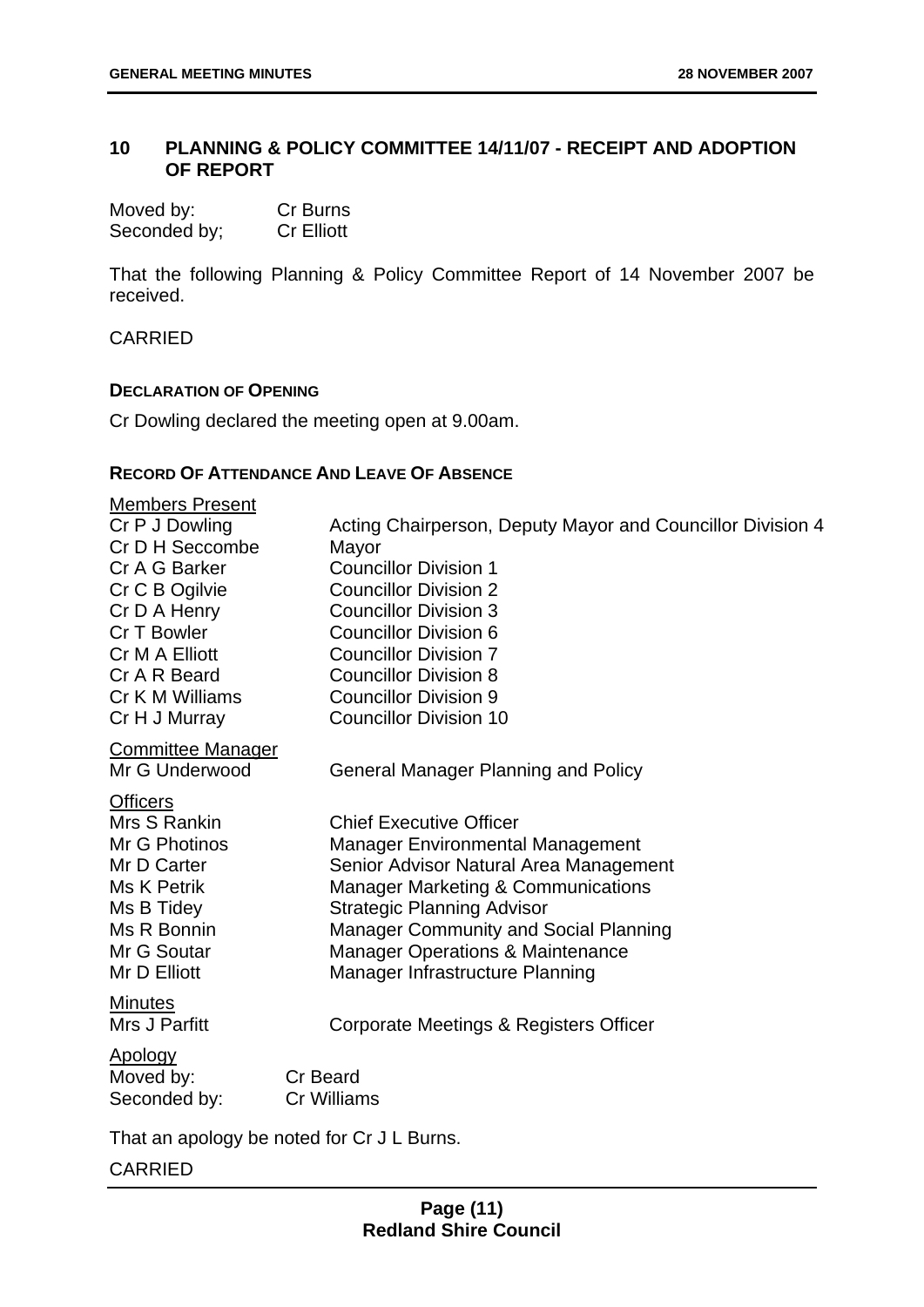#### **PUBLIC PARTICIPATION AT MEETING**

Moved by: Cr Seccombe Seconded by: Cr Murray

That the meeting be adjourned for a 15 minute public participation segment.

#### CARRIED

 Ms D Newton of Wellington Point addressed Committee in relation to the Council facilitated Koala Summit held 2nd and 3rd November 2007.

| Moved by:    | Cr Henry          |
|--------------|-------------------|
| Seconded by: | <b>Cr Elliott</b> |

That the meeting resume.

#### CARRIED

#### **DECLARATION OF INTEREST**

Cr Ogilvie declared a Material Personal Interest in Item 4.1 Toondah Harbour Redevelopment, as he owned adjoining property, and left the meeting at 11.30am.

#### **MOTION TO ALTER THE ORDER OF BUSINESS**

Nil.

Cr Murray left the meeting at 10.40am during discussion on Item 1.1 and returned at 10.47am during discussion on Item 3.3.

Cr Henry left the meeting at 11.02am during discussion on Item 3.3.

Cr Dowling left the meeting at 11.01am during discussion on Item 3.3 (Cr Beard presided) and returned at 11.04am during discussion on Item 3.5.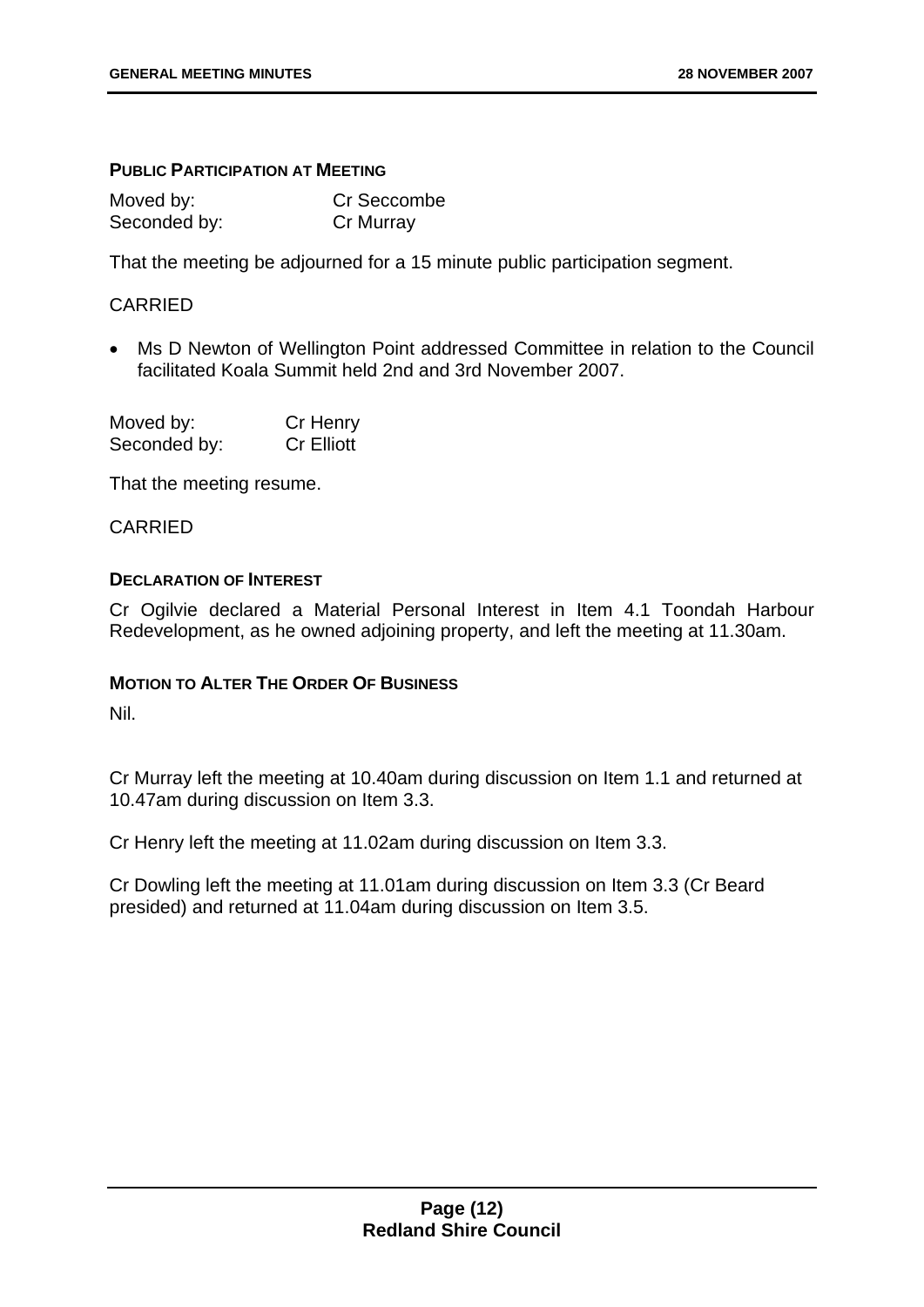#### **10.1 ITEM DELEGATED TO COMMITTEE FROM COUNCIL**

This item was resolved at the Planning & Policy Committee meeting of 14 November 2007. The Committee's decision is now presented to Council for noting only, as part of this report on the Committee's deliberations.

#### **10.1.1 DRAFT KOALA CONSERVATION AND MANAGEMENT POLICY AND STRATEGY 2007**

| <b>Dataworks Filename:</b>       | <b>EM Koala Conservation Management Policy &amp;</b><br><b>Strategy</b>                    |
|----------------------------------|--------------------------------------------------------------------------------------------|
| <b>Attachments:</b>              | <b>Draft Redlands Koala Policy 2007</b><br><b>Draft Koala Implementation Strategy 2007</b> |
| <b>Responsible Officer Name:</b> | <b>Gary Photinos</b><br><b>Manager Environmental Management</b>                            |
| <b>Author Name:</b>              | <b>Dan Carter</b><br><b>Senior Advisor Natural Environment</b>                             |

#### **DELEGATED AUTHORITY**

**Council resolved, on 31 October 2007, to refer the proposed Draft Koala Conservation and Management Policy and Strategy 2007 to the November meeting of the Planning and Policy Committee and that the Committee be delegated authority to consider and deal with the matter.** 

#### **EXECUTIVE SUMMARY**

The koala population in the Redlands is in significant decline and requires Redland Shire Council, neighbouring local Governments, the State Government, businesses and the community to take action to stop the key threats to the koala.

The draft policy and strategy 2007 now recognises the species as locally endangered within the Koala Coast Region and North Stradbroke Island.

The Koala Summit held on the 2 and 3 of November identified 12 conclusions listed in the report. These conclusions have been used as a basis for the new policy and strategy.

The accompanying strategy document outlines a recovery plan detailing key implementation actions and outcomes.

It is now proposed that committee under delegated authority from the General Meeting of 31 October receive the Draft Redlands Koala Policy and Strategy and release it for public consultation.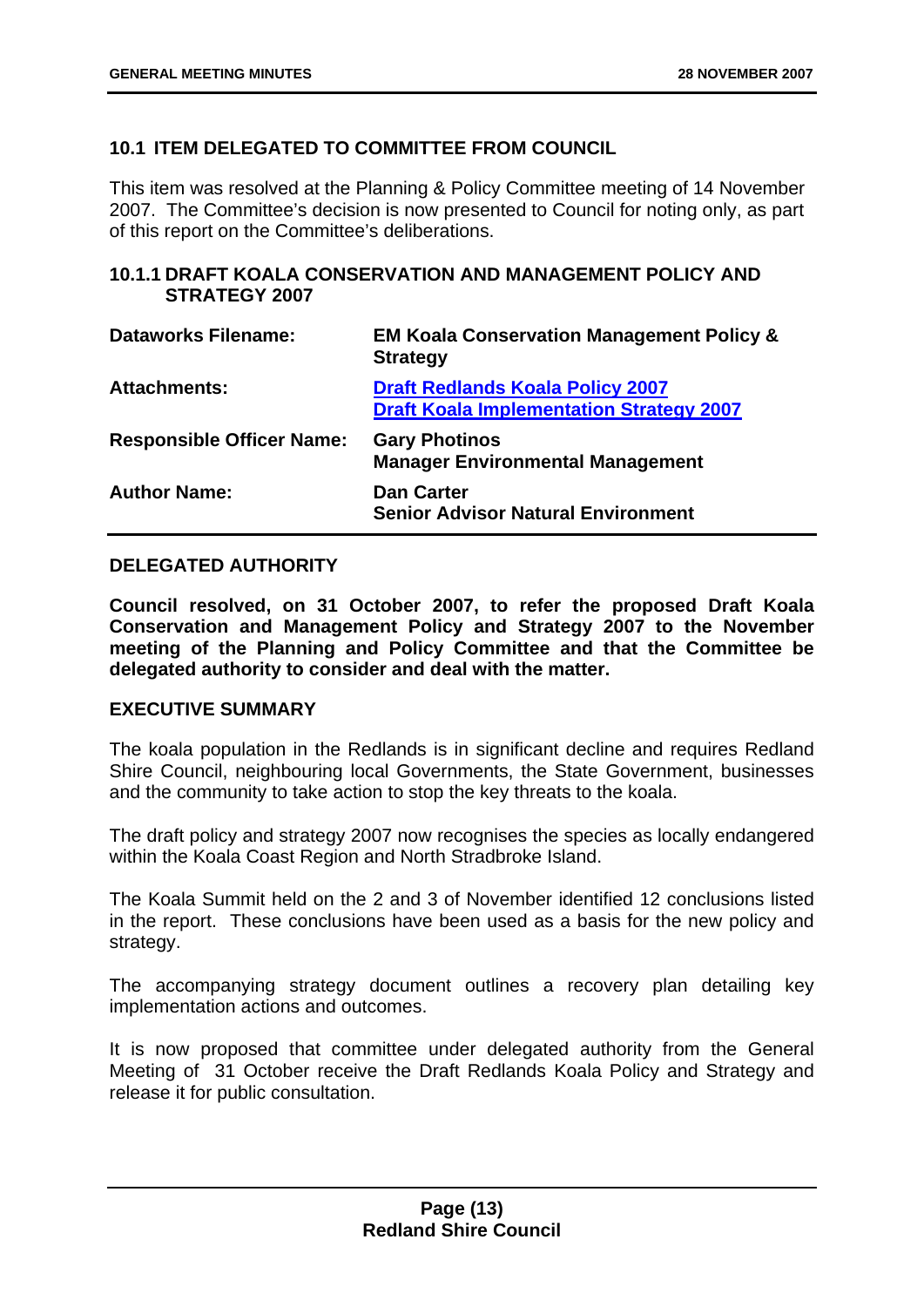#### **PURPOSE**

That the Planning and Policy Committee, under delegated authority from the General Meeting 31 October 2007, resolve to receive the Draft Redlands Koala Policy and Strategy 2007 and to immediately commence public consultation.

#### **BACKGROUND**

- The Koala Conservation and Management Policy and Strategy was endorsed by Council in August 2002;
- The Policy Review Schedule indicated the policy was due for review in 2005;
- Council resolved in December 2005 that they recognised the initial review of the Koala Conservation and Management policy and strategy was limited, due to census information from the EPA not being available, and that before December 2006 a New Koala Conservation and Management policy and Strategy be brought to Council for endorsement;
- EPA advised that Koala Coast data would be completed in March 2006;
- In August 2006 the Nature Conservation (Koala) Conservation Plan 2006 and Management Program 2006 – 2016 was released by the EPA;
- In December 2006 Council resolved to release the Draft Koala Conservation and Management Policy and Strategy 2006 (POL-0362) for community engagement in accordance with Council's Community Engagement Policy acknowledging that the EPA census information was not officially released;
- In 2007 officers commenced meeting with key stakeholder groups such as Koala Action Group (KAG), Urban Development Institute of Australia (UDIA), meetings were sought with Wildlife Preservation Society Queensland Bayside Branch (WPSQ), Australia Koala Foundation, Minjerribah and Moorgumpin Elders in Council;
- On 12 February 2007, the Greenspace Enhancement Advisory Group's (GEAG) visit to Koala Beach helped in benchmarking actions undertaken by Council against actions being carried out at Koala Beach. Questions were asked on how viable the urban koala population in the Shire is;
- On 5 March, the GEAG held discussions about the protection of urban koalas in Ormiston and Wellington Point following the release of research funded by Council and University of Queensland;
- On 5 March, the Chair of the GEAG requested that the advisory group consider facilitating a full day forum to discuss issues relating to the sustainability of Redlands Urban Koalas, and the alignment of State koala mapping with Redlands Planning Scheme. The GEAG endorsed the forum proposal.
- On 16 April the Mayor and the Chair of the GEAG obtained support for the koala forum from a meeting held with the Minister of Environment;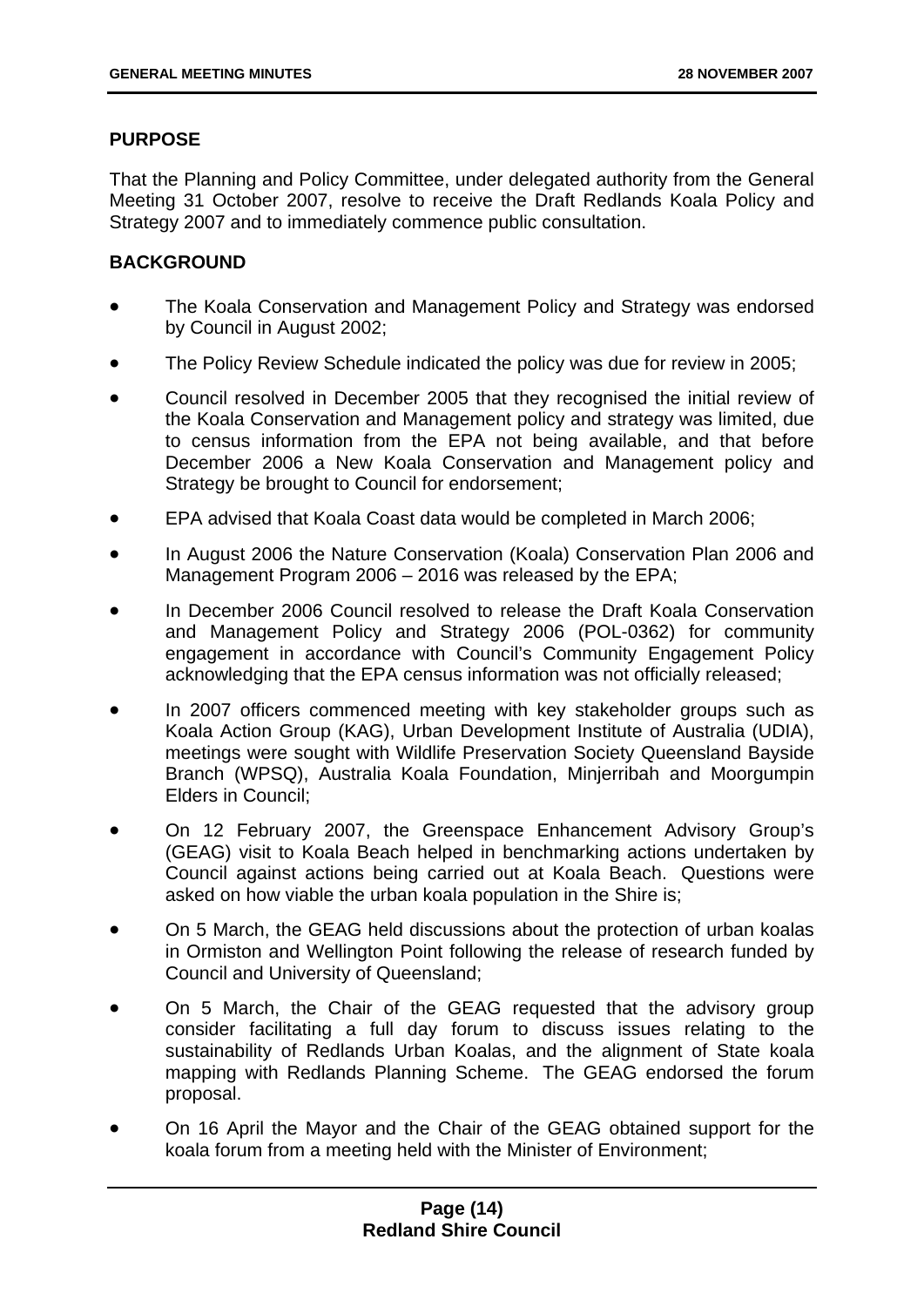- On 16 July the koala summit objectives, scope and format of the forum were developed by Council Officers;
- On 29 August 2007, the GEAG Meeting minutes which included the facilitating of the Koala Summit were endorsed by resolution of Council;
- On 8 September the Environmental Protection Agency released a "Report on the Koala Coast Koala Surveys 2005-2006", which highlighted a significant decline in the koala population for the combined koala coast area;
- On 5 October the Mayors of Brisbane, Logan and Redlands signed the Koala Coordinated Conservation Area Memorandum of Understanding document;
- On 31 of October Council resolved to refer the proposed Draft Koala Conservation and Management Policy and Strategy 2007 to the November meeting of the Planning and Policy Committee and that the Committee be delegated authority to consider and deal with the matter;
- On 2 and 3 of November Council facilitated the Koala Summit, which put forward conclusions that were accepted by the majority of participants on the Saturday.

#### **ISSUES**

#### **COMMUNITY ENGAGEMENT ON THE DRAFTING OF THE NEW KOALA POLICY**

#### STAKEHOLDER GROUP MEETINGS/DISCUSSIONS

Since the release of the draft Koala Policy and Strategy in December 2006 informal meetings or discussions have been held with stakeholders groups while awaiting the release of the EPA's report on the Koala Coast Koala Surveys 2005-2006. These included

- Koala Action Group (KAG),
- Urban Development Institute of Australia (UDIA),
- Wildlife Preservation Society of Queensland Bayside (WPSQB)
- Australia Koala Foundation (AKF)
- Greenspace Enhancement Advisory Group visit to Koala Beach NSW.

#### CONVENING THE KOALA SUMMIT 2 AND 3 OF NOVEMBER

In accordance with Council's Community Engagement framework for involving the community directly to ensure that public and private concerns are understood and considered, a Koala Summit was held at the Alexandra Hills Hotel on 2 and 3 November 2007. The summit was designed to ensure that concerns and issues from a broad stakeholder base are directly reflected in the draft Koala Policy and Strategy;

The objectives of the Summit were:

 to identify common ground for the stakeholders with respect to species protection generally and protection and management of koalas in particular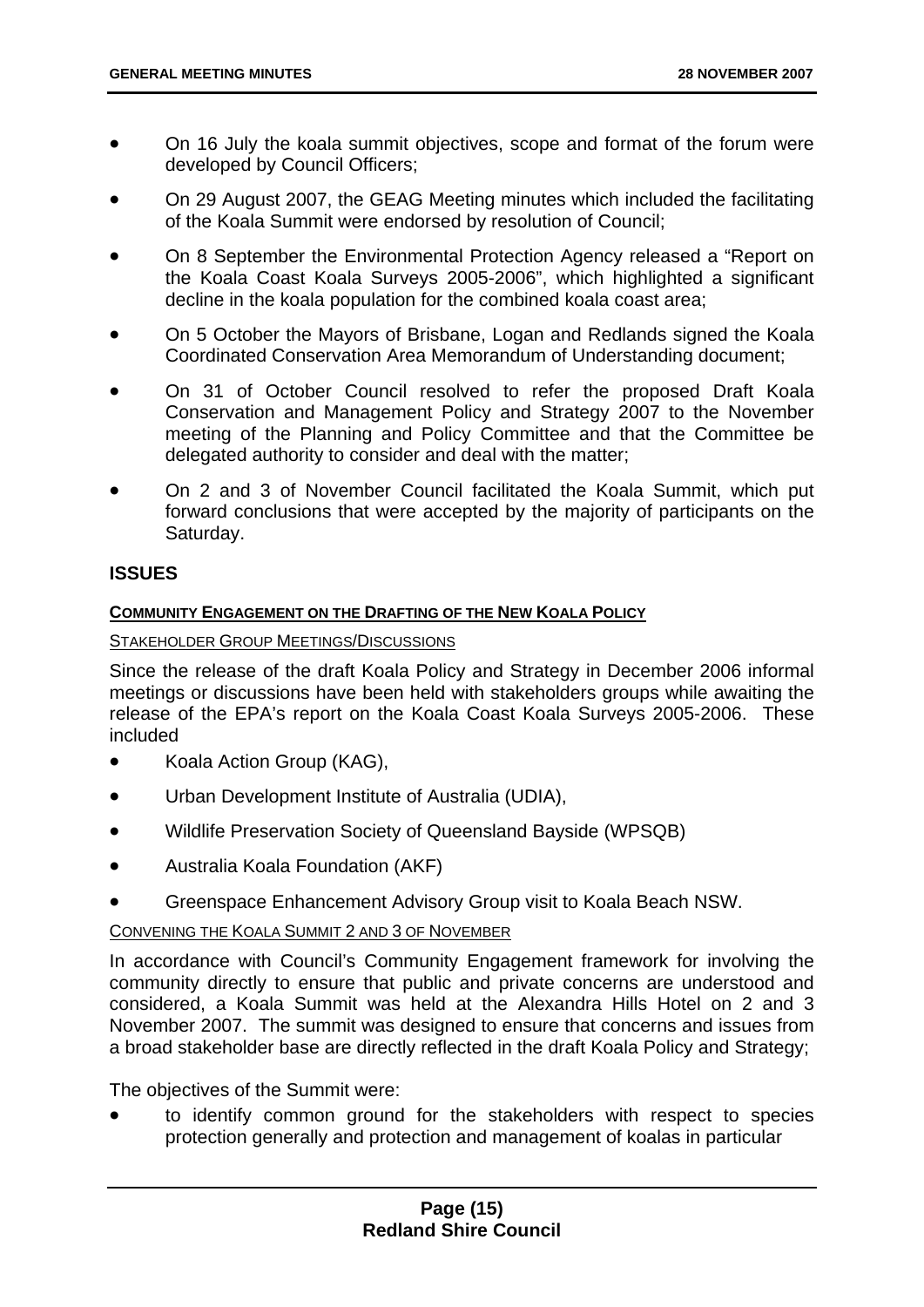- to develop strategies to value and protect koalas in efficient and ecologically sound ways
- to gain commitment from the stakeholders to an agreed way forward for koala conservation
- to highlight and recognise the current positive actions taken by the stakeholders in koala conservation
- to understand the cost and benefits associated with maintaining the koala population within the Shire and the lifestyle changes that are required.

Over the two days presentations and discussions were held on the future of koalas, the barriers to increasing koala population, population growth in the shire, actions and conclusions of the summit.

Total attendance at the summit was in the order of 180 people with a range of stakeholders. The attendees heard from a range of speakers and from the attendees about koala management issues. Actions were derived from facilitated group and table discussions.

#### KOALA SUMMIT CONCLUSIONS:

The Koala Summit endorsed the following list as the main conclusions drawn from the presentations and deliberations at the Summit.

- 1. Redland Shire, its habitats and its koalas are special and unique and the community expects them to be protected
- 2. The koala urgently requires intervention to prevent extinction in the Koala Coast.
- 3. The urban koala population is vital for the survival of the Koala Coast population.
- 4. Biodiversity is integral to the social, cultural and economic wellbeing of the Redlands community.
- 5. A new vision is required in State Government and Redland Shire Council that determines human population, development assessment and review to ensure koala sustainability and to maintain koala population between 5000-6000 in the Koala Coast.
- 6. The critical issues to be addressed urgently are:
	- (a) Habitat loss
	- (b) Car strike
	- (c) Dog attack mortality
	- (d) Lack of community awareness, ownership and responsibility
- 7. State and Council strategic planning must limit urban expansion and recognise and address secondary impacts especially transport infrastructure based on the habitat required to support a viable koala population.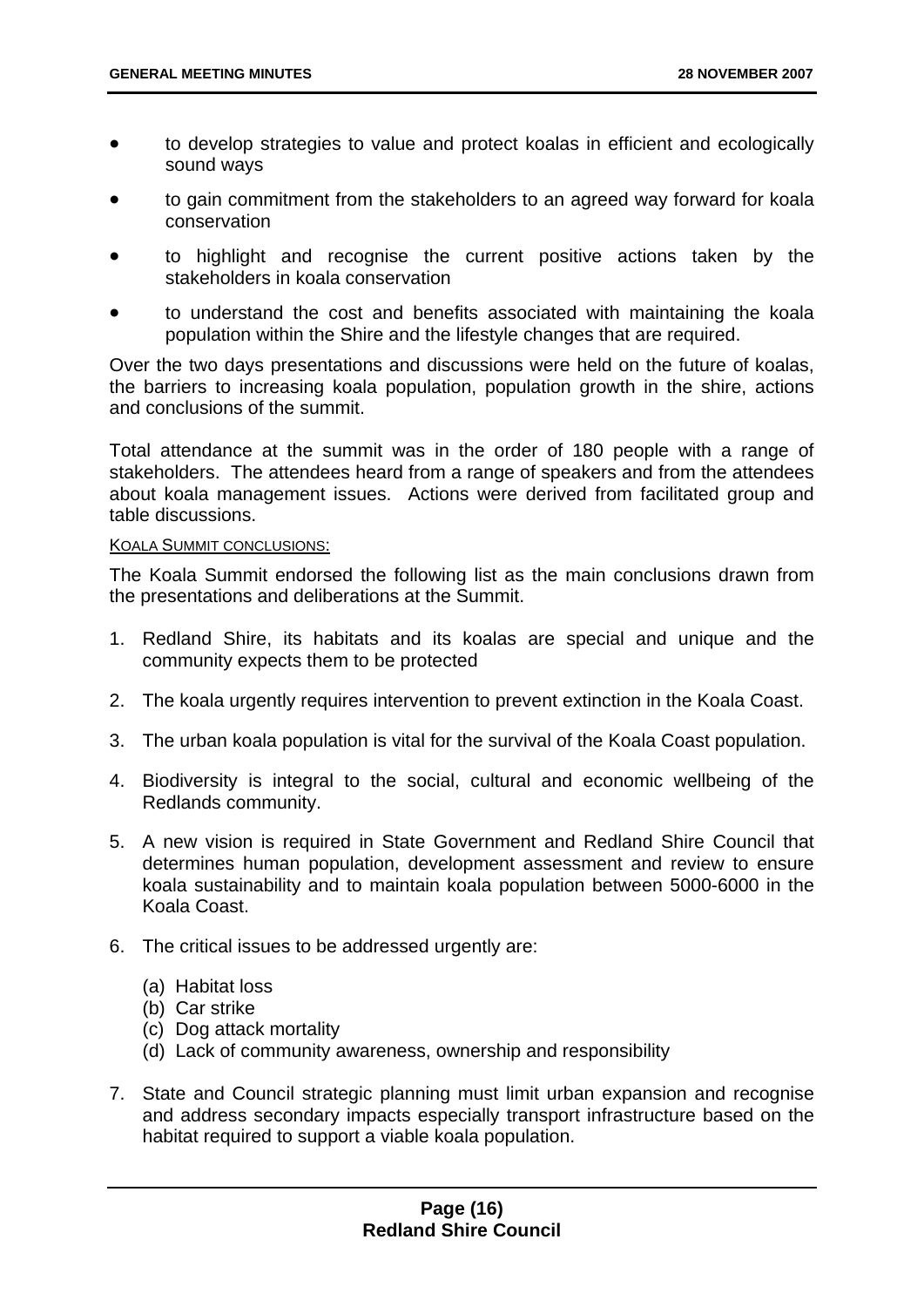- 8. Koala habitat in urban areas must be protected and increased.
- 9. A collaborative, community development focused approach at the neighbourhood level is needed.
- 10. A collaborative approach with other Councils is needed to build a common vision.
- 11. Collaboration with infrastructure providers to build and fund a common vision is needed.
- 12. A broader range of incentives is required to protect and enhance habitat and build awareness.

The Koala Summit called upon the Redland Shire Council and other relevant agencies to provide action in response to these conclusions as adopted by the Koala Summit participants.

#### **PROPOSED NEW "REDLANDS KOALA POLICY 2007"**

It is felt that the new policy needs to elevate the significance and change in the way the council and the community views the koala in the Koala Coast and North Stradbroke Island. It was pointed out that the management of the koala within the Koala Coast requires the view of the koala population as a single population. Survival of the koala in the Shire requires coordination and cooperation of management by the community, state and local councils.

DECLARING THE KOALA LOCALLY ENDANGERED

In the Redlands the fact that koala population decline has dropped from 4053 in 1997 to 2939 in 2005 is significant. Without change by all stakeholders a dramatic decline of the koala in the Koala Coast is inevitable. This role of local government in biodiversity protection is important in recognising this threat facing koalas.

Redlands can view, with a high level of certainty that the population is endangered, for the koala coast, the state will continue to recognise it as Vulnerable and from a Commonwealth level the Koala is identified as iconic. Local councils need to take a local perspective on fauna and flora as the significance of species richness on a local scale is as significant as a state or national level.

The locally "endangered" acknowledgement has been written into the policy under its Head of Power.

#### A NEW POLICY OBJECTIVE:

The old policy objective in 2002 was to:

*"Conserve and manage the Shire's estimated population of 4,000 koalas in good health, where health is measured as greater than 75% of mature females breeding and less then 15% of koalas showing clinical signs of disease annually."* 

The new policy objective 2008 is proposed to be: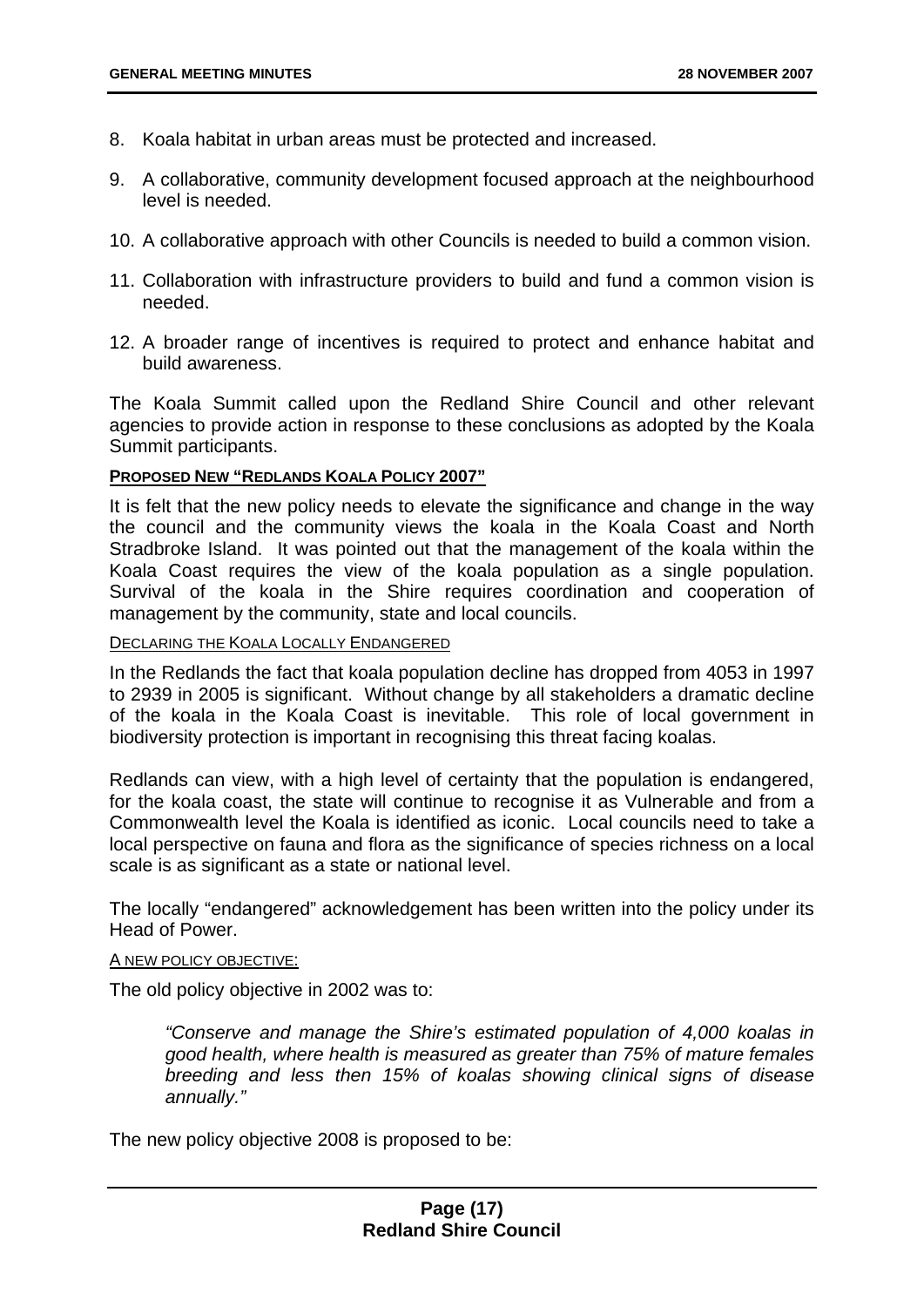"To provide a new vision and to meet community expectations to stop the rapid continuing decline of koalas by 2011 and take immediate action to recover the existing population to more than 5000 koalas in the Koala Coast by 2014.

To educate the whole community that Redlands habitat and its koalas are special, unique and integral to the environmental, social, cultural, and economic wellbeing of our community.

To measure, map and recognise in the State Koala Plan the unique North Stradbroke Island koala population.

It was clear from the Summit that the koala in the Koala Coast is in decline and that without clear leadership and ownership of the issue by Council and the community the koala faces extinction.

A recent University of Queensland study by Morrison et al (2007), found that 90% of residents surveyed said more should be done to protect koalas and that Redland Shire Council should take leadership in koala protection. The fact the koala coast is an isolated population, the long term survival requires the state, local and community to embrace this. Population declines in Logan, Brisbane or Redlands will limit the long term survival of the species in the shire.

The Koala population on North Stradbroke Island needs to be mapped in accordance with the State Koala Plan and population estimated to allow future monitoring of the koala population to be undertaken. The North Stradbroke Island population is unique in that it is considered that these koalas are the only naturally occurring island population in the world.

Council should recognise that the Koala Coast population as an "endangered" species given the current rate of decline and its overall population declining below the key 5000 population level.

The Summit recognised the Redlands community may not be aware of the critical threat the koala population is facing and therefore education and public awareness needs to shift from just being "aware" to an "active" koala community. By this the community is prepared to take personnel action to improve the viability of the koala population both within the Koala Coast and North Stradbroke Island.

Another key point raised by the Summit was the impact of growth on the koala population in terms of habitat loss, and the anthropogenic impacts from this (cars, dogs and disease).

To address this, the majority of participants felt that growth should continue as long as a net increase of koala habitat is achieved and improve movement through developments. Redland Shire Council needs to develop bio-banking or offset management to ensure habitat increases rather than loss.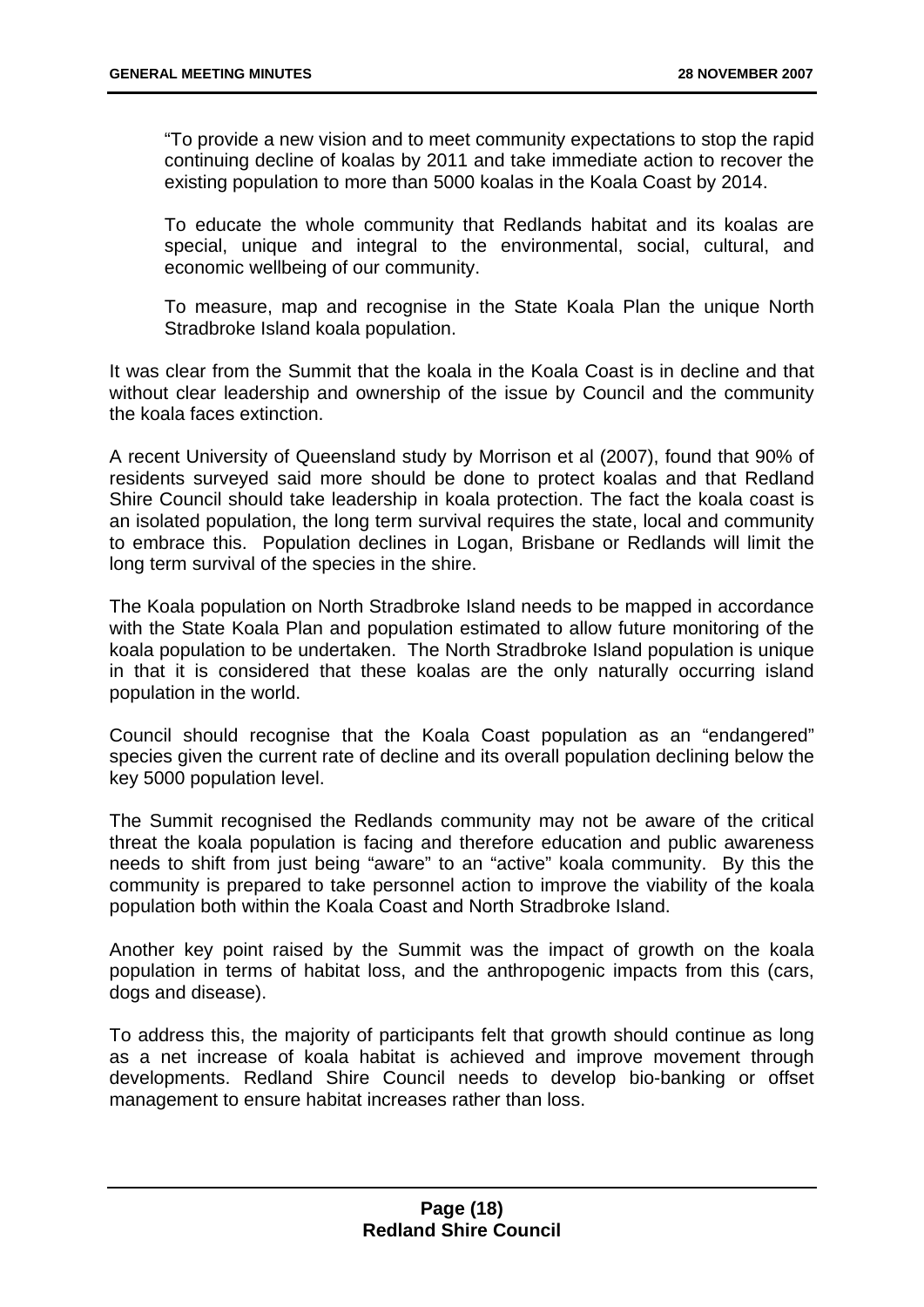#### POLICY STATEMENTS NECESSARY TO ACHIEVE THE NEW OBJECTIVE

The policy statements have been written to be direct and clear in terms of key actions required to protect the koala population in the Shire. Key threats identified were cars, trains, dogs, urban growth, habitat, koala movement through the landscape, research and increased community awareness to a Koala Active Community.

*"Redland Shire Council and its community in partnership with relevant state government departments, businesses, our neighbouring local governments in the Koala Coast region will take the appropriate steps to:* 

- 1. Stop the impacts of urbanisation and its future growth on the koala population
- 2. Stop road and rail koala deaths
- 3. Stop dog attacks on koalas
- 4. Protect, enhance and increase koala habitat
- 5. Improve koala movement in our neighbourhoods and backyards.
- 6. Increase commitment to the level of funding for koala research and monitoring.
- 7. Create a 'Koala Active Community', which understands its role and takes positive action for the long term survival of koalas.
- 8. *Prepare* a detailed and costed implementation strategy.

#### **IMPLEMENT STRATEGY FOR THE NEW POLICY**

A detailed Recovery Plan to implement the policy has been developed under the heading of each key statement from the policy. The actions created under each statement align to the key issues under those broad headings. In some circumstances a number of actions are identified for specific issues. For each action the key objective is identified in the column headed "Achieved outcome". Each actions priority is identified in the column "Finished by" and who is responsible for the action along with an estimated cost.

#### **RELATIONSHIP TO CORPORATE PLAN**

The recommendation primarily supports Council's strategic priority to ensure the enhancement of biodiversity including koala habitat, bushland, greenspace, waterways, catchments, air and coastal ecosystems in recognition of our unique location on Moreton Bay.

The long term objective is to protect, maintain and enhance the health of the Shire's bushland, vegetation, koalas and native wildlife by taking the appropriate steps to stop the decline of biodiversity and revive the health of the ecosystems.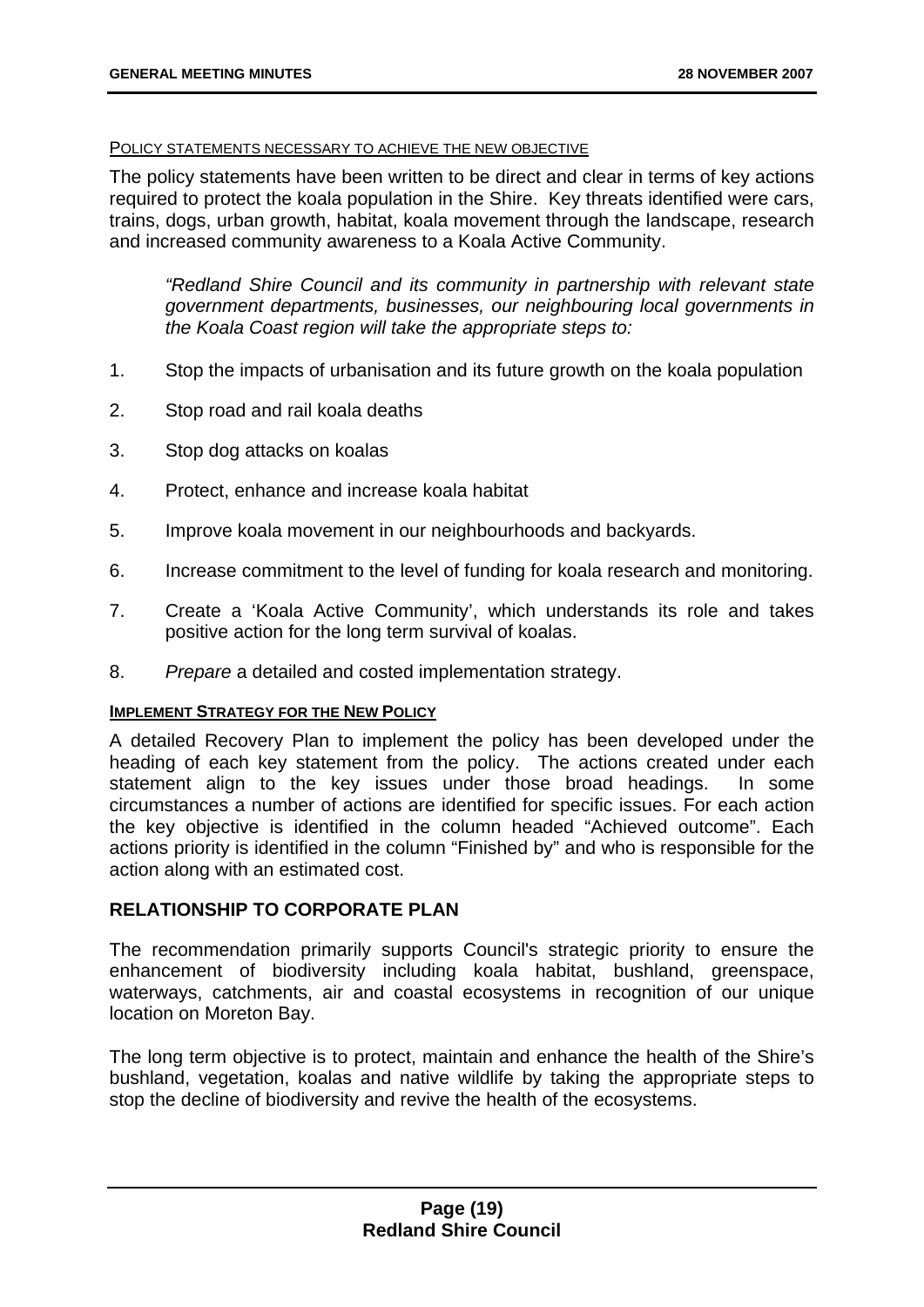#### **FINANCIAL IMPLICATIONS**

Currently the costed actions of the strategy total \$5,200,000 with no calculation of the actions that require specific officer time in addressing the issue identified. With approximately 60,829 lots in the shire it calculates out to \$85 per lot.

Developers will also incur cost in ensuring appropriate rehabilitation and plantings required along with State departments in terms of undertaking specific actions to reduce their impact on koalas.

It is also recommended that Council work with state and federal funding bodies to look at grants and other funding opportunities.

#### **PLANNING SCHEME IMPLICATIONS**

The Land Use Planning Group was consulted and it is considered that the outcome of recommendations in this report may result in possible amendments to the Redlands Planning Scheme.

The implementation of an action plan will require further investigation of matters identified that will determine the scope of future amendments to the Redlands Planning Scheme.

#### **CONSULTATION**

A detailed Community Engagement Strategy was prepared in the lead up to the Koala Summit to ensure relevant and appropriate stakeholders participated in the event. Stakeholder groups were also consulted prior to the Summit and in the lead into the Summit. Participation consisted of councillors, council officers, state government officers and other local council officers, developers, environmental groups, business, universities, school groups, canine groups and service organisations, and the Minister for Sustainability, Climate Change and Innovation.

Sponsorship obtained from Radio Station 4BC and the Bayside Bulletin/Redland Times will allow additional media support to the public consultation process, which will immediately commence with the approval of the Planning and Policy Committee of the draft policy and strategy document to be completed before mid December.

All submissions to the draft policy and strategy will be further considered by Council prior to the anticipated formal adoption of the policy in January 2008.

#### **OPTIONS**

#### **PREFERRED**

That Committee, under delegated authority, resolves to receive the Draft Redlands Koala Policy and Strategy 2007 and to immediately commence public consultation.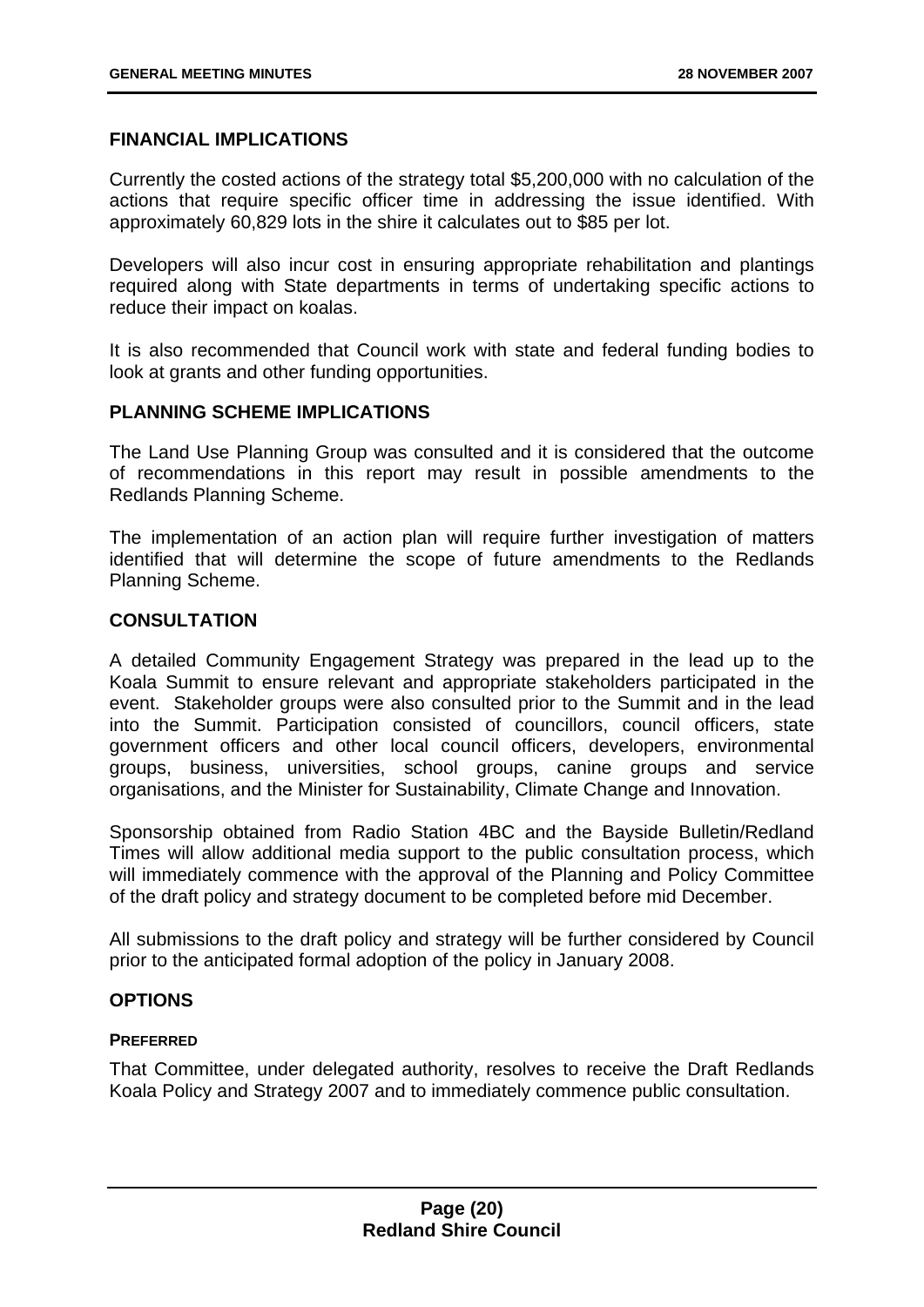#### **ALTERNATIVE**

That Committee, under delegated authority, resolves to defer consideration of the Draft Redlands Koala Policy and Strategy 2007 pending additional information being provided as directed by the committee.

#### **OFFICER'S RECOMMENDATION**

That Committee, under delegated authority, resolves to receive the Draft Redlands Koala Policy and Strategy 2007 and to immediately commence public consultation.

#### **COMMITTEE DISCUSSION**

After discussion, some wording changes were made to Policy Statements 1, 2 and 3 in the attachment presented to Committee.

#### **COMMITTEE RESOLUTION**

| Moved by:    | Cr Seccombe |
|--------------|-------------|
| Seconded by: | Cr Beard    |

**That Committee, under delegated authority, resolves to receive the Draft Redlands Koala Policy and Strategy 2007, as amended and attached, and to immediately commence public consultation.** 

#### **CARRIED**

A division was called for.

Crs Williams, Beard, Elliott, Seccombe, Henry, Ogilvie, Barker and Dowling voted in the affirmative.

Cr Bowler voted in the negative.

Cr Murray was not present when this motion was put.

Cr Burns was absent from the meeting.

#### **COUNCIL RESOLUTION**

| Moved by:    | Cr Burns |
|--------------|----------|
| Seconded by: | Cr Beard |

#### **That the Committee Resolution be noted.**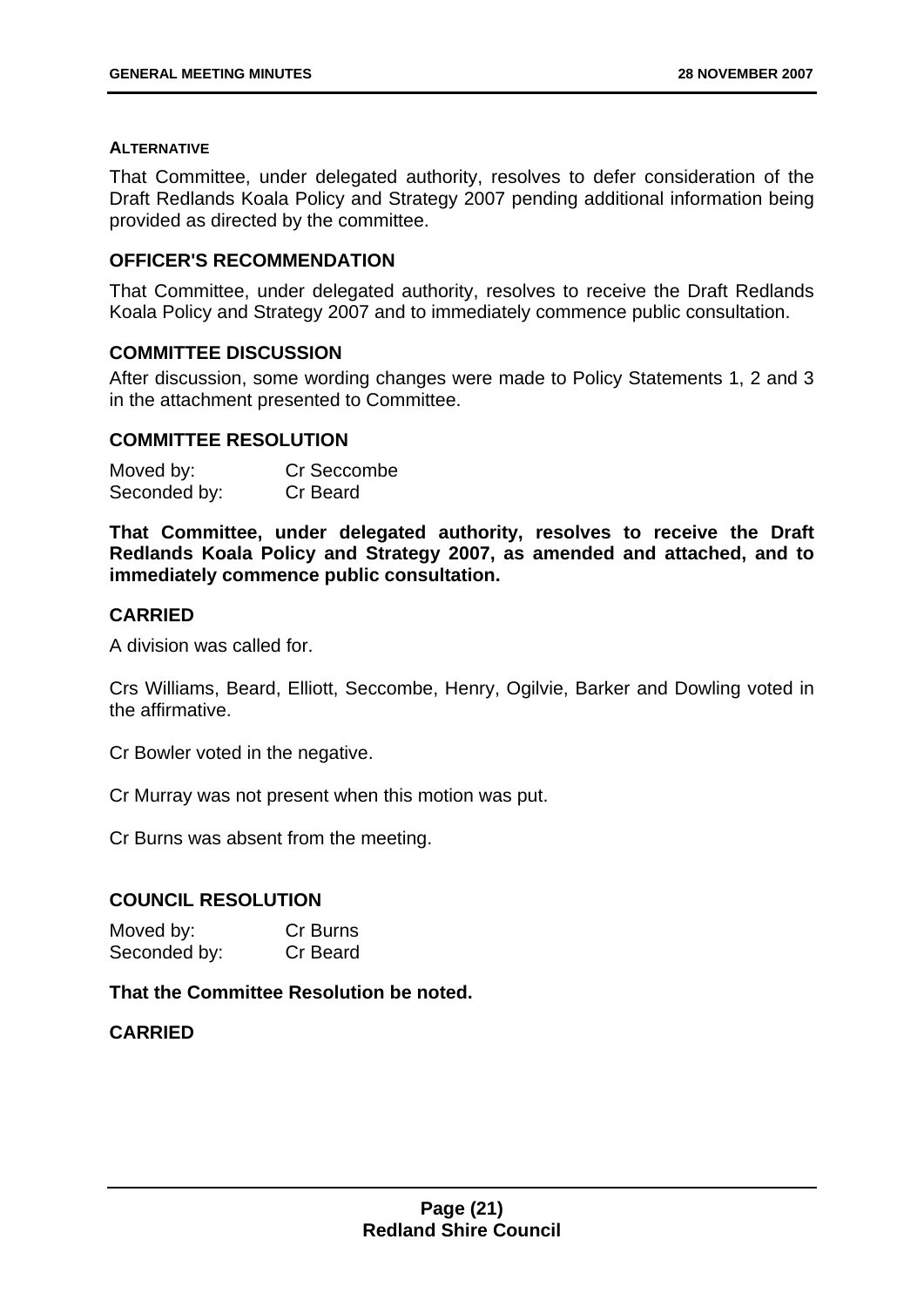#### **10.2 CUSTOMER SERVICES**

#### **10.2.1 COUNCILLORS' CBF DIVISION 3 - PROVISION OF DOG EXERCISE EQUIPMENT, THORNLANDS**

| <b>Dataworks Filename:</b>       | <b>G &amp; S Community Benefit Fund</b>                               |
|----------------------------------|-----------------------------------------------------------------------|
| <b>Responsible Officer Name:</b> | <b>Neil Kesur</b><br><b>Services Manager Parks &amp; Conservation</b> |
| <b>Author Name:</b>              | <b>Bill McDowell</b><br><b>Senior Advisor Urban Landscape</b>         |

#### **EXECUTIVE SUMMARY**

Council annually allocates in its budget an amount for discretionary spending by Divisional Councillors known as the Councillors' Community Benefit Fund (CCBF). All requests for funding individual projects with a greater expenditure than \$5,000 requires approval from Council.

This request is for an amount of \$6,174.00 (GST exclusive) to be allocated for the purchase of dog exercise equipment for the dog off leash area at Robert Mackie Park, Thornlands.

#### **PURPOSE**

The purpose of this report is to seek approval from Council for an allocation from the Division 3 portion of the CCBF for \$6,174 (GST exclusive) for the purchase of dog exercise equipment to be installed within the dog off leash area at Robert Mackie Park, Thornlands.

#### **BACKGROUND**

At the request of the Councillor for Division 3, the Senior Advisor Urban Landscape was requested to supply the cost to install dog exercise equipment. The equipment will be installed at the dog off leash area within Robert Mackie Park, Thornlands.

Once this was supplied to the Divisional Councillor, confirmation was received to proceed with this project. Current quotations from suppliers were then sought to finalise an order.

The equipment to be supplied and installed is the same as that previously supplied at the dog off leash area in the Windemere Road Park, Alexandra Hills. The cost to supply and install 6 pieces of equipment is \$6174.00 (GST exclusive).

#### **ISSUES**

No issues have been identified.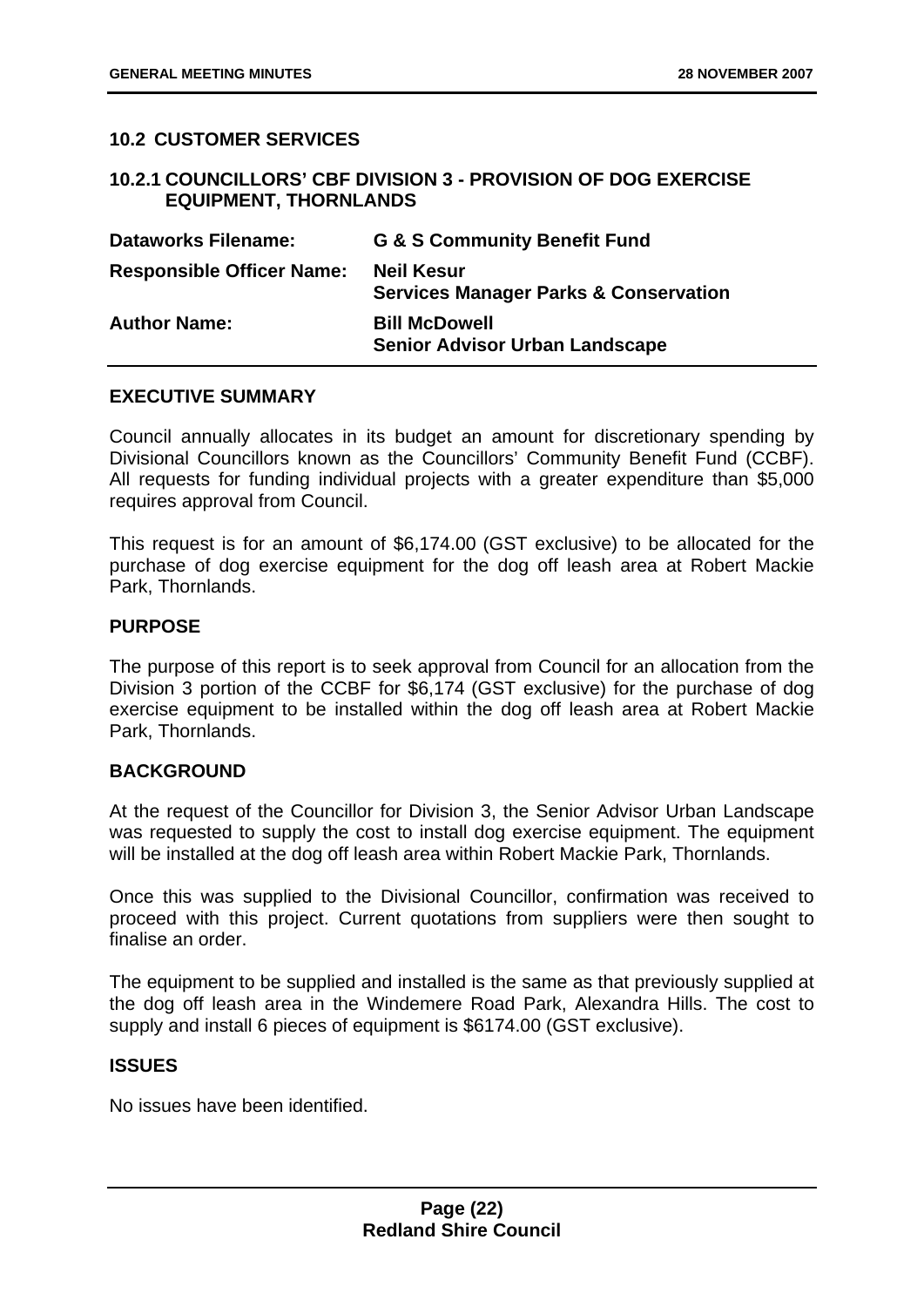#### **RELATIONSHIP TO CORPORATE PLAN**

The recommendation primarily supports Council's strategic priority to 'Build safe, strong and self reliant communities with access to community services, infrastructure and opportunities for participation in community life'.

#### **FINANCIAL IMPLICATIONS**

The Division 3 Councillor supports this project and has sufficient funds to allocate an amount of \$6,174.00 (GST exclusive) from the Division 3 portion of the CCBF.

#### **PLANNING SCHEME IMPLICATIONS**

The Land Use Planning Group was consulted and it is considered that the outcome of recommendations in this report will not require any amendments to the Redlands Planning Scheme.

#### **CONSULTATION**

The Councillor Division 3 has consulted via email to make this request. No further consultation has been undertaken.

#### **OPTIONS**

#### **PREFERRED**

That Council resolve to approve an allocation of \$6,174.00 (GST exclusive) from the Division 3 portion of the Councillors' Community Benefit Fund for the supply and installation of dog exercise equipment for the dog off leash area at Robert Mackie Park, Thornlands.

#### **ALTERNATIVE**

That Council not approve the allocation of \$6,174.00 (GST exclusive) for this project.

#### **OFFICER'S/COMMITTEE RECOMMENDATION/ COUNCIL RESOLUTION**

| Moved by:    | Cr Burns |
|--------------|----------|
| Seconded by: | Cr Beard |

**That Council resolve to approve an allocation of \$6,174.00 (GST exclusive) from the Division 3 portion of the Councillors' Community Benefit Fund for the supply and installation of dog exercise equipment for the dog off leash area at Robert Mackie Park, Thornlands.**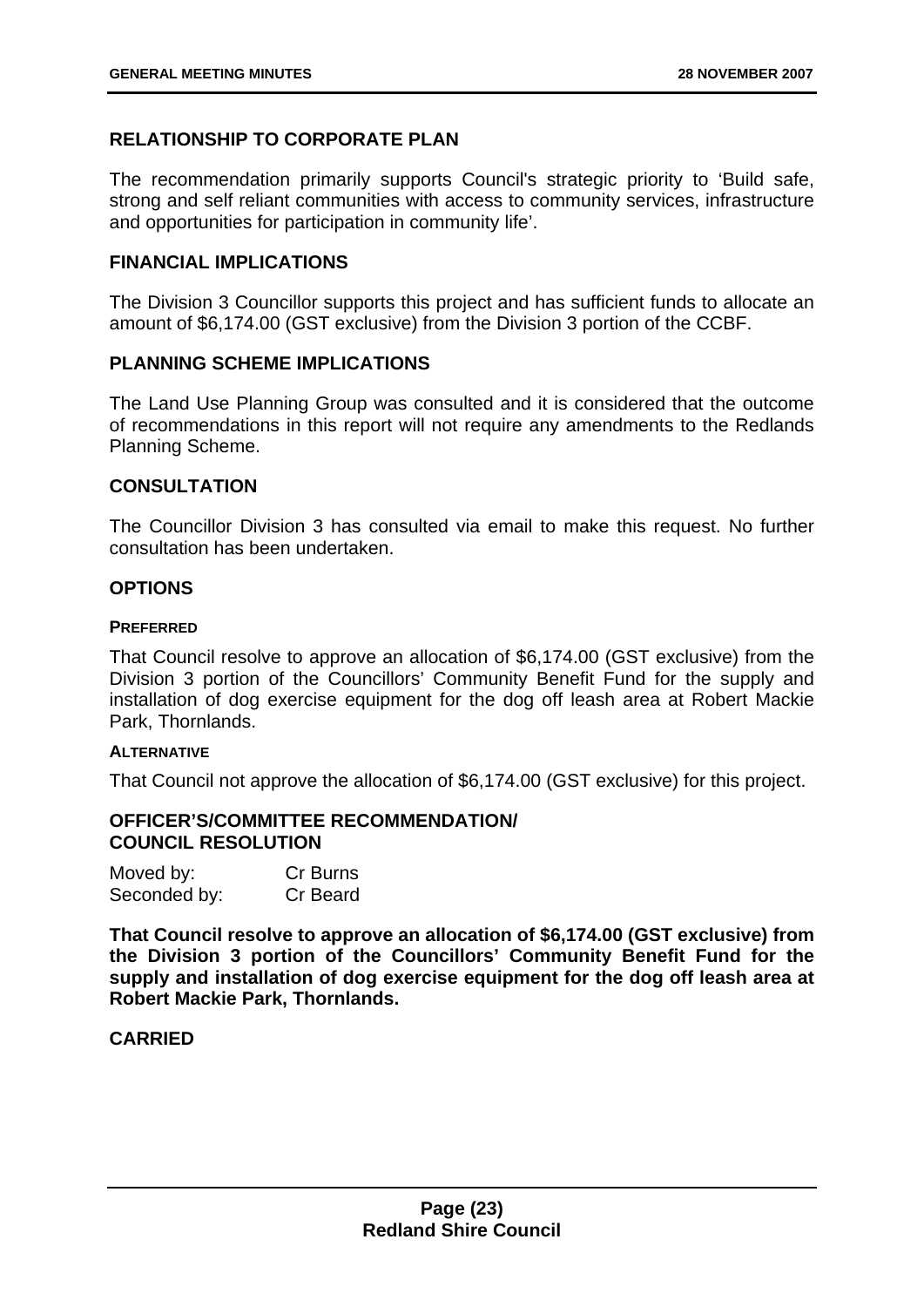#### **10.3 PLANNING AND POLICY**

#### **10.3.1 PUBLIC NOTIFICATION OF CLEVELAND AND CAPALABA STREETSCAPE MANUALS**

| <b>Dataworks Filename:</b>       | <b>Cleveland and Capalaba Town Centre</b><br><b>Streetscape Guideline Manuals</b>                                                                                                                                       |
|----------------------------------|-------------------------------------------------------------------------------------------------------------------------------------------------------------------------------------------------------------------------|
| <b>Attachments:</b>              | <b>Streetscape Design Manuals Planning Scheme</b><br><b>Policy</b><br><b>Cleveland Principal Activity Streetscape Design</b><br><b>Manual</b><br><b>Capalaba Principal Activity Streetscape Design</b><br><b>Manual</b> |
| <b>Responsible Officer Name:</b> | <b>Wayne Dawson</b><br><b>Manager Land Use Planning</b>                                                                                                                                                                 |
| <b>Author Name:</b>              | <b>Bridget Tidey</b><br><b>Strategic Planning Advisor</b>                                                                                                                                                               |

#### **EXECUTIVE SUMMARY**

The Streetscape Design Manuals Planning Scheme Policy and supporting Cleveland and Capalaba Streetscape Design Manuals have been advertised for public consultation in accordance with the Integrated Planning Act 1997, Schedule 3 – Process for making or amending planning scheme policies. No submissions were received during the consultation period of 20 business days.

It is recommended that Council adopts the Streetscape Design Manuals Planning Scheme Policy and supporting Cleveland and Capalaba Streetscape Design Manuals for inclusion in Part 11 of the Redlands Planning Scheme (RPS).

#### **PURPOSE**

To resolve to adopt Planning Scheme Policy 17 – Streetscape Design Manuals for the purpose of inclusion into the Redlands Planning Scheme in accordance with Schedule 3, Part 3, s5(a) of the *Integrated Planning Act 1997*.

#### **BACKGROUND**

At the General Meeting on 29 August 2007 Council resolved:

- 1. To propose to make new Planning Scheme Policy 17 Streetscape Design Manuals as attached; and
- 2. That the relevant actions for notification and consultation be undertaken in accordance with Schedule 3 of the *Integrated Planning Act 1997* for the adoption of the Planning Scheme Policies.

The proposed Planning Scheme Policy and supporting Cleveland and Capalaba Streetscape Design Manuals were advertised for public notification purposes.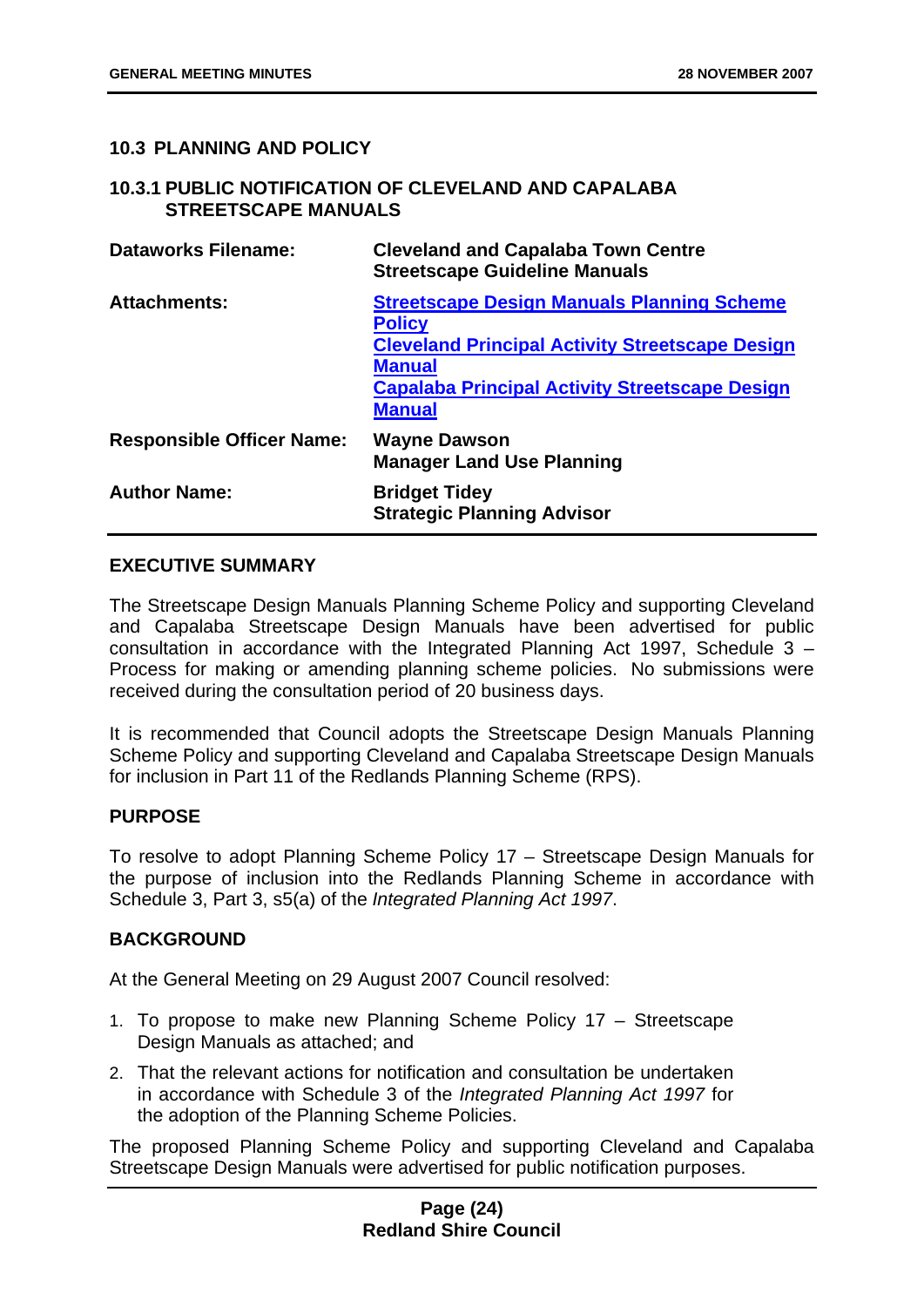#### **ISSUES**

The attached Streetscape Design Manuals Planning Scheme Policy and supporting Cleveland and Capalaba Streetscape Design Manuals are now presented for adoption into the Redlands Planning Scheme. Public Consultation

Public consultation for the proposed Planning Scheme Policy was conducted between 24 September 2007 and 19 October 2007, in accordance with the requirements of the Integrated Planning Act 1997, Schedule 3 – Process for making and amending planning scheme policies.

No submissions were received.

#### **RELATIONSHIP TO CORPORATE PLAN**

The recommendation primarily supports Council's strategic priority to Build safe, strong and self reliant communities with access to community services, infrastructure and opportunities for participation in community life.

#### **FINANCIAL IMPLICATIONS**

There are minimal costs of including Planning Scheme Policy 17 into Part 11 of the RPS.

#### **PLANNING SCHEME IMPLICATIONS**

It is considered that the outcome of recommendations in this report will not result in amendments to the Redlands Planning Scheme. It is intended that the amended Streetscape Design Manuals be called up under the new Streetscape Design Planning Scheme Policy. The requirements to address streetscape improvement works as part of new development applications is established through the Major Centre zone code and the Centre Design and Landscape codes.

#### **CONSULTATION**

Community consultation has been conducted through the public consultation process.

#### **OPTIONS**

#### **PREFERRED**

That Council resolve to adopt Planning Scheme Policy 17 – Streetscape Design Manuals, in accordance with Schedule 3, Part 3, s5(a) of the *Integrated Planning Act 1997* and include this Planning Scheme Policy in Part 11 of the Redlands Planning Scheme.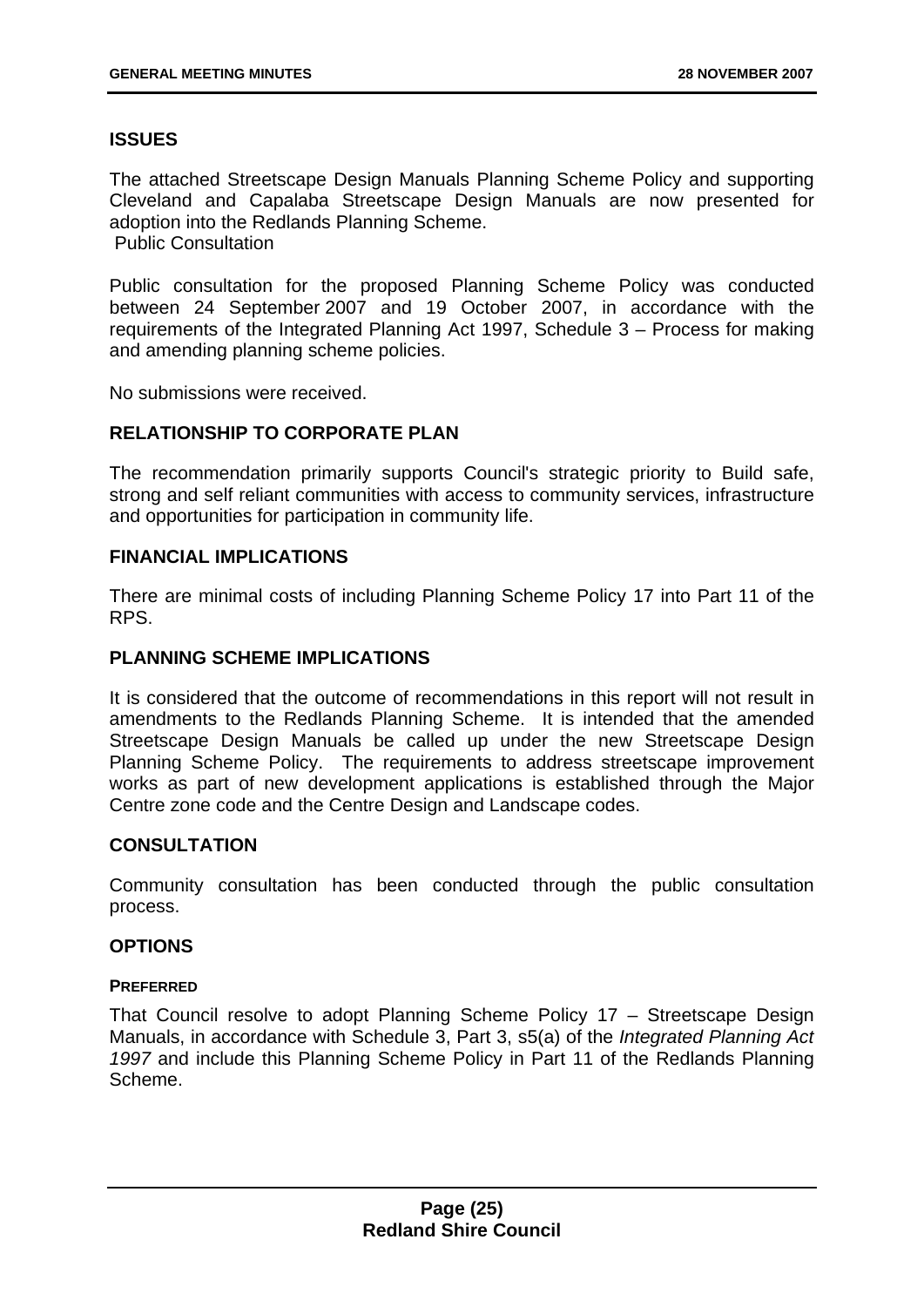#### **ALTERNATIVE**

That Council resolve not to adopt Planning Scheme Policy 17 – Streetscape Design Manuals, in accordance with Schedule 3, Part 3, s5(a) of the Integrated Planning Act 1997 and not include this Planning Scheme Policy in Part 11 of the Redlands Planning Scheme.

#### **OFFICER'S/COMMITTEE RECOMMENDATION/ COUNCIL RESOLUTION**

Moved by: Cr Burns Seconded by: Cr Beard

**That Council resolve to adopt Planning Scheme Policy 17 – Streetscape Design Manuals, in accordance with Schedule 3, Part 3, s5(a) of the** *Integrated Planning Act 1997* **and include this Planning Scheme Policy in Part 11 of the Redlands Planning Scheme.**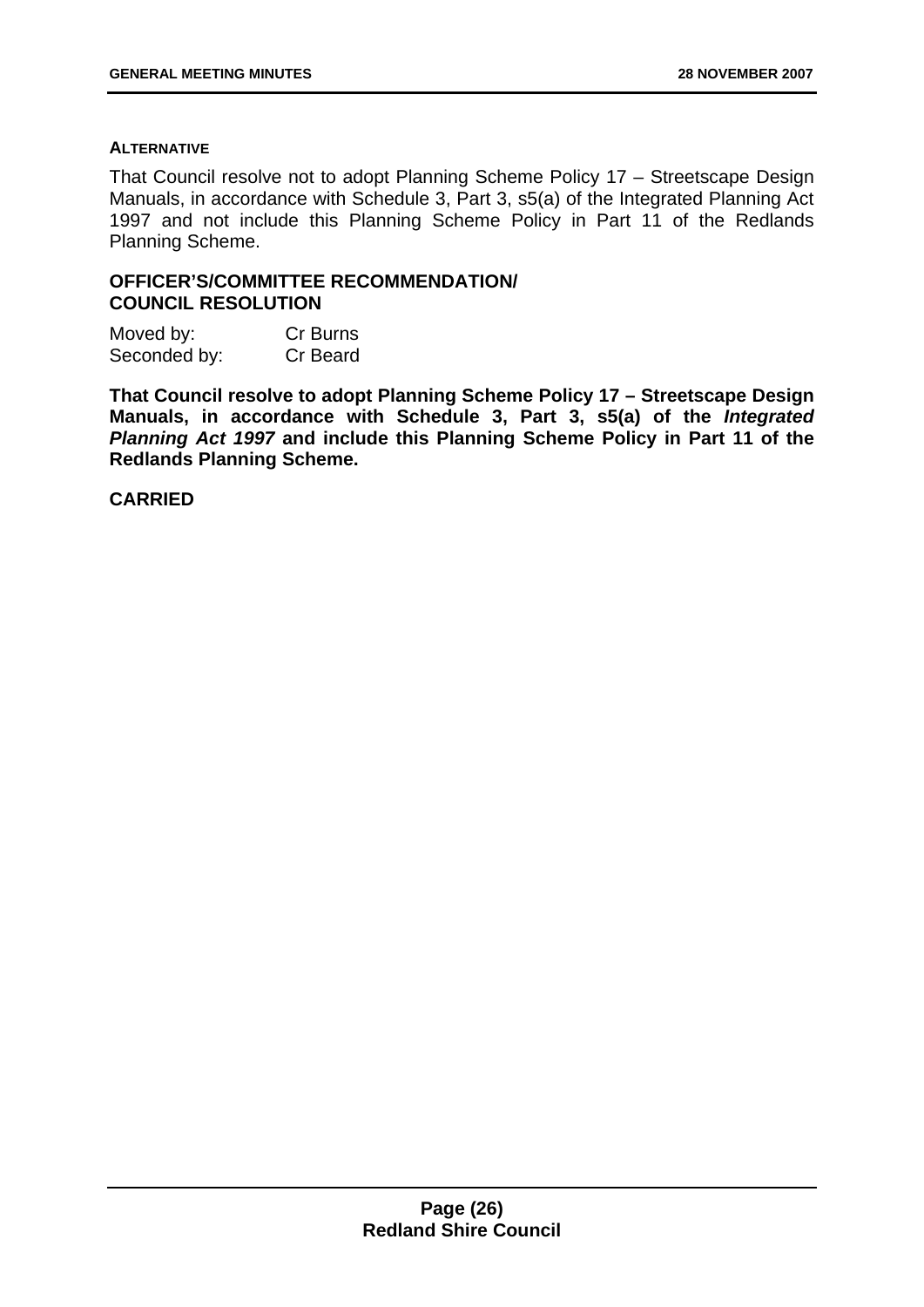#### **10.3.2 MEMORANDUM OF UNDERSTANDING - DALPURA BAY PARK - MACLEAY ISLAND**

| <b>Dataworks Filename:</b>       | P & R Planning - Local Parks                                                                                                                                                     |
|----------------------------------|----------------------------------------------------------------------------------------------------------------------------------------------------------------------------------|
| Attachments;                     | <b>Memorandum Of Understanding - Dalpura Bay</b><br><b>Park - Macleay Island</b><br><b>Dalpura Bay Park Concept Plan</b><br><b>Locality Map Dalpura Bay Park, Macleay Island</b> |
| <b>Responsible Officer Name:</b> | <b>Gary Photinos</b><br><b>Manager Environmental Management</b>                                                                                                                  |
| <b>Author Name:</b>              | <b>Annette Henderson</b><br><b>Technical Officer Open Space Planning</b>                                                                                                         |

#### **EXECUTIVE SUMMARY**

The Macleay Island Lions Club have proposed to provide the labour for a landscaping project at Dalpura Bay Park situated at 5 Coondooroopa Drive (Lot 2 on SP 195921) and Council owned land at 27 Dalpura Street (Lot 494 on RP 118166), Macleay Island.

The Macleay Island Lions Club have within their membership, builders, concreters, landscapers and other tradesmen who are willing to provide their labour to contribute to the local community.

The Memorandum of Understanding will formalise the agreement between the Macleay Island Lions Club and Council for this landscaping project for 2007/2008 financial year.

#### **PURPOSE**

The purpose of this report is to seek Council resolution to formalise an agreement with a Memorandum of Understanding between the Macleay Island Lions Club and Council (Parks and Conservation) for the landscaping of Dalpura Bay Park at 5 Coondooroopa Drive (Lot 2 on SP 195921) and 27 Dalpura Street (Lot 494 on RP 118166), Macleay Island.

#### **BACKGROUND**

The Macleay Island Lions Club have proposed to provide the labour for the landscaping project at Dalpura Bay Park situated at 5 Coondooroopa Drive (Lot 2 on SP 195921) and Council owned land at 27 Dalpura Street (Lot 494 on RP 118166), Macleay Island resulting in:

- Considerable cost savings for Council
- The satisfaction of the members who are tradesmen, investing in their local community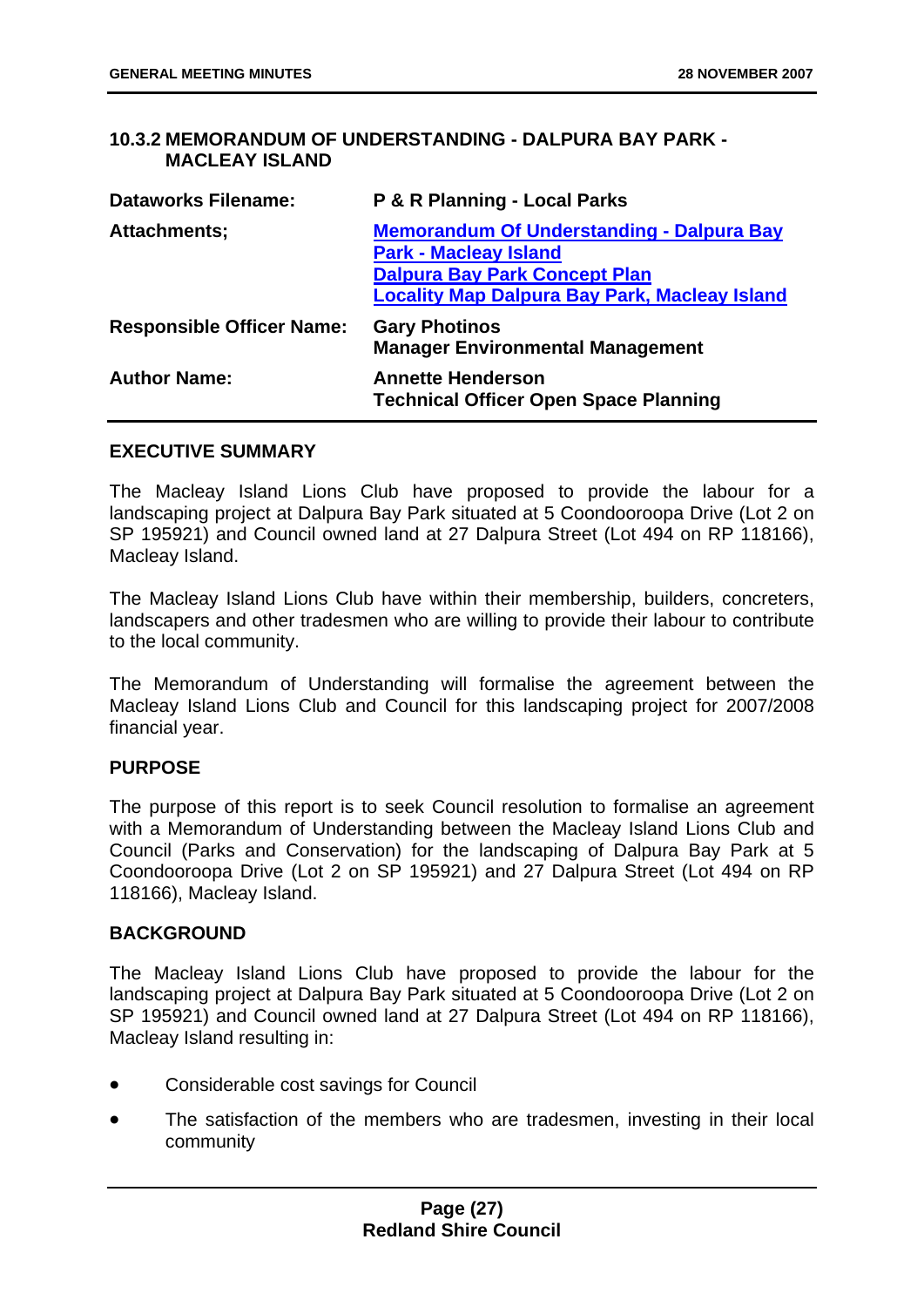More infrastructure/upgrade sooner rather than later for the Bay Island community.

#### **ISSUES**

The Macleay Island Lions Club has within their membership, tradesmen who are willing to provide their labour to contribute to the local community and environment. The Technical Officer Open Space Planning has been liaising with the Macleay Island Lions Club President for this project.

The landscape design plan that will accompany the MOU has been created by the Advisor Landscape Architect Open Space Planning in consultation with the Macleay Island Lions Club.

The landscape plan has the supporting documentation of:

- Landscape Specification
- Schedule of Works
- Bill of Quantities
- Probable Cost Estimate

Council's Parks and Conservation Service Manager will purchase materials on behalf of the Macleay Island Lions Club, using the existing supply arrangements and will work with the Macleay Island Lions Club to supervise and co-ordinate this project.

The landscape project consists of:

- Concrete pathway
- Bollards
- Planting and mulching
- Generally enhancing and beautifying the parks

#### **RELATIONSHIP TO CORPORATE PLAN**

The recommendation primarily supports Council's strategic priority to build safe, strong and self reliant communities with access to community services, infrastructure and opportunities for participation in community life.

#### **FINANCIAL IMPLICATIONS**

The funding of \$25,000 is available in Capital Works Program for 2007/2008. The landscaping project is scheduled for completion by the end of June 2008.

#### **PLANNING SCHEME IMPLICATIONS**

There are no Redlands Planning Scheme implications.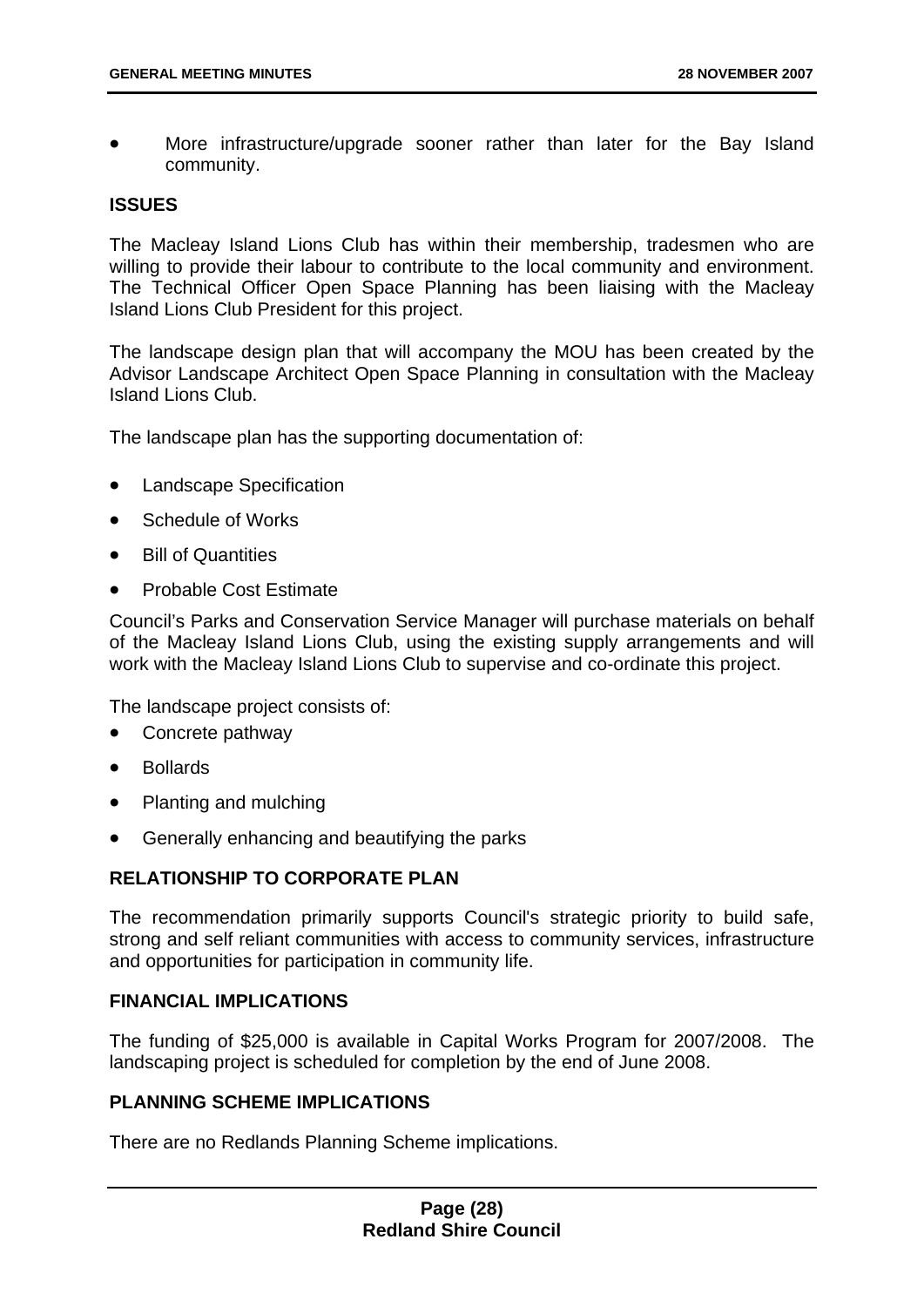#### **CONSULTATION**

The Project Delivery Group Manager, the Contract Services Manager, the Risk and Liability Manager, the Legal Services Manager, the Environmental Management Manager, the Parks and Conservation Services Manager, the Senior Advisor Open Space Planning and the Advisor Landscape Architect Open Space Planning have all been consulted.

The Memorandum of Understanding template was created by the Legal Services Manager. The Indemnity and Release, Section 11 of the MOU was collaboratively written by the Legal Services Manager and the Risk and Liability Manager.

The Secretary and the Immediate Past President of the Macleay Island Lions Club and the Parks and Conservation Services Manager have been consulted and have signed the MOU.

#### **OPTIONS**

#### **PREFERRED**

That Council resolves as follows:

- 1. To approve the Memorandum of Understanding between the Macleay Island Lions Club and Council (Parks and Conservation) for the landscaping of Dalpura Bay Park at 5 Coondooroopa Drive (Lot 2 on SP 195921) and 27 Dalpura Street (Lot 494 on RP 118166), Macleay Island;
- 2. That the Chief Executive Officer be authorised to sign all relevant documentation in relation to the Memorandum of Understanding.

#### **ALTERNATIVE**

That Council decline to resolve to approve the Memorandum of Understanding between the Macleay Island Lions Club and Council (Parks and Conservation) for the landscaping of Dalpura Bay Park at 5 Coondooroopa Drive (Lot 2 on SP 195921) and 27 Dalpura Street (Lot 494 on RP 118166), Macleay Island and seek to have the scheduled works undertaken with the normal council procurement processes.

#### **OFFICER'S/COMMITTEE RECOMMENDATION/ COUNCIL RESOLUTION**

| Moved by:    | Cr Burns |
|--------------|----------|
| Seconded by: | Cr Beard |

**That Council resolves as follows:** 

- **1. To approve the Memorandum of Understanding between the Macleay Island Lions Club and Council (Parks and Conservation) for the landscaping of Dalpura Bay Park at 5 Coondooroopa Drive (Lot 2 on SP 195921) and 27 Dalpura Street (Lot 494 on RP 118166), Macleay Island; and**
- **2. That the Chief Executive Officer be authorised to sign all relevant documentation in relation to the Memorandum of Understanding.**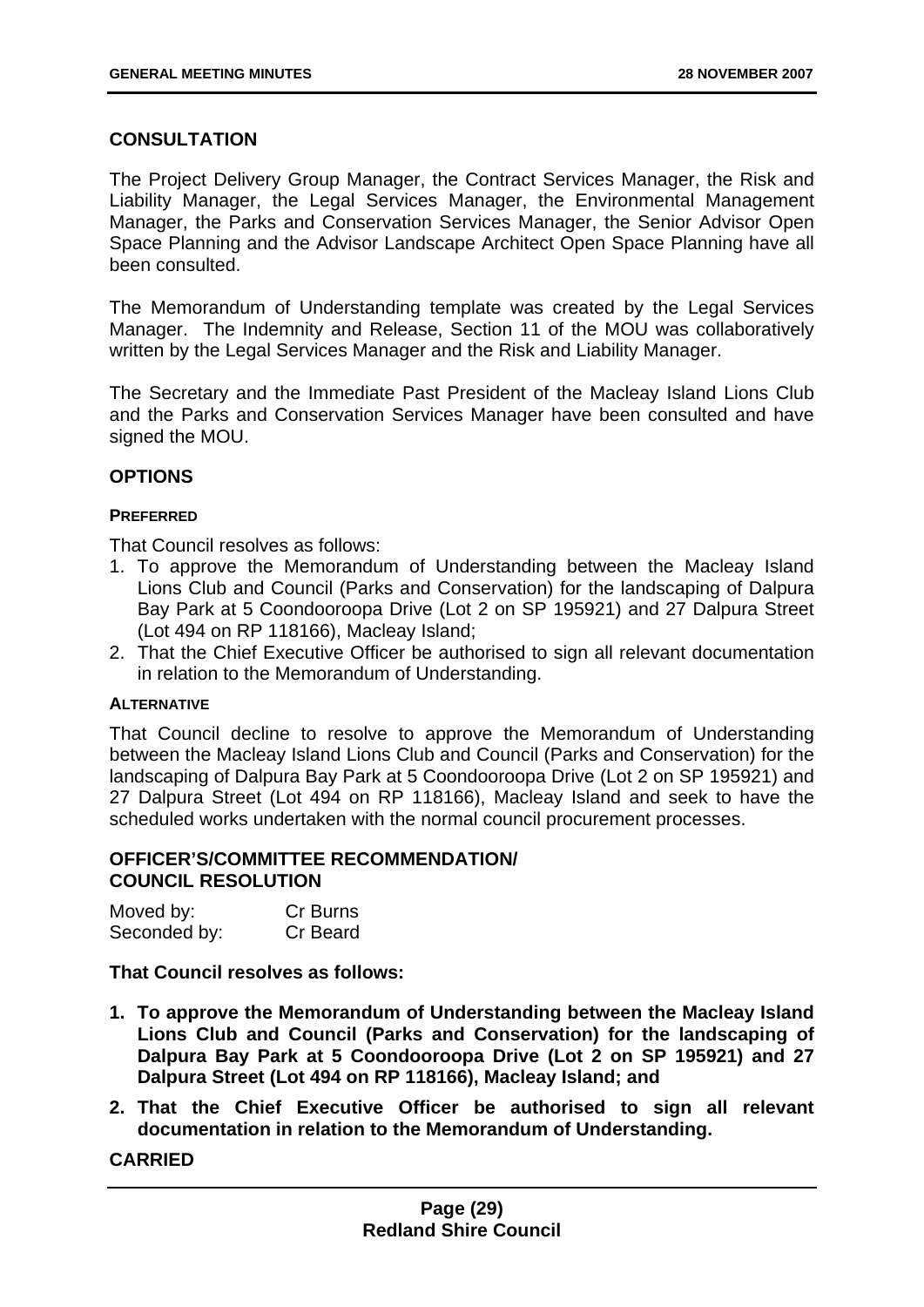#### **10.3.3 PARK NAMING REQUESTS**

| <b>Dataworks Filename:</b>       | P&R Naming - P&R Parkland                                                                                                                                                                                                   |
|----------------------------------|-----------------------------------------------------------------------------------------------------------------------------------------------------------------------------------------------------------------------------|
| <b>Attachments:</b>              | <b>Locality Maps - Park Naming Requests</b><br><b>Letter requesting Park Naming of Frederick</b><br><b>Muller Park</b><br>Letter of request from Lions Club for David Parr -<br><b>Brompton Street Park Alexandra Hills</b> |
| <b>Responsible Officer Name:</b> | <b>Gary Photinos</b><br><b>Manager, Environmental Management</b>                                                                                                                                                            |
| <b>Author Name:</b>              | Angela Wright<br><b>Senior Advisor Open Space Planning</b><br><b>Neil Kesur</b><br><b>Parks and Conservation Service Manager</b>                                                                                            |

#### **EXECUTIVE SUMMARY**

The purpose of this report is to provide recommendations on three (3) naming requests received by Council based on the Park Naming, Memorials, and Tributes Policy Document – POL-3068 adopted by Council on 26 September 2007 and Local Law No.15 Parks and Reserves. The policy acknowledged that any Council decision, by resolution, will take precedence over any aspect of the policy where exceptional circumstances have been demonstrated.

Local recreation parks tribute naming will only be considered in exceptional circumstances to recognise individuals for their eminence and exceptional endeavours associated with the community.

An alternate approach is to consider a tribute park bench option under Guideline Document GL3068-001 Tribute Park Bench Guidelines.

#### **PURPOSE**

That Council resolve:

- 1. To tribute name the park at 2 Collins Street Redland Bay (Lot 500 on SP136026) as Frederick Muller Park for his eminence and outstanding endeavour associated with the Redlands Community.
- 2. To provide a tribute park bench in the Fisher Road Urban Habitat, 18-40 Fisher Road for Vic Arthur to recognise his community service and dedication to the protection of open space in Thorneside,
- 3. Provide a tribute park bench in the Brompton Street Park Alexandra Hills for David Parr to recognise his community service through his participation in the Lions Club of Capalaba.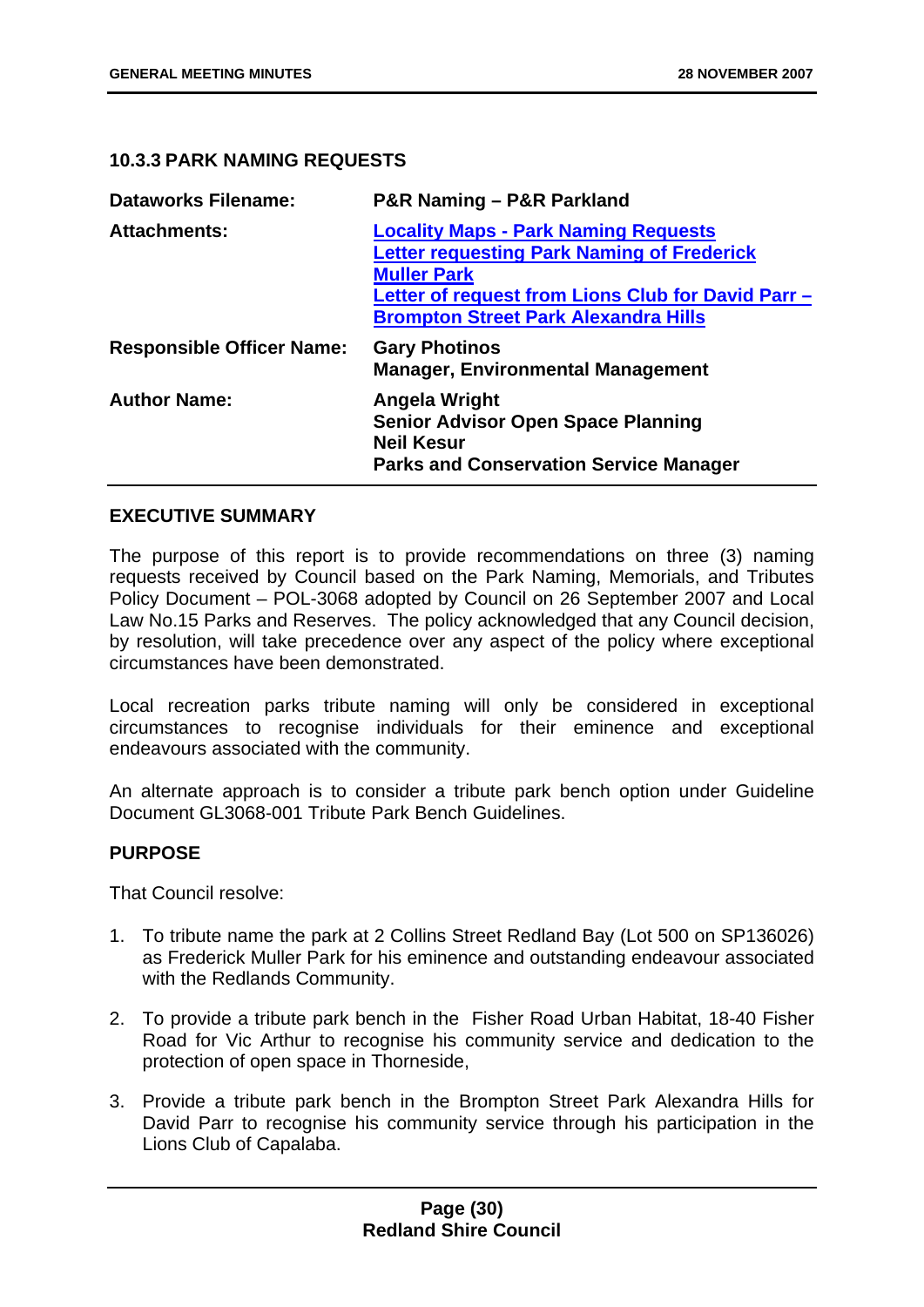#### **BACKGROUND**

- At the General Meeting of 2 May 2007, Council resolved that petition requesting the renaming of local park Fisher Road Urban Habitat, Thorneside, be received and referred to the appropriate area of council for consideration and report to the relevant Committee.
- Request was received by Cr M Elliott by Jack Rosa requesting that the Brompton Street Park Alexandra Hills, be renamed after long serving Lions Club Member David Parr.
- Request was received by Council from Ms A Huntington (great granddaughter) seeking Council approval to rename Collins Street Park Redland Bay to Frederick Muller Park.

#### **ISSUES**

#### NAMING OF PARK OR RESERVES

The Council may by resolution under the provisions of Local Law 15 assign a name to a park or reserve; or change the name of a park or reserve. In addition, Council adopted the Park Naming, Memorials and Tributes Policy nominates that Local Recreational Parks can be considered for tribute naming or renaming in exceptional circumstances to recognise individuals for their eminence and outstanding endeavour associated with the Redlands community such as:

- Provided extensive community service,
- Worked to foster equality and reduce discrimination,
- Risked his/her life to save others,
- Prior ownership for a significant period of time,
- Made a significant financial or non financial contribution to the park.

As an alternative to Tribute Park naming Council now has the option to consider nominating a tribute park bench for individuals or organisations where the individual or organisation being recognised has:

- Provided extensive community service,
- Worked to foster equality and reduce discrimination,
- Risked their life/lives to save others,
- The park or open space in question has space for a bench as determined by the Open Space Plan embellishment standards relevant to the park classification
- There is an established user need for a bench to be installed in a certain location.
- It is aesthetically appropriate that a bench to be installed in a certain location.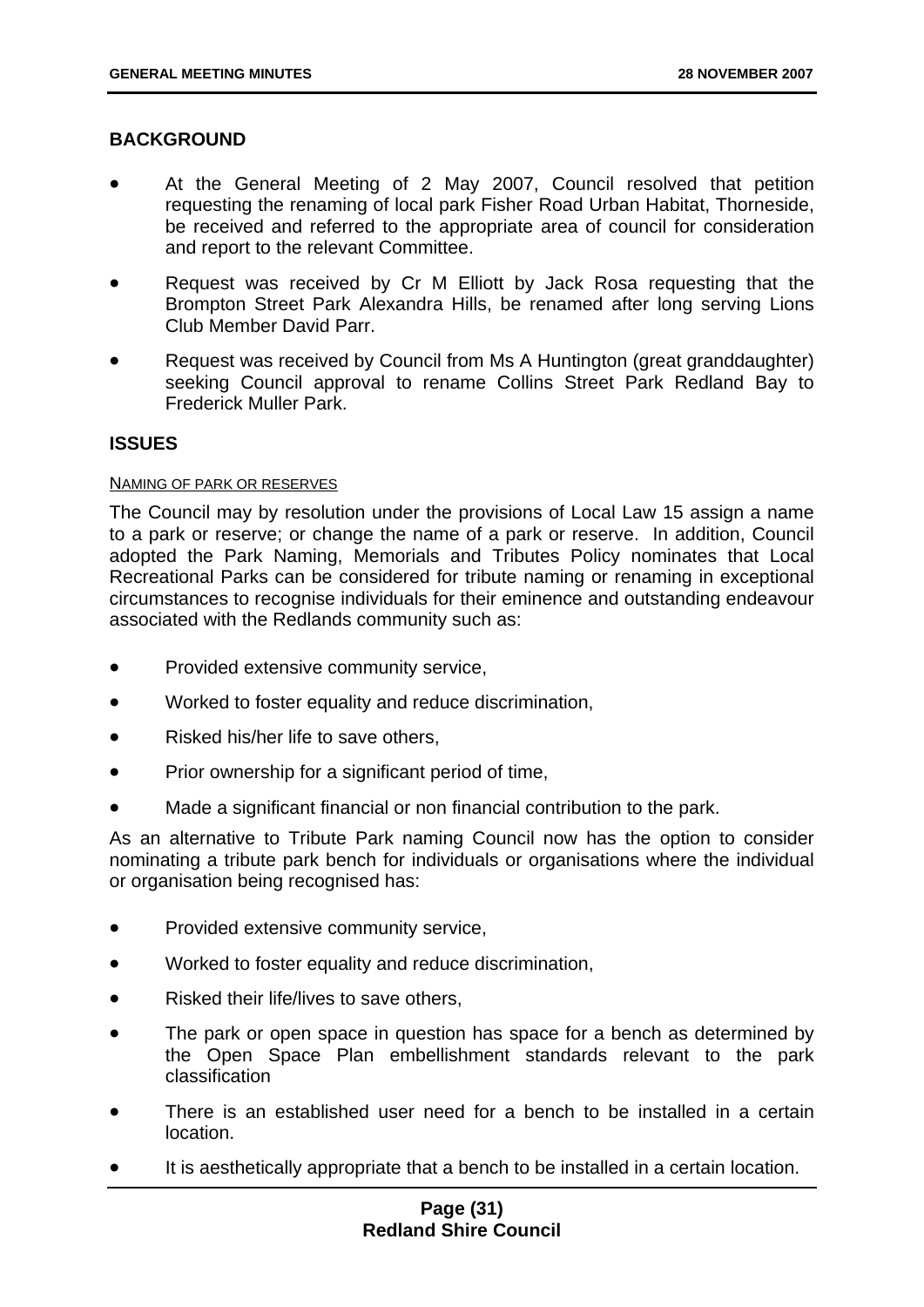- The type of bench provided will conform to the specifications of the open space plan and the design standards outlined in any relevant park master plan.
- Council will be responsible for all costs associated with the installation, and maintenance of such a bench including its replacement once the asset has reached the end of its term.

#### Request to name Local Recreational Parkland in Collins Street Redland Bay - "Frederick Muller Park"

Council has received a detail submission from Adele Huntington, the great grand daughter of Fredrick Muller. The following extracts from that submission which forms an attachment to this reports shows:

- Arnold Frederick Muller (1847-1936) settled in Redland Bay in 1870. He made a valuable contribution to the development of the area by clearing and farming virgin land of which No. 2 Collins Street Park was a small part.
- He was the driving force in the establishment of both the Redland Bay Primary School and the Redland Bay Baptist Church.
- He served as a Councillor and Chairman for the Tingalpa Divisional Board in the late 1880's and early 1900's as a trustee for the original cemetery on Serpentine Creek Road.
- He also encouraged new settlers into the area.

The submission provided shows that Arnold Frederick Muller was an energetic, community-minded man and a significant pioneer of Redland Bay. The proposal demonstrates that the actual land where the park now stands is of significance to the Muller family.

As he was known by his second name using the English spelling, the family has proposed the park in Collins Street be named Frederick Muller Park.

The proposal clearly demonstrates the eminence and outstanding endeavours of Frederick Muller to the Redlands community and the naming request is consist with tribute naming for Local Recreational Parks.

It is recommended that this request be agreed to by Council.

#### Request to Rename the Fisher Road Urban Habitat – "Vic Arthur Park"

Council has received a petition with 79 signatures, which reads,

"*We, the undersigned residents of Thorneside and district, do hereby respectfully request the Redland Shire Council name the parkland in Fisher Road, up to the corner with Leon Street, currently known as the "Fisher Road Park" to be renamed "Vic Arthur Park".*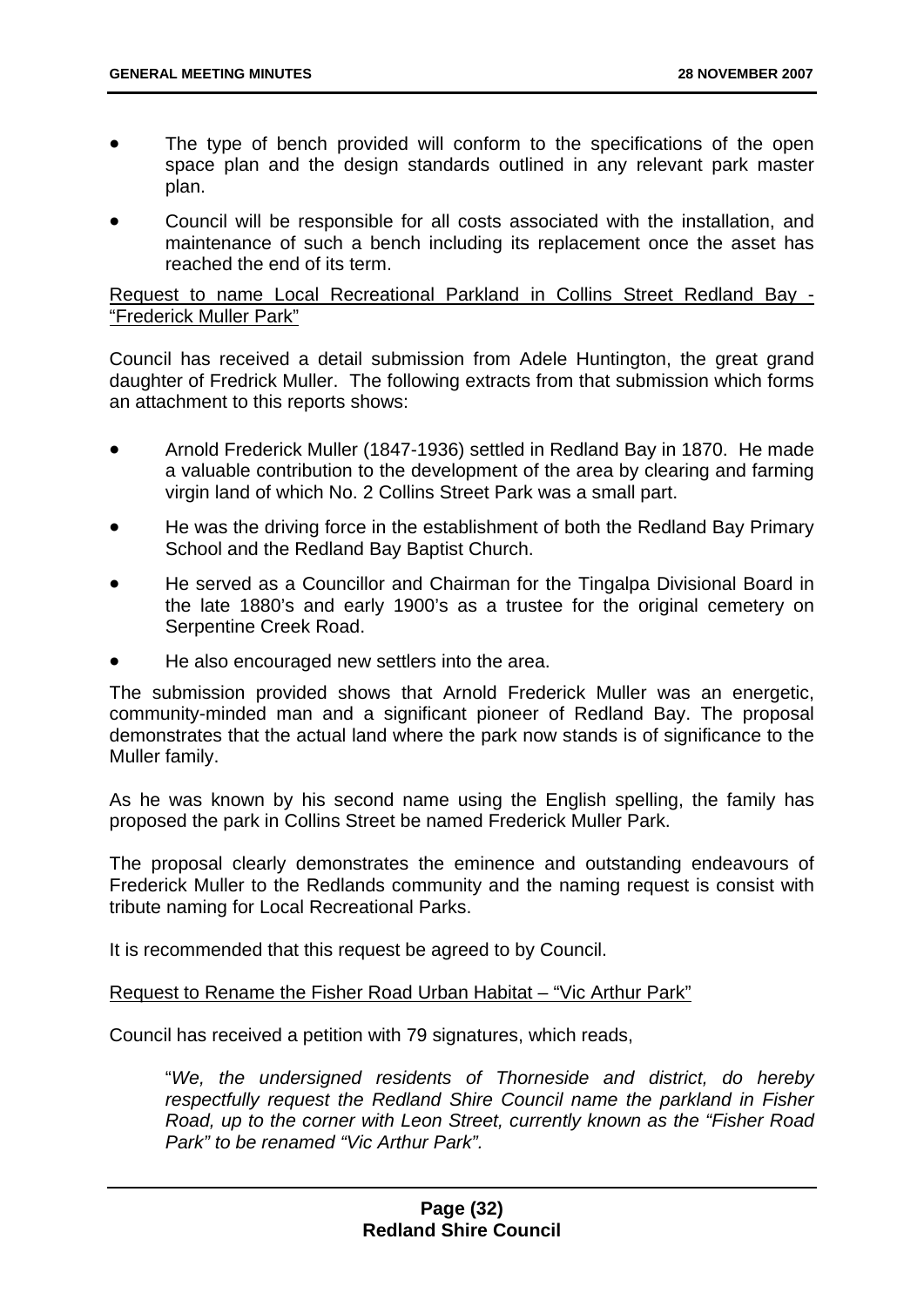*Reasons:* 

- *Vic Arthur of 45 Fisher Road, Thorneside, has resided opposite this parkland since 1980, and is closely associated with its very existence as parkland, and has given well over and above all other residents to keep a viable environment for the future.*
- *Vic Arthur was instrumental in saving this parkland and other conservation lands in Fisher Road from development or sale in 1993-7.*
- *Vic Arthur proved his dedication to the open space of Thorneside when he voluntarily had his 6 acres of land rezoned from Res A to Conservation (Special Environmental), thus foregoing development rights on his 6 acres in Fisher Road. He was satisfied with compensation of a fraction of the potential gain.*
- *Vic Arthur still cares for the area, using how own mower to ensure firebreaks are kept clear on the Council land as well as his own.*
- *The Thorneside community respects Vic Arthur for what he has done for the natural environment in Thorneside, and wish this parkland be named "Vic Arthur Park" in recognition of his great personal contribution".*

Cr Murray is seeking Council's approval to rename Fisher Road Urban Habitat, as the Vic Arthur Park.

Additional research with the local history unit has not provided any further information to substantiate a tribute park naming request. However, this nomination would meet the criteria for a Council Nominated Tribute Park Bench.

#### Proposed to name the Brompton Street Local Park Alexandra Hills - "David Parr Park"

A nomination has been received by Council and supported by the Divisional Councillor that local park in Alexandra Hills be named after David Parr for his long and dedicated service to the Lions Club with particular reference to the Capalaba branch.

From the information provided to Council, the nomination does not appear to meet the parks naming criteria. However, this nomination would meet the criteria for a Council Nominated Tribute Park Bench should Council wish to provide some form of tribute.

#### **RELATIONSHIP TO CORPORATE PLAN**

The recommendation in this report primarily supports Council's strategic priority to build safe, strong and self reliant communities with access to community services, infrastructure and opportunities for participation in community life.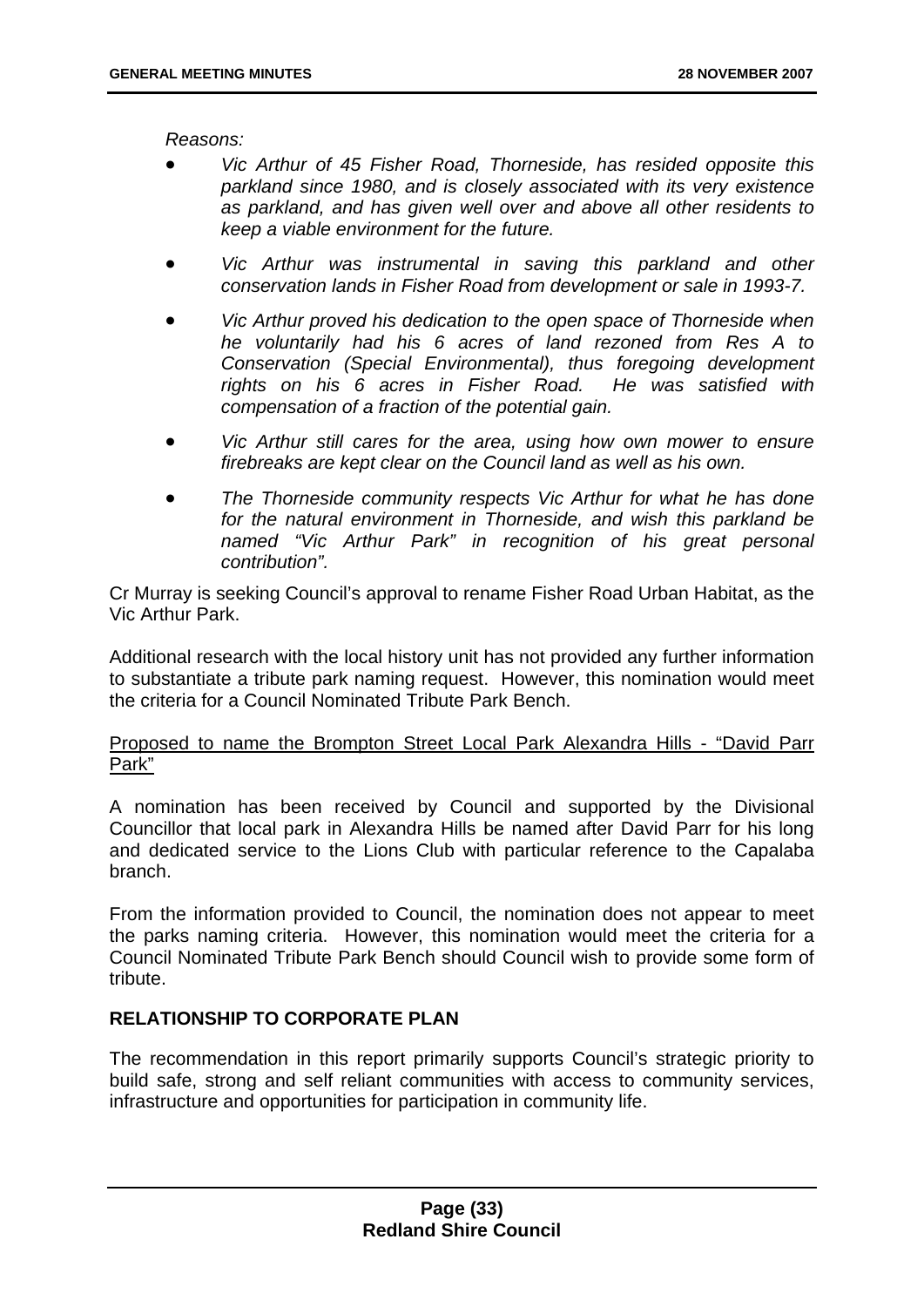#### **FINANCIAL IMPLICATIONS**

The naming of the parks would involve a financial implication of approximately \$1,500 per Park for the supply and installation of a park name sign.

Tribute park bench would involve a financial implication of approximately \$1,200 inclusive of plaque.

The acceptance of the recommendations provided would need to be funded from the Parks and Reserves Unit normal operating budget.

#### **CONSULTATION**

The Divisional Councillors of each park naming request specific to their divisional area Cr Murray, Cr Elliott and Cr Burns. Cr Williams was also being consulted on the Brompton Street Park naming request. Technical Support Officer Open Space Planning was also consulted.

Historical support information was provided by the Local History Librarian.

#### **OPTIONS**

#### **PREFERRED**

That Council resolve to:

- 1. Tribute name the park at 2 Collins Street Redland Bay (Lot 500 on SP136026) as Frederick Muller Park for his eminence and outstanding endeavour associated with the Redlands Community.
- 2. Advise the petitioners that the nomination for the tribute naming of Fisher Road Urban Habitat was not successful.

#### **ALTERNATIVE**

That Council resolves:

- 1. To tribute name the park at 2 Collins Street Redland Bay (Lot 500 on SP136026) as Frederick Muller Park for his eminence and outstanding endeavour associated with the Redlands Community;
- 2. To provide a tribute park bench in the Fisher Road Urban Habitat, 18-40 Fisher Road for Vic Arthur to recognise his community service and dedication to the protection of open space in Thorneside; and
- 3. To provide a tribute park bench in the Brompton Street Park Alexandra Hills for David Parr to recognise his community service through his participation in the Lions Club of Capalaba.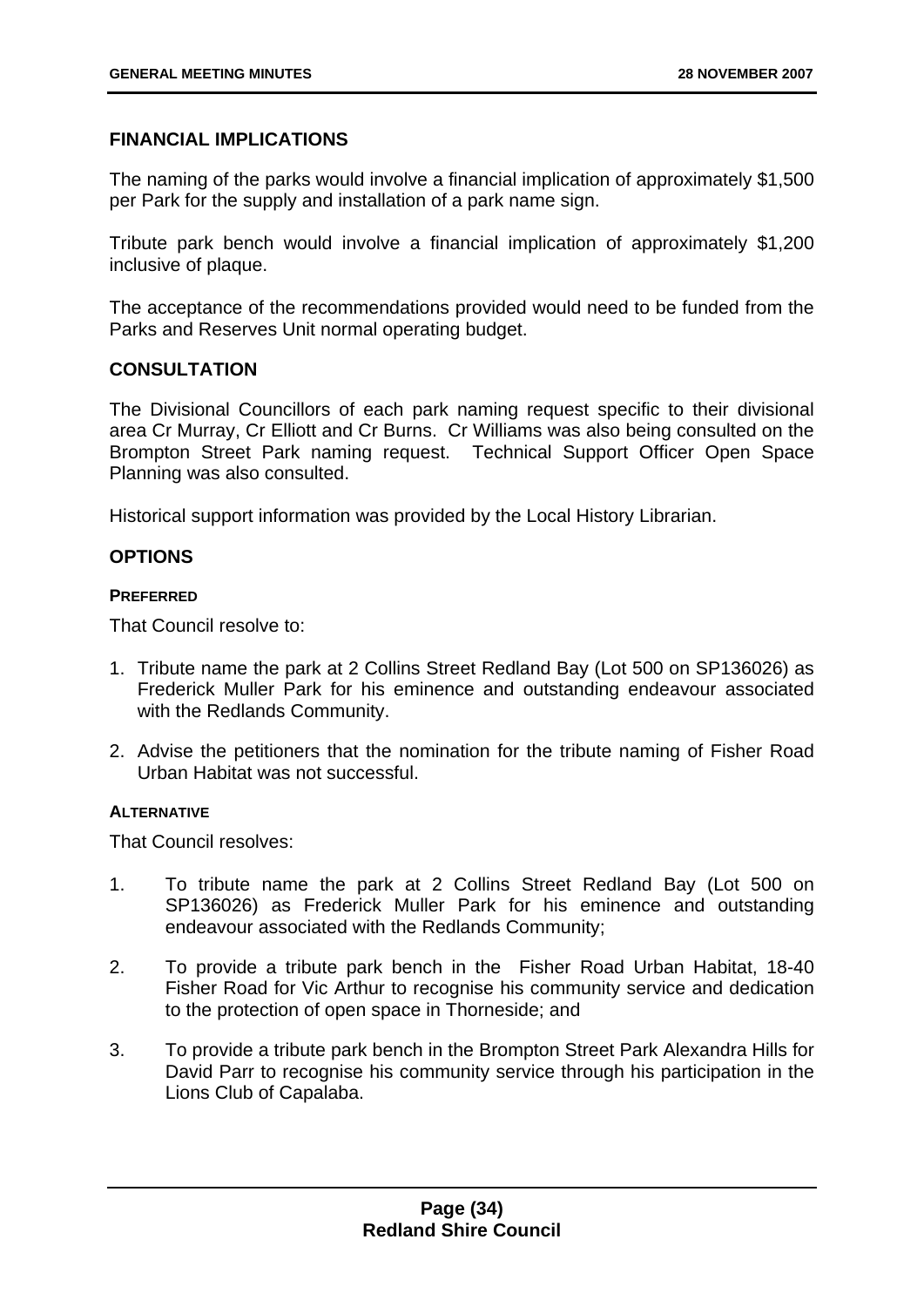#### **ALTERNATIVE 2**

That Council resolves:

- 1. To rename Collins Street Park Redland Bay, 2 Collins Street Redland Bay (Lot 500 on SP136026) as Frederick Muller Park;
- 2. To rename Fisher Road Urban Habitat, 18-40 Fisher Road Thorneside (Lots 345,346,347,348,349,350,351,352,353,354,355,356 on RP 14126) and 13 Hugh Street Thorneside (Lot 331 on RP 14126) as Vic Arthur Park; and
- 3. To rename Brompton Street Park Alexandra Hills at 9 Sherrington Street Alexandra Hills (Lot 474 on RP178104) as David Parr Park.

#### **OFFICER'S RECOMMENDATION**

That Council resolve to:

- 1. Tribute name the park at 2 Collins Street Redland Bay (Lot 500 on SP136026) as Frederick Muller Park for his eminence and outstanding endeavour associated with the Redlands Community; and
- 2. Advise the petitioners that the nomination for the tribute naming of Fisher Road Urban Habitat was not successful.

#### **COMMITTEE DISCUSSION**

Committee felt that all three park naming requests were justified and therefore Alternative Option 2 would be recommended to Council.

#### **COMMITTEE RECOMMENDATION/ COUNCIL RESOLUTION**

| Moved by:    | Cr Burns |
|--------------|----------|
| Seconded by: | Cr Beard |

**That the Officer's Recommendation not be accepted and that Council resolve to:** 

- **1. Rename Collins Street Park Redland Bay, 2 Collins Street Redland Bay (Lot 500 on SP136026) as Frederick Muller Park;**
- **2. Rename Fisher Road Urban Habitat, 18-40 Fisher Road Thorneside (Lots 345,346,347,348,349,350,351,352,353,354,355,356 on RP 14126) and 13 Hugh Street Thorneside (Lot 331 on RP 14126) as Vic Arthur Park; and**
- **3. Rename Brompton Street Park Alexandra Hills at 9 Sherrington Street Alexandra Hills (Lot 474 on RP178104) as David Parr Park.**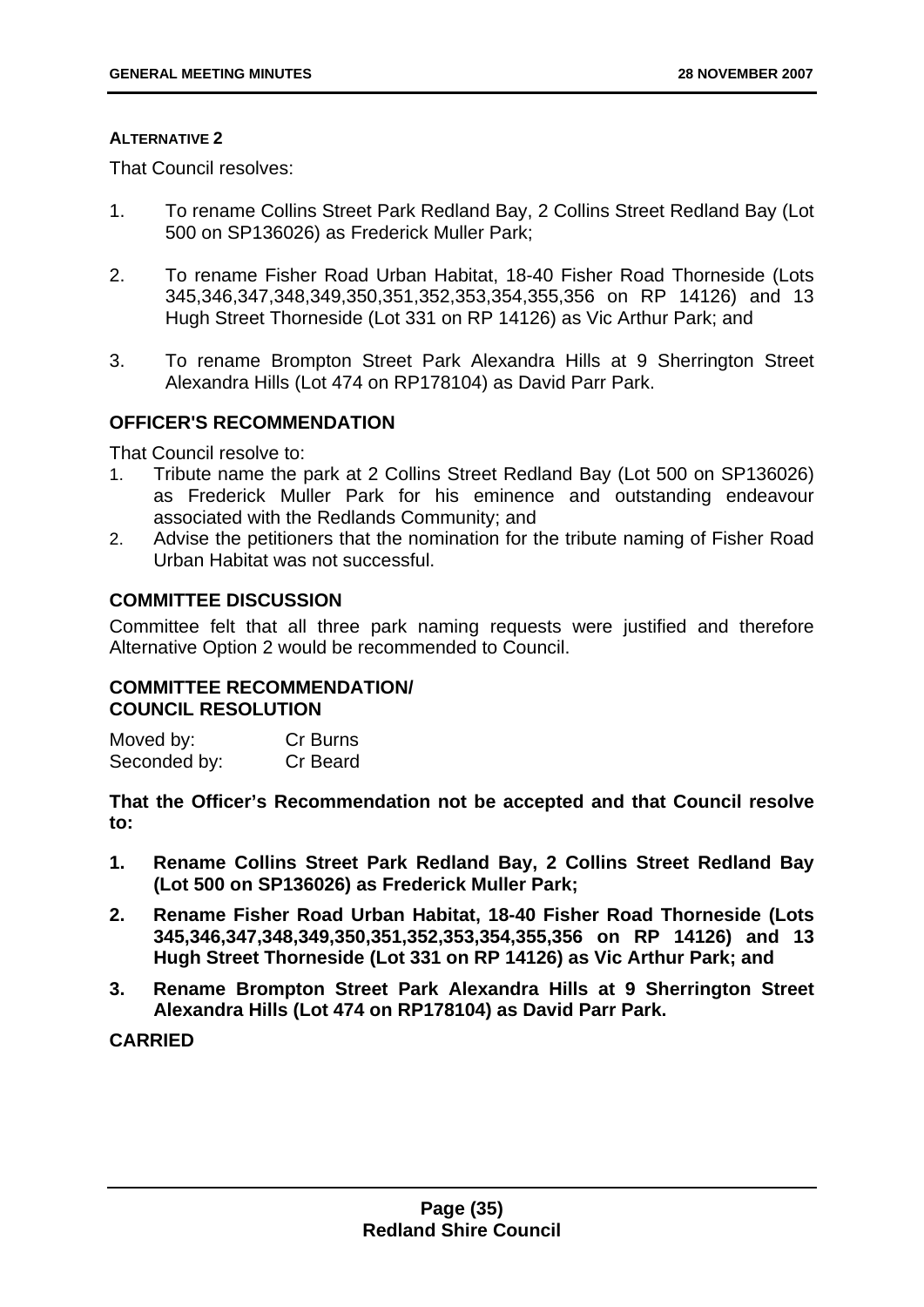## **10.3.4 CORPORATE POLICY 2407 MARKETS - NON PROFIT AND COMMERCIAL**

| <b>Dataworks Filename:</b>       | <b>R&amp;C Convening of Non Profit and Commercial</b><br><b>Markets</b>    |
|----------------------------------|----------------------------------------------------------------------------|
| Attachment:                      | <b>Corporate Policy 2407 Markets - Non Profit and</b><br><b>Commercial</b> |
| <b>Responsible Officer Name:</b> | <b>Roberta Bonnin</b><br><b>Manager Community and Social Planning</b>      |
| <b>Author Name:</b>              | <b>Trevor Green</b><br><b>Senior Advisor Environmental Health</b>          |

### **EXECUTIVE SUMMARY**

Corporate Policy POL-2407 Markets – Non Profit and Commercial was reviewed under the policy review program. The report recommends that the policy be declared obsolete.

#### **PURPOSE**

For Council to resolve that Corporate Policy POL-2407 Markets – Non Profit and Commercial be declared obsolete.

### **BACKGROUND**

Corporate Policy POL-2407 Markets – Non Profit and Commercial was reviewed under the policy review program.

### **ISSUES**

The objective of the existing policy is to encourage and regulate economically sustainable markets. Included in the policy statement (attached) is a commitment to controlling the number, frequency and quality of non-profit and commercial markets and other factors relating to marketplace positioning and viability. After internal consultation, officers have determined that the continuation of the policy in this form is not required.

While Council's involvement in controlling such non regulatory aspects of markets is not considered necessary, Council's involvement in the regulation of the setting up and operation of markets in the Shire remains adequately covered through a number of State legislative and Council regulatory controls.

Council's involvement in promotion and support for markets will be addressed as part of the Festivals and Events Strategy and Policy. This will include clearer, more direct Council processes for persons wanting to operate markets. It will also address the application process, aiming to provide a more interdepartmentally coordinated approach to the evaluation of applications, which in turn will provide benefits to applicants, Council and the Redland's community. The Festivals and Events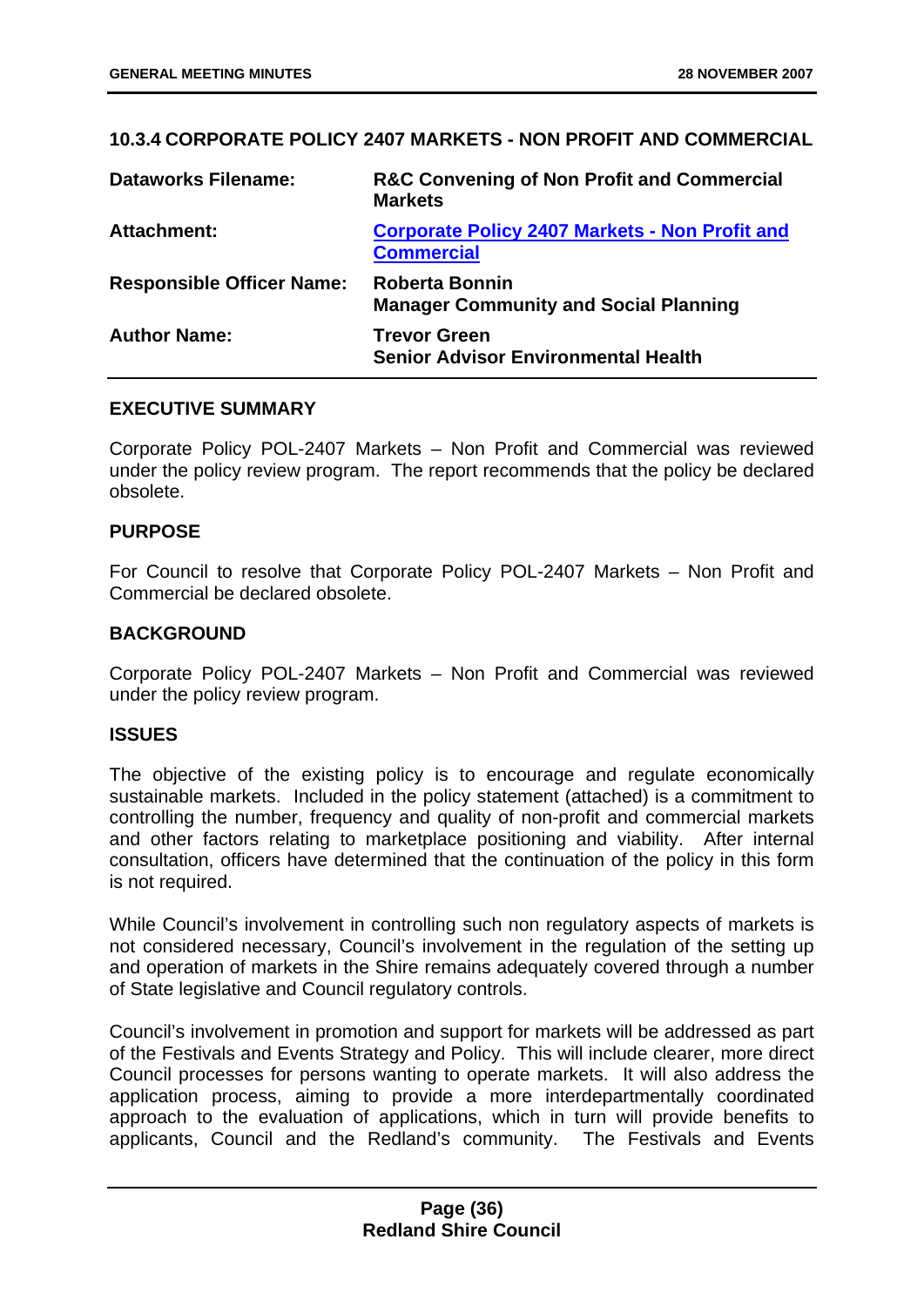Strategy and Policy will be presented to Council for endorsement within the 07/08 financial year.

## **RELATIONSHIP TO CORPORATE PLAN**

The recommendation primarily supports Council's strategic priority to build safe, strong and self reliant communities with access to community services, infrastructure and opportunities for participation in community life.

#### **FINANCIAL IMPLICATIONS**

There are no financial implications.

## **PLANNING SCHEME IMPLICATIONS**

The Land Use Planning Group was consulted and it is considered that the outcome of recommendations in this report will not require any amendments to the Redlands Planning Scheme.

### **CONSULTATION**

In reviewing the policy, consultation occurred with Customer and Community Services, Land Use Planning, Operations and Maintenance, Economic Development and Assessment Services.

#### **OPTIONS**

#### **PREFERRED**

That Council resolve to declare obsolete Corporate Policy POL-2407 Markets – Non Profit and Commercial.

#### **ALTERNATIVE**

That Council resolve that Corporate Policy POL-2407 Markets – Non Profit and Commercial remain current and the next review date be set for December 2010.

#### **OFFICER'S/COMMITTEE RECOMMENDATION/ COUNCIL RESOLUTION**

| Moved by:    | Cr Burns |
|--------------|----------|
| Seconded by: | Cr Beard |

**That Council resolve to declare obsolete Corporate Policy POL-2407 Markets – Non Profit and Commercial.**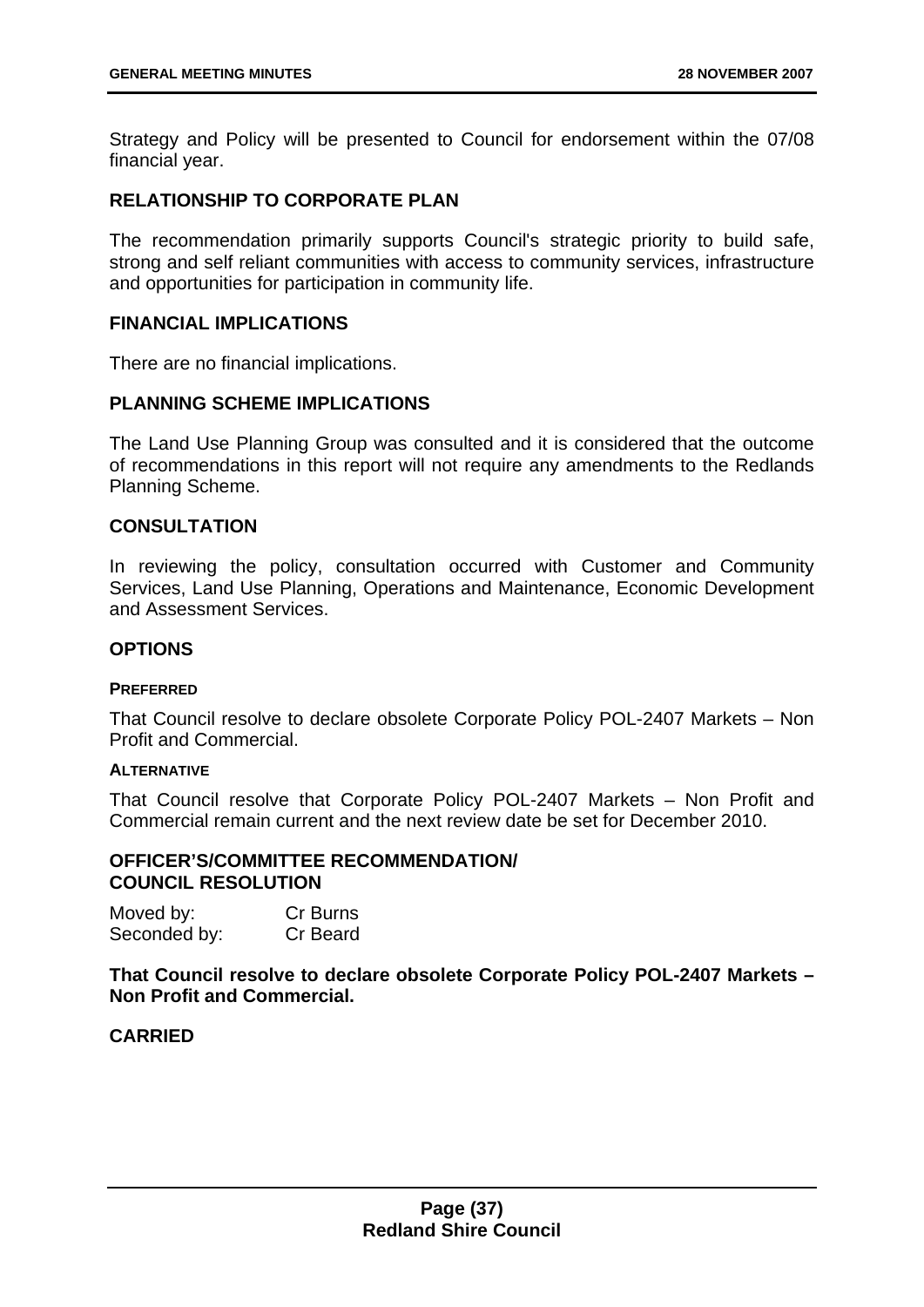# **10.3.5 PROPOSED CAPALABA BUSINESS DISTRICT**

| <b>Dataworks Filename:</b>       | <b>Capalaba Business District</b>                                     |
|----------------------------------|-----------------------------------------------------------------------|
| <b>Attachments:</b>              | <b>Maps showing the proposed Capalaba Business</b><br><b>Precinct</b> |
| <b>Responsible Officer Name:</b> | <b>Alan Burgess</b><br><b>Manager Economic Development</b>            |
| <b>Author Name:</b>              | <b>Alan Burgess</b><br><b>Manager Economic Development</b>            |

### **EXECUTIVE SUMMARY**

The Capalaba area contains one of the major retail and business sectors of the Shire. At the General Meeting of 26 September, Council resolved that a report be brought back to a future Planning and Policy Committee meeting defining the area of the Capalaba Business Precinct to allow this to be identified for promotion within the Shire.

The attached maps identify the proposed business district within Capalaba which can be used for promotional purposes.

### **PURPOSE**

The purpose of this report is to identify the specific area within Capalaba which can be identified for promotional purposes by the business community.

#### **BACKGROUND**

The Capalaba area contains one of the major retail and business sectors of the Shire. Businesses within the area have suggested it would be beneficial to promote the District as a single entity, rather than separate sub centres or streets.

### **ISSUES**

The Capalaba area contains one of the major retail and business sectors of the Shire. It has been suggested this area should be formally identified to allow for collective internal promotion and marketing of the area by businesses within the defined boundaries. The area is nominally identified as the Capalaba Business District, until a more appropriate title is established through consultation with local businesses and stakeholders. The proposed area is detailed in the attached maps and would have road entry points at the following locations:

- Old Cleveland Road, west of Redland Bay Road intersection,
- Old Cleveland Road East,
- Finucane Road,
- Redland Bay Road, west of Windemere Road intersection,
- Mt Cotton Road, South of Moreton Bay Road intersection, and
- Moreton Bay Road, West of Mt Cotton Road intersection.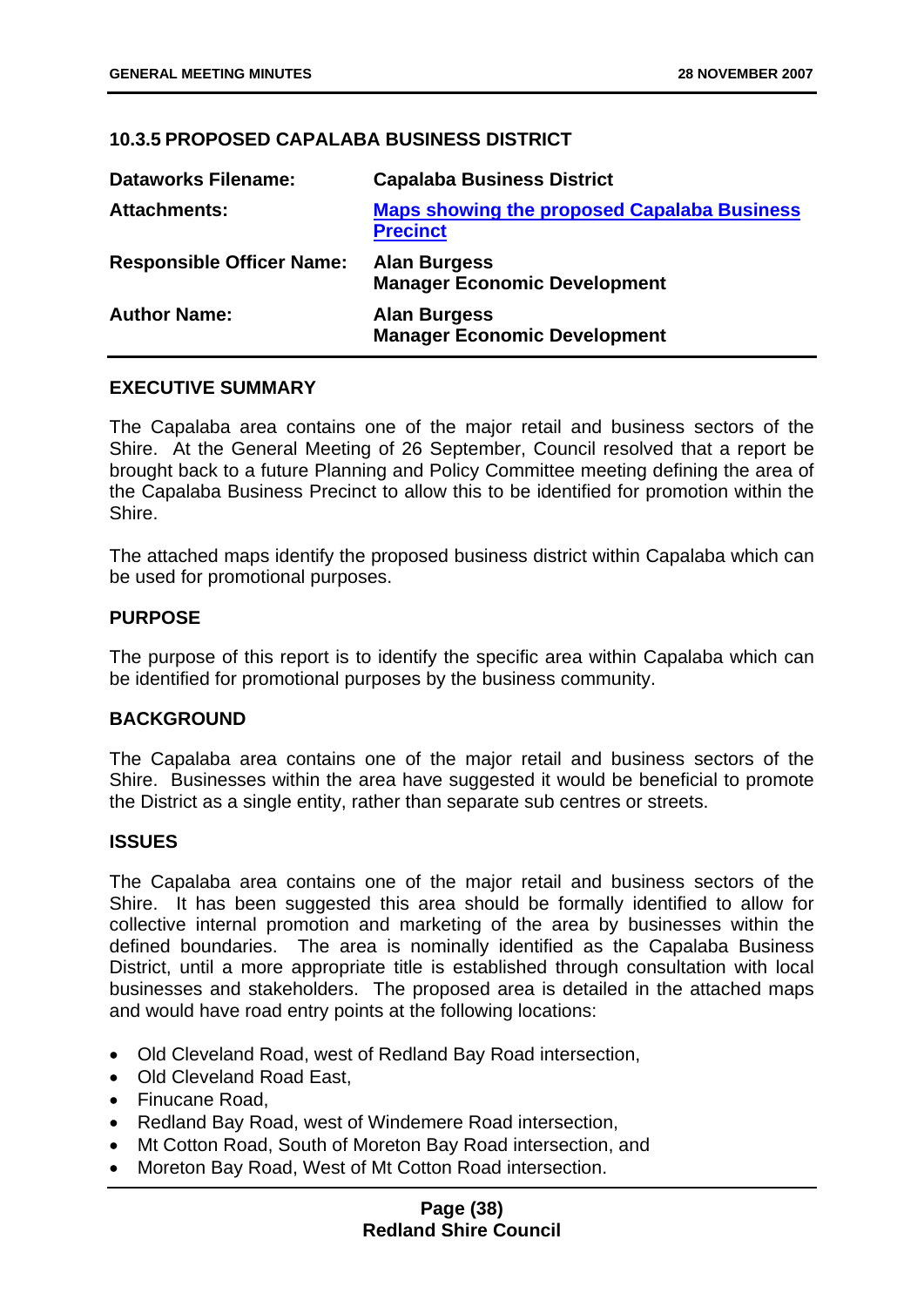# **RELATIONSHIP TO CORPORATE PLAN**

The recommendation primarily supports Council's strategic priority to Enhance employment participation and the community's standard of living through encouraging economic development opportunities.

## **FINANCIAL IMPLICATIONS**

The promotion of the Capalaba Business District would be undertaken by the Chamber of Commerce and/or the businesses within the zone.

## **PLANNING SCHEME IMPLICATIONS**

The Land Use Planning Group was consulted and it is considered that the outcome of recommendations in this report will not require any amendments to the Redlands Planning Scheme.

## **CONSULTATION**

Land use planning and representatives from the Business district were consulted and agree with the proposal.

## **OPTIONS**

#### **PREFERRED**

That Council resolve to accept the identified area within Capalaba, to be used for collective business promotional purposes.

#### **ALTERNATIVE**

That Council not accept the identified area within Capalaba, to be used for collective business promotional purposes.

### **OFFICER'S/COMMITTEE RECOMMENDATION/ COUNCIL RESOLUTION**

| Moved by:    | <b>Cr Burns</b> |
|--------------|-----------------|
| Seconded by: | Cr Beard        |

**That Council resolve to accept the identified area within Capalaba, as shown on the attached map, to be used for collective business promotional purposes.**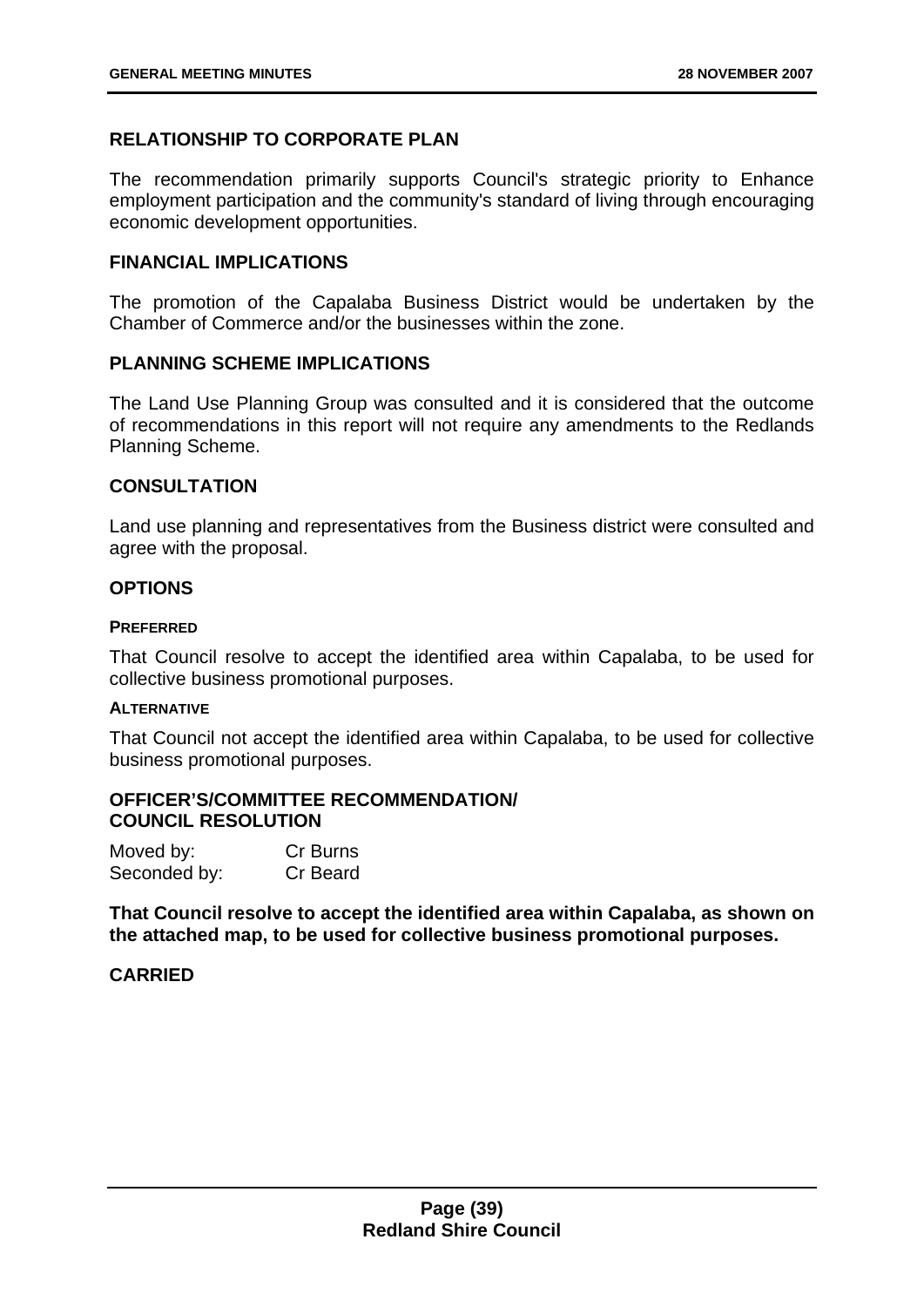# **10.3.6 TOURISM WORKING GROUP FOR VISITOR SERVICES STRATEGY**

| <b>Dataworks Filename:</b>       | <b>ED Projects - Redland Shire Visitor Services</b><br><b>Strategy</b> |
|----------------------------------|------------------------------------------------------------------------|
| <b>Responsible Officer Name:</b> | <b>Alan Burgess</b><br><b>Manager Economic Development</b>             |
| <b>Author Name:</b>              | <b>Jan Sommer</b><br><b>Tourism Development Coordinator</b>            |

## **EXECUTIVE SUMMARY**

The Visitor Services Strategy was presented to the Planning and Policy Committee meeting on 17 October 2007. Council resolved to endorse the strategy for further consideration including a full review of the Visitor Services Report, and the key findings and recommendations.

It was further resolved to establish a collaborative Tourism Working Group consistent with the recommendations of the Calais Report, plus two councillors.

At the General Meeting of Council on 31 October, it was resolved that the membership of the group to be presented for agreement at the Planning and Policy Committee meeting on 14 November 2007 and that the Working Party report back to Council on its findings to the January Planning and Policy Committee meeting.

Invitations have been extended to the following people, acknowledging that should unforeseen circumstances arise, ability to participate may be limited.

- Mayor Don Seccombe
- Cr Craig Ogilvie
- Cr Karen Williams
- Chair, Redlands Tourism
- Graeme Leishman, Sea Stradbroke / BITS, Water Transport Sector
- David Thomson, Stradbroke Ferries, Water Transport Sector
- Melva Hobson, B & B Sector & Redlands Tourism
- Colin McInnes, southern Moreton Bay islands
- Suzanne Deed, North Stradbroke Island & Accommodation Sector
- Juliette Lally, North Stradbroke Island & Hospitality/Functions Sector
- Marianna Tigani, Restaurant Sector
- Jason Thomas, Wine and Attractions Sector
- Redland Chamber of Commerce, Retail & Business Sector
- Heather Truman, Visitor Services Sector
- Alan Burgess, Manager Economic Development
- Jan Sommer, Tourism Development Officer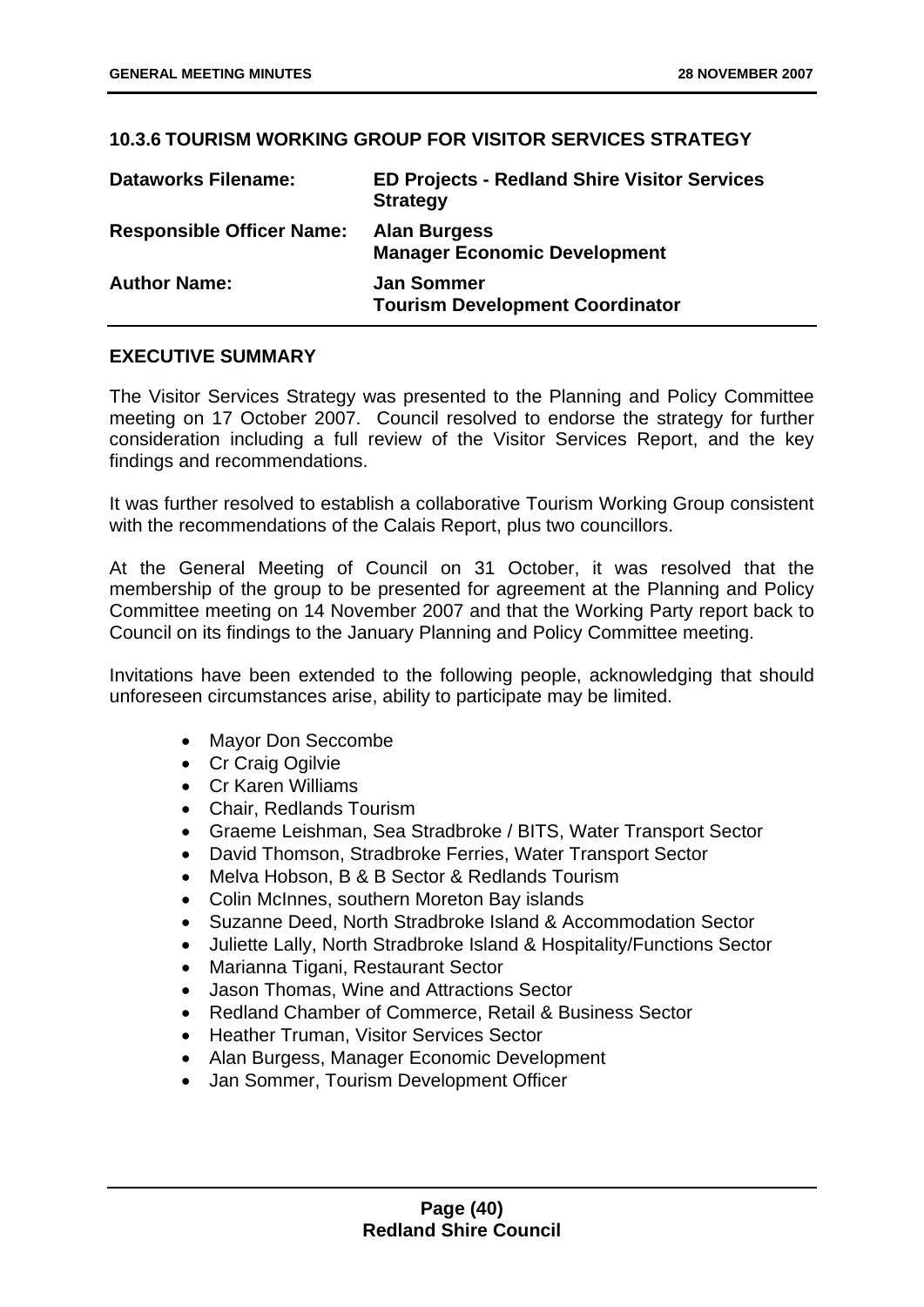## **PURPOSE**

The purpose of this report is to select the membership of the Tourism Working Group. It is important that the Tourism Working Party represents the diversity of industry sectors and organisations within the Redland Shire.

## **BACKGROUND**

In December 2006, Council requested the preparation of a Visitor Services Strategy to determine the future delivery of visitor services in the shire.

Calais Consultants was commissioned to undertake four (4) workshops with Councillors, key stakeholders and the tourism industry workshops and to prepare a report at the conclusion. The Review of Visitor Services Report, prepared by Satwant Calais, principal of Calais Consulting. This report drew upon the extensive research, interviews and questionnaires that were undertaken to prepare the overall Visitor Services Strategy.

## **ISSUES**

The issues to be considered are as follows:

- a) Definitions and roles of responsibilities of Council and local Tourism Organisations for tourism in Redland Shire;
- b) Establishment of a hierarchy of visitor services, including a primary accredited Visitor Information Centre, supported by non accredited supplementary centres on the islands and mainland;
- c) Engage "captured" audience via multimedia presentations and destination information on water transport vehicles;
- d) Rationalise critical destination marketing tools to a single website and visitor guide reflecting the Redlands on Moreton bay branding;
- e) Direct all marketing initiatives to the 1300 telephone number and single website, incorporating the online booking service offered by Brisbane marketing, to deliver comprehensive customer service;
- f) Install a KPI system which provides a clear picture of services being provided and the ability to track the response to marketing campaigns. This includes a dedicated 1300 telephone line and statistics for online and email bookings;
- g) Investigate the financial viability and effectiveness of stand alone kiosks and report back to Council with recommendations and budget implications.

# **RELATIONSHIP TO CORPORATE PLAN**

The recommendation primarily supports Council's strategic priority to Enhance employment participation and the community's standard of living through encouraging economic development opportunities.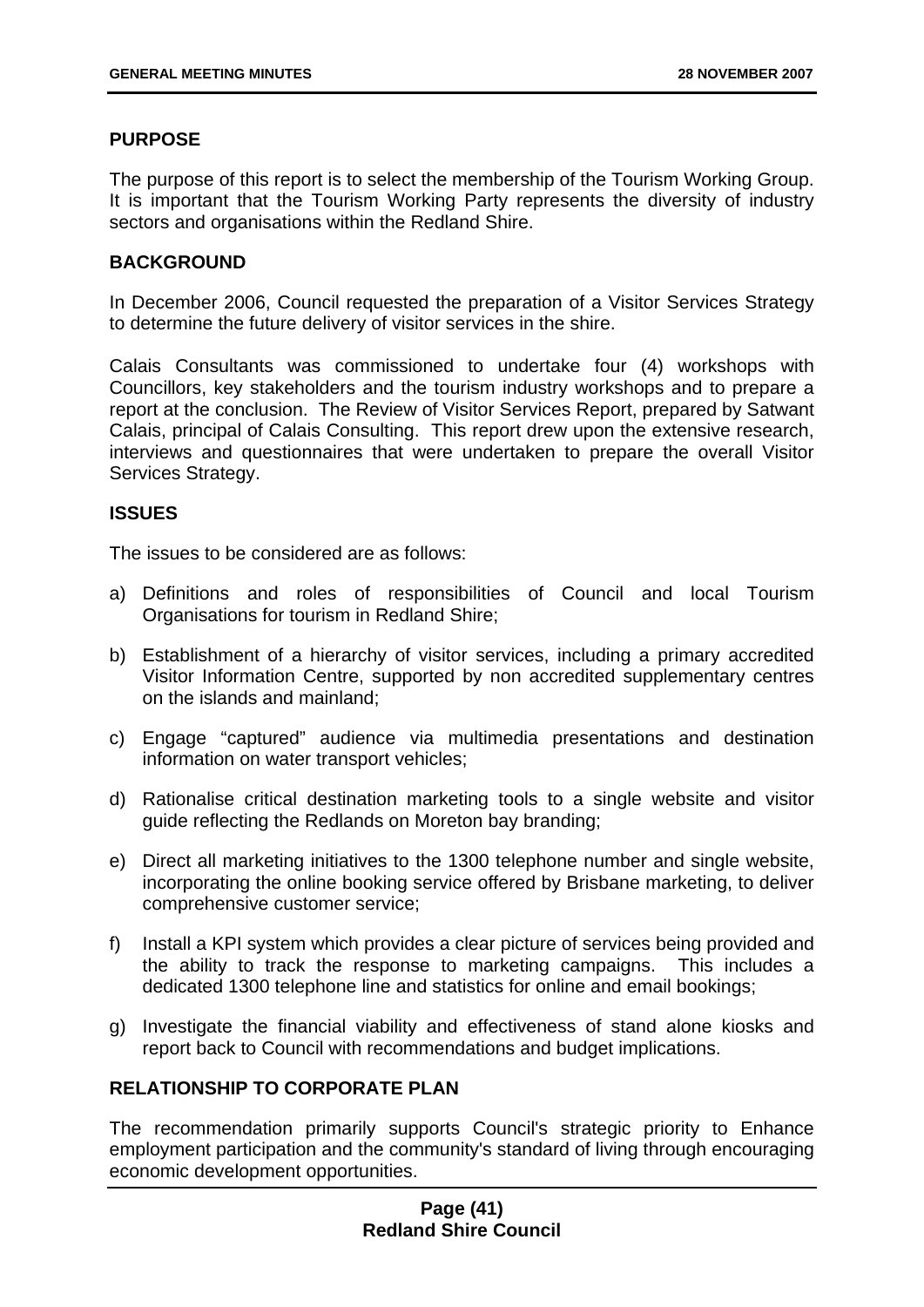## **FINANCIAL IMPLICATIONS**

The 2007/08 budget has been committed to the delivery of visitor information services at Redland Shire Visitor Information Centre. To implement some of the initiatives proposed in the strategy, it will be necessary to reassess the sole allocation of funds for this purpose and to engage with the local tourism and business community, commercial & franchise partners to investigate alternative funding opportunities.

## **PLANNING SCHEME IMPLICATIONS**

The Land Use Planning Group was consulted and it is considered that the outcome of recommendations in this report will not require any amendments to the Redlands Planning Scheme.

### **CONSULTATION**

Consultation to ensure that tourism industry sectors and organisations within the shire were represented was undertaken with the Mayor and General Manager, Planning and Policy.

It is proposed that the Tourism Working Group will undertake several workshop style meetings in late November and early December, given the competing demands of the festive and holiday season. Satwant Calais, principal of Calais Consultants has been engaged to facilitate the workshops.

# **OPTIONS**

### **PREFERRED**

That Council approve the following membership for the Tourism Working Group:

- Mayor Don Seccombe
- Cr Craig Ogilvie
- Cr Karen Williams
- Chair, Redlands Tourism
- Graeme Leishman, Sea Stradbroke / BITS, Water Transport Sector
- David Thomson, Stradbroke Ferries, Water Transport Sector
- Melva Hobson, B & B Sector & Redlands Tourism
- Colin McInnes, Southern Moreton Bay islands
- Suzanne Deed, North Stradbroke Island & Accommodation Sector
- Juliette Lally, North Stradbroke Island & Hospitality/Functions Sector
- Marianna Tigani, Restaurant Sector
- Jason Thomas, Wine and Attractions Sector
- Redland Chamber of Commerce, Retail & Business Sector
- Heather Truman, Visitor Services Sector
- Alan Burgess, Manager Economic Development
- Jan Sommer, Tourism Development Officer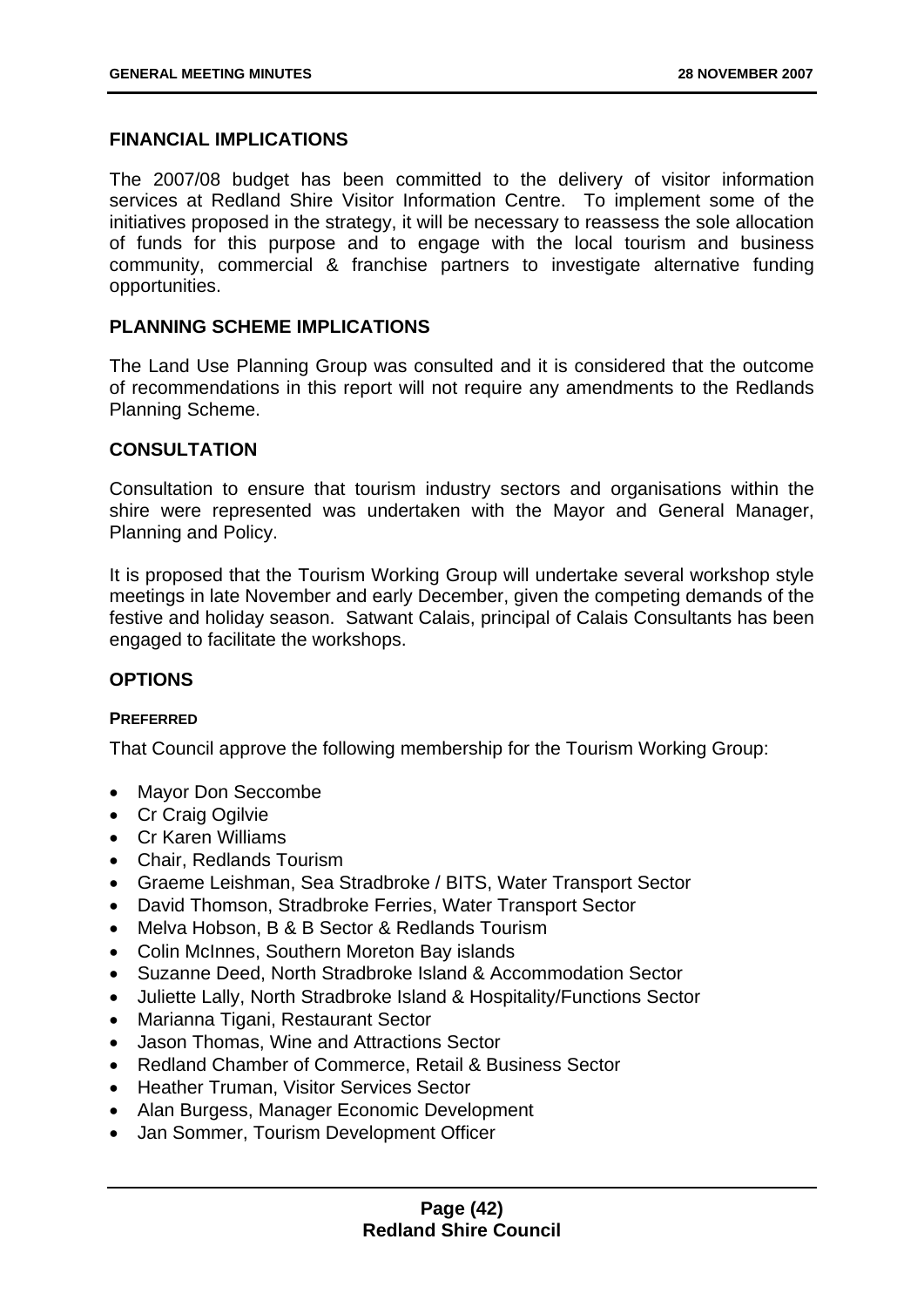#### **ALTERNATIVE**

No alternative is offered.

# **OFFICER'S/COMMITTEE RECOMMENDATION/ COUNCIL RESOLUTION**

| Moved by:    | Cr Burns |
|--------------|----------|
| Seconded by: | Cr Beard |

**That Council resolve to approve the following membership for the Tourism Working Group:** 

- **Mayor Don Seccombe**
- **Cr Craig Ogilvie**
- **Cr Karen Williams**
- **Chair, Redlands Tourism**
- **Graeme Leishman, Sea Stradbroke / BITS, Water Transport Sector**
- **David Thomson, Stradbroke Ferries, Water Transport Sector**
- **Melva Hobson, B & B Sector & Redlands Tourism**
- **Colin McInnes, Southern Moreton Bay islands**
- **Suzanne Deed, North Stradbroke Island & Accommodation Sector**
- **Juliette Lally, North Stradbroke Island & Hospitality/Functions Sector**
- **Marianna Tigani, Restaurant Sector**
- **Jason Thomas, Wine and Attractions Sector**
- **Redland Chamber of Commerce, Retail & Business Sector**
- **Heather Truman, Visitor Services Sector**
- **Alan Burgess, Manager Economic Development**
- **Jan Sommer, Tourism Development Officer**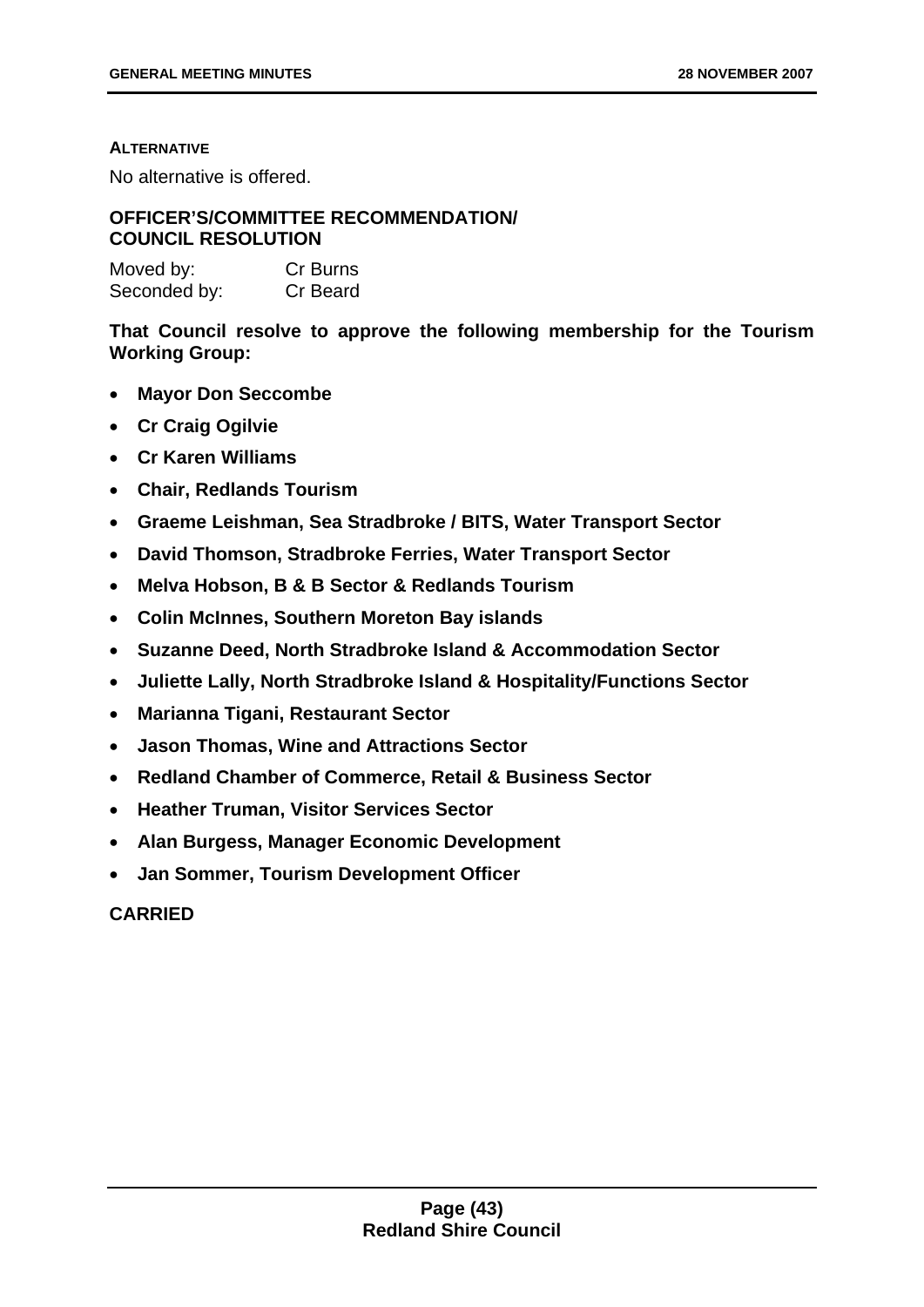# **10.3.7 FISHERMANS TRACK, NORTH STRADBROKE ISLAND**

| <b>Dataworks Filename:</b>       | <b>RTT: Road Closure Permanent</b>                                     |
|----------------------------------|------------------------------------------------------------------------|
| Attachment:                      | <b>Location Map Fishermans Track</b>                                   |
| <b>Responsible Officer Name:</b> | <b>David Elliott</b><br><b>Manager Infrastructure Planning</b>         |
| <b>Author Name:</b>              | <b>Len Purdie</b><br><b>Senior Advisor Capital Project Programming</b> |

## **EXECUTIVE SUMMARY**

Fishermans Track, North Stradbroke Island is essentially a gravel track suitable for 4WDs that pass through a mining lease owned by Consolidated Rutile Limited (CRL). (Refer to location Plan A attached). The track which has no road reserve over it, is used by the general public, Council and by a private operator with a licence to remove rock from a quarry. It is CRL's intention to start mining the lease and close the track to all current users.

This report advises Council of the proposed track closure and examines options available for future access to the area.

The report recommends that Council note the proposed closure of the track by CRL, open a road reserve between the existing quarries and George Nothling Drive, and apply a closure under Section 915 of the *Local Government Act* to the existing narrow 4WD track, in part located within the proposed new road reserve, until the road is properly constructed at some future time, if necessary.

### **PURPOSE**

To advise Council that the Fishermans Track, North Stradbroke Island will be closed because of future sand mining by CRL and recommend actions in relation to the closure.

### **BACKGROUND**

Fishermans Track, North Stradbroke Island is a 4WD track that provides access from Point Lookout to the 'Keyhole' ponds and the beach. It also provides access to the Council quarry and a private quarry which are operational at the present time. Location Plan A refers.

Most of the track is informal (i.e. not covered by road reserve) and passes through a lease owned by CRL. It is their intention to commence mining operations in the not too distant future and close the section of Fishermans Track through the lease area.

The closure of the track has been discussed with the Department of Natural Resources and Water (DNR&W) and CRL. DNRW advised that the track is not in a gazetted road reserve and there is no impediment from their point of view to CRL implementing the closure.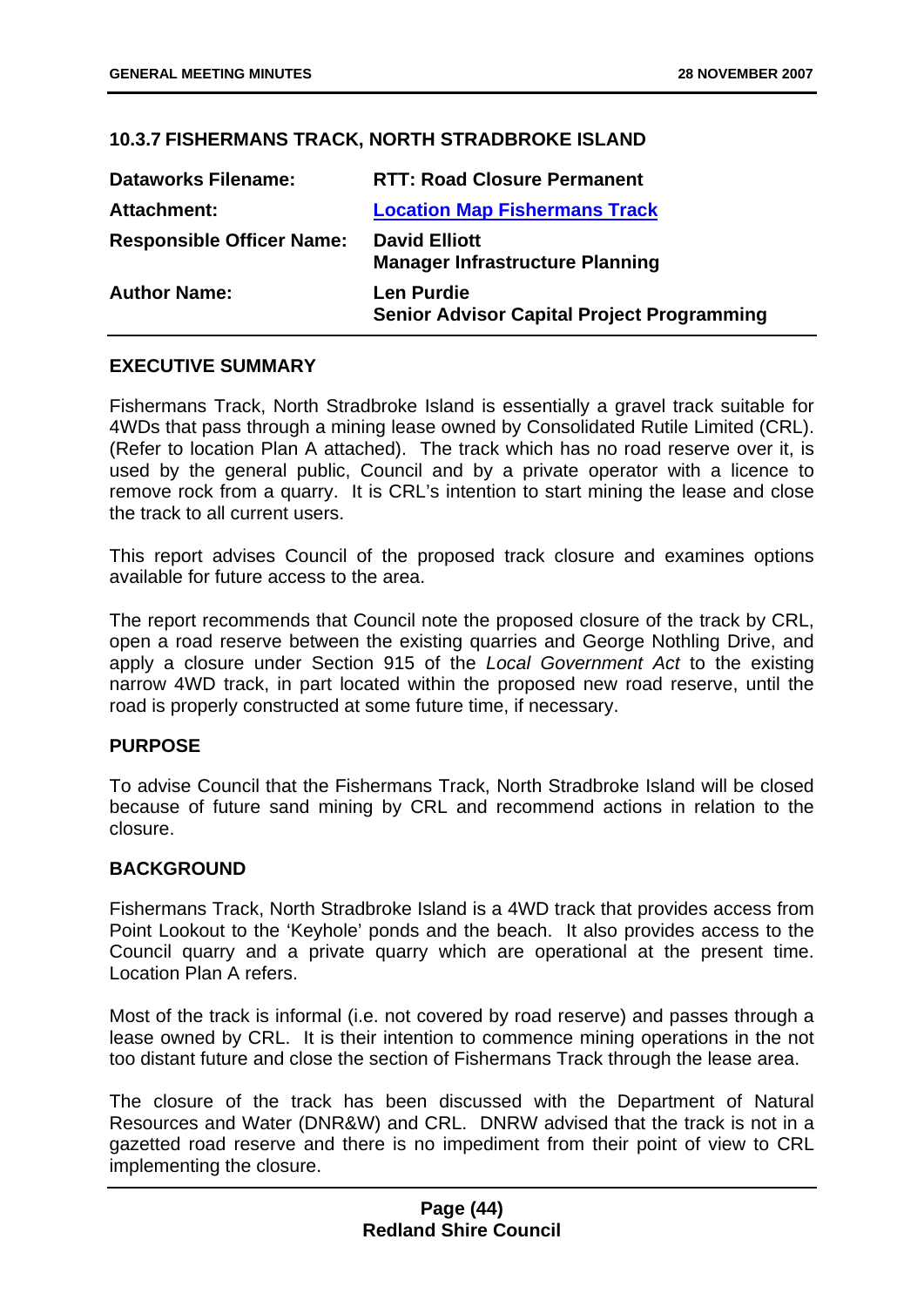## **ISSUES**

The proposed track closure will have the following impacts:

- 1. Access to the 'Keyholes' will be available via Blue Lake Beach or Dunwich along Trans-Island Road.
	- Comment: While this may cause some concern among those who frequent this section of Fishermans Track and the alternatives may be not as convenient to some users, it does not preclude 4WD access to the 'Keyholes'.
- 2. Convenient access to a quarry by a local private operator licensed to mine rock will be not be available.
	- Comment: Truck access would only be available via Trans-Island Road to Dunwich and beyond if the north-south track from the quarry were upgraded from its current 4WD status. The estimated upgrade cost exceeds \$0.5 m. CRL has been engaged in discussions with the local operator to find a solution to this issue.

Council has no responsibility for maintaining access for the private quarry.

- 3. Convenient access to a quarry periodically operated by Council will not be available.
	- Comment: The volume of rock extracted by Council is very small and sufficient rock could be mined and stockpiled at the depot prior to the track closure to cope with the demand for many years.

#### Alternative Route:

A possible alternative route linking George Nothling Drive and the quarries area has been investigated.

The estimated cost of constructing a suitable all weather road over this route, which has an existing narrow 4WD track gated at both ends over it, has been estimated by Council's Operations and Maintenance Section to exceed \$1 million.

To secure the route as a future possible road the following is proposed:

Open a road reserve between George Nothling Drive and the quarries.

Close the existing track within the created road reserve under Section 915 of the *Local Government Act 1993* until the road is constructed at some time in the future.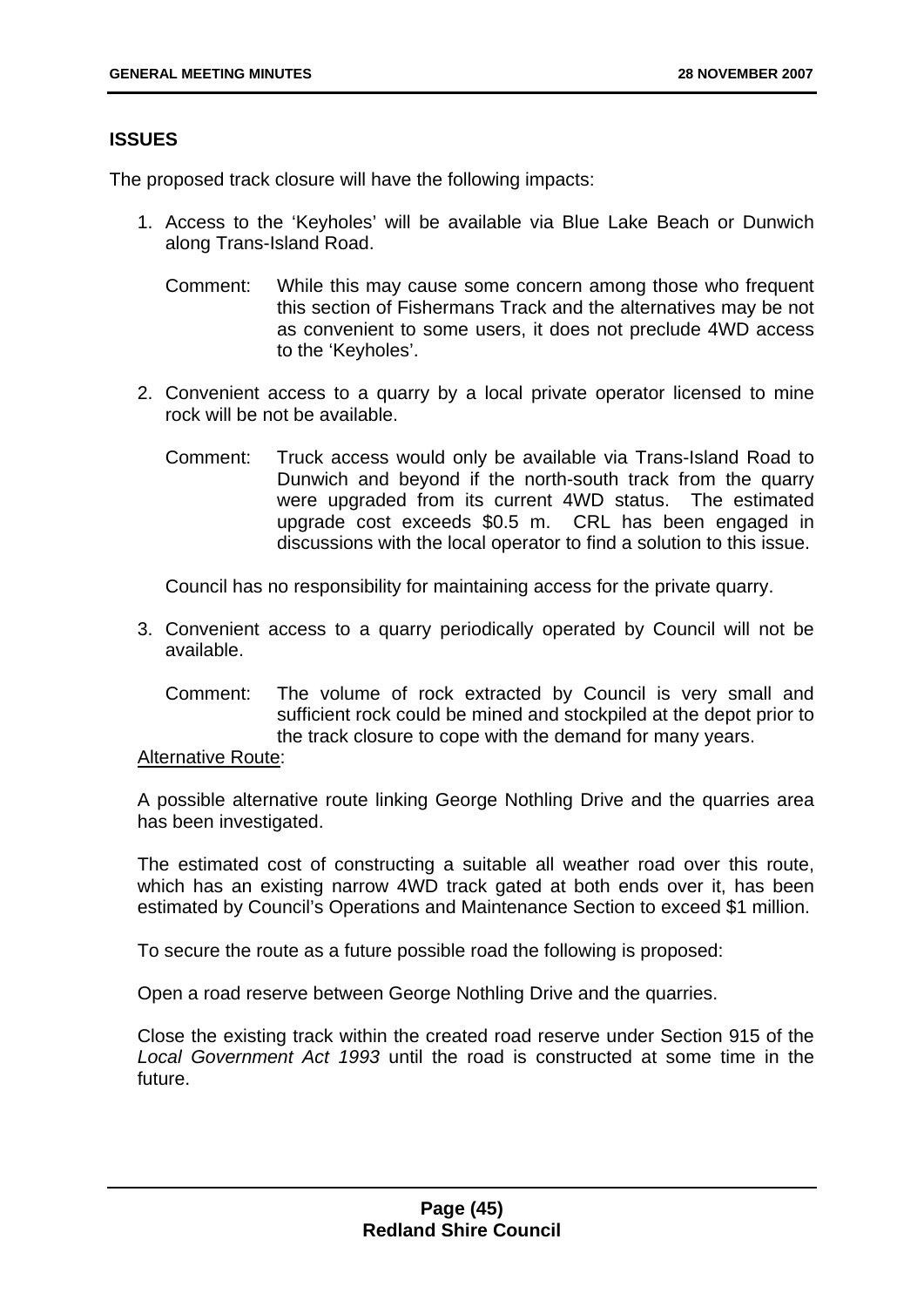# **RELATIONSHIP TO CORPORATE PLAN**

The recommendation in this report primarily supports Council's strategic priority to provide and maintain water, waste services, roads, drainage and support the provision of transport and waterways infrastructure.

## **FINANCIAL IMPLICATIONS**

The estimated cost of surveying and establishing the road reserve is \$150,000. There are funds in the 07/08 capital budget to cover these costs.

## **PLANNING SCHEME IMPLICATIONS**

The Land Use Planning Group was consulted and it is considered that the outcome of recommendations in this report will not require any amendments to the Redlands Planning Scheme.

# **CONSULTATION**

The Divisional Councillor, Department of Natural Resources and Water, CRL and the Manager Infrastructure Planning, Manager Operations and Maintenance and Environmental Management have all been consulted.

## **OPTIONS**

### **PREFERRED**

That Council resolve as follows:

- 1. The proposed closure of a portion of "Fishermans Track" on North Stradbroke Island by Consolidated Rutile Limited be noted;
- 2. A road reserve between George Nothling Drive and the existing quarries be opened; and
- 3. The existing 4WD track within the aforementioned road reserve be closed under Section 915 of the *Local Government Act 1993* (as amended).

### **ALTERNATIVE**

No alternative recommended.

### **OFFICER'S/COMMITTEE RECOMMENDATION/ COUNCIL RESOLUTION**

Moved by: Cr Burns Seconded by: Cr Beard

### **That Council resolve as follows:**

- **1. The proposed closure of a portion of "Fishermans Track" on North Stradbroke Island by Consolidated Rutile Limited be noted;**
- **2. A road reserve between George Nothling Drive and the existing quarries be opened; and**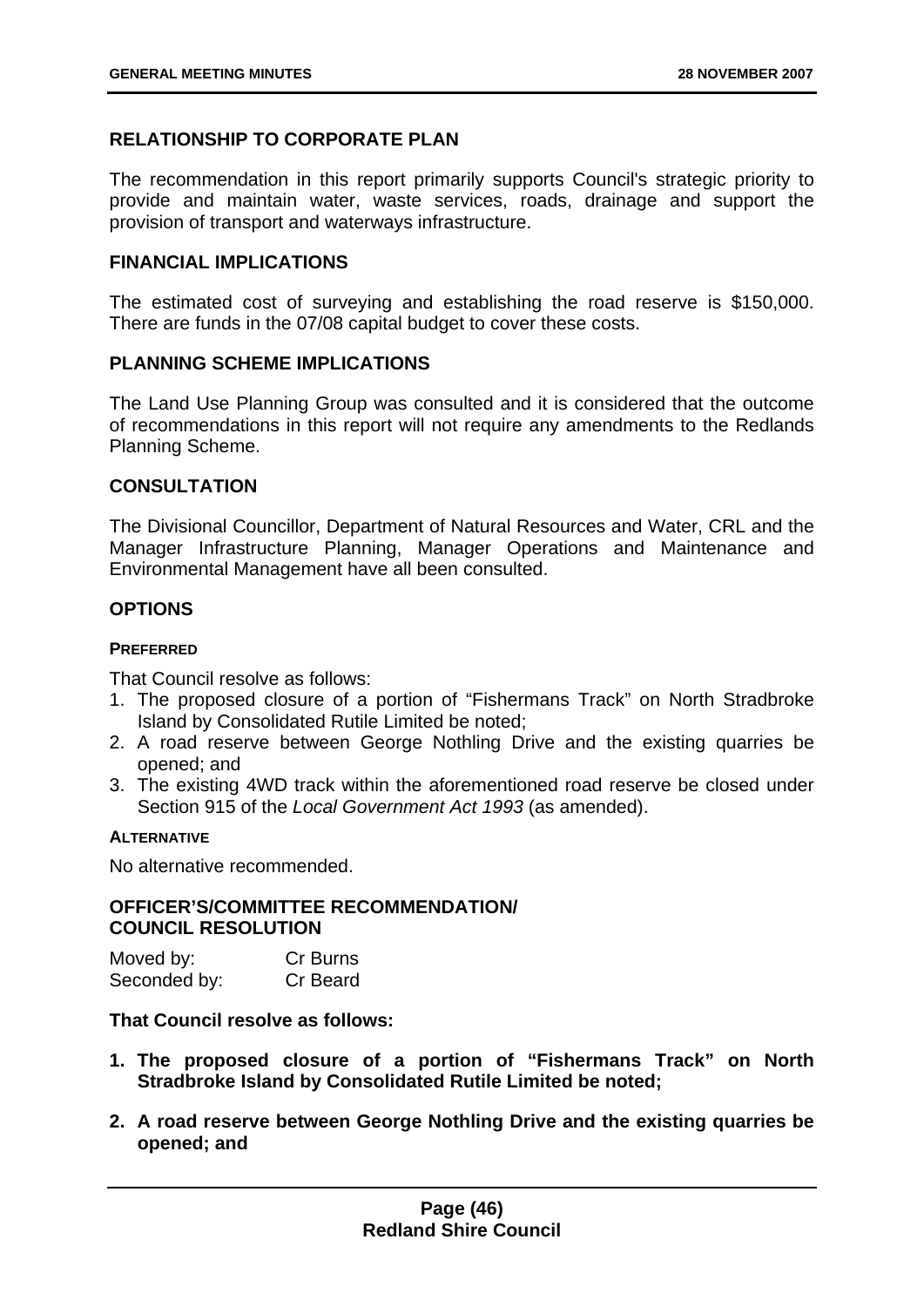**3. The existing 4WD track within the aforementioned road reserve be closed under Section 915 of the** *Local Government Act 1993.*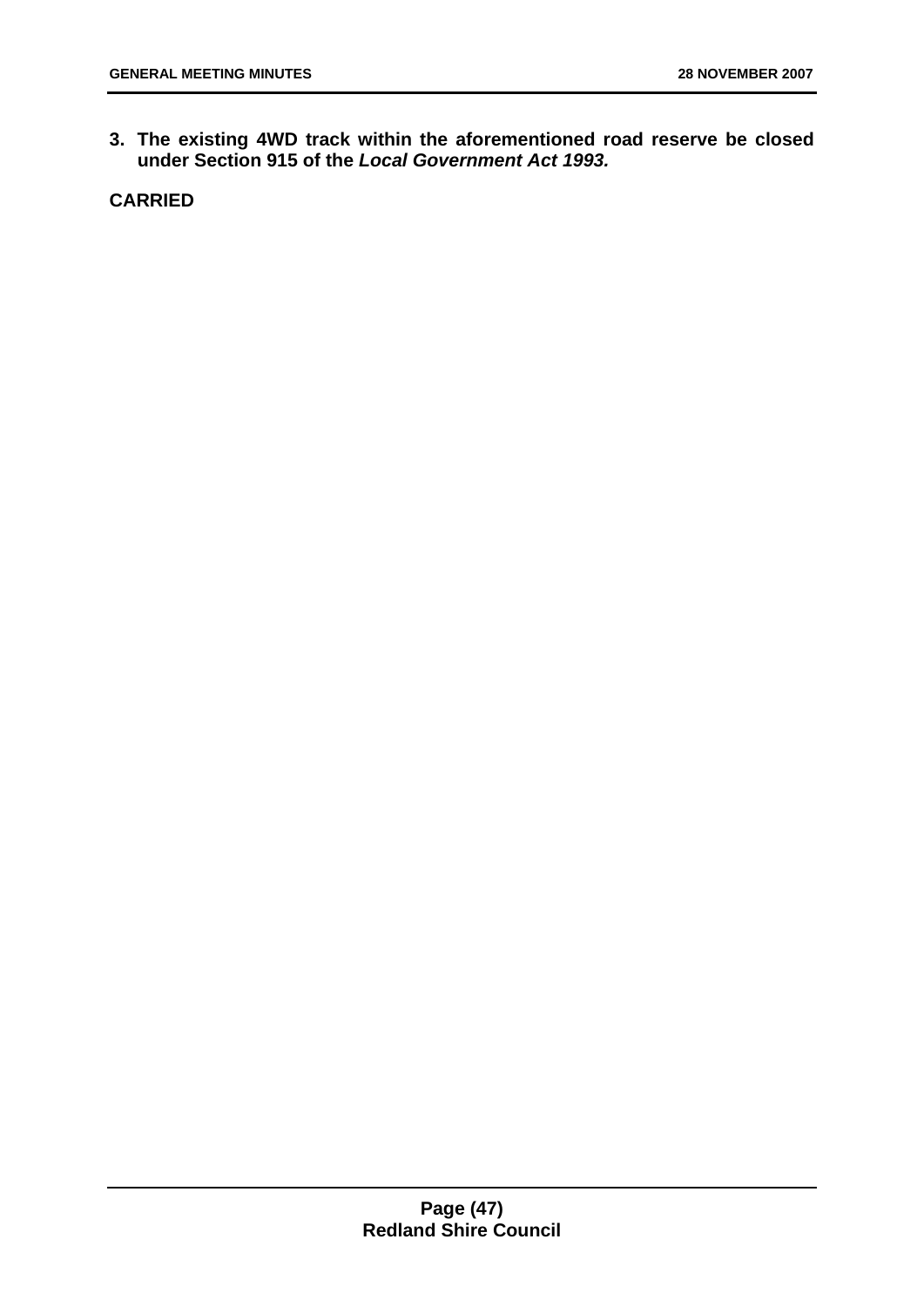Cr Ogilvie declared a material personal interest in this item at the Committee meeting and left the meeting prior to discussion and decision on this matter.

## **10.4 CLOSED SESSION**

| Moved by:    | Cr Seccombe      |
|--------------|------------------|
| Seconded by: | <b>Cr Barker</b> |

That the meeting be closed to the public under Section 463(1) of the *Local Government Act 1993* to discuss the following items:

### **10.4.1 Toondah Harbour Redevelopment**

The reason that is applicable in this instance is as follows:

*"(h) other business for which a public discussion would be likely to prejudice the interests of the local government or someone else, or enable a person to gain a financial advantage."* 

### CARRIED

## **MOTION TO REOPEN MEETING**

| Moved by:    | Cr Seccombe |
|--------------|-------------|
| Seconded by: | Cr Beard    |

That the meeting be again opened to the public.

CARRIED

# **10.4.1 TOONDAH HARBOUR REDEVELOPMENT**

| <b>Dataworks Filename:</b>       | <b>RTT: Marine Landing Facilities - Toondah</b><br><b>Harbour</b> |
|----------------------------------|-------------------------------------------------------------------|
| <b>Responsible Officer Name:</b> | <b>David Elliott</b><br><b>Manager Infrastructure Planning</b>    |
| <b>Author Name:</b>              | <b>David Elliott</b><br><b>Manager Infrastructure Planning</b>    |

### **EXECUTIVE SUMMARY**

Confidential report from Manager Infrastructure Planning dated 30 October 2007 was discussed in closed session at the Planning & Policy Committee on 14 November 2007.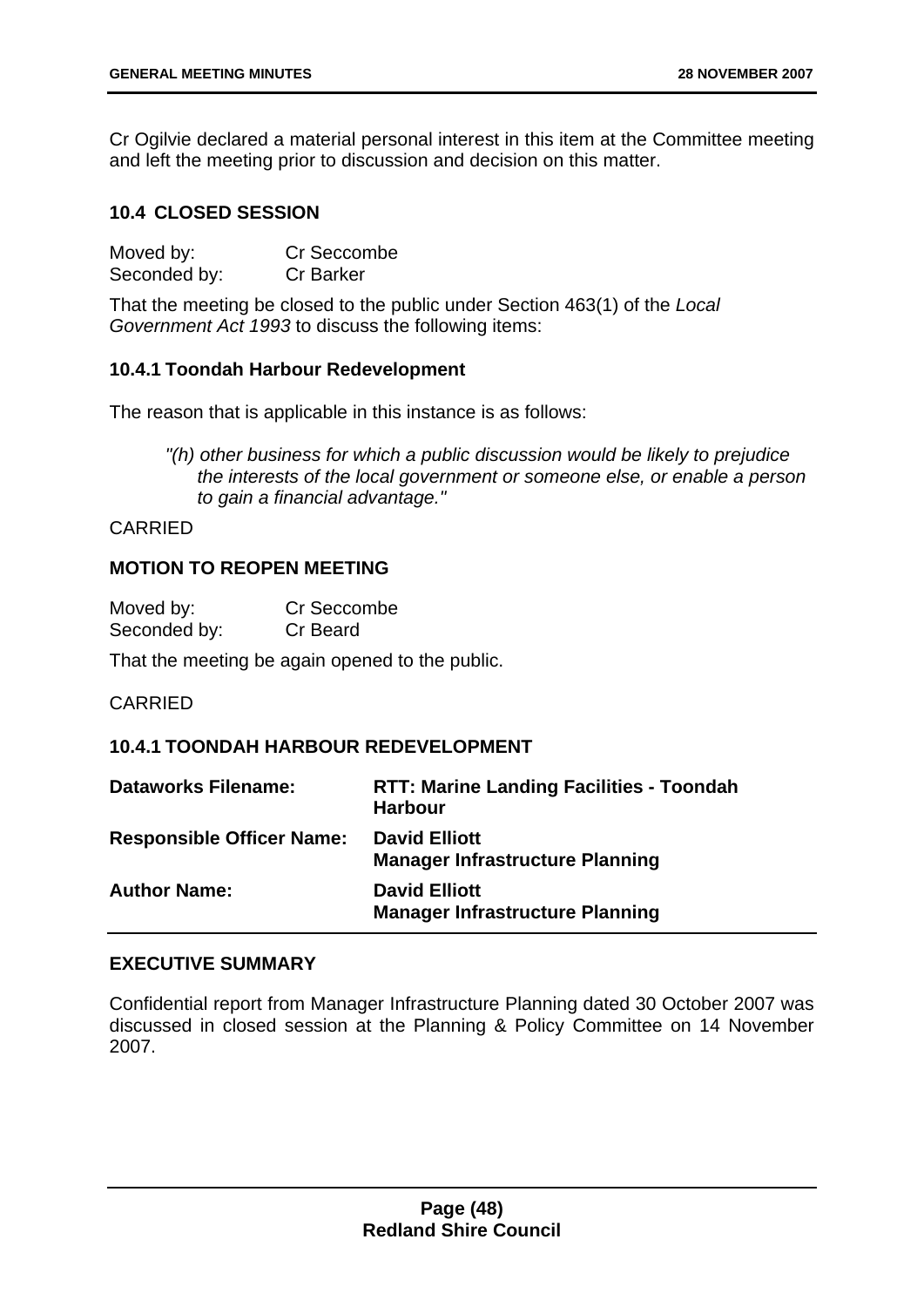### **COUNCIL RESOLUTION**

| Moved by:    | Cr Burns |
|--------------|----------|
| Seconded by: | Cr Beard |

**That Council resolve as follows:** 

- **1. That the concept Option 3A as proposed in the "Toondah Harbour Master Planning and Redevelopment Option Study" and detailed more specifically in the "Toondah Harbour Draft Supplementary Report" be adopted as the preferred planning model for the redevelopment of the Toondah Harbour precinct; and**
- **2. That agreement with the State Government be sought on a workable delivery platform for the master planning of the Toondah Harbour land and marine precincts as outlined in confidential report in this matter from Manager Infrastructure Planning dated 30 October 2007.**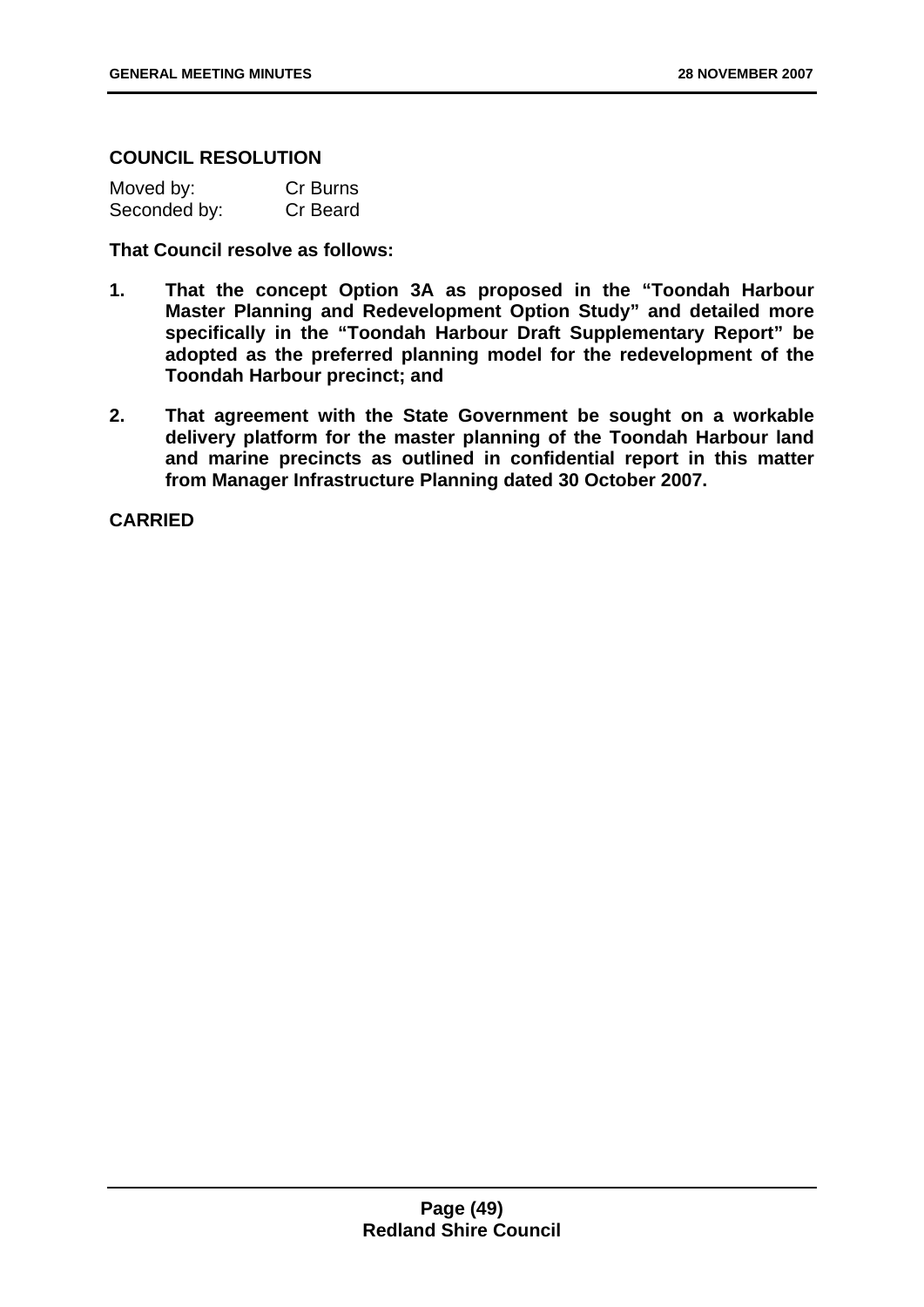# **11 REDLAND WATER AND WASTE COMMITTEE 21/11/07 - RECEIPT AND ADOPTION OF REPORT**

| Moved by:    | <b>Cr Barker</b> |
|--------------|------------------|
| Seconded by: | Cr Williams      |

That the following Redland Water and Waste Committee Report of 21 November 2007 be received.

CARRIED

### **DECLARATION OF OPENING**

Cr Barker declared the meeting open at 9.00am.

## **RECORD OF ATTENDANCE AND LEAVE OF ABSENCE**

| <b>Members Present</b>   |                                                                          |
|--------------------------|--------------------------------------------------------------------------|
| Cr A G Barker            | <b>Chair and Councillor Division 1</b>                                   |
| Cr D H Seccombe          | Mayor                                                                    |
| Cr C B Ogilvie           | <b>Councillor Division 2</b>                                             |
| Cr P J Dowling           | Deputy Mayor and Councillor Division 4                                   |
| Cr J L Burns             | <b>Councillor Division 5</b>                                             |
| Cr T Bowler              | Councillor Division 6                                                    |
| Cr M A Elliott           | <b>Councillor Division 7</b>                                             |
| Cr A R Beard             | <b>Councillor Division 8</b>                                             |
| Cr K M Williams          | <b>Councillor Division 9</b>                                             |
| Cr H J Murray            | Councillor Division 10 – entered at 9.16am.                              |
| <b>Committee Manager</b> |                                                                          |
| Mr J Pruss               | General Manager Redland Water & Waste                                    |
| <b>Officers</b>          |                                                                          |
| Mr T Kasper              | <b>Manager Technical Support</b>                                         |
| Ms E Bray                | Manager Customer Service and Business Performance                        |
| Mr B Taylor              | <b>Manager Treatment Operations</b>                                      |
| <b>Minutes</b>           |                                                                          |
| Mrs J Parfitt            | Corporate Meetings & Registers Officer                                   |
| <b>Leave of Absence</b>  |                                                                          |
| Moved by:                | <b>Cr</b> Beard                                                          |
| Seconded by:             | <b>Cr Dowling</b>                                                        |
|                          |                                                                          |
|                          | That leave of absence from today's meeting be approved for Cr D A Henry. |

#### CARRIED

## **PUBLIC PARTICIPATION AT MEETING**

Nil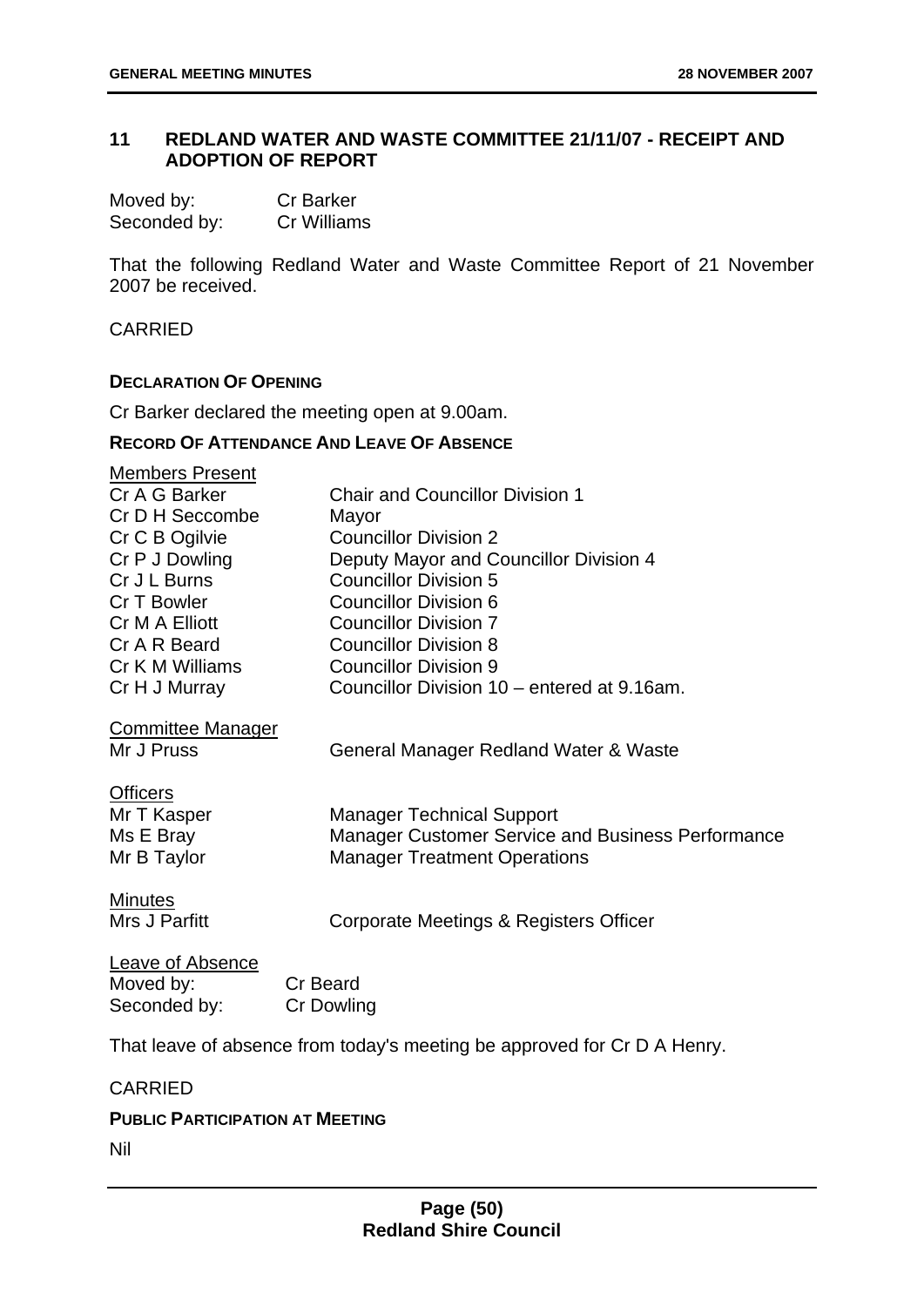#### **DECLARATION OF INTEREST**

Nil

**MOTION TO ALTER THE ORDER OF BUSINESS**

Nil

## **11.1 REDLAND WATER AND WASTE**

## **11.1.1 REDLAND WATER & WASTE COUNCIL BUSINESS UNIT REPORT - OCTOBER 2007**

| Dataworks Filename:              | WW Redland Water & Waste Committee<br><b>WM Redland Water &amp; Waste Committee</b><br><b>WS Redland Water &amp; Waste Committee</b>                                                                     |
|----------------------------------|----------------------------------------------------------------------------------------------------------------------------------------------------------------------------------------------------------|
| <b>Attachments:</b>              | <b>Business Unit Report - October 2007</b><br><b>Appendix A – Additional Water Quality Indicators</b><br><b>Appendix B - Wastewater Treatment Plants</b><br><b>Supplementary Performance Information</b> |
| <b>Responsible Officer Name:</b> | <b>Jim Pruss</b><br><b>General Manager, Redland Water &amp; Waste</b>                                                                                                                                    |
| <b>Author Name:</b>              | <b>Jim Pruss</b><br><b>General Manager, Redland Water &amp; Waste</b>                                                                                                                                    |

## **EXECUTIVE SUMMARY**

The Redland Water & Waste (RWW) Council business unit report is presented to Council for noting. The report provides the business unit's performance for the month of October 2007 and covers financial and non-financial indicators for water, wastewater and waste.

It is expected that, most of the time the report findings will be "business as usual". Where exceptions occur, these will be highlighted.

The report provides a regular opportunity for Council to consider the performance of RWW and to respond to any exceptional reporting.

Council is provided with the option to accept the report or, accept it and request additional information or a review of performance.

### **PURPOSE**

To report on the ongoing performance of the business unit against key performance indicators (KPIs).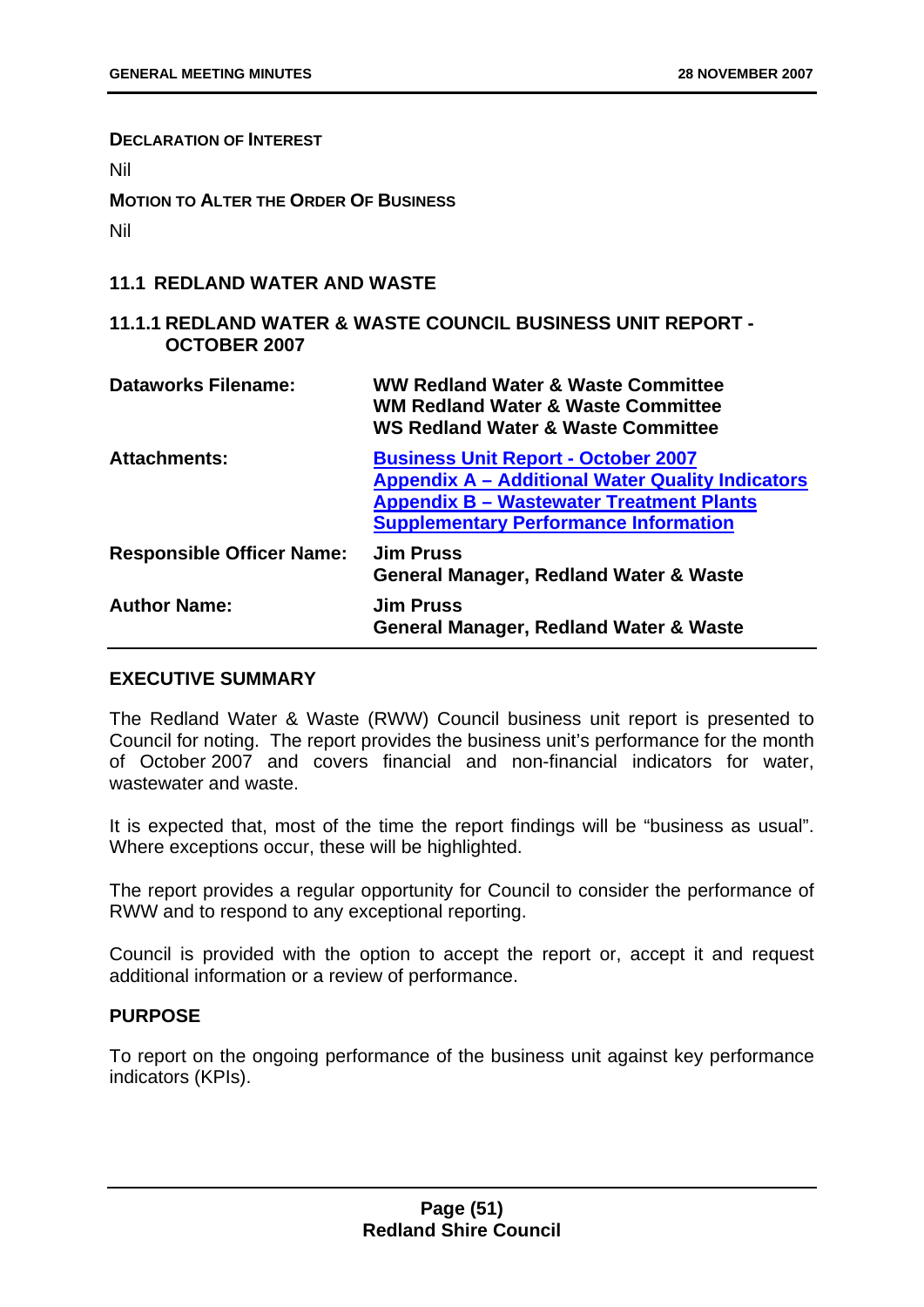## **BACKGROUND**

RWW's performance plan identifies KPIs for which performance targets have been agreed with Council. Reporting is done each month through the RWW Committee.

### **ISSUES**

The report is provided to Council as a means of monitoring the performance of RWW for the activities of water, wastewater and waste.

The first part of the report comprises a "snapshot" of the business unit's achievement in meeting KPIs (year-to-date) and financial report card.

The report then provides specific financial report and commentary, capital expenditure (graphically) and a detailed customer overview.

The main body of the report focuses on actual levels of achievement against the KPIs for the month. Where exceptions have occurred and targets not met, an explanation is given as well as action taken to improve performance.

The report closes with a summary of the major issues for each group during the month.

## **RELATIONSHIP TO CORPORATE PLAN**

The recommendation primarily supports Council's strategic priority to provide and maintain water, wastewater and waste services to sustain our community.

Providing this report also supports Council's Governance strategic priority to provide a clear organisational direction supported by effective leadership and a framework of policies, plans and strategies that are responsive to the community's needs and which promote accountable and ethical standards of practice.

### **FINANCIAL IMPLICATIONS**

There are no direct financial implications resulting from this report. Financial implications may result where Council requests a performance review or requests an increase in performance standards.

### **CONSULTATION**

Consultation has occurred with:

- Manager Customer Service & Business Performance, RWW;
- Manager Treatment Operations, RWW;
- Manager Technical Support, RWW; and
- Senior Advisor, Financial Management, RWW.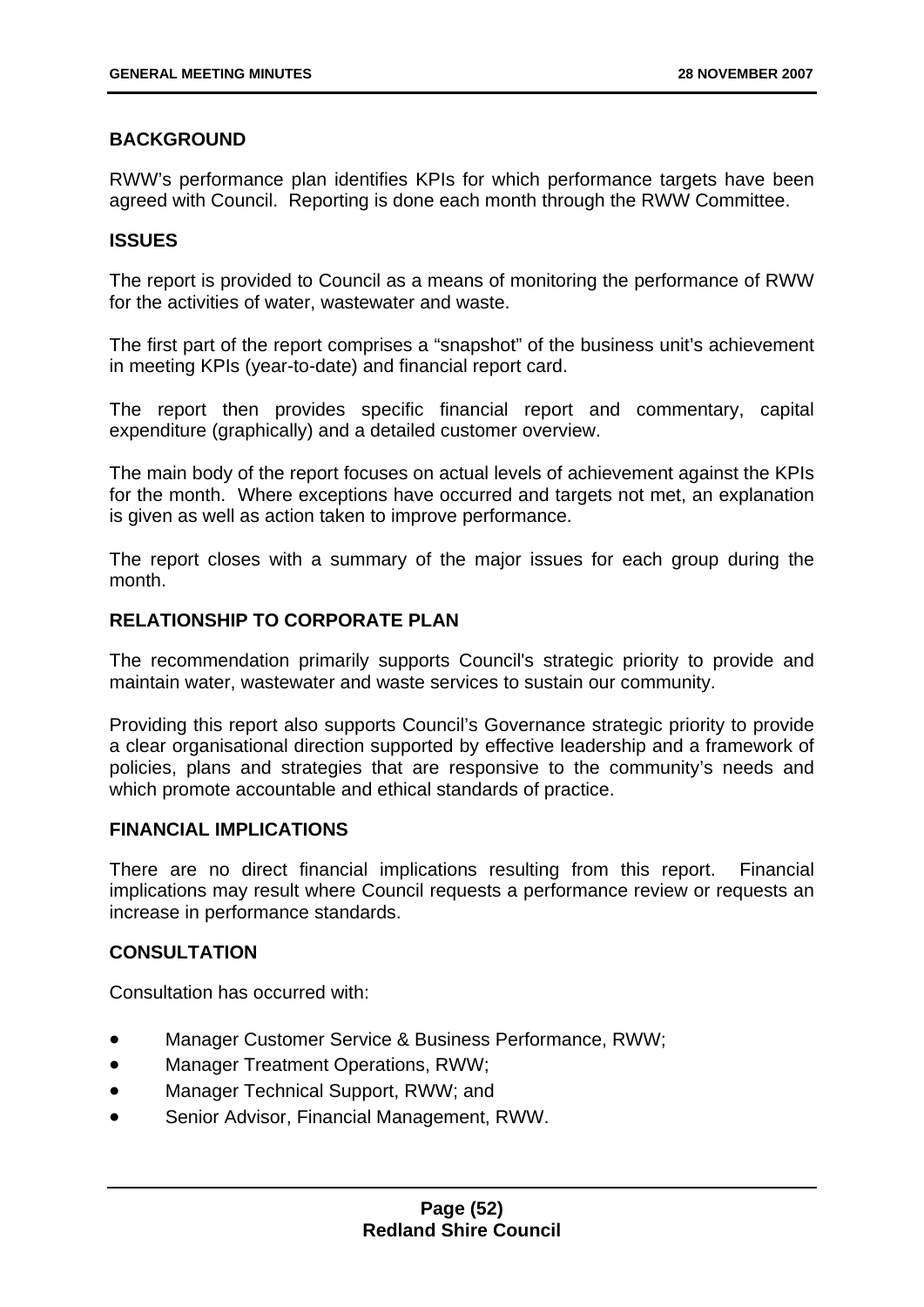# **OPTIONS**

### **PREFERRED**

That Council resolve to accept the Redland Water & Waste Council business unit report for October 2007, as presented in the attachment.

#### **ALTERNATIVE**

That Council accepts the report and requests additional information or a review of performance.

## **OFFICER'S/COMMITTEE RECOMMENDATION/ COUNCIL RESOLUTION**

| Moved by:    | <b>Cr Barker</b> |
|--------------|------------------|
| Seconded by: | Cr Henry         |

**That Council resolve to accept the Redland Water & Waste Council Business Unit Report for October 2007, as presented in the attachment.**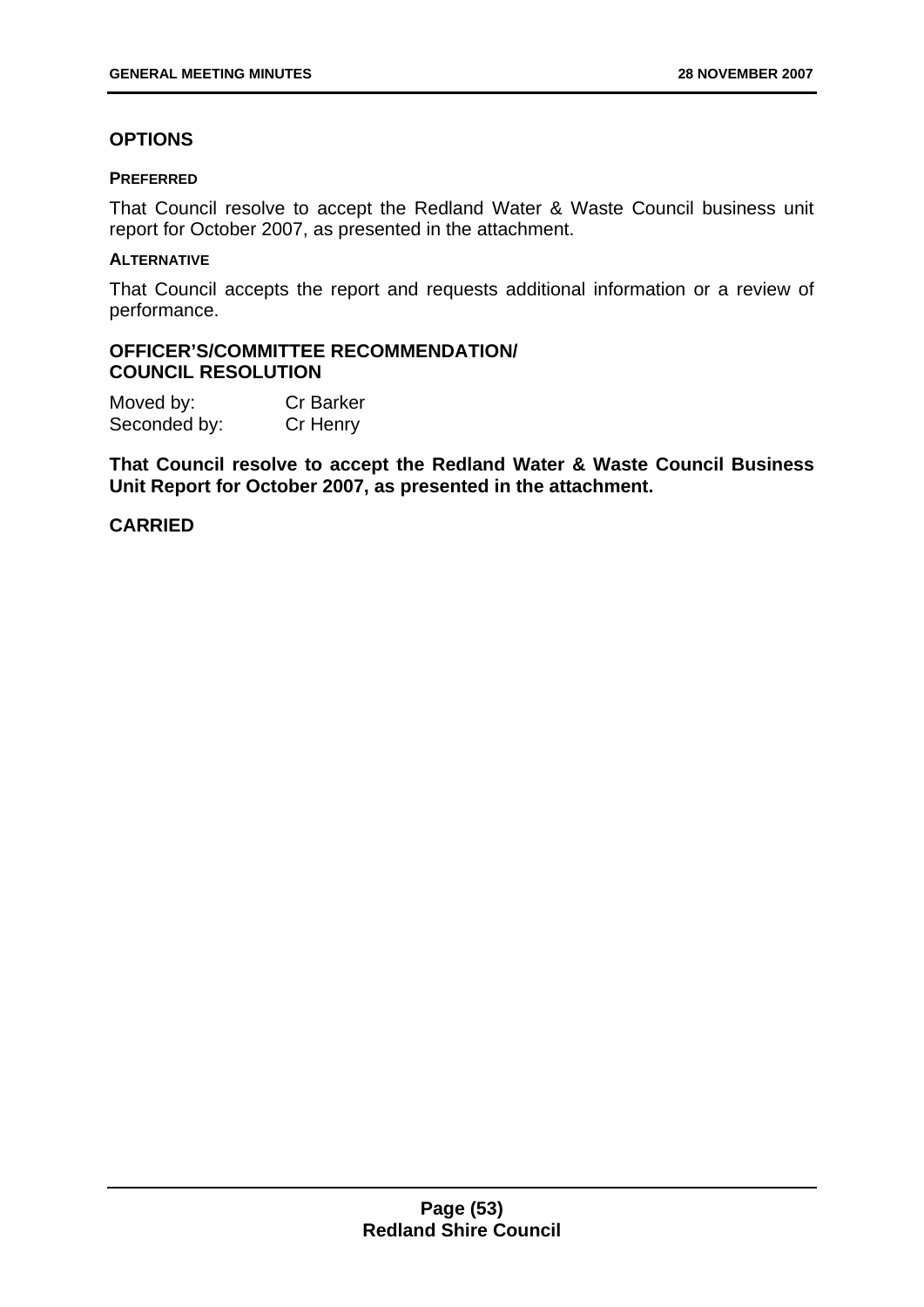## **11.1.2 EASTERN PIPELINE INTERCONNECTOR UPDATE**

| <b>Dataworks Filename:</b>       | <b>RWW Projects - WS - Eastern Pipeline</b><br><b>Interconnector</b>  |
|----------------------------------|-----------------------------------------------------------------------|
| <b>Responsible Officer Name:</b> | <b>Jim Pruss</b><br><b>General Manager, Redland Water &amp; Waste</b> |
| <b>Author Name:</b>              | <b>Jim Pruss</b><br><b>General Manager, Redland Water &amp; Waste</b> |

## **EXECUTIVE SUMMARY**

The Eastern Pipeline Interconnector (EPI) project was mandated as part of the August 2006 *Water Amendment Regulation No. 6* (The Regulation). This project had a number of components one of which was an environmental impact statement (EIS) for the proposed new borefield on North Stradbroke Island (NSI). The other major components were construction of the new borefield and pipeline on NSI after completion and approval of the EIS, completion of a water resources plan (WRP) and construction of the pipeline interconnector from Redland Shire Council (RSC) to Logan City Council (LCC). With the Premier's announcement on 11 October 2007, the EIS process has been placed on hold while alternatives are considered.

The WRP will continue under the management of the Department of Natural Resources & Water (DNRW) and is still planned for completion in 2008. Council is participating in this process as part of the community reference panel (CRP) and will also be involved in the technical advisory panel (TAP).

The interconnector from Heinemann Road to Kimberley Park reservoir will also continue linking Redlands into the grid. Council's involvement in this is now restricted to assisting with the planning for this connection and the completion of Heinemann Road reservoir no.3.

The state government has committed to full reimbursement of Council's costs for the EPI project.

# **PURPOSE**

To brief Council on the status of the EPI project.

# **BACKGROUND**

### PROJECT RESPONSIBILITY

The EPI project was mandated as part of The Regulation. Council, as the proponent of the project, was tasked to 'take all necessary steps to prepare for and construct the EPI to provide 22ML/day into the Logan system by 31 December 2008'. Council was also required to maximise the sustainable take of groundwater from NSI, also by 31 December 2008.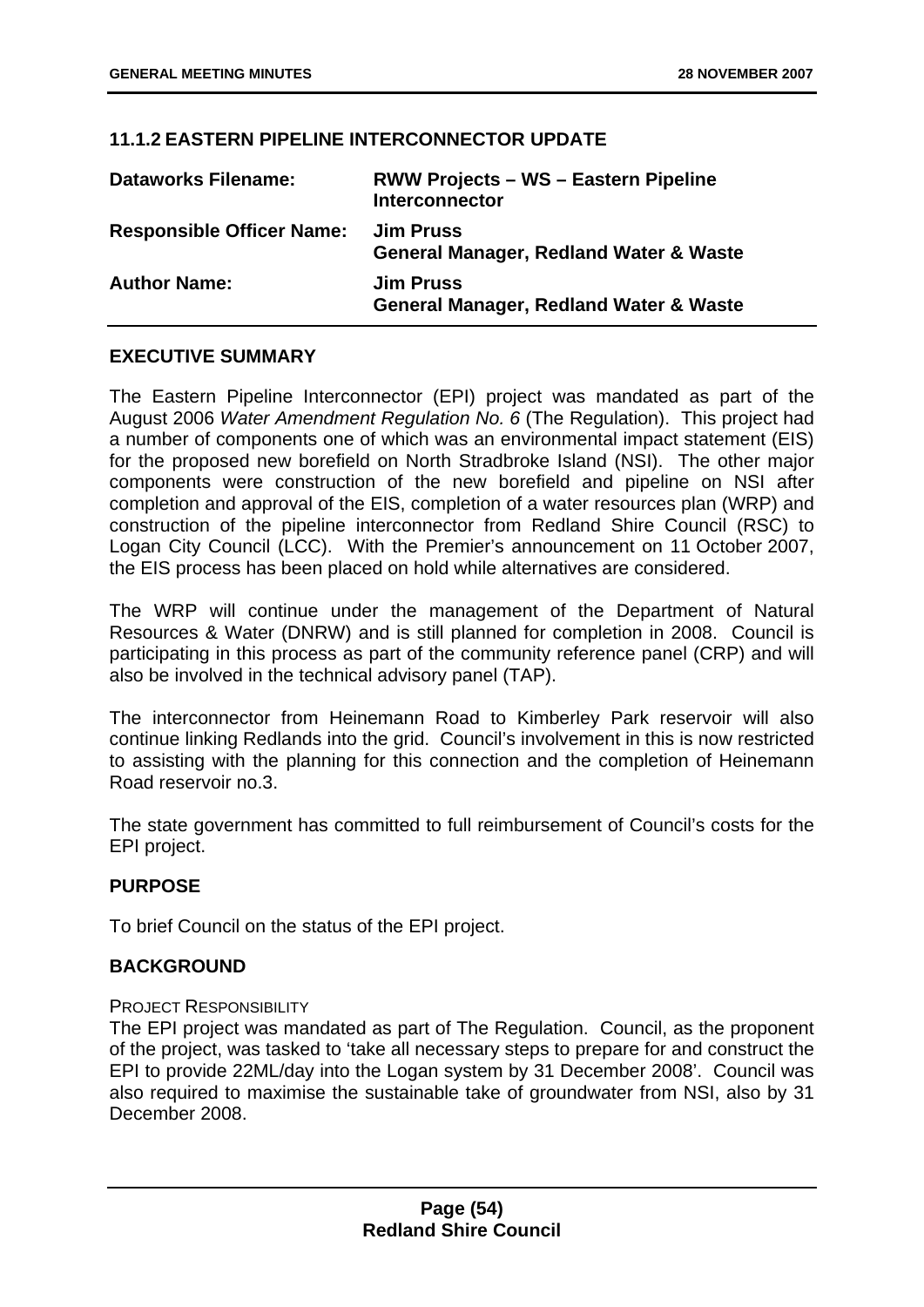These directives, among others in The Regulation, resulted in the EPI project requiring the construction of a new borefield inland from Dunwich on NSI, pipe connection to and upgrade of the existing treatment plant, no work on the submarine pipeline, a new reservoir at Heinemann Road and a connecting pipeline and pumping station to the Kimberley Park reservoir in Logan.

When this project was first discussed, officers and Council were strongly of the view that both a WRP and an appropriate environmental impact assessment (EIA) be undertaken before any extra water was extracted from the Island. Council officers discussed this position with the Coordinator-General (CG) concluding that both EIA and WRP needed to be completed before final approval would be granted to remove extra water from the island. CG or Department of Infrastructure staff has always supported Council officers in this approach. The other approach presented by other government departments was to develop an adaptive water management strategy and use that for environmental controls. Council officers strongly argued against this approach. This view was supported by Council and local community interest groups.

### ENVIRONMENTAL ASSESSMENT PROCESS

As per the Premier's announcement, the formal EIS process is now on hold while other alternatives are investigated. However, notwithstanding this announcement, the Queensland Water Commission (QWC) still needs to balance the water equation and find the water that would have been supplied from NSI. The alternatives under consideration are to increase the size and output from the Gold Coast desalination plant or to increase the recycled water volume through the western corridor recycling scheme by using the water from the wastewater treatment plant (WWTP) at Logan. These investigations are being 'fast-tracked' and feasibility studies should be completed early in 2008. There has been no decision not to take extra water from NSI. The EIS process has been placed on hold while the other options are looked at and the WRP is completed.

### WATER RESOURCES PLAN

The WRP is a legislatively prescribed process. The current plan is to have the document approved by the Minister for release in 2008. The Minister for Natural Resources & Water has established a CRP for the WRP. The CRP will have material presented to it on a range of issues relevant to the development of the WRP. The CRP has conducted its first meeting. The CRP representatives are:

- Dr Jan Aldenhoven member of Water Action Group, SIMO, FOSI;
- Don Baxter President of Birkdale Progress Association, Bayside Wildlife Association committee member;
- Darren Burns member of Quandamooka Land Council;
- Jackie Cooper SIMO President;
- Gavin Costalloe member of Quandamooka Land Council;
- Anthony Dillon member of Quandamooka Land Council;
- Howard Guille community member;
- **•** Troy Kasper Redland Shire Council;
- Danny Rago Unimin;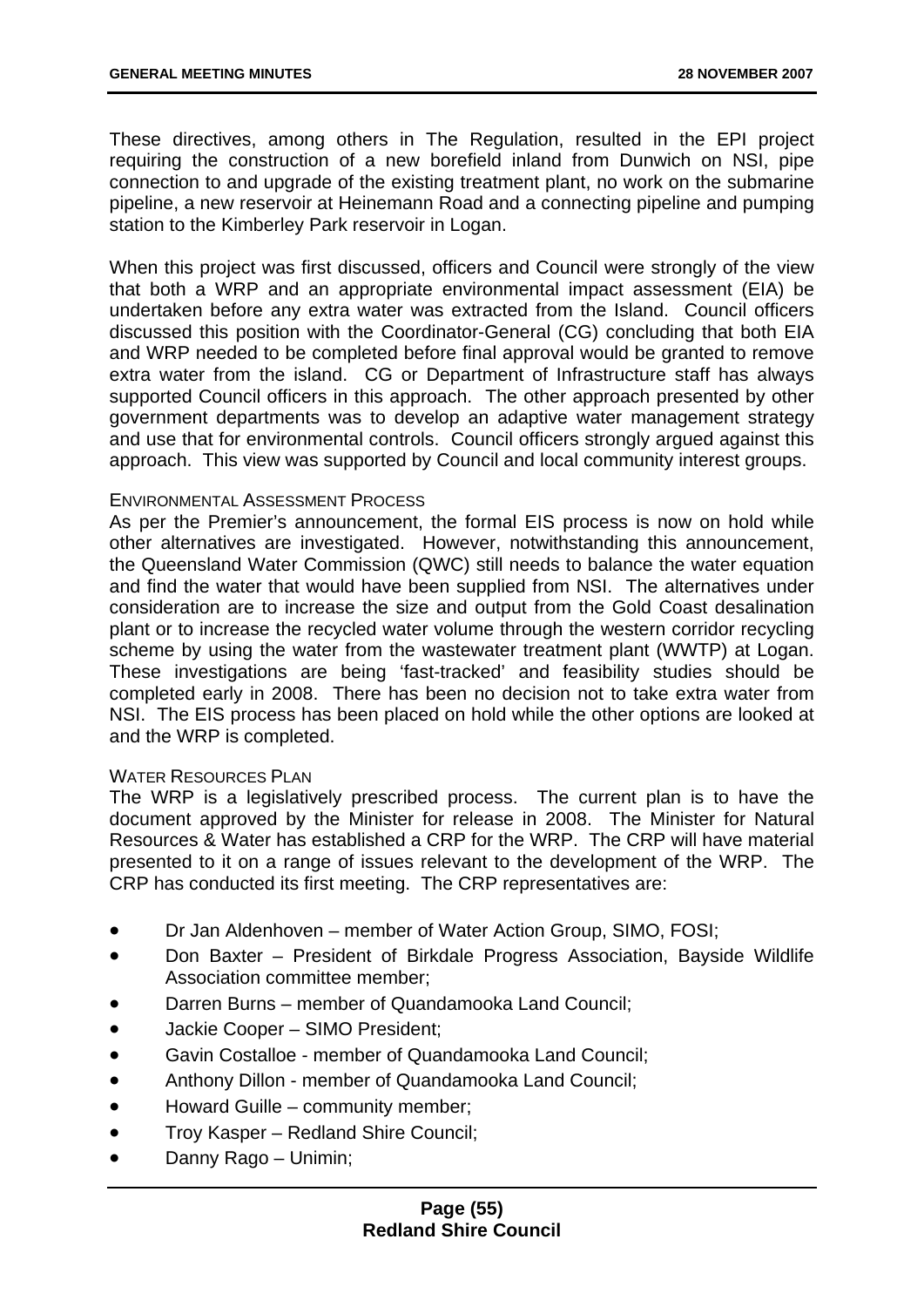- Paul Smith Consolidated Rutile Limited;
- Jenny Truman SIMO member; and
- Paul Vekselstine FOSI member.

A technical advisory panel (TAP) has also been established. This group will coordinate the environmental assessment of the ecosystems on NSI and includes Associate Professor Alison Specht from Griffith University. Professor Specht has conducted the ongoing studies for Council on 18 mile Swamp wetlands and the effects of water extraction. Council will have involvement in this panel from time to time as required.

There is also a social and economic assessment component. This study is being undertaken in 2 components by Marsden Jacobs Associates.

There is also a hydrological monitoring component being undertaken by DNRW.

Technical information sessions have also been organised under this WRP. These sessions are open to any interested parties and are designed to inform the local community of the current state of the science and water resource on the island. The first session was held on 3 October 2007 and the next session is due to be held on 19 November 2007. RWW representatives attended the first session.

### **ISSUES**

Even though the EIS has been put on hold by the Premier this does not mean that further extraction will not be considered by the government. This decision will depend on the outcome of the alternate supply investigations, the WRP process, the state of the government's other water projects and potentially the success or otherwise of the upcoming wet season. All forecasts point to an even chance of 'average rainfalls'. If the region does receive average rainfalls, some pressure might come off the immediacy of the alternate supplies.

The interconnector pipework linking Redlands to the rest of the grid will continue with current completion planned for the end of 2008. There is potential at that time for QWC to bring Redlands onto the same level of water restrictions as the majority of the rest of the region.

Council currently has a tender in the market place for the provision of 2 'test' production bores on NSI. This tender process will need to be cancelled and the tender deposit returned. This does not need a Council resolution as the CEO has delegated authority to cancel the tender and return deposits.

### **RELATIONSHIP TO CORPORATE PLAN**

The recommendation primarily supports Council's strategic priority to provide and maintain water services and support the provision of infrastructure.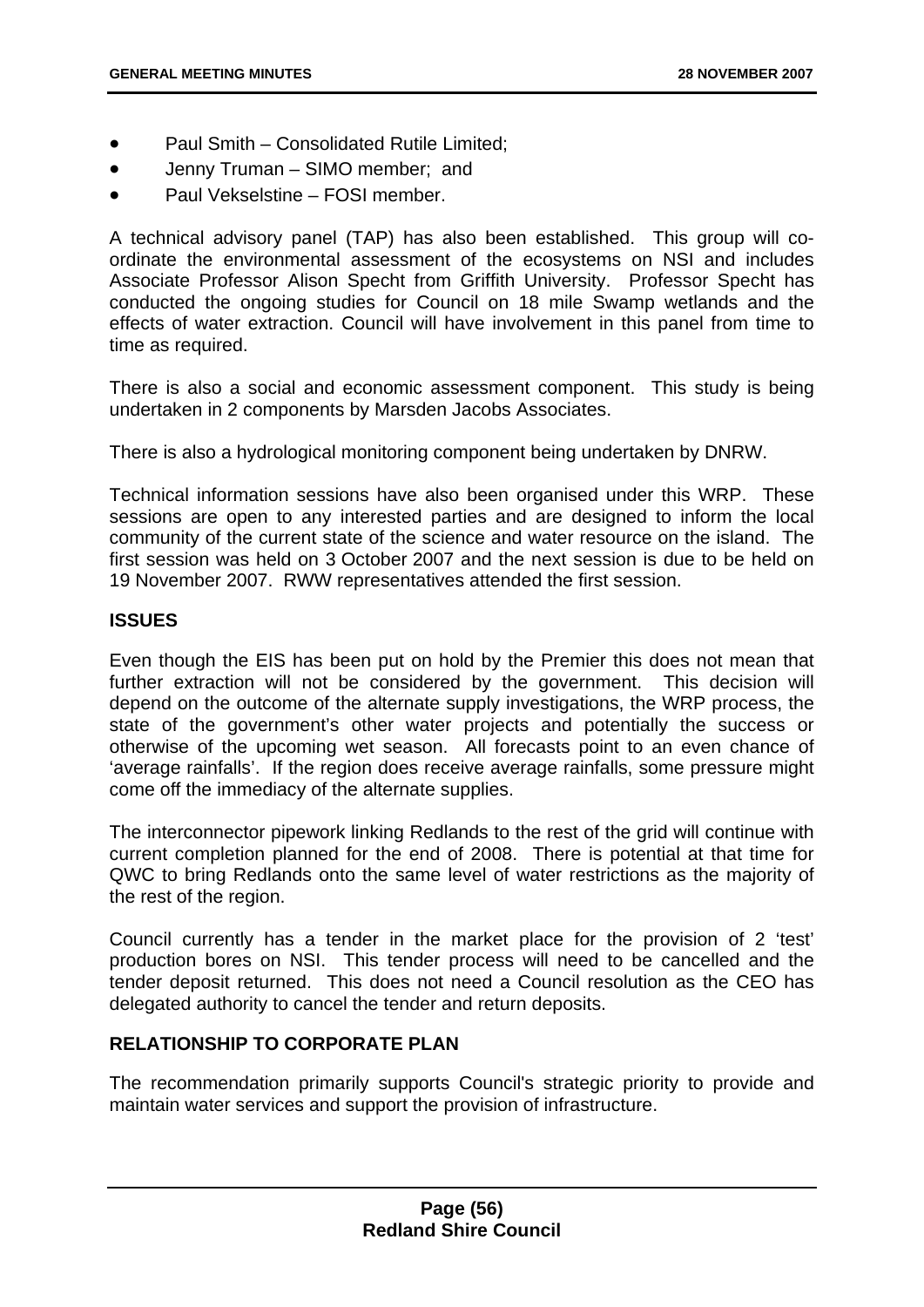# **FINANCIAL IMPLICATIONS**

There are no financial implications for Council to consider as part of this paper as Council's component of the work will attract state government reimbursement.

# **CONSULTATION**

- Troy Kasper, Manager Technical Support , RWW;
- Pakee Bala, Service Manager Special Engineering Projects, Technical Support, RWW.

# **OPTIONS**

## **PREFERRED**

That Council resolve to note progress on the Eastern Pipeline Interconnector project.

## **OFFICER'S/COMMITTEE RECOMMENDATION/ COUNCIL RESOLUTION**

Moved by: Cr Barker Seconded by: Cr Henry

**That Council resolve to note progress on the Eastern Pipeline Interconnector project.**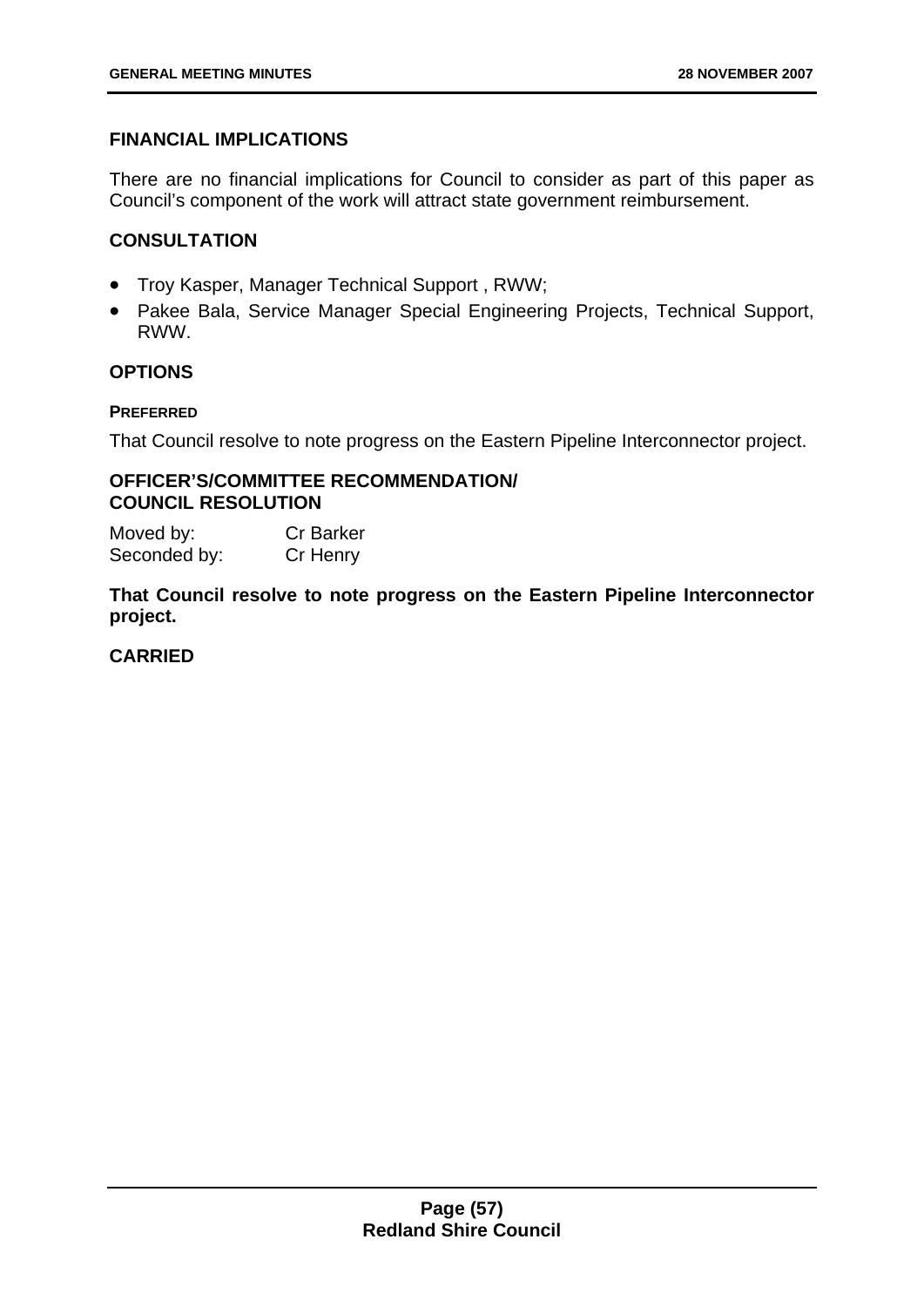# **11.1.3 ORICA AUSTRALIA PTY LTD AS SOLE SUPPLIER OF GASEOUS CHLORINE**

| <b>Dataworks Filename:</b>       | <b>Water treatment</b>                                    |
|----------------------------------|-----------------------------------------------------------|
| <b>Responsible Officer Name:</b> | <b>Brad Taylor</b><br><b>Manager Treatment Operations</b> |
| <b>Author Name:</b>              | <b>Brad Taylor</b><br><b>Manager Treatment Operations</b> |

### **EXECUTIVE SUMMARY**

Redland Water & Waste (RWW) uses gaseous chlorine for disinfection of water and wastewater as it is an effective and efficient disinfectant. Orica Australia Pty Ltd (Orica) is the only supplier of gaseous chlorine in Australia. Until recently other players were in this market and Orica was also listed on the Local Buy panel. The Local Buy registration has now lapsed as Orica did not see the need to continue their association.

Other options for disinfection are available however, RWW could not change over to an alternative system for at least 12 months. Any such changeover would be expensive both in capital and operational costs. There are no plans to undertake the changeover at this time but to carefully monitor the costs of gaseous chlorine.

Given that Orica is the sole supplier of this product and Council facilities are designed only to use this product, the recommendation is to approve Orica as the sole supplier of gaseous chlorine and storage. A resolution of Council is required for a supplier to be granted sole supplier status.

## **PURPOSE**

To gain Council's approval to grant Orica Australia Pty Ltd sole supplier status for gaseous chlorine and storage.

### **BACKGROUND**

Redland Shire Council (RSC) has 9 treatment plants that are engineered and constructed to use gaseous chlorine for the disinfection of water and wastewater. When handled carefully gaseous chlorine offers an extremely effective and efficient method of disinfection compared to other forms, such as liquid sodium hypochlorite used in swimming pools, ultraviolet light and ozone gas.

RWW has been purchasing gaseous chlorine, storage containers and automatic shutoff valves from Orica for some time under Local Buy arrangements however, this registration has now lapsed due to Orica's decision to not renew this arrangement.

Orica is the only supplier of gaseous chlorine in Australia. Any monopoly supplier has the ability to unduly affect prices, however this is somewhat balanced by the alternative chemical suppliers. A number of companies can supply sodium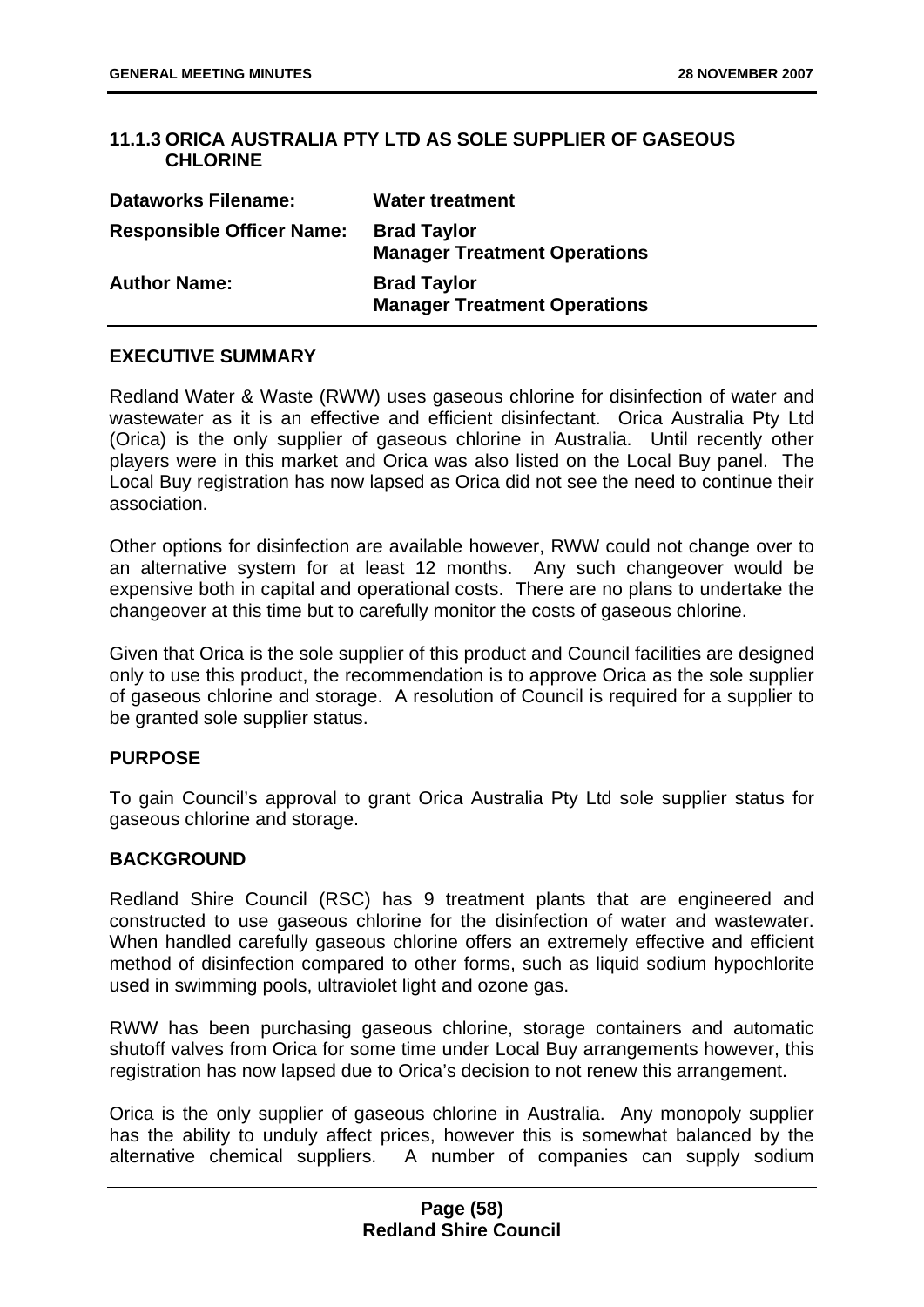hypochlorite as can Orica itself. It is feasible and possible that Council could change over to sodium hypochlorite in the event that Orica unreasonably increased gas prices compared to the consumer price index. Any changeover would take at least 12 months and would incur significant capital costs and operational costs.

RWW is not planning to undertake this changeover unless the situation deteriorates.

All Councils using gaseous chlorine as a disinfectant purchase their gas, storage equipment, safety devices and maintenance and emergency backup from Orica.

### **ISSUES**

Continuity of the supply of gaseous chlorine is an absolute necessity for the provision of healthy drinking water and discharge of effluent to Moreton Bay.

Council has developed the disinfection facilities specifically for the use of gaseous chlorine. Changing to an alternative disinfection system will incur significant capital expenditure and would take at least 12 months to plan for reinstallation.

Council will be exposed to a monopoly supplier but other options are available if the need arises.

## **RELATIONSHIP TO CORPORATE PLAN**

The recommendation primarily supports Council's strategic priority to provide and maintain water and wastewater services and support the provision of infrastructure.

### **FINANCIAL IMPLICATIONS**

Last financial year, RWW spent \$132,000 on the procurement of chlorine from Orica. It is expected that a similar amount will be spent this financial year as well as an additional amount of approximately \$30,000 for the hire of the chlorine storage cylinders.

# **CONSULTATION**

Consultation has been undertaken with:

- General Manager RWW; and
- Service Manager Water Treatment.
- Purchasing Officer Supply Services
- Manager Corporate Acquisitions, Fleet and Facilities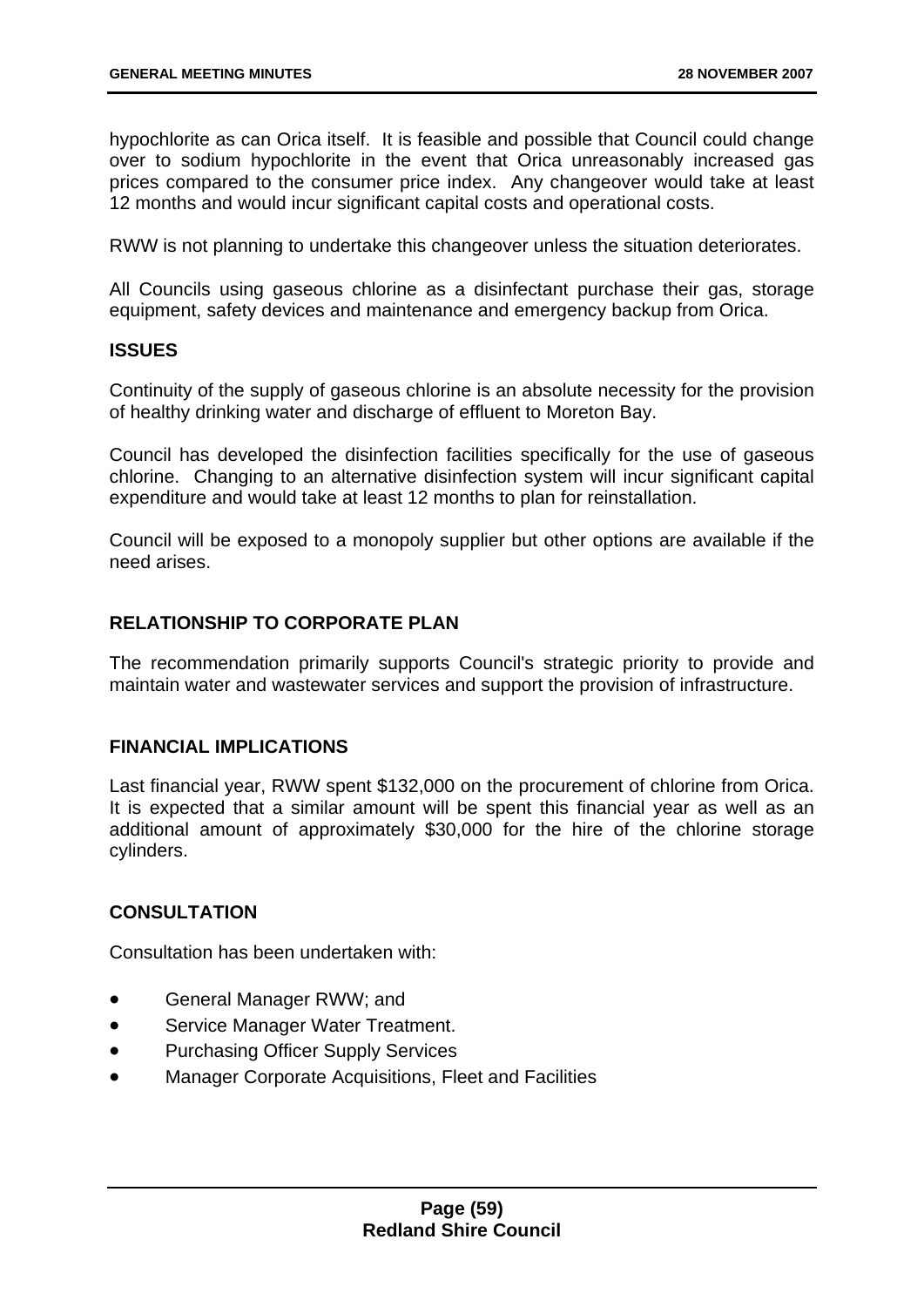## **OPTIONS**

#### **PREFERRED**

That Council resolve as follows:

- 1. That under section 486(1)(a) of the *Local Government Act 1993*, Council is satisfied that there is only one supplier reasonably available to supply gaseous chlorine and storage, namely Orica Australia Pty Ltd; and
- 2. That the Chief Executive Officer be authorised to make, vary and discharge the above contract with Orica Australia Pty Ltd for a period of 2 years in accordance with section 483(1) of the *Local Government Act 1993.*

#### **ALTERNATIVE**

To not list Orica Australia Pty Ltd as a sole supplier of gaseous chlorine and storage. This will mean that a tender will be required for the supply of gaseous chlorine. Continuity of disinfection of water and waste water will be at risk until a tender can be resolved.

## **OFFICER'S/COMMITTEE RECOMMENDATION/ COUNCIL RESOLUTION**

| Moved by:    | <b>Cr Barker</b> |
|--------------|------------------|
| Seconded by: | Cr Henry         |

**That Council resolve as follows:** 

- **1. That under section 486(1)(a) of the** *Local Government Act 1993***, Council is satisfied that there is only one supplier reasonably available to supply gaseous chlorine and storage, namely Orica Australia Pty Ltd; and**
- **2. That the Chief Executive Officer be authorised to make, vary and discharge the above contract with Orica Australia Pty Ltd for a period of 2 years in accordance with section 483(1) of the** *Local Government Act 1993.*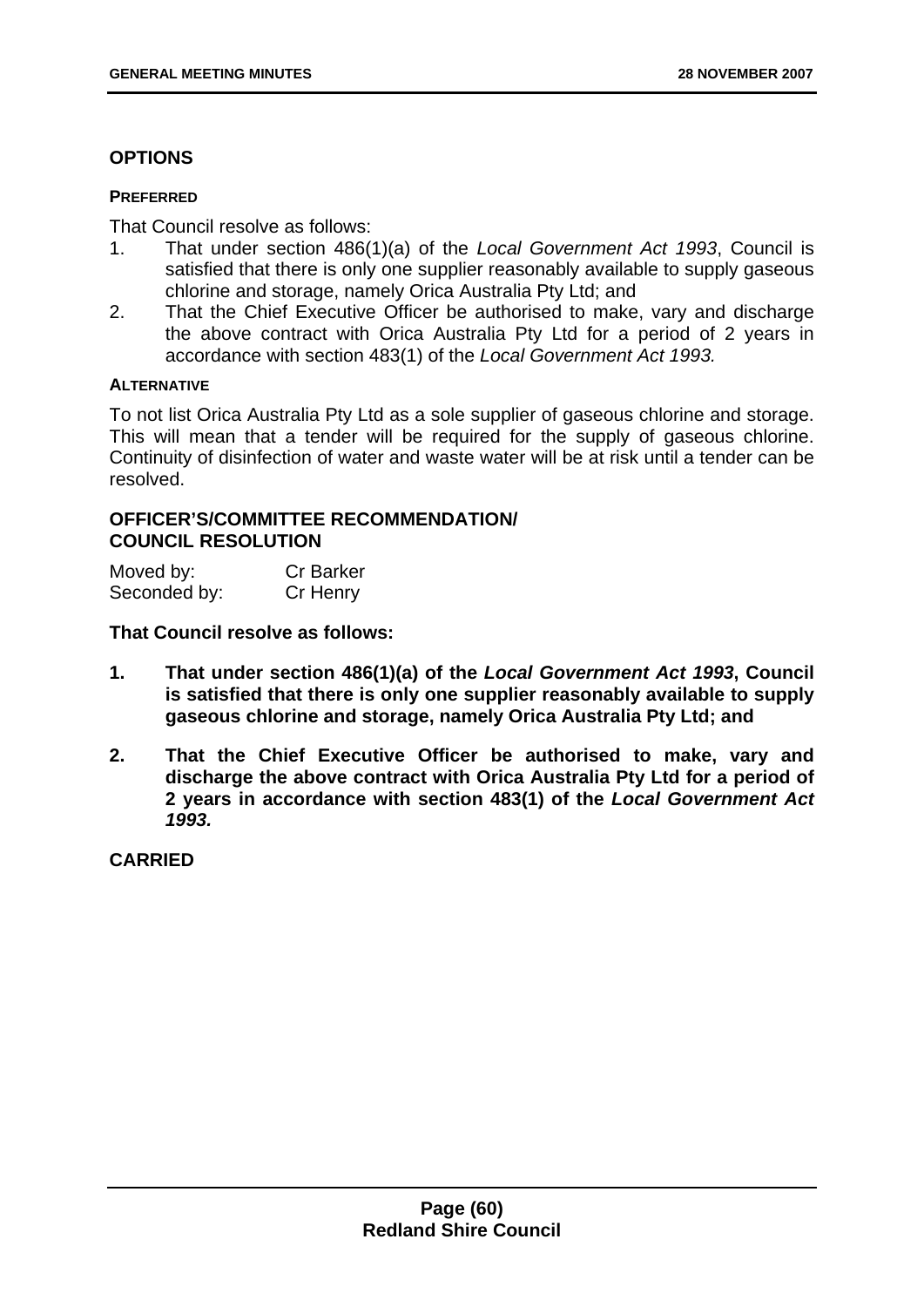# **12 FINANCE AND CORPORATE MANAGEMENT COMMITTEE 21/11/07 - RECEIPT AND ADOPTION OF REPORT**

| Moved by:    | <b>Cr Williams</b> |
|--------------|--------------------|
| Seconded by: | <b>Cr Elliott</b>  |

That the following Finance and Corporate Management Committee Report of 21 November 2007 be received.

CARRIED

### **DECLARATION OF OPENING**

Cr Williams declared the meeting open at 2.00pm.

## **RECORD OF ATTENDANCE AND LEAVE OF ABSENCE**

| <b>Members Present</b>   |                                                                          |
|--------------------------|--------------------------------------------------------------------------|
| Cr K M Williams          | <b>Chair and Councillor Division 9</b>                                   |
| Cr D H Seccombe          | Mayor                                                                    |
| Cr C B Ogilvie           | <b>Councillor Division 2</b>                                             |
| Cr P J Dowling           | Deputy Mayor and Councillor Division 4                                   |
| Cr J L Burns             | <b>Councillor Division 5</b>                                             |
| Cr T Bowler              | Councillor Division 6 – entered at 2.01pm                                |
| Cr M A Elliott           | Councillor Division 7 – entered at 2.02pm                                |
| Cr A R Beard             | <b>Councillor Division 8</b>                                             |
| Cr H J Murray            | Councillor Division 10 - entered at 2.01pm                               |
| <b>Committee Manager</b> |                                                                          |
| Mr R Turner              | <b>General Manager Corporate Services</b>                                |
| <b>Officers</b>          |                                                                          |
| Mrs S Rankin             | <b>Chief Executive Officer</b>                                           |
| Mrs K Phillips           | <b>Manager Financial Services</b>                                        |
| Mr G Jensen              | <b>Manager Customer and Community Services</b>                           |
| Mr W Van Wyk             | Manager Corporate Planning, Performance and Risk                         |
| Mr B Salton              | <b>Acting Manager Project Delivery Group</b>                             |
| <b>Minutes</b>           |                                                                          |
| Mrs J Parfitt            | Corporate Meetings & Registers Officer                                   |
| Leave of Absence         |                                                                          |
| Moved by:                | Cr Seccombe                                                              |
| Seconded by:             | <b>Cr Dowling</b>                                                        |
|                          |                                                                          |
|                          | That leave of absence from today's meeting be approved for Cr D A Henry. |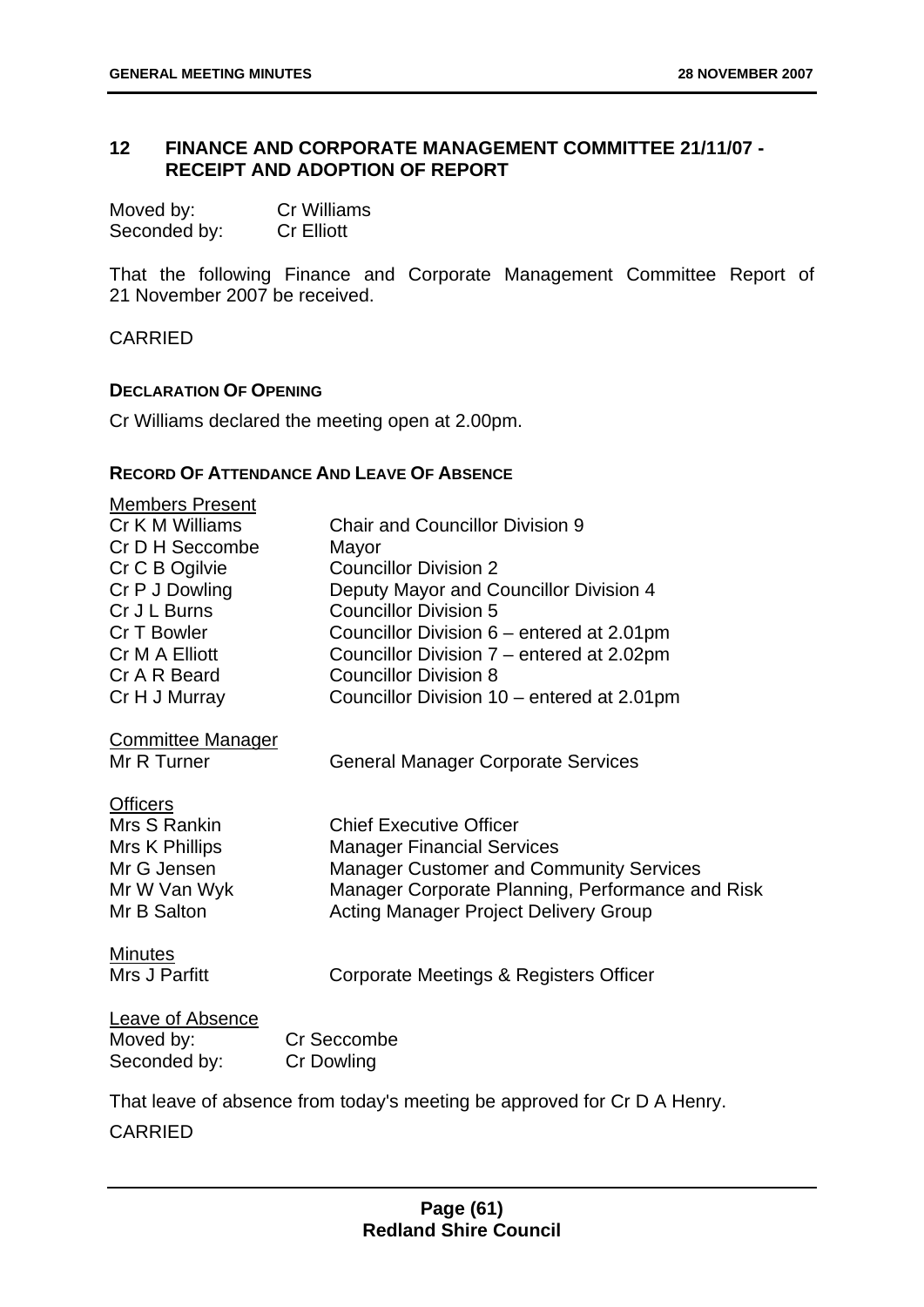Apology

Cr A G Barker Councillor Division 1

### **PUBLIC PARTICIPATION AT MEETING**

Nil

**DECLARATION OF INTEREST**

Nil

## **MOTION TO ALTER THE ORDER OF BUSINESS**

Nil

Cr Burns left the meeting during discussion on Item 1.1 at 2.06pm and returned at 2.31pm during discussion on Item 6.1; Cr Ogilvie left the meeting at 2.09pm during discussion on item 2.1 and returned at 2.31pm during discussion on Item 6.1. Cr Ogilvie left the meeting at 2.37pm.

# **12.1 OFFICE OF CEO**

# **12.1.1 REPORT ON THE AUDIT COMMITTEE MEETING - 30 OCTOBER 2007**

| <b>Dataworks Filename:</b>       | <b>GOV Audit Committee</b>                            |
|----------------------------------|-------------------------------------------------------|
| <b>Responsible Officer Name:</b> | <b>Susan Rankin</b><br><b>Chief Executive Officer</b> |
| <b>Author Name:</b>              | <b>Kylie Fernon</b><br><b>Manager Internal Audit</b>  |

# **EXECUTIVE SUMMARY**

In line with the Audit Committee Charter, the Audit Committee meeting of 30 October 2007 was scheduled to enable discussion and consideration of the following:

- Receipt and Confirmation of Minutes of 31 July 2007;
- **•** Business Arising from Previous Minutes;
- *Local Government Finance Standard 2005* Section 15 Requirements;
- Compliance Certificates;
- Internal Audit Plan Status;
- Internal Audit Recommendations Due for Implementation;
- QAO Recommendations Due for Implementation;
- Internal Audit Reports;
- 2006/2007 Financial Statement Audit External Audit;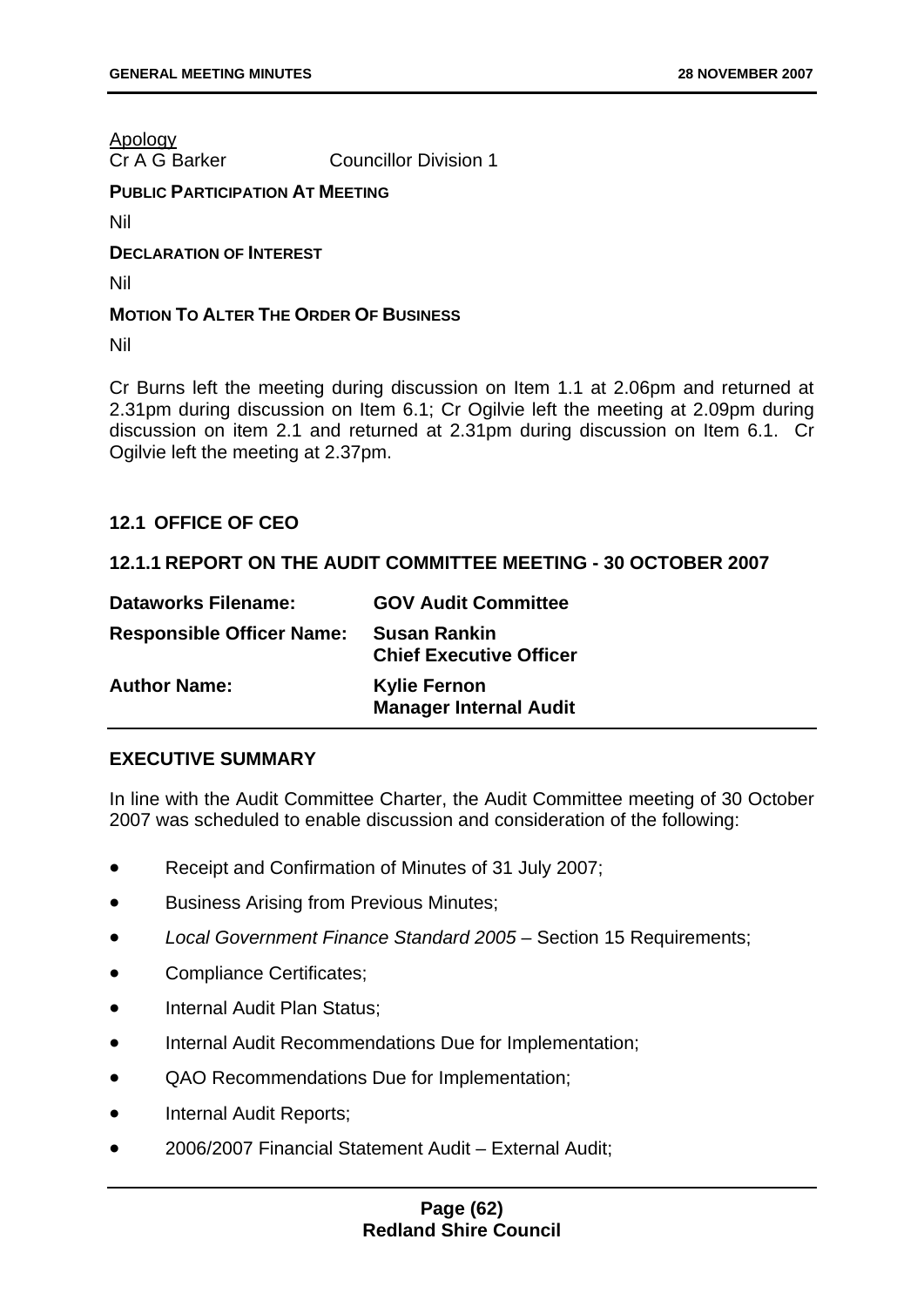- Emerging Issues; and
- Other Business.

### **PURPOSE**

The authority for the establishment of an Audit Committee is provided for under Section 502 of the *Local Government Act 1993*. It operates in accordance with Part 2, Section 7 of the *Local Government Finance Standard 2005*.

The purpose of this report is to provide a summary of the issues discussed at the meeting on 30 October 2007.

### **BACKGROUND**

The primary objective of the Audit Committee is to assist Council in fulfilling its corporate governance role and oversight of financial measurement and reporting responsibilities imposed under the *Financial Administration and Audit Act 1997*, the *Local Government Act 1993* and other relevant legislation.

To fulfil this objective, it is necessary that a record on discussions and deliberations of the Audit Committee be submitted to Council to enhance the ability of Councillors to discharge their legal responsibility.

## **ISSUES**

The following is a summary of the issues discussed at the meeting of 30 October 2007:

The Chair, Mr Scanlan, declared the meeting open (**Item 1**), with all members and invitees present, with the exception of Cr K M Williams who sent an apology (**Item 2**).

### **3. Receipt and Confirmation of Minutes**

The minutes of the Audit Committee meeting of 31 July 2007 were confirmed by the Committee as a true and accurate record of proceedings.

# **3.1 Business Arising from Previous Minutes**

### **3.1.1 QAO Audit Recommendations**

This item was deferred for discussion at Item 7.2.

### **3.1.2 Internal Audit Reports**

Manager Internal Audit advised that most of the items in the report "Review of Contract Management across Council" were complete with the remainder due for completion by the end of the year. All are underway and on track.

The Audit Committee noted the report.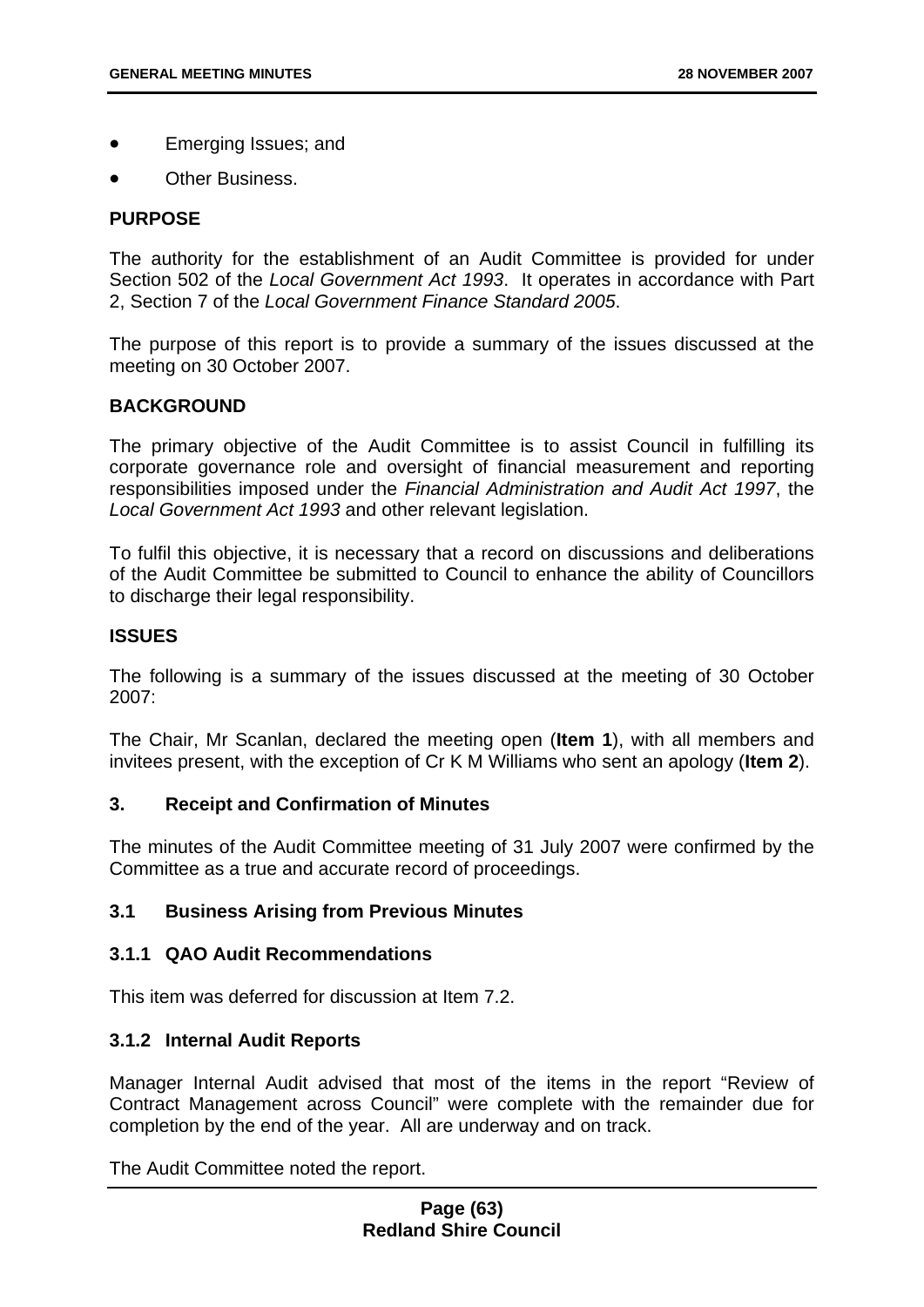## **4.** *Local Government Finance Standard 2005* **– Section 15 Requirements**

The Acting CEO reported as follows:

RSC was not affected by the amalgamation issue.

There is a significant amount of uncertainty about the water issue. At this point in time, there are a lot of things happening with water and there may be a significant impact on Council structure and its financial situation. There may also be impacts on the community, the stability of Council business, Council resources and implications for Council water in a global sense. In the new year there may be greater clarity on this issue.

The Audit Committee noted the report.

### *5. Compliance Certificates*

Compliance Certificates for the Office of CEO, Customer Services, Planning and Policy, Corporate Services and Redland Water and Waste were presented to the Committee.

The Audit Committee noted the Compliance Certificates as presented.

## **6. Internal Audit Plan**

### **6.1 Audit Plan Status**

The status of the Audit Plan was presented to the Committee for noting.

The Audit Committee noted the Status of the Audit Plan as presented.

### *7. Audit Recommendations Due for Implementation*

### **7.1 Internal Audit Recommendations**

The Manager Internal Audit presented a progress report of audit recommendations due for implementation to the Committee.

The Audit Committee noted the Audit Recommendations Due For Implementation as presented.

# **7.2 QAO Recommendations**

The Manager Internal Audit presented a progress report of QAO audit recommendations due for implementation to the Committee.

The Manager reported that all items had been addressed with the exception of Government Grants, which is well underway.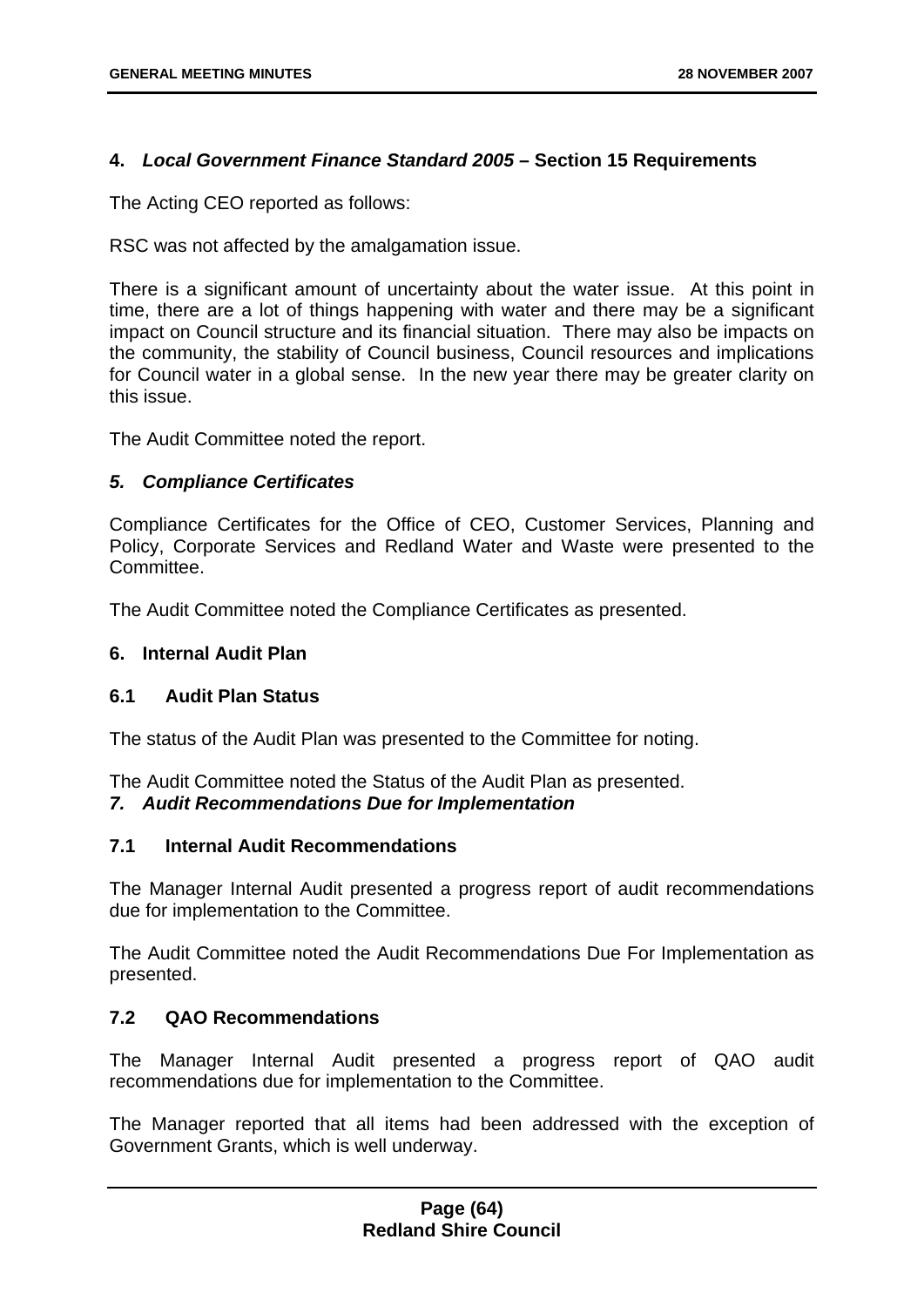Framework to improve co-ordination of grants has been developed. Foundation data with respect to funding agreements and payment terms has largely been entered into Dataworks.

Internal Audit have reviewed the July and August 2007 reconciliation.

KPMG agree with the report.

The Audit Committee noted the Audit Recommendations to that report.

## *8. Internal Audit Reports*

The following reports were presented for Audit Committee consideration:

## **8.1.1 Customer Services**

• Internal Audit Report 10/09/07 – Review of Procedure 'Receipting and Handling Cash in Respite Services PR-2496-001-044-RESPITE' – report was noted as presented.

# **8.1.2 Redland Water and Waste**

• Internal Audit Report 08/10/07 – Review of Mainland Gatehouse Operations; Rates Charging and Servicing Payments – JJ Richards – report was noted as presented.

# **8.1.3 Planning and Policy**

- Internal Audit Report 07/08/07 Review of the Graffiti Removal Data Collection Methodology – report was noted as presented.
- Internal Audit Report 27/08/07 Review of the Sharps Data Collection Methodology – report was noted as presented.

# **8.1.4 Corporate Services**

• Internal Audit Report 30/08/07 - Review of the Management of Fleet Vehicles and Operation of Central Vehicle Pools – it was noted that the procedures were to be reviewed – report was noted as presented.

# **8.1.5 Across Council**

• Internal Audit Report 27/08/07 – Review of Guideline 'Time Off in Lieu of Overtime (TOIL) GL-2127-035' – audit highlighted that some of our procedures are obsolete and the need to modernise some of our requirements – report was noted as presented.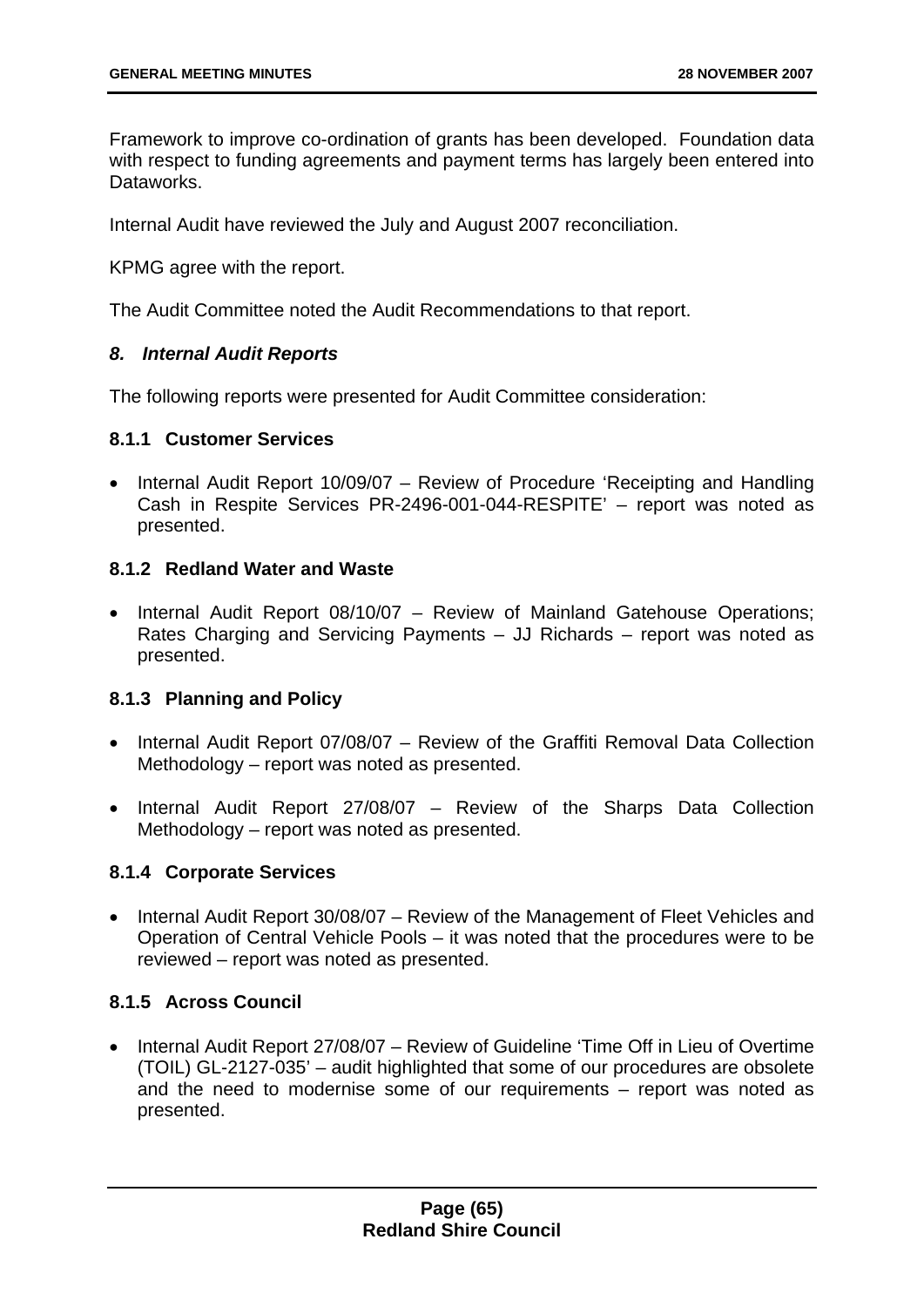• Internal Audit Report 11/10/07 – Review of the Management of Plant and Equipment across Council – noted that the 'lost' items had been located – report was noted as presented.

The reports were received and noted as presented.

## *9. Update from External Auditors*

### **9.1 2006/07 Financial Statement Audit**

The status report update for the audit of the financial statement was presented to Committee.

An audit has been completed of the financial statements. A more detailed letter will be issued in due course.

1. **Payroll –** Inaccuracies were identified in relation to individual employee leave balances.

These are more of a manual nature and processes need to be improved and checked. Checking should be documented and accurate.

- 2. **Water & Waste Assets** Satisfied with the disclosures made in the financial statements.
- 3. **Asset Valuations** No significant issues satisfied with the methodology adopted by the valuers.
- 4. **Asset Recognition** Acting CEO stated that he had not made a decision as more time was needed to look at this issue ('rock armour' and 'revetment canal walls' at Raby Bay and Aquatic Paradise). May or may not agree with KPMG. Has concerns about taking them out, but on the other hand it may be beneficial. Council has a Raby Bay Canal Agreement and collects a levy – it is a clouded issue. Will come to a decision in the next month or two.

Committee thanked KPMG for making Council aware of this issue and are looking forward to its resolution.

"Changed Financial Statement" – The first version is not materially different to the second version, which will be signed by the Mayor and CEO.

KPMG stated that there were a number of items that were adjusted. It was suggested that a reconciliation between what was signed last time and what will be signed needs to occur.

KPMG indicated that they intend to issue an "unqualified opinion".

### *10. Emerging Issues*

Committee acknowledged that water was an emerging issue, but this was covered under water infrastructure assets.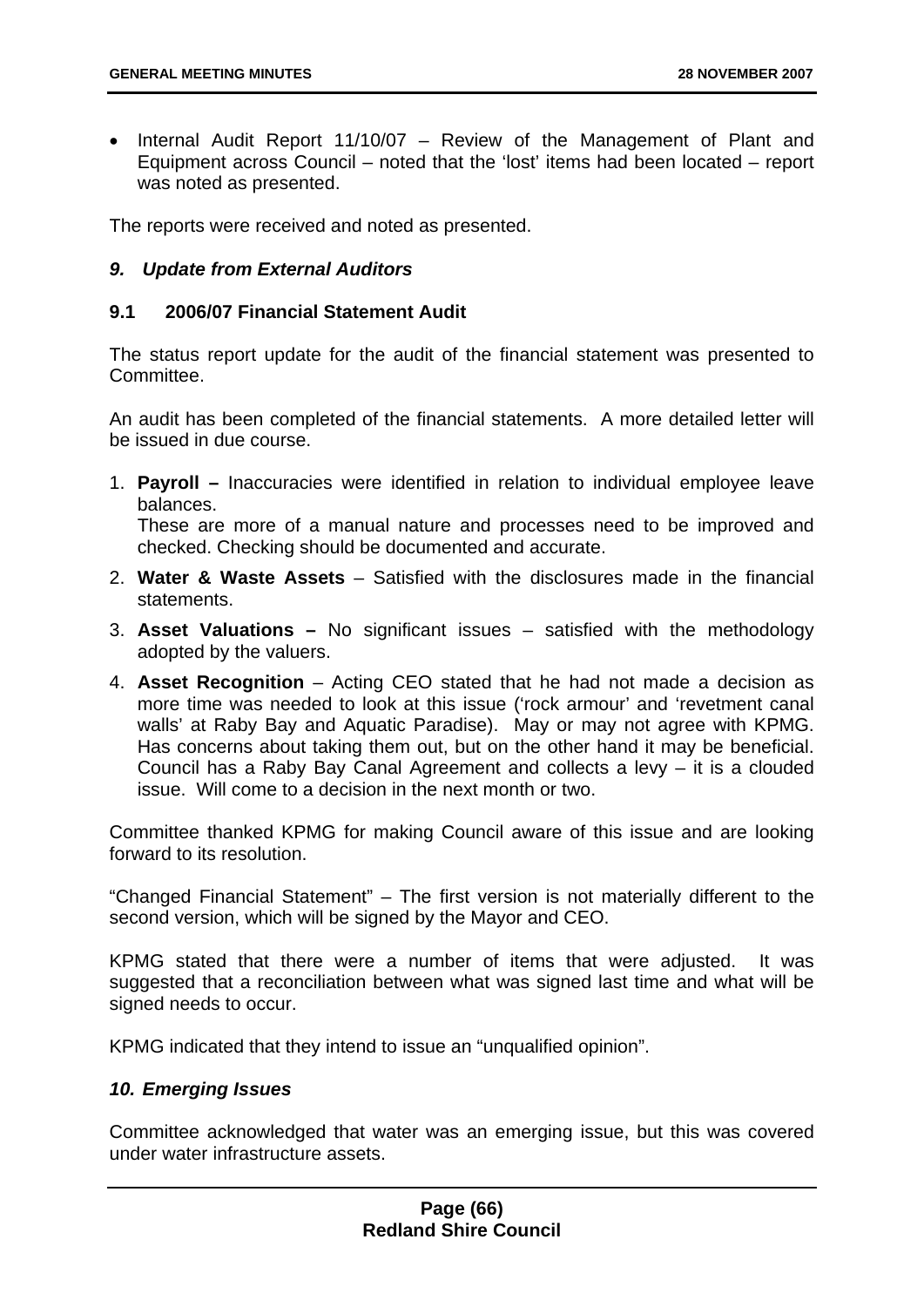## *11. Other Business*

- Next meeting of Audit Committee should be held early February 2008. Manager Internal Audit to organise the next meeting.
- At that meeting updates requested for:
	- o KPMG 07/08 Audit Plan;
	- o Payroll/Leave progress on resolution of these issues;
	- o Asset Recognition what decision was reached on this matter;
	- o Advice on new Committee Chairs;
	- o Local Disaster Plan item held over to next meeting.

## *12. Meeting Closure*

The Chair thanked everyone for their participation and closed the meeting at 3.32pm.

# **RELATIONSHIP TO CORPORATE PLAN**

The recommendation in this report primarily supports Council's strategic priority to support the organisation's capacity to deliver services to the community by building a skilled, motivated and continually learning workforce, ensuring our assets and finances are well managed, our corporate knowledge is captured and used to best advantage, and that we market and communicate our services effectively.

### **FINANCIAL IMPLICATIONS**

The cost to Council for the attendance of the independent Committee Chair is \$5,000 per annum. This is provided for in the Internal Audit Group Budget.

### **CONSULTATION**

The Audit Committee minutes are presented for confirmation as a true and accurate record of proceedings at its next meeting.

### **OPTIONS**

#### **PREFERRED**

That Council accept this report, which summarises the issues discussed at the Audit Committee meeting of 30 October 2007.

### **ALTERNATIVE 1**

That Council accept this report and request additional information; or

### **ALTERNATIVE 2**

That Council not accept this report and request an alternate method of reporting.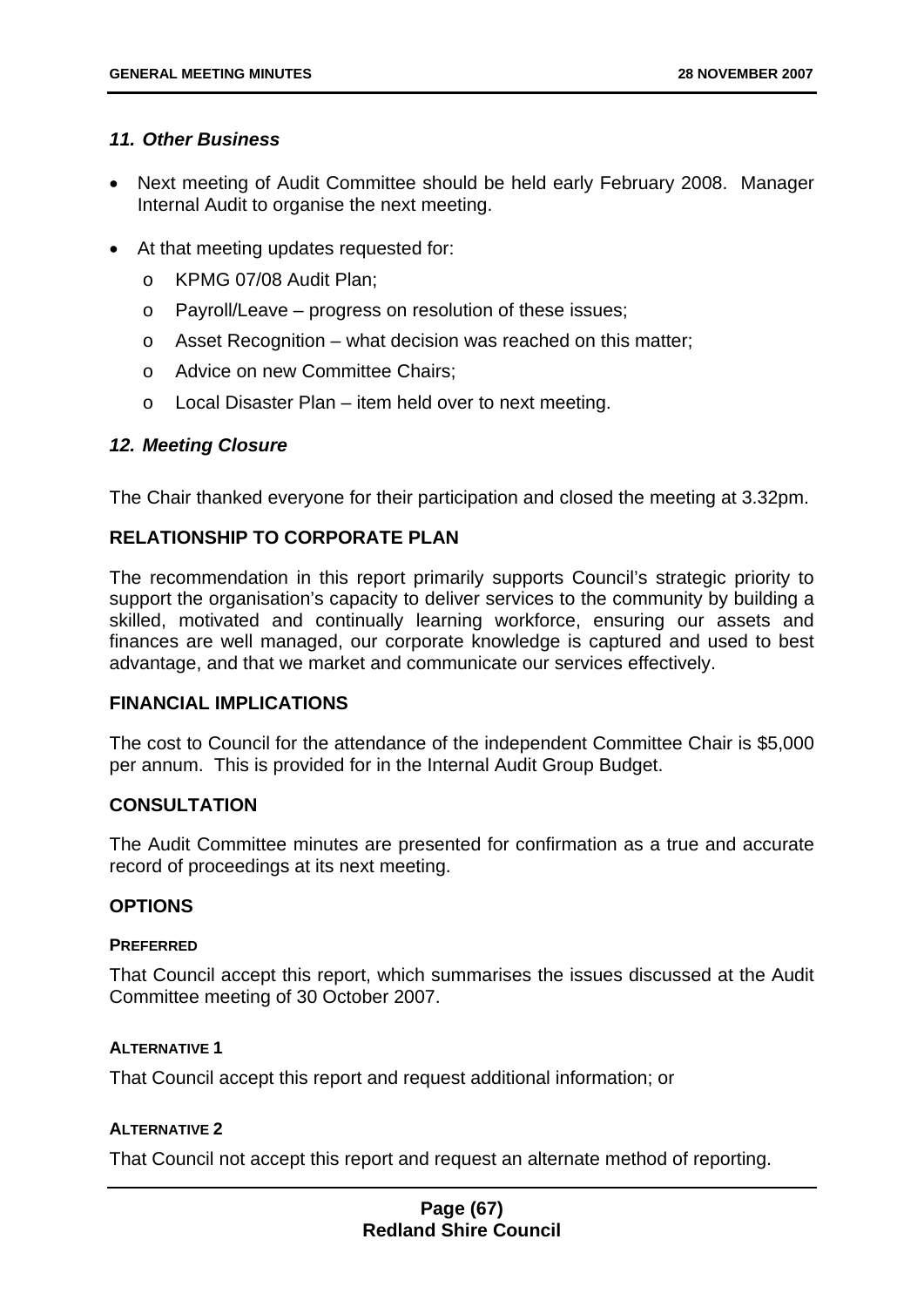## **OFFICER'S/COMMITTEE RECOMMENDATION/ COUNCIL RESOLUTION**

Moved by: Cr Williams Seconded by: Cr Beard

**That Council resolve to accept this report, which summarises the issues discussed at the Audit Committee Meeting of 30 October 2007.**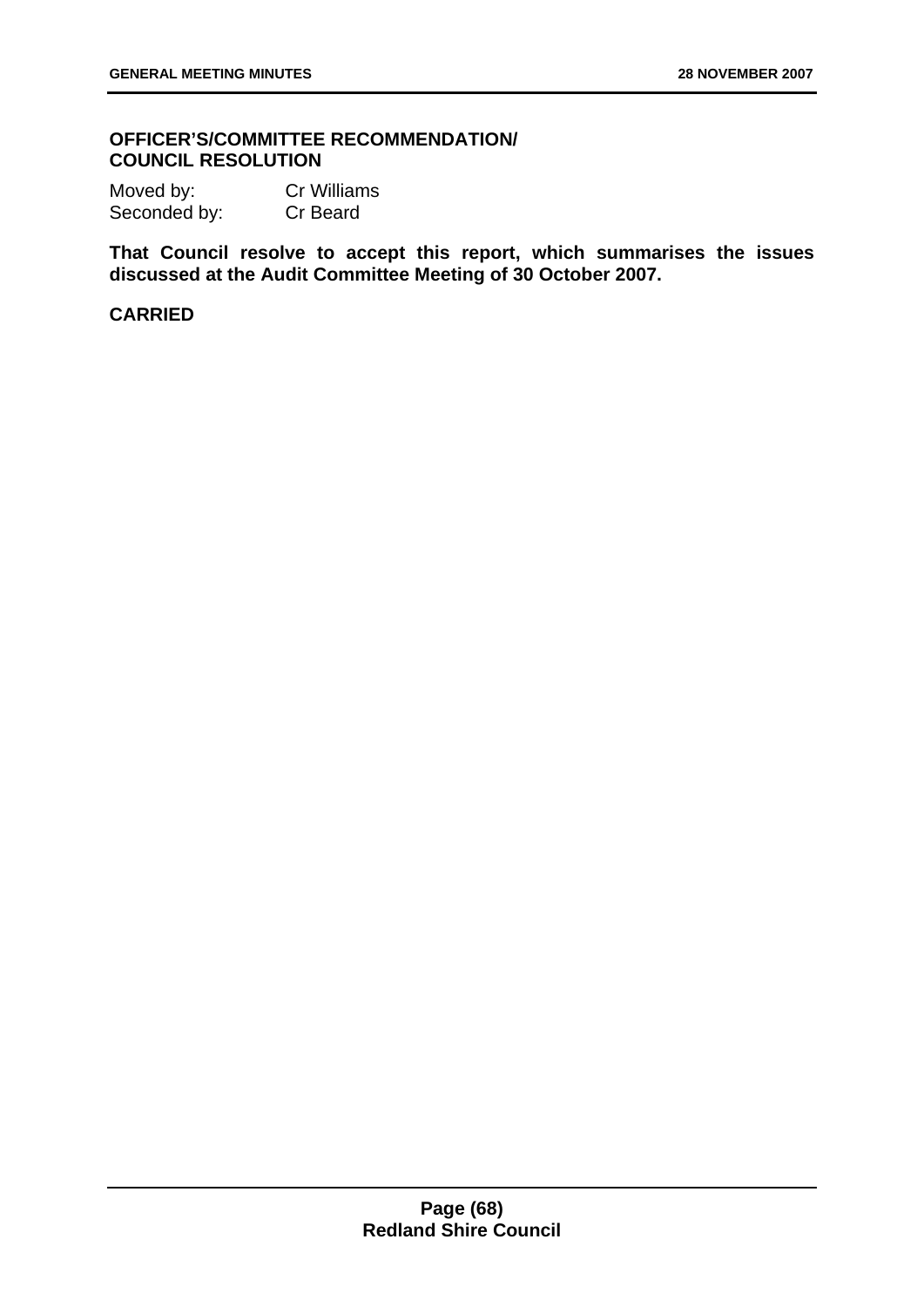# **12.2 CORPORATE SERVICES**

#### **12.2.1 OCTOBER 2007 - MONTHLY FINANCIAL REPORTS**

| <b>Dataworks Filename:</b>       | <b>FM Monthly Financial Reports to Committee</b>           |
|----------------------------------|------------------------------------------------------------|
| <b>Attachments:</b>              | <b>October 2007 - Monthly Financial Reports</b>            |
| <b>Responsible Officer Name:</b> | <b>Kerry Phillips</b><br><b>Manager Financial Services</b> |
| <b>Author Name:</b>              | Deborah Hall<br><b>Finance Officer</b>                     |

### **EXECUTIVE SUMMARY**

Section 528(1) of the *Local Government Act 1993* requires that Council's statement of accounts be presented at an ordinary monthly meeting.

The attachments to this report present the interim October 2007 financial statement of accounts to Council and provide detailed analytical commentary.

Five of the seven Key Financial Performance Indicators exceeded targets set at the beginning of the financial year. These were:

- level of dependence on general rate revenue;
- ability to pay our bills current ratio;
- cash balance:
- $\bullet$  cash balance cash capacity in months;
- longer term financial stability debt to assets ratio.

The two indicators which fell outside the target range relate to the operating performance and the debt servicing ratio. The operating performance KPI of 5.5% for October fell short of the target of 15%. Cash payments to suppliers for materials and services were \$2.1 million higher than forecast reflecting the seasonally high volume of creditors paid out in the first quarter of the financial year. The debt servicing ratio of 36.1% for October was well outside the target level of under 17% due entirely to the early payment of QTC loan instalments. Both of these indicators are expected to fall back within comfort levels before the end of the financial year.

The operating financial result (Earnings Before Interest, Tax and Depreciation – EBITD) is ahead of budget by \$2.9 million, with operating expenditure favourable by \$2.6 million and operating revenue favourable by \$0.3 million.

Capital expenditure is \$1.1 million or 6.0% ahead of budget expenditure levels at the end of October.

The cash flow position for the year is behind forecast levels by \$2.1 million at the end of October 2007.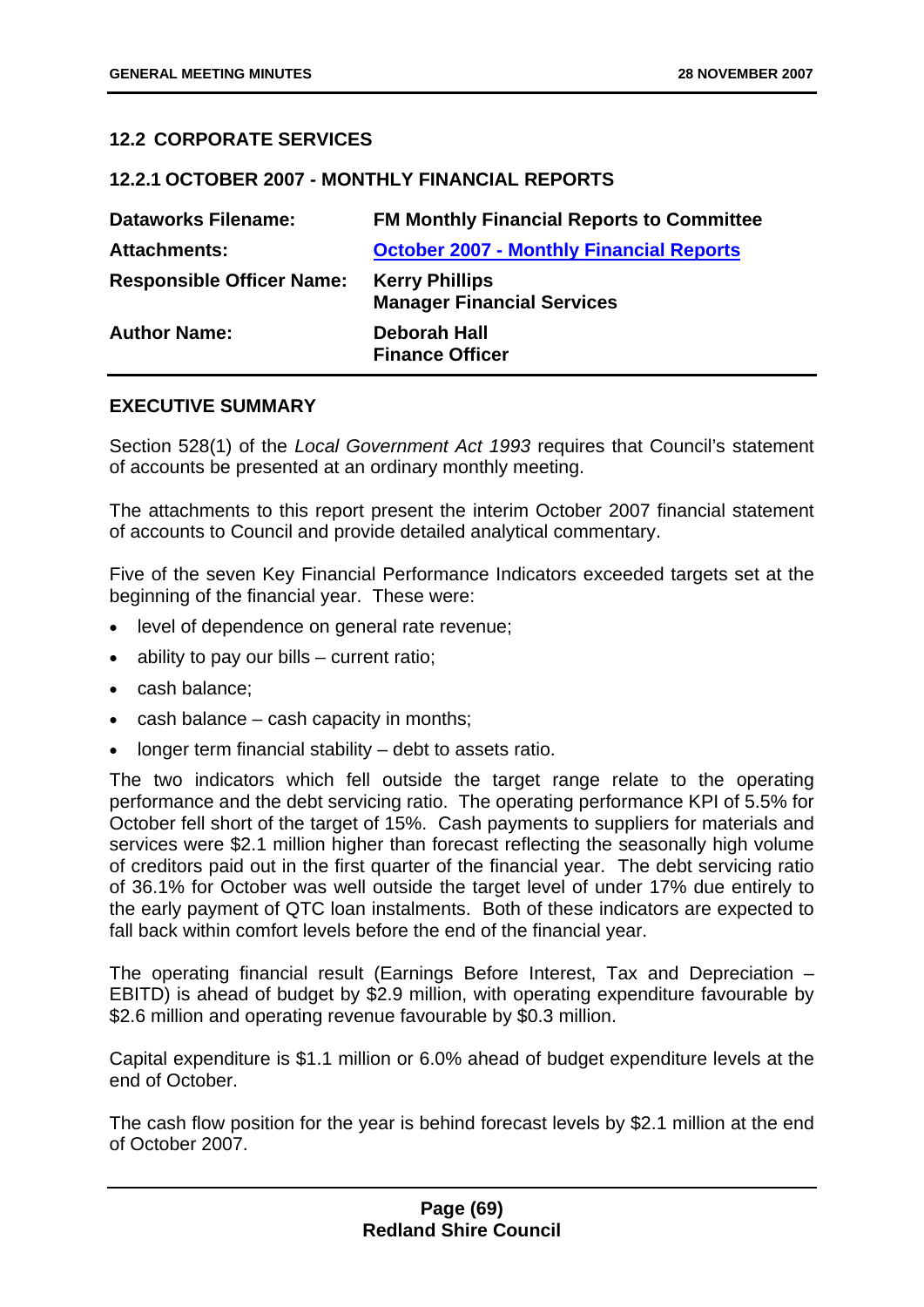## **PURPOSE**

The purpose is to present the interim October 2007 report to Council and explain the content and analysis of the report. Section 528 of the *Local Government Act 1993* requires the Chief Executive Officer of a local government to present statements of its accounts to the local government.

### **BACKGROUND**

The Corporate Plan contains a strategic priority to ensure the long term financial viability of the Shire and provide public accountability in financial management. For organisational effectiveness, it is important that Council receive and understand the monthly financial statements.

### **ISSUES**

The following elements, shown in the attachments, comprise the interim End of Month Financial Reports for October 2007:

## **Corporate Financial Report Card (A)**

- Operating Revenue compared with Budget;
- General Operating Costs compared with Budget;
- Capital Expenditure compared with Budget:
- Cash Position: and
- Employee Costs compared with Budget.

### **Report Card Analysis (B)**

Classifies variances between revised budget and actual results as being either timing or permanent variances as well as favourable or unfavourable. Timing variances are anticipated to evaporate once 30 June 2008 figures are produced. Permanent variances imply the variance will remain into the next financial year.

### **Council Financial Report 1 (C)**

Shows the percentage variance of year to date actual results compared with year to date budget by colour indicators.

### **Council Financial Report 2 (D)**

Shows year to date actual results compared with annual and year to date budgets. This report has a brief commentary on all year to date variances greater than \$20,000.

An **Operational Statement by Strategic Priority (E)**; a **Balance Sheet (F)**, an **Investment Summary (G)**, a **Statement of Cash Flows (H), Financial Stability Ratios report (I)** and a **Community Benefit Fund Report (J)** have been included to provide the complete picture of Council's finances.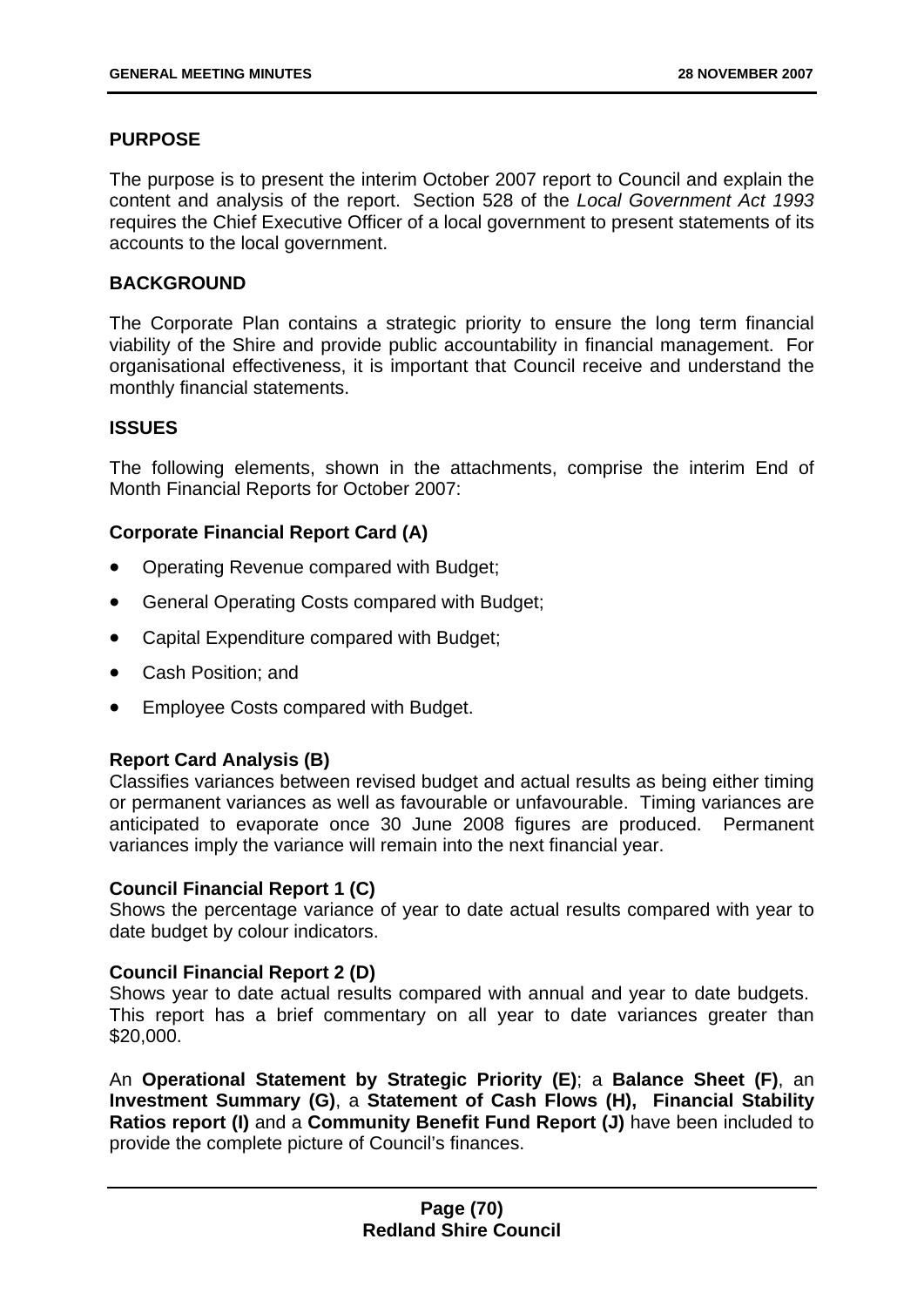# **RELATIONSHIP TO CORPORATE PLAN**

The recommendation in this report primarily supports Council's strategic priority to support the organisation's capacity to deliver services to the community by building a skilled, motivated and continually learning workforce, ensuring assets and finances are well managed, corporate knowledge is captured and used to best advantage, and that services are marketed and communicated effectively.

### **FINANCIAL IMPLICATIONS**

The overall financial position remains strong with EBITD of \$16.3 million (\$2.9 million ahead of budget). This result is due to total operating revenue of \$53.2 million (\$0.3 million ahead of budget) and total operating costs of \$37.0 million (favourable variance of \$2.6 million).

The capital expenditure program is \$1.1 million or 6.0% ahead of targeted expenditure levels at the end of October.

The investment of surplus funds for the month returned a weighted average rate of return of 6.65% that compares unfavourably to the benchmark UBS Australia Bank Bill Index of 6.73%. These returns are reported on a monthly weighted average return. In turn Council benchmarks the funds against the UBS Australia Bank Bill Index. Interest return is reported on both an annual effective and nominal rate of return. Council effective interest rate of return almost matched the benchmark figure for this month but on a YTD basis it is slightly below due to the volatility of world markets.

The Cash Enhanced Funds under performed during the months of July and August 2007 and again in October 2007 due to the uncertainty and volatility of world financial markets. Therefore a decision was made in mid September 2007 to reduce the size of the investment in these types of funds. The situation will be kept under review in the coming months as the market commenced to rebound towards the end of September 2007.

The cash balance remains within the target range of \$32 million to \$42 million at \$43.2 million, equivalent to 4.1 months cash capacity. The balance is behind the YTD budget due to the large QTC repayments made in October.

### **PLANNING SCHEME IMPLICATIONS**

It is considered that the outcome of recommendations in this report will not require any amendments to the Redlands Planning Scheme.

# **CONSULTATION**

Consultation has taken place amongst the Executive Leadership Group.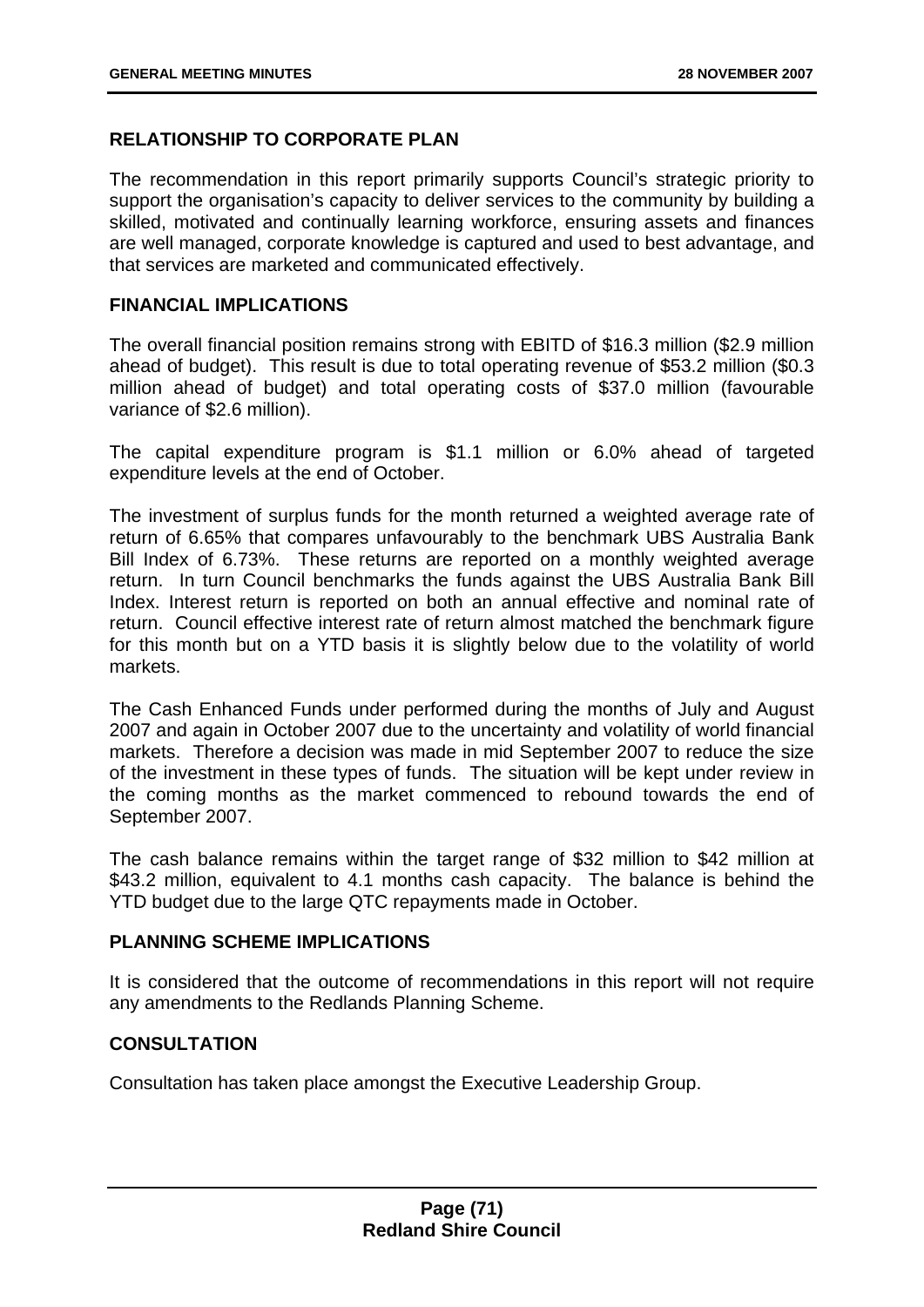# **OPTIONS**

## **PREFERRED**

That Council note the End of Month Financial Reports for October 2007 and explanations as presented in the attachments.

## **ALTERNATIVE**

That Council requests additional information.

# **OFFICER'S/COMMITTEE RECOMMENDATION/ COUNCIL RESOLUTION**

Moved by: Cr Williams Seconded by: Cr Beard

**That Council resolve to note the End of Month Financial Reports for October 2007 and explanations as presented in the following attachments:** 

- **1. Corporate Financial Report Card;**
- **2. Report Card Analysis;**
- **3. First Council Financial Report;**
- **4. Second Council Financial Report;**
- **5. Operational Statement by Strategic Priority;**
- **6. Balance Sheet;**
- **7. Investment Summary;**
- **8. Statement of Cash Flows;**
- **9. Financial Stability Ratios Report; and**
- **10. Community Benefit Fund Report.**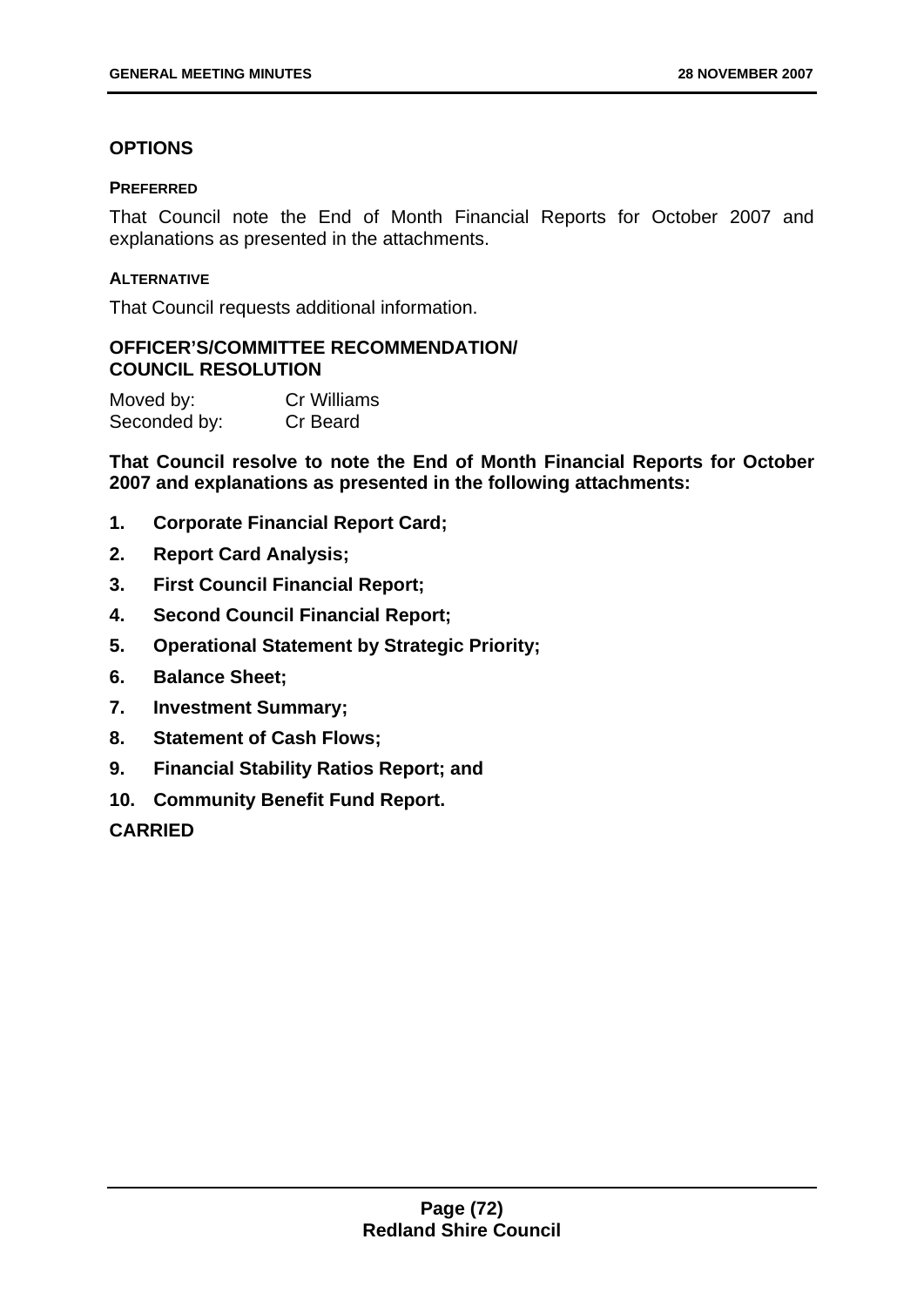# **12.2.2 2007/2008 FIRST QUARTER BUDGET REVIEW**

| <b>Dataworks Filename:</b>       | <b>FM Budget Review Committee Reports</b>                                                  |
|----------------------------------|--------------------------------------------------------------------------------------------|
| <b>Attachments:</b>              | 2007/2008 First Quarter Budget Review Financials                                           |
| <b>Responsible Officer Name:</b> | <b>Kerry Phillips</b><br><b>Manager - Financial Services</b>                               |
| <b>Author Name:</b>              | <b>Gavin Holdway</b><br>Service Manager - Budget, Financial Modelling<br>and Group Support |

#### **EXECUTIVE SUMMARY**

A review of the 2007/08 budget was conducted at the end of September 2007 to consider the required and/or requested budget adjustments to Council's 2007/08 revised budget.

The proposed revised budget for 2007/08, based on the September 2007 review, is now presented to Council for adoption in accordance with the attachments and the *Local Government Finance Standard 2005.*

Attached to this report are the following details:

- Revised 2007/08 Budgeted Statement of Cash Flows;
- Revised 2007/08 Budgeted Statement of Financial Position (Balance Sheet);
- Revised 2007/08 Operating Statement, Capital Funding Statement and Other Items;
- Revised Key Performance Indicators (KPI's) for 2007/08; and
- Revised 2007/08 Strategic Priority Financial Statements.

It is proposed that Council resolve to adopt the revised budget for 2007/08 at Redland Shire Council (RSC) consolidated level. In addition to this and in accordance with Section 520 of the *Local Government Act 1993*, it is proposed that Council resolve to adopt the Redland Water and Waste financial statements that are presented in the attached financial documentation. The relevant pages are outlined within the Officer's Recommendation detailed in this report.

### **PURPOSE**

To address known budget expectations, significant forecast variances and consider budget review submissions.

### **BACKGROUND**

The report presents a review of the 2007/08 revised budget as at September 2007. As part of Council's financial management framework, comprehensive quarterly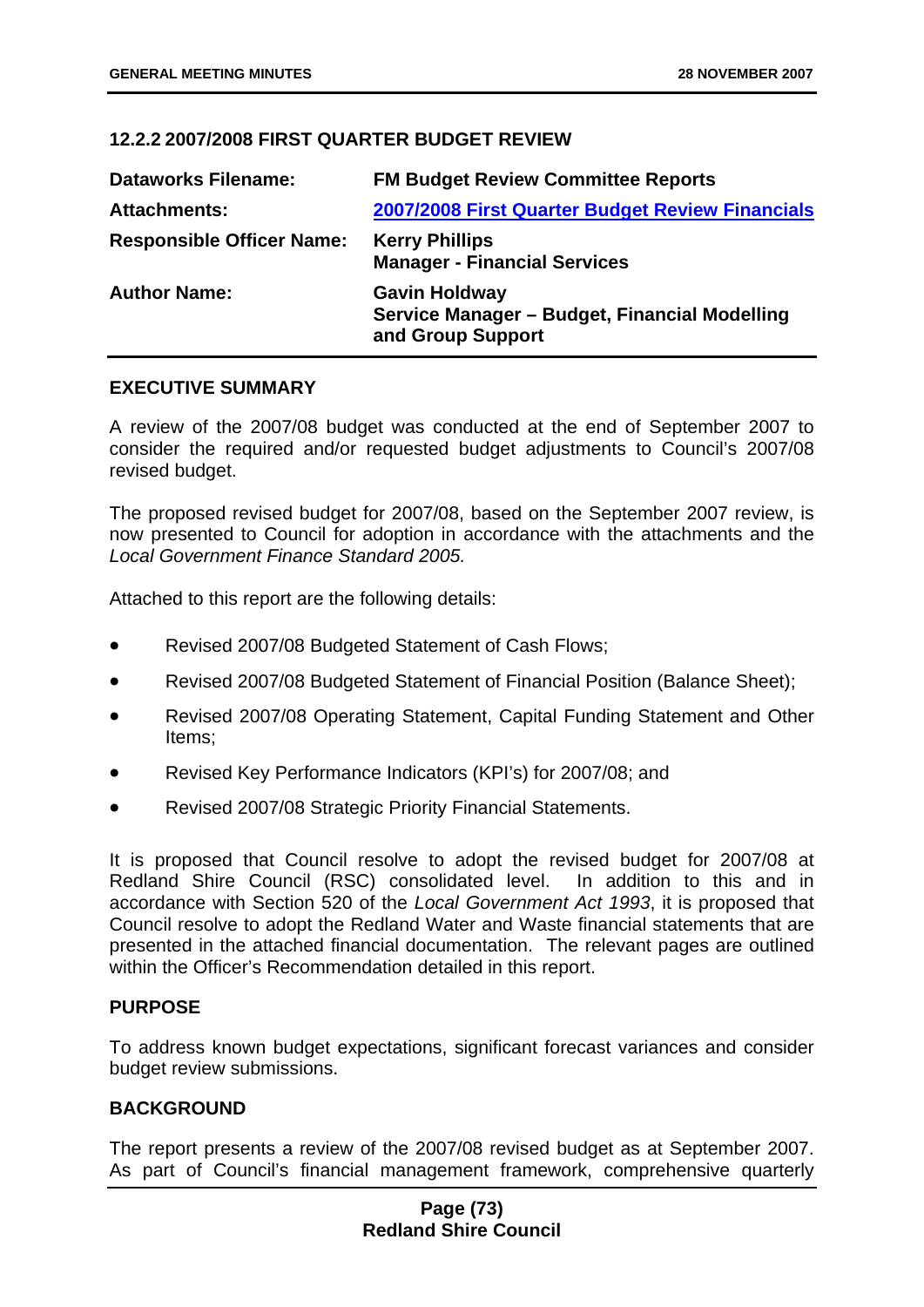budget reviews are conducted by all departments. The September budget review usually focuses on making any corrections to adopted budget figures and incorporating any new/changed programs or priorities for the financial year.

Council previously revised the 2007/08 original budget in August 2007 to include carryover funding from 2006/07 to 2007/08 (Item 12.2.2 of the General Meeting Minutes of 29 August 2007 refers).

## **ISSUES**

Budget review submissions have been categorised as:

- **New Projects** Projects and initiatives proposed by officers that have not previously been approved by Council for any level of expenditure;
- **New Projects Councillor/Committee** Projects and initiatives that have been referred by Councillors or Council/Committee meetings that have not received previous approval for any level of expenditure;
- **New Submissions** Adjustments and variations to existing projects or services and revenue estimates that would affect Council's surplus/deficit or cash position;
- **Transfers** Adjustments and variations to existing projects or services and revenue estimates that would not affect Council's surplus/deficit cash position.

A total of 155 individual submissions have been included within this budget review, and the comprehensive listing of submissions is outlined within the attached financial documentation.

# **RELATIONSHIP TO CORPORATE PLAN**

The recommendation in this report primarily supports Council's strategic priority to support the organisation's capacity to deliver services to the community by building a skilled, motivated and continually learning workforce, ensuring assets and finances are well managed, corporate knowledge is captured and used to best advantage, and that services are marketed and communicated effectively.

## **FINANCIAL IMPLICATIONS**

In comparison to the revised budget adopted in August 2007 which included the carryover funding from 2006/07, the proposed September 2007 budget review forecasts an additional \$1.139 million cash outflow for the year ending 2007/08. Based on this proposed budget review, the projected cash ending balance for the 2007/08 financial year is now \$45.554 million. The \$1.139 million additional cash outlay forecast under this proposed budget review has been influenced by the following movements: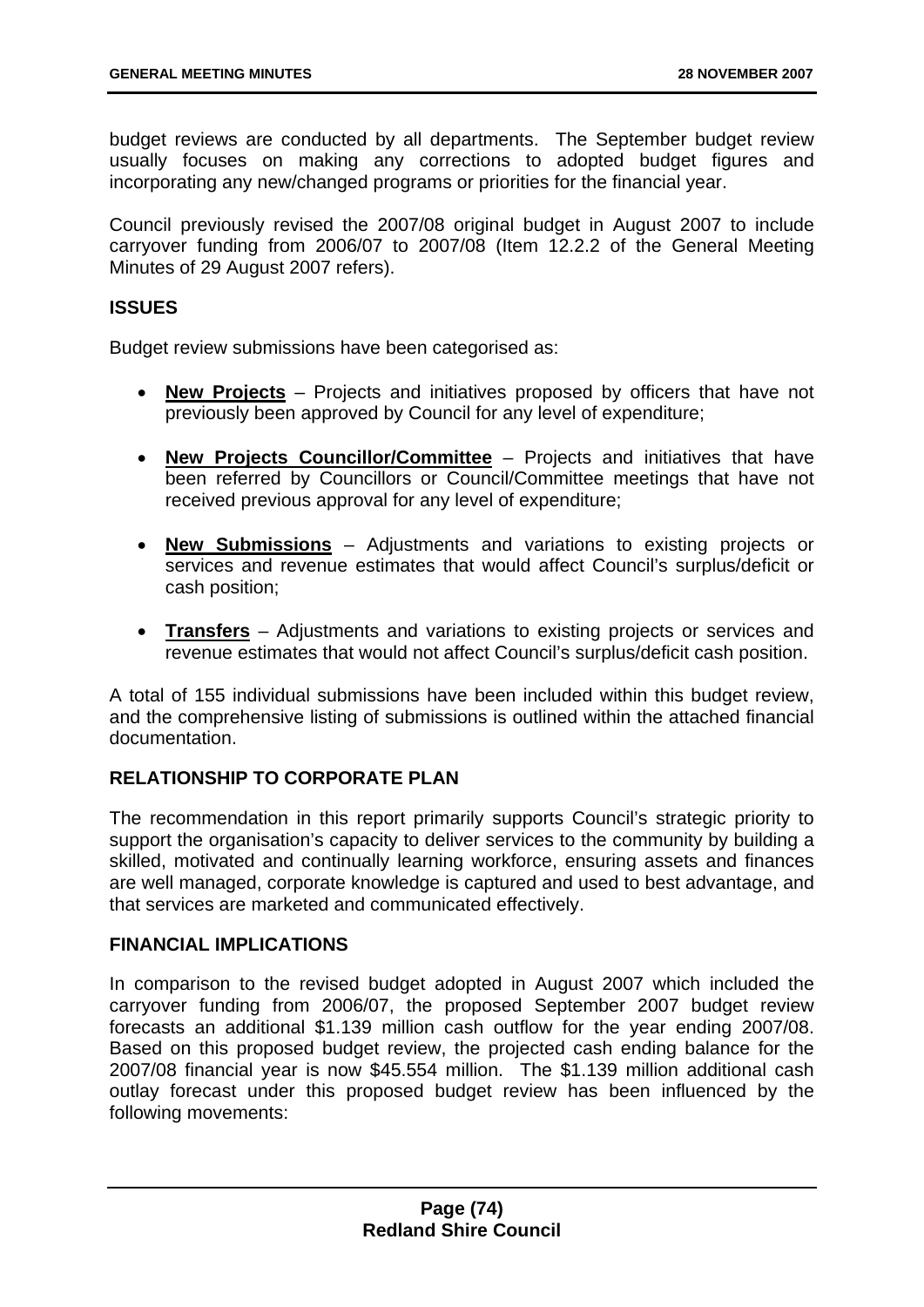| <b>Item / Description</b>            | <b>Amount \$M</b> | <b>Cash Movement</b>         |
|--------------------------------------|-------------------|------------------------------|
| <b>Additional Operating Revenue</b>  | 0.362             | Favourable movement          |
| <b>Additional Operating</b>          | $-0.652$          | Unfavourable movement        |
| Expenditure                          |                   |                              |
| <b>Additional Interest Received</b>  | 0.403             | Favourable movement          |
| <b>Additional Borrowing Costs</b>    | $-0.048$          | Unfavourable movement        |
| <b>Reduction in Capital</b>          | 0.606             | Favourable movement          |
| Expenditure                          |                   |                              |
| <b>Reduction in Capital Revenues</b> | $-1.858$          | Unfavourable movement        |
| <b>Reduction in Loan Repayments</b>  | 0.048             | Favourable movement          |
|                                      |                   |                              |
| <b>Total</b>                         | $-1.139$          | <b>Unfavourable movement</b> |

The above table outlines the high level cash movement surrounding this proposed budget review, however, a comprehensive listing off all budget submissions are outlined within the attachments to this report.

While all of Council's key performance indicators are favourable in comparison to their respective targets, the measure of operating performance has slightly reduced in comparison to the revised budget, this movement being from 16.2% to a projected forecast of 15.9%. Additionally, with the forecast cash balance falling from \$46.693 million to \$45.554 million under this proposed budget, the current ratio has fallen slightly from 1.18 to a forecast of 1.15.

Overall, this proposed budget review still provides for a firm position for all key performance indicators, which in turn, does not impact Council's ability to make payments as they fall due.

# **CONSULTATION**

All Group Managers in consultation with the Executive Leadership Group (ELG) undertook the development of the September 2007 budget review. Councillors reviewed and considered the 2007/08 first quarter budget review submissions with ELG in a workshop held on 13 November 2007.

# **OPTIONS**

### **PREFERRED**

- 1. That Council resolve to adopt the revised budget for 2007/08 at RSC consolidated level. This refers to adopting the following:
	- a) RSC Budgeted Statement of Cash Flows Page 2 of attachments;
	- b) RSC Budgeted Statement of Financial Position (Balance Sheet) Page 3 of attachments;
	- c) RSC Operating and Capital Funding Statements Pages 18 and 24 of attachments; and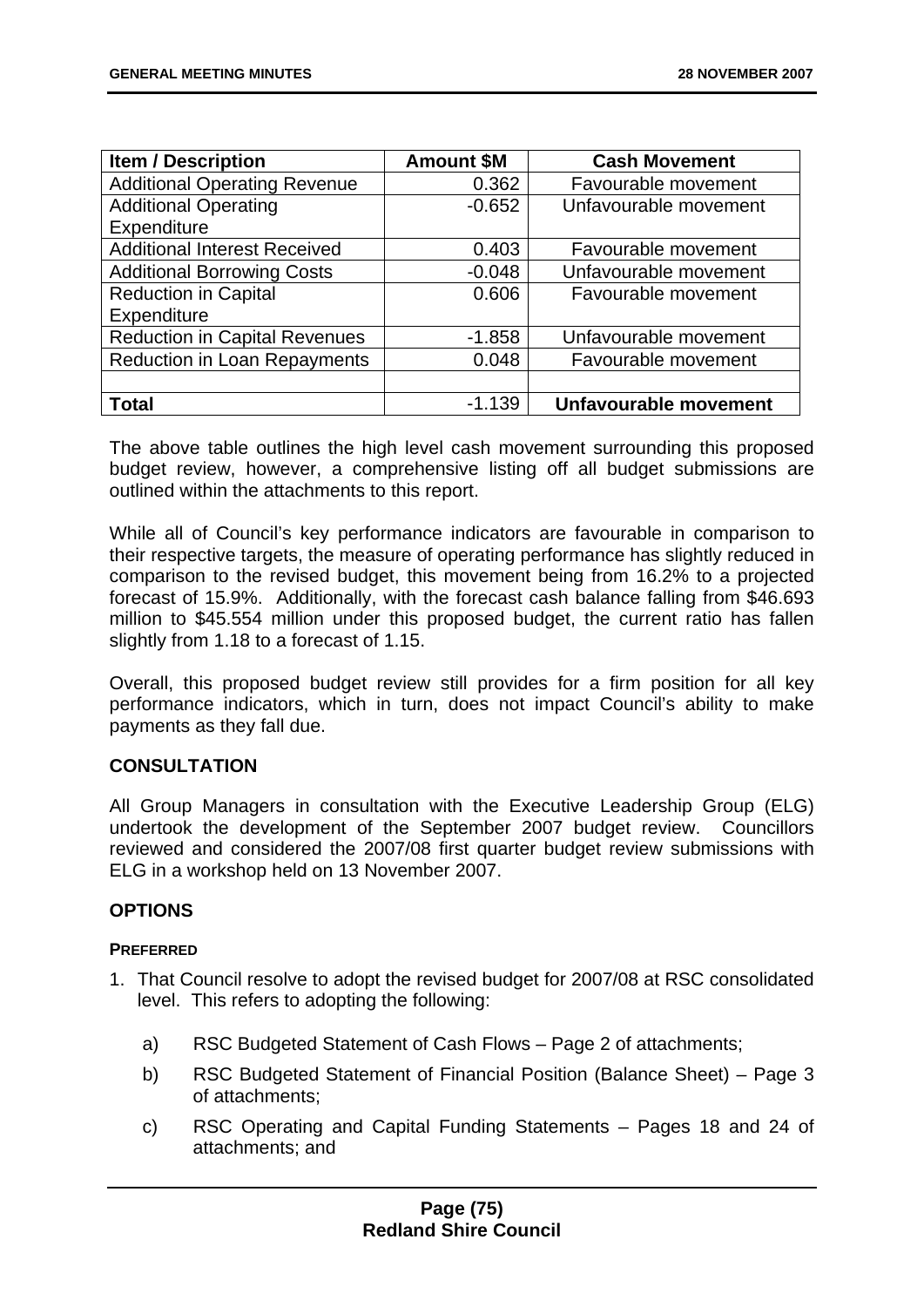2. To meet the requirements of Section 520 of the Local Government Act 1993, that Council resolve to adopt the Redland Water and Waste Operating and Capital Funding Statement – Page 21 of the attached financial information.

#### **ALTERNATIVE**

That Council reject the proposed budget review.

### **OFFICER'S/COMMITTEE RECOMMENDATION/ COUNCIL RESOLUTION**

| Moved by:    | <b>Cr Williams</b> |
|--------------|--------------------|
| Seconded by: | Cr Beard           |

**That Council resolve as follows:** 

- **1. To adopt the revised budget for 2007/08 at RSC consolidated level. This refers to adopting the following:** 
	- **a) RSC Budgeted Statement of Cash Flows Page 2 of attachments;**
	- **b) RSC Budgeted Statement of Financial Position (Balance Sheet) Page 3 of attachments;**
	- **c) RSC Operating and Capital Funding Statements Pages 18 and 24 of attachments; and**
- **2. To meet the requirements of Section 520 of the** *Local Government Act 1993***, that Council adopt the Redland Water and Waste Operating and Capital Funding Statement – Page 21 of the attached financial information.**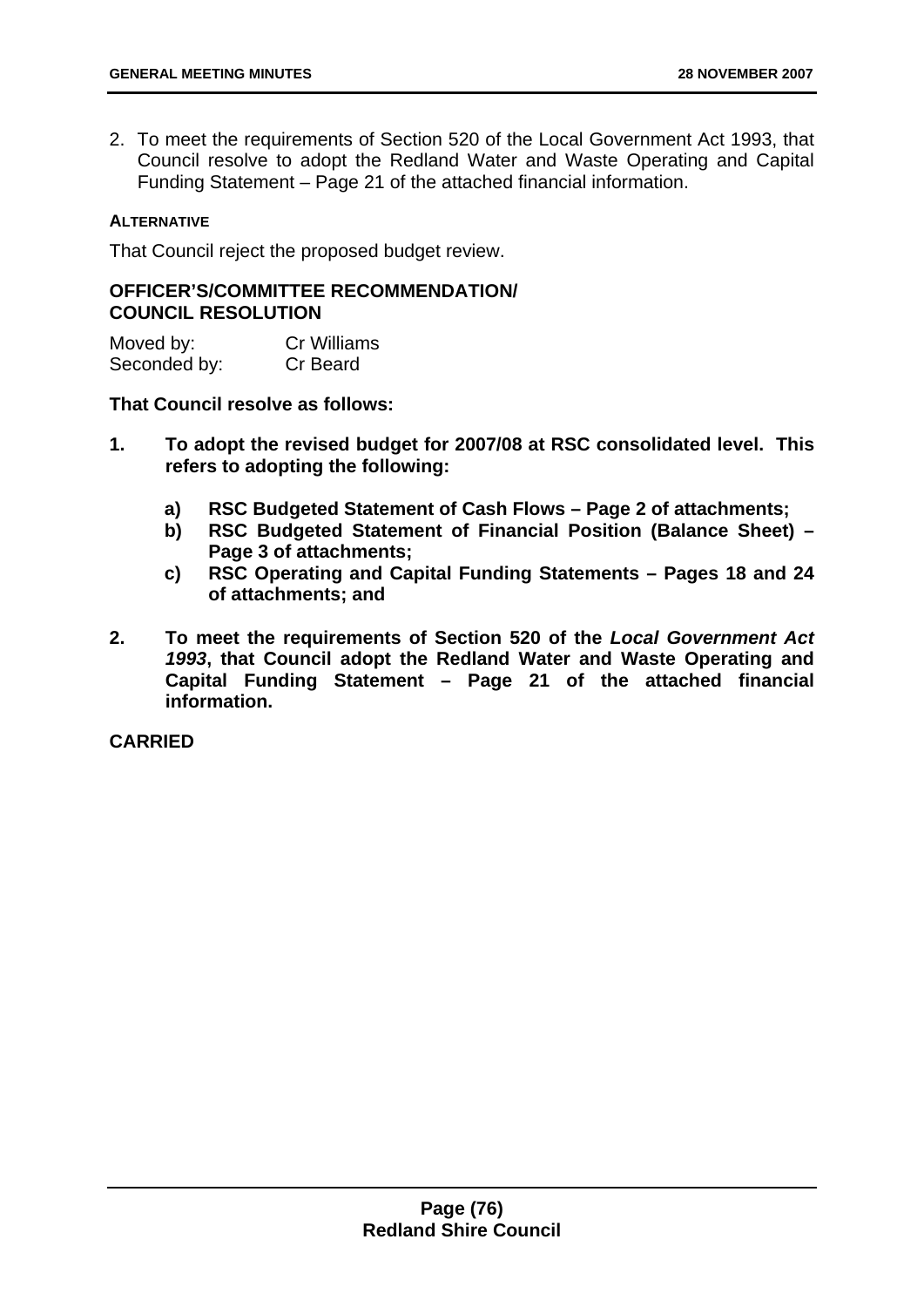## **12.2.3 REVIEW CORPORATE POL-3014 RATING EXEMPTION – STATE LEASE AGREEMENTS**

| <b>Dataworks Filename:</b>       | <b>R&amp;V Policy - State Lease Agreement Exemptions</b><br><b>Policy</b> |
|----------------------------------|---------------------------------------------------------------------------|
| <b>Attachments:</b>              | <b>POL-3014 Rating Exemption - State Lease</b><br><b>Agreements</b>       |
| <b>Responsible Officer Name:</b> | <b>Kerry Phillips</b><br><b>Manager Finance</b>                           |
| <b>Author Name:</b>              | <b>Noela Barton</b><br><b>Service Manager Revenue &amp; Recovery</b>      |

#### **EXECUTIVE SUMMARY**

As part of Council's policy review schedule, Corporate Policy POL-3014 Rating Exemption – State Lease Agreements has been reviewed. The policy was adopted in October 2004.

The purpose of the policy was to address two properties in the rating database that had been highlighted in a review of exemptions and concessions as being unable to receive a General Rate exemption as the properties were occupied under State Lease Agreements. The policy is directed at community organisations that have an interest in or occupy land under a Queensland State Government lease agreement, licence or permit that is categorised as rental category 6 -charitable and noncommercial community service organisations or 10.3 -sporting and recreation (nongaming, non-liquor).

The review found that the policy has been effective and is administered correctly, though the Head of Power would benefit from a more detailed explanation of section 1035A(1) of the *Local Government Act 1993* with the addition of the wording: 'a rate for owners of a land class identified in the resolution'.

It is recommended that Council adopt the revised Corporate Policy POL-3014 Rating Exemption – State Lease Agreements.

### **PURPOSE**

To request Council adopt the revised Corporate Policy POL-3014 Rating Exemption – State Lease Agreements.

## **BACKGROUND**

- July 2004 rating and concession review identified two properties receiving a General Rate exemption that were ineligible to receive a General Rate exemption as the properties were occupied under State Lease Agreements.
- October 2004 adoption of Corporate Policy POL-3014 Rating Exemption State Lease Agreements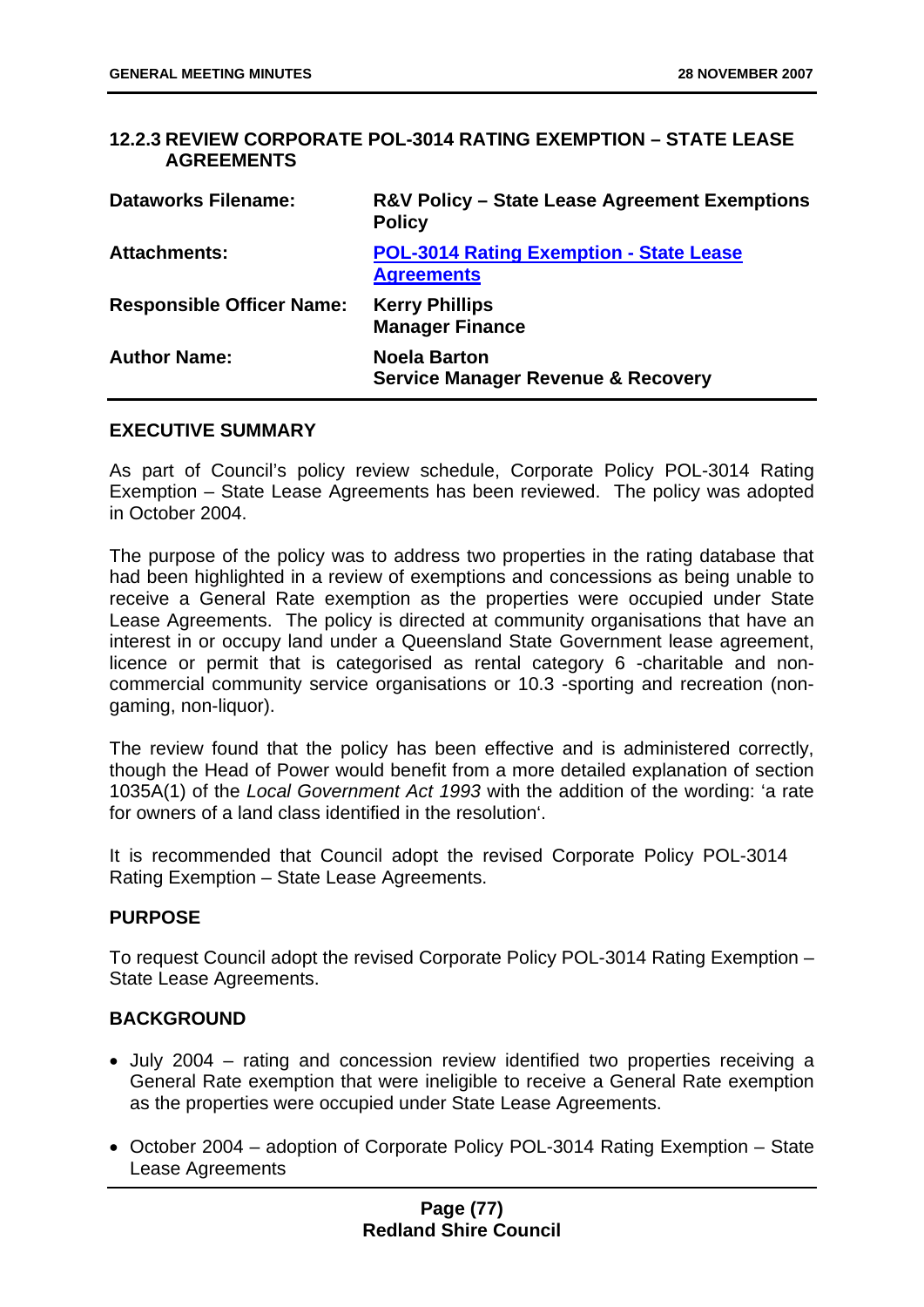# **ISSUES**

As part of Council's policy review schedule, Corporate Policy POL-3014 Rating Exemption - State Lease Agreements has been reviewed. The policy was adopted in October 2004.

The review found that the policy has been effective and is administered correctly, though the Head of Power would benefit from a more detailed explanation of section 1035A(1) of the *Local Government Act 1993* with the addition of the wording: 'a rate for owners of a land class identified in the resolution'.

It is recommended that Council adopt the revised Corporate Policy POL-3014 Rating Exemption – State Lease Agreements.

# **RELATIONSHIP TO CORPORATE PLAN**

The recommendation in this report primarily supports Council's strategic priority to support the organisation's capacity to deliver services to the community by building a skilled, motivated and continually learning workforce, ensuring assets and finances are well managed, corporate knowledge is captured and used to best advantage, and that services are marketed and communicated effectively.

## **FINANCIAL IMPLICATIONS**

Nil.

An Unimproved Capital Valuation has not been issued on property number 4309 since 1999, and 2003 for property number 203144.

| <b>Property</b><br><b>No</b> | <b>Property Address</b> | <b>Property Owners</b>             |
|------------------------------|-------------------------|------------------------------------|
|                              | 53 Mitchell Crescent    | The Scout Association Of Australia |
| 4309                         | Dunwich QLD 4183        | (Queensland Branch) Incorporated   |
|                              | 17 William Street       | Volunteer Marine Rescue Raby Bay   |
| 203144                       | Cleveland QLD 4163      | <b>Inc</b>                         |

# **CONSULTATION**

Rating Services.

### **OPTIONS**

### **Preferred**

That Council resolve to adopt the revised Corporate Policy POL-3014 Rating Exemption – State Lease Agreements, as attached.

### **Alternatives**

There are no alternative options provided.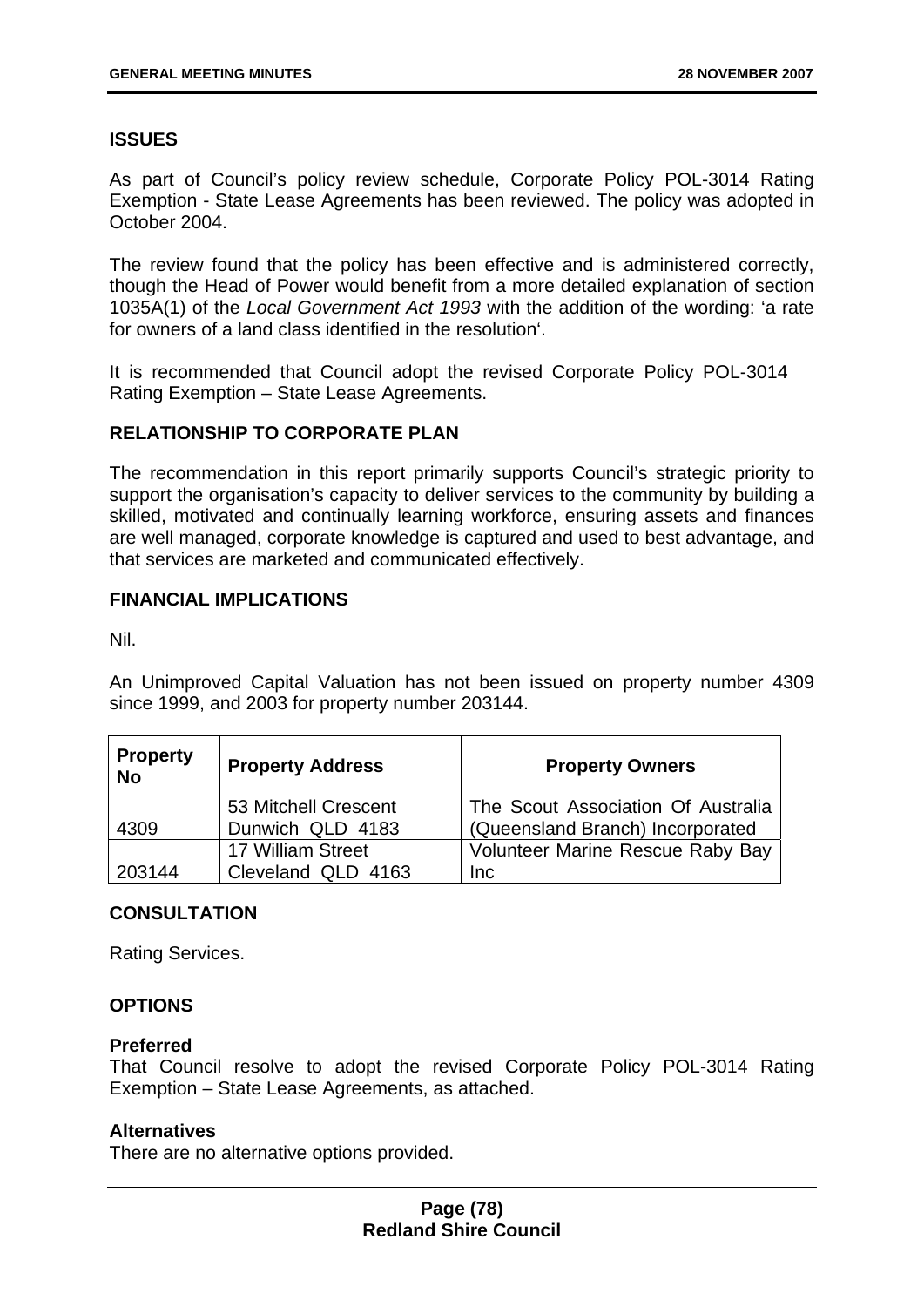## **OFFICER'S/COMMITTEE RECOMMENDATION/ COUNCIL RESOLUTION**

Moved by: Cr Williams Seconded by: Cr Beard

**That Council resolve to adopt the revised Corporate Policy POL-3014 Rating Exemption – State Lease Agreements, as attached.**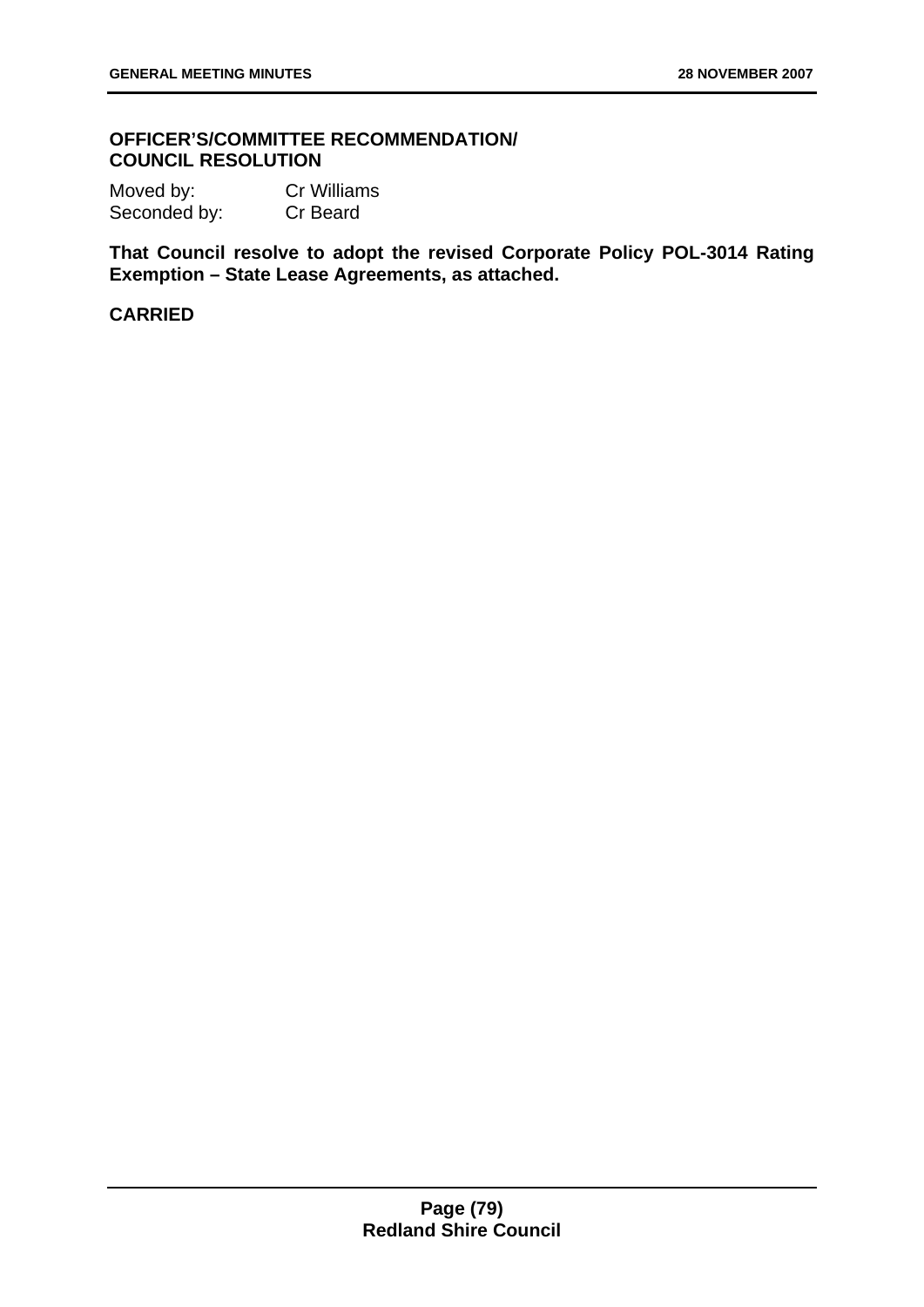## **12.3 CUSTOMER SERVICES**

| $1 - 1$                          |                                                                      |
|----------------------------------|----------------------------------------------------------------------|
| <b>Dataworks Filename:</b>       | <b>Regional Arts Development Fund (RADF)</b>                         |
| <b>Responsible Officer Name:</b> | <b>Greg Jensen</b><br><b>Manager Customer and Community Services</b> |
| <b>Author Name:</b>              | <b>Glenys Ismail</b><br><b>Manager Cultural Services</b>             |

**12.3.1 REGIONAL ARTS DEVELOPMENT FUND (RADF) 2007/8 - ROUND ONE** 

## **EXECUTIVE SUMMARY**

Each year Council provides funding for Regional Arts Development Fund (RADF) Grants. This grant provides a way for Council to resource community cultural development to further the objectives of Council.

Application deadlines are 31 March and 30 September each year.

The applications for RADF Round One 2007/8 have been assessed by the RADF Committee in accordance with State Government and Council Policies and Guidelines.

This report seeks approval from Council to fund the successful applications for this grant program.

### **PURPOSE**

In accordance with Corporate Policy POL-2383 and Corporate Policy-2706 *Cultural Policy*, this report seeks approval from Council to fund the successful applications for the RADF Round One 2007/8.

### **BACKGROUND**

The two rounds of RADF Grants each year are equally funded by Council and State Government in collaboration to support professional artists and arts practitioners living in regional Queensland. The partnership was established in 1991 and focuses on the development of quality art and arts practice for, and with, regional communities.

There are eight categories of funding available, including:

- Developing Regional Skills;
- Building Community Cultural Capacity;
- Interest-Free Arts Loans;
- Cultural Tourism;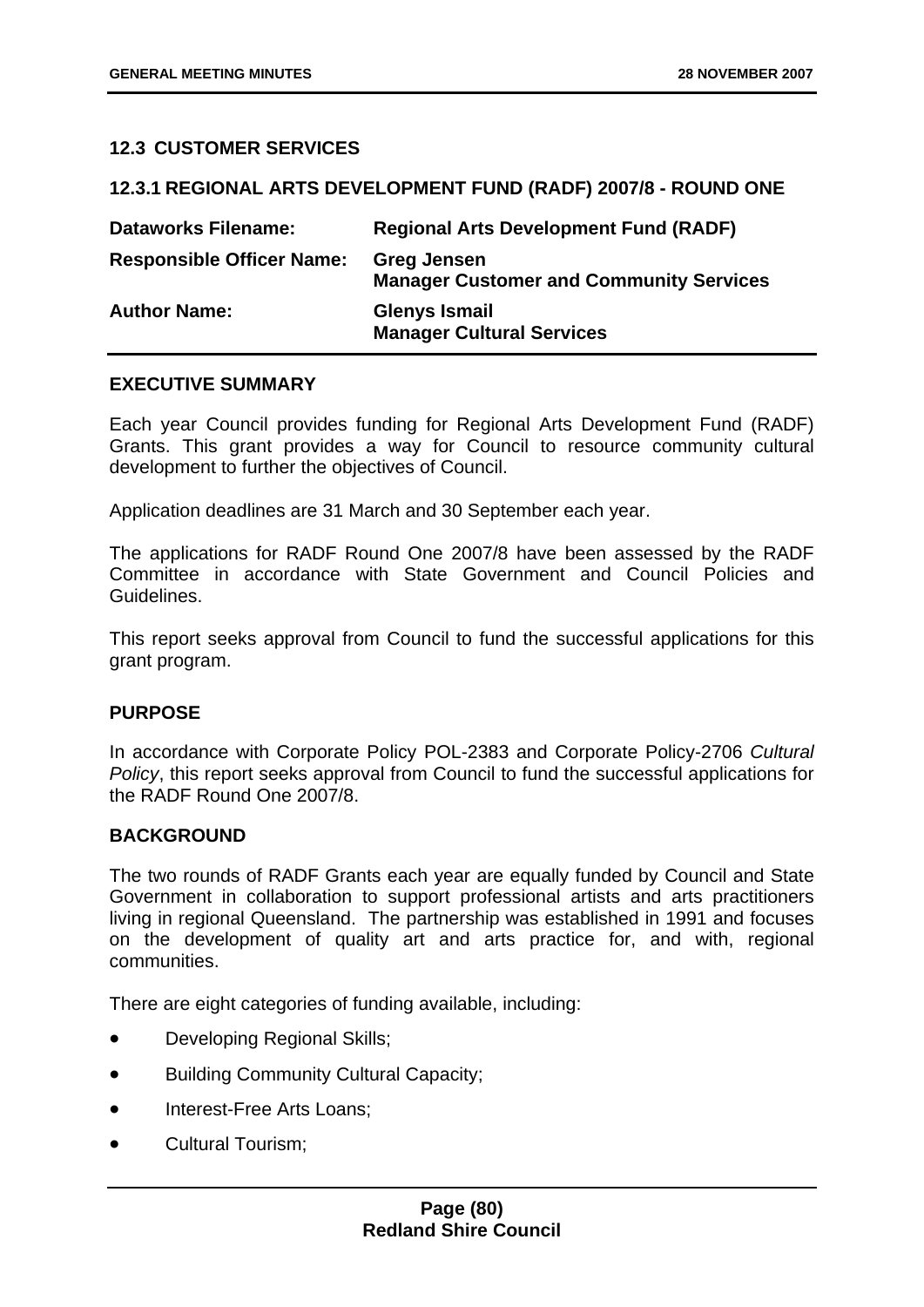- Contemporary Collections/Stories;
- Regional Partnerships;
- Concept Development;
- Arts Policy Development Implementation.

Council is required to administer RADF grants under the new State Government Guidelines. This includes providing an outcome report to Arts Queensland each year to acquit the annual allocation and a bid for funding for the following year.

The funding program is assessed by the elected RADF Committee which is facilitated by the Co-ordinator Cultural Development and Art Gallery (non-voting) and chaired by a Councillor who has a casting vote. Cr Karen Williams is the Chairperson and Cr Alan Beard is the Business / Tourism / Festivals representative – both were nominated by Council to the Committee.

RADF Committee members are elected for a maximum term of four years and represent a cross section of art forms and interests, for example, visual arts / craft / design, youth and bay islands. This peer assessment of applications for the program is rigorous, consistent, fair and without bias.

RADF applications are assessed against criteria set by the State Government and the objectives of Council's *Cultural Policy* POL-2706.

### **ISSUES**

The applications to which this report refers were assessed by the RADF Committee including Councillors Karen Williams and Alan Beard.

The RADF Committee assessed four applications for RADF Round One 2007/8 and approved two applications under the revised guidelines effective July 2007. The grant allocations range between \$2,445.30 and \$3,500.00.

## **RELATIONSHIP TO CORPORATE PLAN**

The recommendation primarily supports Council's strategic priority to provide a range of community services to support basic qualities of community life and maximise opportunities for community participation and development.

### **FINANCIAL IMPLICATIONS**

#### RADF Grant Round One 2007/8

Two RADF applications were recommended by the RADF Committee totalling \$5,945.30 and are now submitted for Council approval.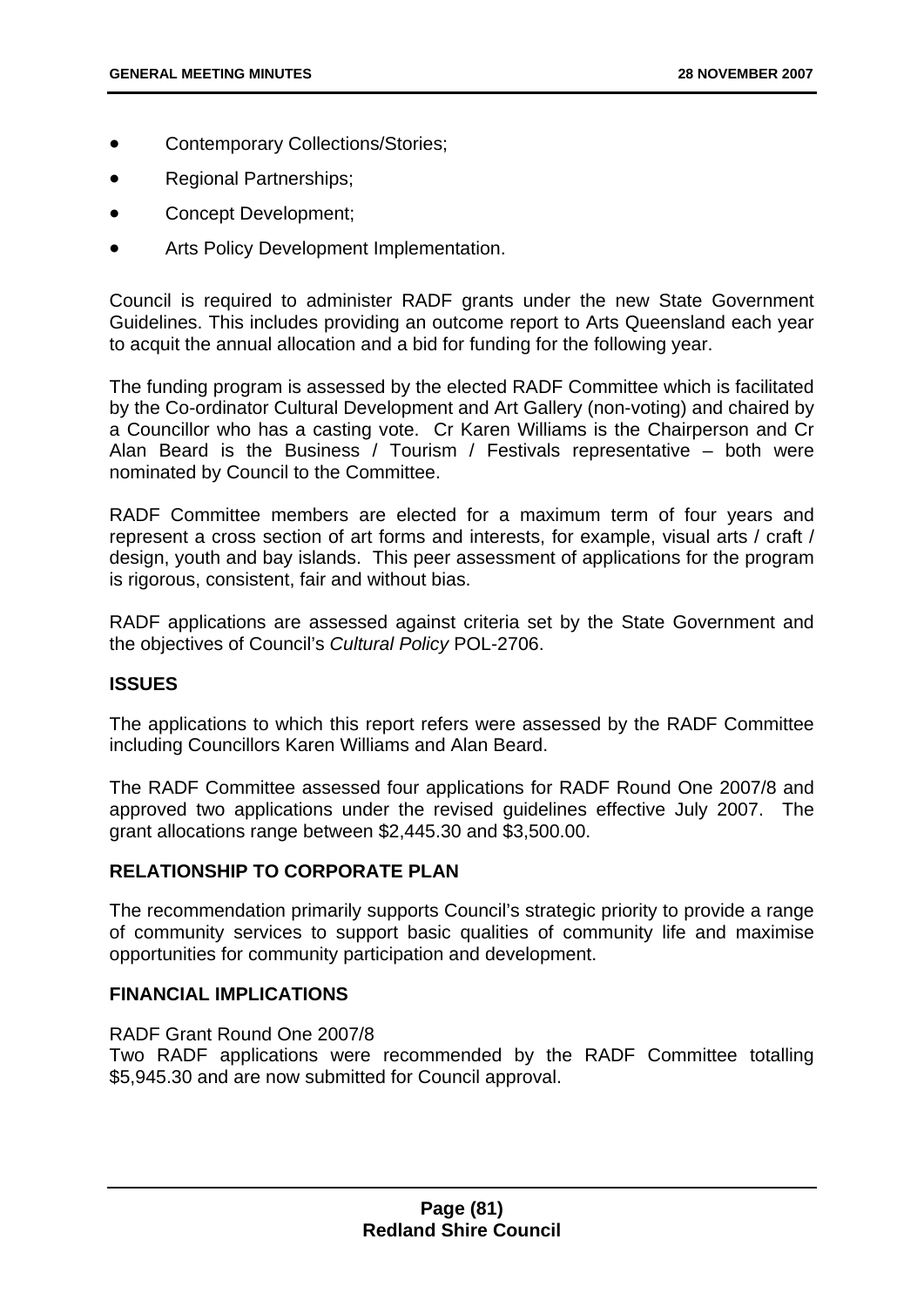# **CONSULTATION**

The RADF Committee assessed the applications and the Coordinator Cultural Development and Art Gallery reviewed the applications in accordance with the RADF guidelines. The Cultural Services Manager was informed of the outcome of the RADF Committee's assessment.

### **OPTIONS**

#### **PREFERRED**

That Council approve funding of \$5,945.30 for the RADF Grants Program Round One 2007/8.

#### **ALTERNATIVE**

That Council not approve funding of \$5,945.30 for the RADF Grants Program Round One 2007/8.

## **COMMITTEE DISCUSSION**

It was brought to the Committee's attention that the first paragraph under the heading 'Issues' in the officers report should be amended by removing reference to Cr Karen Williams as she was not in attendance at that RADF Committee meeting and so was not present when these applications were assessed.

### **OFFICER'S/COMMITTEE RECOMMENDATION/ COUNCIL RESOLUTION**

| Moved by:    | <b>Cr Williams</b> |
|--------------|--------------------|
| Seconded by: | Cr Beard           |

**That Council resolve to approve funding of \$5,945.30 for the RADF Grants Program Round One 2007/08.**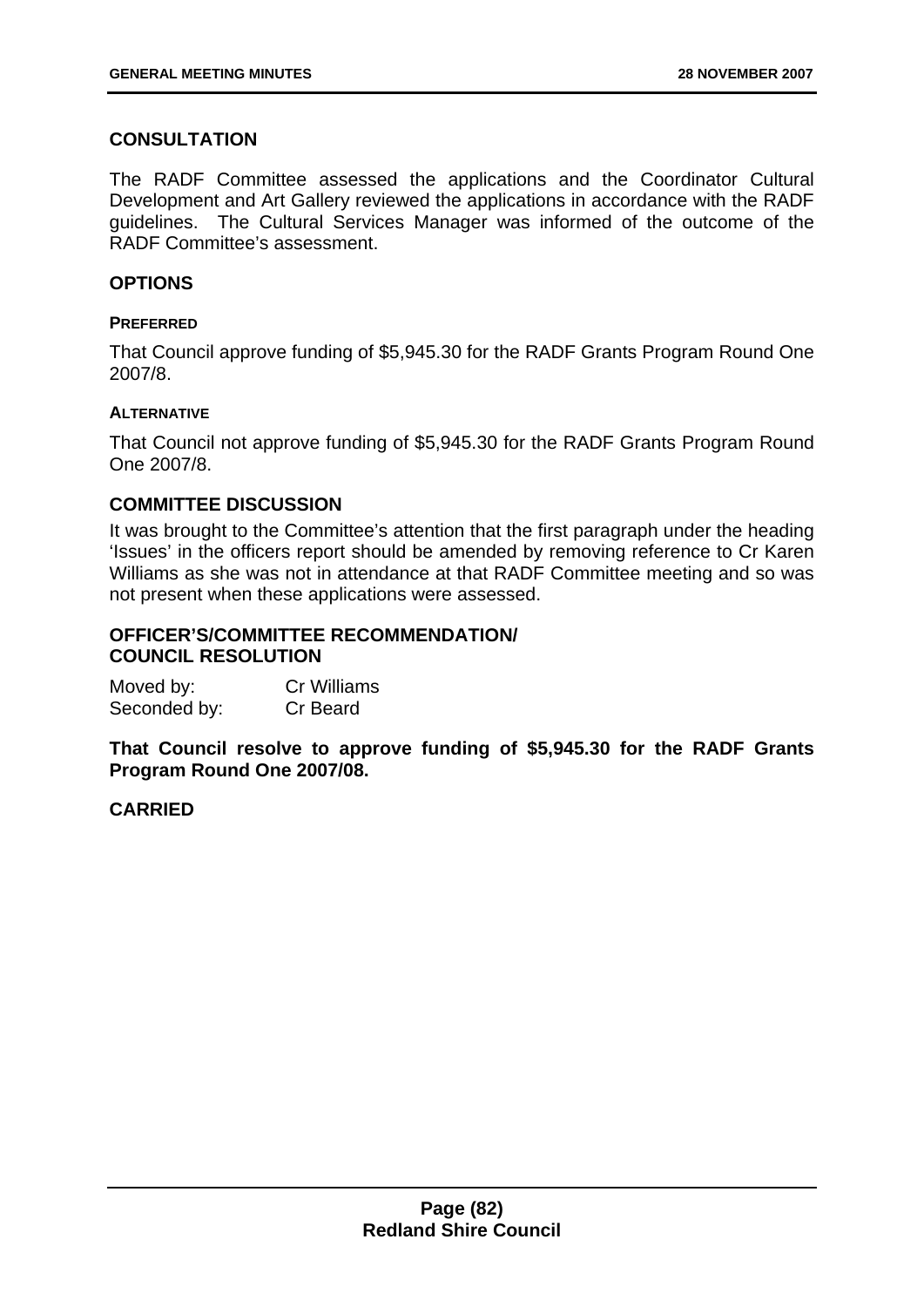## **12.4 PLANNING AND POLICY**

### **12.4.1 MONTHLY BALANCED SCORECARD REPORT FOR OCTOBER 2007**

| <b>Dataworks Filename:</b>       | <b>Gov - Corporate Balanced Scorecard Monthly</b><br><b>Report to Committee</b>               |
|----------------------------------|-----------------------------------------------------------------------------------------------|
| <b>Attachments:</b>              | <b>Monthly Balanced Scorecard Report - October</b><br>2007                                    |
| <b>Responsible Officer Name:</b> | Warren van Wyk<br><b>Manager Corporate Planning Performance &amp; Risk</b>                    |
| <b>Author Name:</b>              | <b>Grant Bennett</b><br><b>Service Manager Corporate Planning &amp;</b><br><b>Performance</b> |

### **EXECUTIVE SUMMARY**

The monthly Corporate Balanced Scorecard report, as attached, provides a high level overview of Council's performance in key areas of Council business.

This report provides the performance results and comments for the month of October 2007. Performance is shown in one of four ranges: Outstanding (green), above standard (yellow), satisfactory (orange) or unsatisfactory (red). The overall rating for each Perspective is determined by the relative weightings of each KPI it includes.

The overall rating for Redland Shire Council for the month of October is Above Standard.

### **PURPOSE**

To provide Council with the Corporate Balanced Scorecard report for the month of October 2007.

# **BACKGROUND**

The performance management framework for Redland Shire Council includes the requirement for reports to Council on a monthly and quarterly basis as follows:

- The monthly Corporate Balanced Scorecard (BSC) report to Council of overall organisational performance. This report comprises a concise set of high level KPI's that have been developed to reflect organisational performance against financial, customer, internal/business processes, and people and learning perspectives. This report provides Council with a monthly snapshot on how the organisation is performing in key areas of our business.
- A more detailed quarterly operational plan performance report that focuses on performance at a program level. This report comprises a summary of performance against all KPI's and more detailed comments from Managers about performance that falls above or below an acceptable range.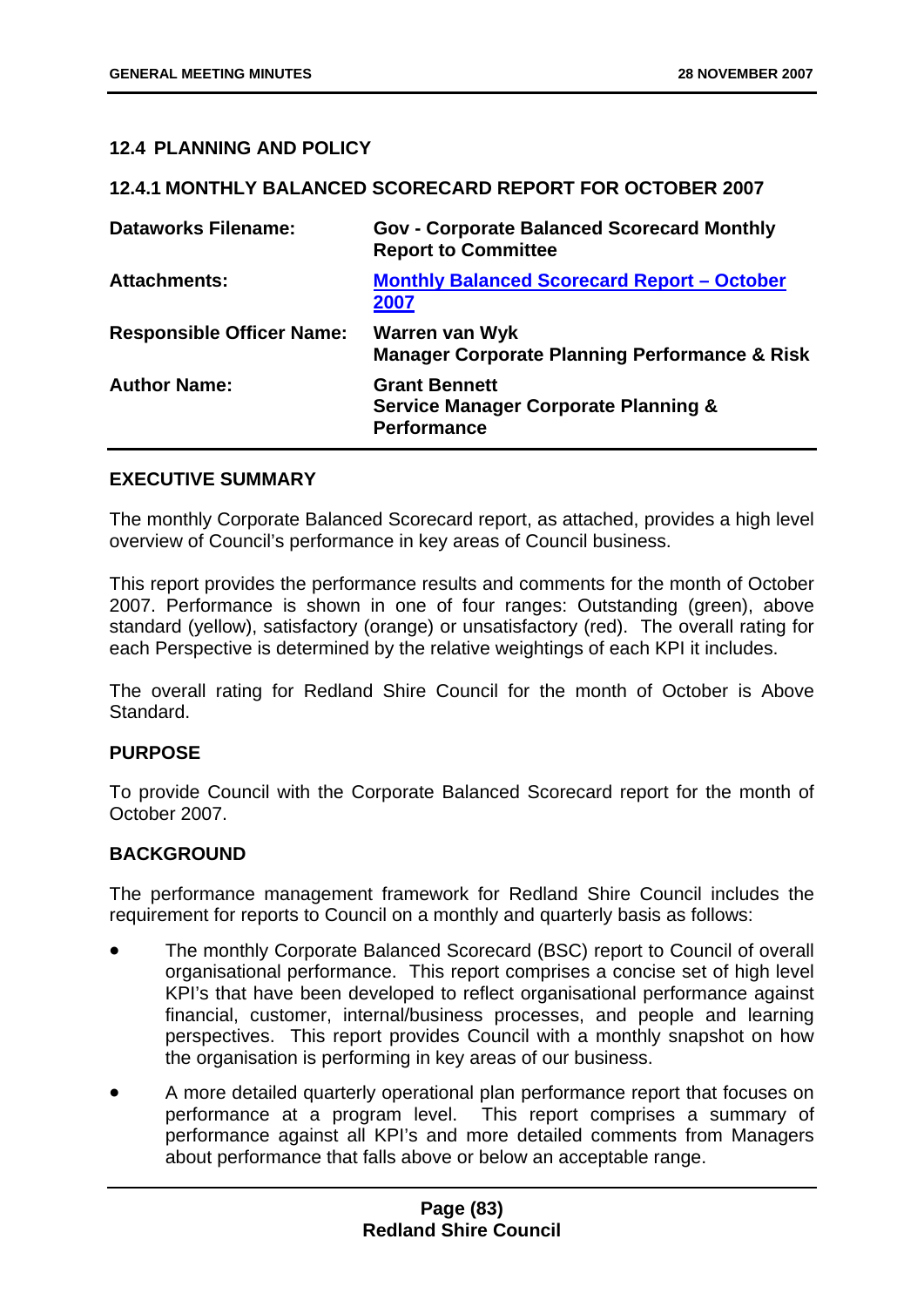# **ISSUES**

The following comments provide an overview of performance under each scorecard perspective and the associated key performance indicators.

## **Financial Perspective**

#### October Rating: Outstanding

Proven Earnings Before Interest Tax & Depreciation (EBITD) Savings to Budget (weighting 20%) rated at the outstanding level, with a budget of \$13.4 million actual \$16.2 million, predominantly reflecting timing differences for goods and services. Full details are provided in the monthly finance report.

Cash Levels Within Targets (weighting 8%) rated in the above standard range with the result of 4.1 months being within the target range.

The Capital Works Program Financial Performance KPI (weighting 12%) compares expenditure on finalised projects with budget. A satisfactory result of 0.97% savings was achieved with the budget for completed projects so far this year (which are almost exclusively PDG projects) of \$3,248,828 and actual expenditure of \$3,217,195.

### **Customer Perspective**

### October Rating: Outstanding

Capital Works Program Practical Completion (weighting 15%) reports on the % of capital project milestones achieved compared to plan. PDG is currently managing 287 projects and has achieved 249 milestones against a target of 248. 36 projects have reached practical completion YTD. Redland Water and Waste is ahead of target with 12 milestones due and 14 achieved. In Corporate Services, milestones have also been achieved ahead of target with 23 achieved compared to 12 due.

Compliance with the Australian Drinking Water Guidelines (ADWG, weighting 2.5%): Drinking water quality fully complied (100%) with all 4 key ADWG parameters: e-coli levels, turbidity, pH levels, and manganese levels.

Compliance with our EPA Licence for Wastewater (weighting 2.5%) currently rates as above standard, with no non-conformances during October. However, in August two non conformances were reported, and because the standard reporting method applies, a rolling 80 percentile short term calculation, results for the following three weeks are affected by these incidents. Consequently three additional nonconformances should have been reported to Council in September, for a total of five year to date. The results for the total volume of wastewater discharge that conformed to our EPA licence conditions during this time was however correctly reported.

Development Application Assessment Performance Index Timeliness (weighting 10%) achieved a satisfactory rating. This index reflects the performance of each of the 3 categories of applications - Integrated Commercial, Land Development and Development Assessment. Despite staff shortages in the Development Assessment team impacting on their performance, the overall rating was lifted by excellent 100% results for both the Land Development and Integrated Commercial teams.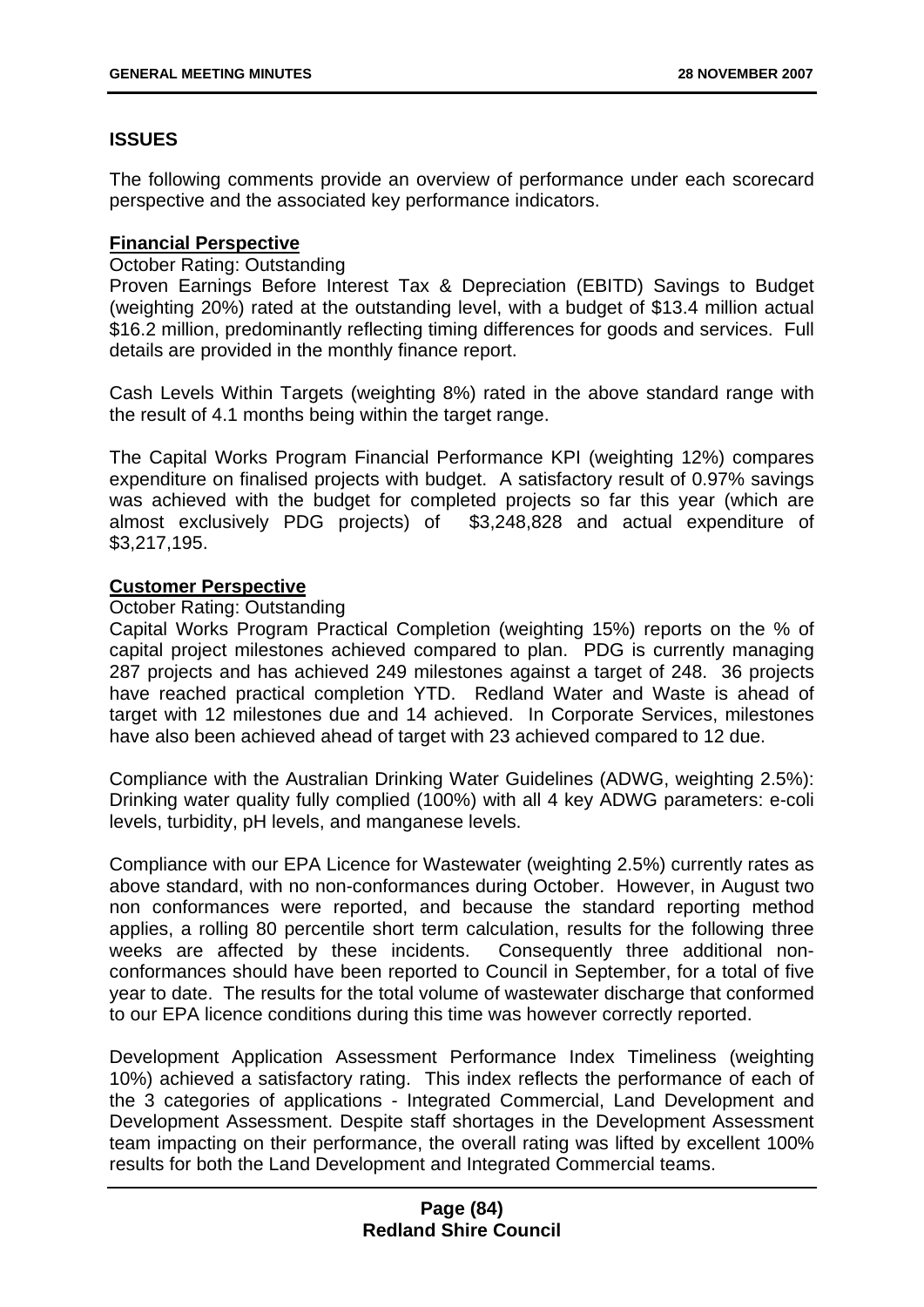#### **Internal Perspective**

October Rating: Outstanding Asset Management Plans Actions Completed (weighting 7.5%) was outstanding with 95% completed on time.

% of Internal Audit Actions Completed within agreed timeframes (weighting 7.5%), continues to rate as outstanding with 100% of audit recommendations completed on schedule.

### **People & Learning Perspective**

October Rating: Unsatisfactory

% of Funded Workplace Health and Safety Management Plan Actions (weighting 10%) rated as unsatisfactory. With the change to the new performance based Australian Standard (AS4804/4801) a transition plan was developed and distributed to the WH&S Committee and external advisors for review. Results from the external review are now expected to be completed in early November and CEO approval will then be sought for the transition plan.

The Lost Time Injury Frequency Rate (weighting 5%) is expressed as a rolling 12 month average and rated as satisfactory. Two LTI's occurred with both employees having successfully returned to work.

## **RELATIONSHIP TO CORPORATE PLAN**

The recommendation in this report primarily supports Council's strategic priority to provide a clear organisational direction supported by effective leadership and a framework of policies, plans and strategies that are responsive to the community's needs and which promote accountable and ethical standards of practice.

### **FINANCIAL IMPLICATIONS**

No direct financial implications arise from this report. The report does contain several indicators that either reflects financial performance to date, or which will have had a direct or indirect impact on financial performance.

## **PLANNING SCHEME IMPLICATIONS**

It is considered that the outcome of recommendations in this report will not require any amendments to the Redlands Planning Scheme.

### **CONSULTATION**

The data and comments in the report were provided by relevant managers and were compiled by the Corporate Planning, Performance and Risk Group.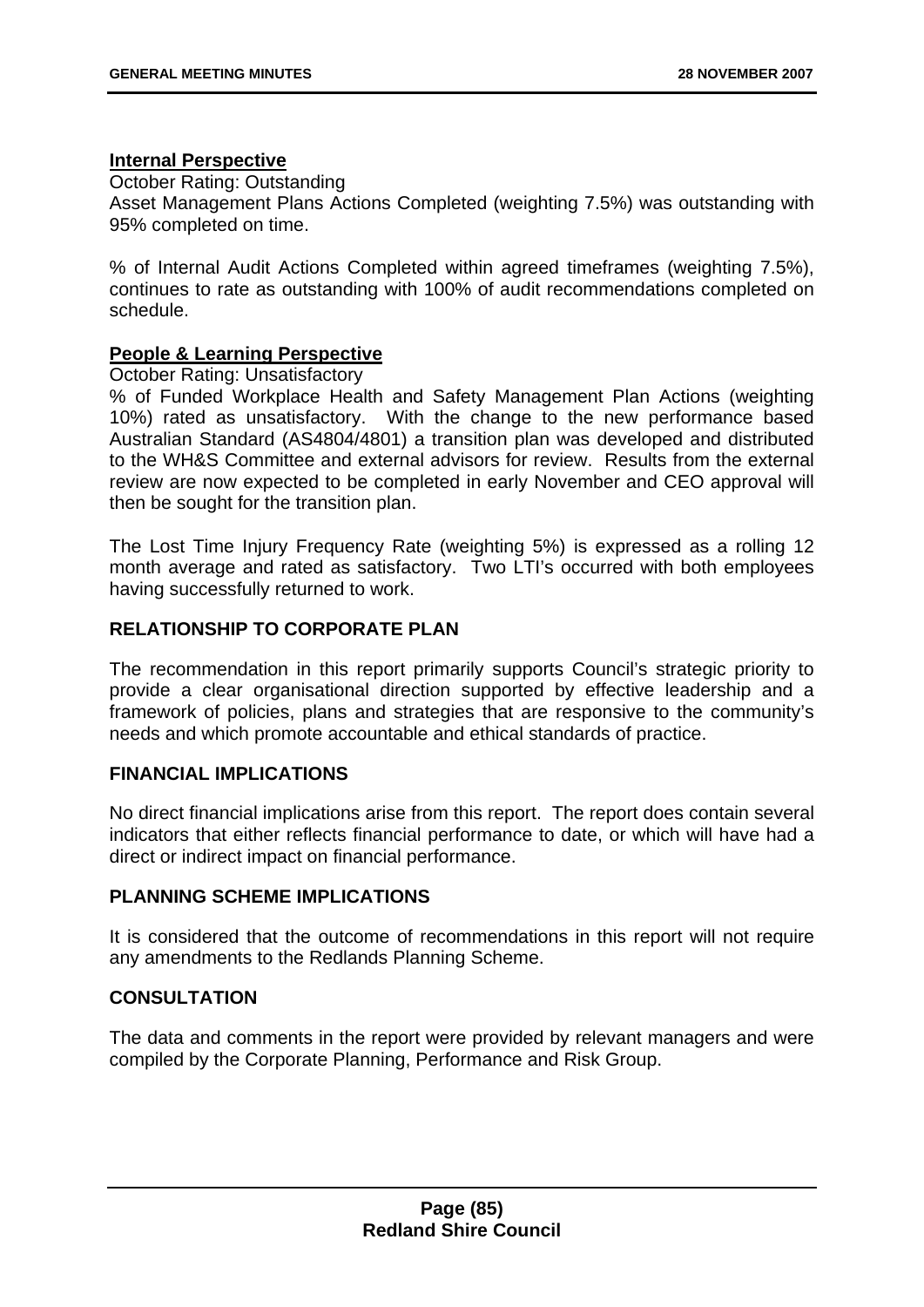## **OPTIONS**

#### **PREFERRED**

That Council resolve to note the Corporate Balanced Scorecard for the month of October 2007, as attached.

#### **ALTERNATIVE**

That Council resolve to note the Corporate Balanced Scorecard for October 2007 and request additional information.

## **OFFICER'S/COMMITTEE RECOMMENDATION/ COUNCIL RESOLUTION**

| Moved by:    | Cr Williams |
|--------------|-------------|
| Seconded by: | Cr Beard    |

**That Council resolve to note the Corporate Balanced Scorecard for the month of October 2007, as attached.**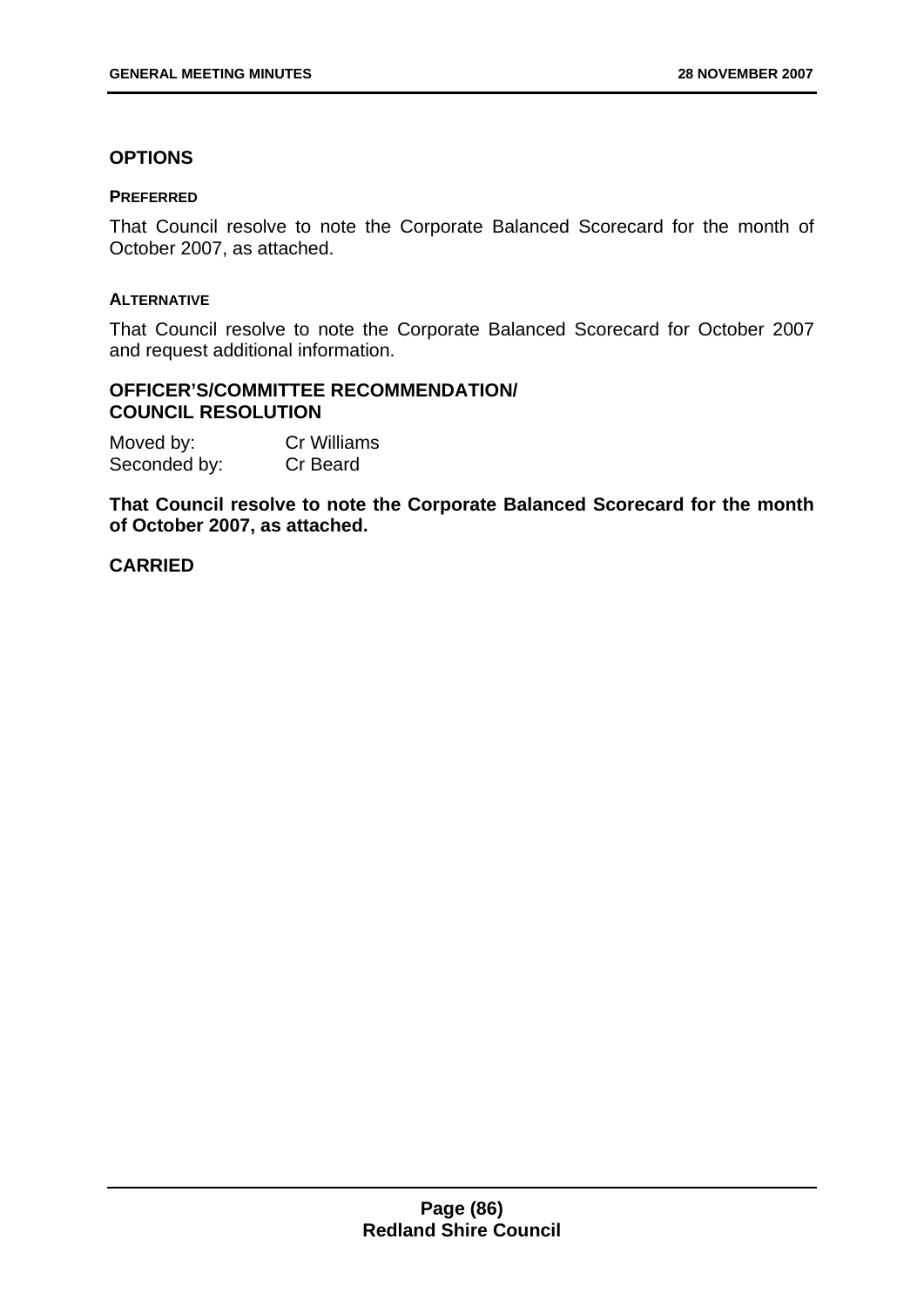## **12.4.2 RISK MANAGEMENT POLICY - POL-2701**

| <b>Dataworks Filename:</b>       | <b>RM Policy - Risk Management Framework</b>                               |
|----------------------------------|----------------------------------------------------------------------------|
| <b>Attachment:</b>               | <b>Risk Management Policy - POL-2701</b>                                   |
| <b>Responsible Officer Name:</b> | Warren van Wyk<br><b>Manager Corporate Planning Performance &amp; Risk</b> |
| <b>Author Name:</b>              | <b>Ian Waters</b><br><b>Risk and Liability Services Manager</b>            |

## **EXECUTIVE SUMMARY**

The Corporate Risk Management Policy was adopted in August 2003 and is due for revision in line with Council's Policy Review Schedule.

Risk Management is an integral part of Council's Corporate Governance Program.

Over the past three years, there have been significant developments in risk management in the industry and at Council. These are reflected in the attached revised policy.

Guidelines and a Risk Management Framework will be developed to fully implement this policy.

The attached revised policy is presented to Council for consideration.

### **PURPOSE**

The purpose of this report is to seek Council's approval of the revised POL-2701 - Risk Management.

### **BACKGROUND**

The existing Risk Management Policy was approved at the General Meeting of 13 August 2003 and is now due for revision in line with Council's Policy Review Schedule.

Risk Management is an integral part of Council's Corporate Governance Program and the process has been widely implemented throughout Council.

Initiatives include the development and annual revision of Risk Registers at Strategic, Operational and Activity based levels, plus other initiatives designed to reduce Council's risk profile. Corporate Policy POL-2701 has provided the Head of Power to drive this process.

Subsequent to the adoption of this policy in 2003, guidelines have been developed and a detailed Risk Assessment Handbook has been created in support the Policy. This revised version of the policy therefore reflects these developments and has been reduced in size to a single page Policy Document.

## **Page (87) Redland Shire Council**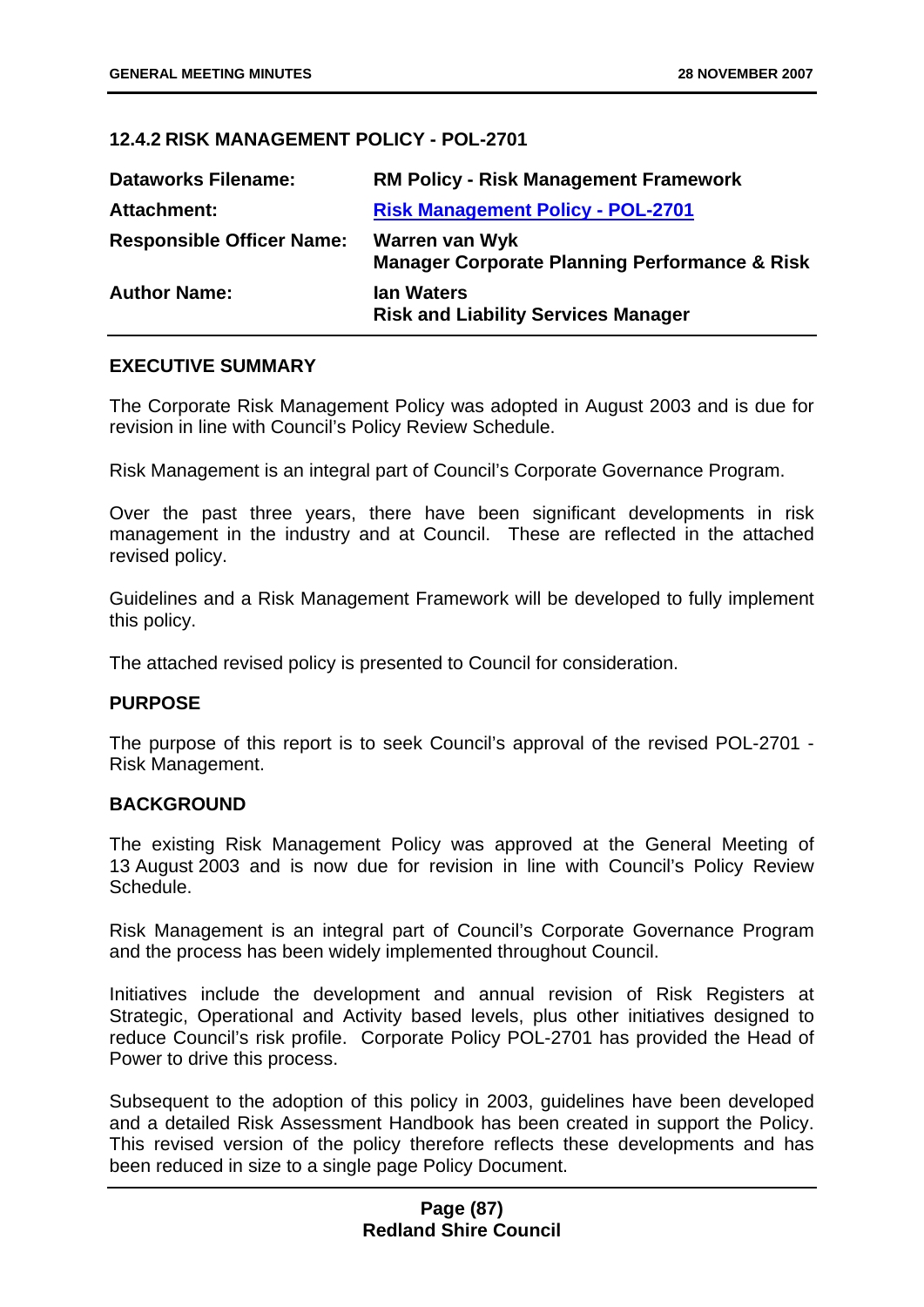Additional Guidelines are being developed to support the policy, as deemed necessary to ensure Risk Management is implemented across Council.

## **ISSUES**

No issues were identified in the development of the Risk Management Policy.

#### **RELATIONSHIP TO CORPORATE PLAN**

The recommendation primarily supports Council's strategic priority to provide clear organisational direction supported by effective leadership and a framework of policies, plans and strategies that are responsive to the community's needs and which promote accountable and ethical standards of practice.

#### **FINANCIAL IMPLICATIONS**

There are no financial implications to Council by the attached revised version of the Corporate Risk Management Policy.

### **PLANNING SCHEME IMPLICATIONS**

It is considered that the outcome of recommendations in this report will not require any amendments to the Redlands Planning Scheme.

## **CONSULTATION**

The following persons were consulted in respect to this revised Policy:

- Manager Corporate Planning Performance & Risk;
- **Service Manager Corporate Planning & Performance;**
- Senior Projects Adviser Corporate Planning & Performance;
- Risk Management Coordinator.

There were no major concerns or issues raised with the document. All suggestions received for improvement were considered for incorporation within the document.

### **OPTIONS**

#### **PREFERRED**

That Council resolve to adopt Corporate Policy POL-2701 Risk Management, as attached.

### **ALTERNATIVE**

That Council resolve not to adopt the Corporate Policy POL-2701 Risk Management and request that amendments to the policy be made.

## **COMMITTEE DISCUSSION**

After discussion on this matter, it was agreed that additional information was required and that this matter be considered at the completion of Item 6.1.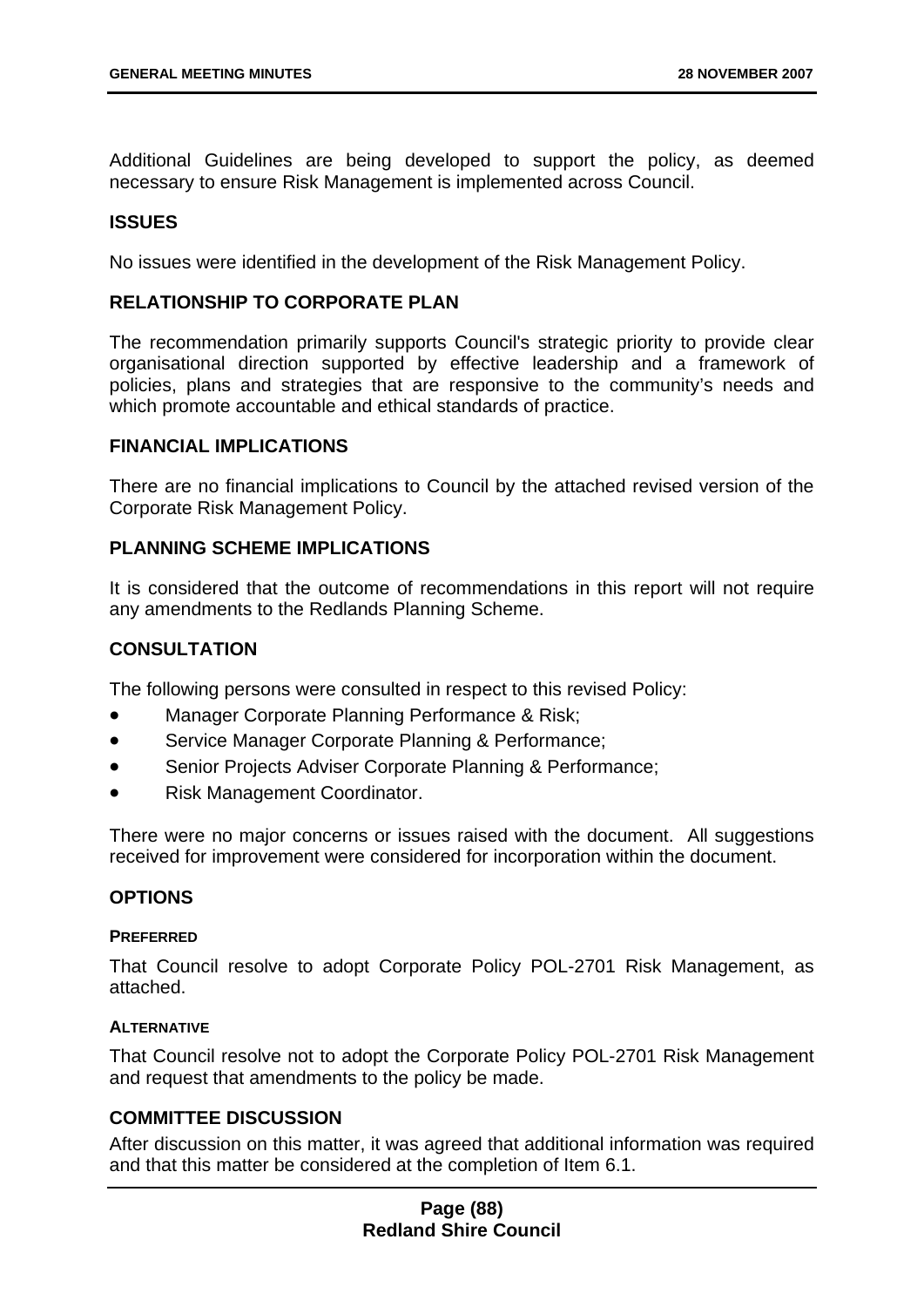## **PROCEDURAL MOTION**

Moved by: Cr Seccombe

That this matter lie on the table.

## CARRIED

In accordance with Part 3, Division 5, Section 29(7) of *Subordinate Local Law No 5 (Meetings)*, a procedural motion is required, *"that the matter be taken from the table",* before the matter can be reconsidered and concluded.

### **PROCEDURAL MOTION**

Moved by: Cr Seccombe

That this matter be taken from the table.

## CARRIED

## **OFFICER'S/COMMITTEE RECOMMENDATION/ COUNCIL RESOLUTION**

Moved by: Cr Williams Seconded by: Cr Beard

**That Council resolve to adopt Corporate Policy POL-2701 Risk Management, as attached.**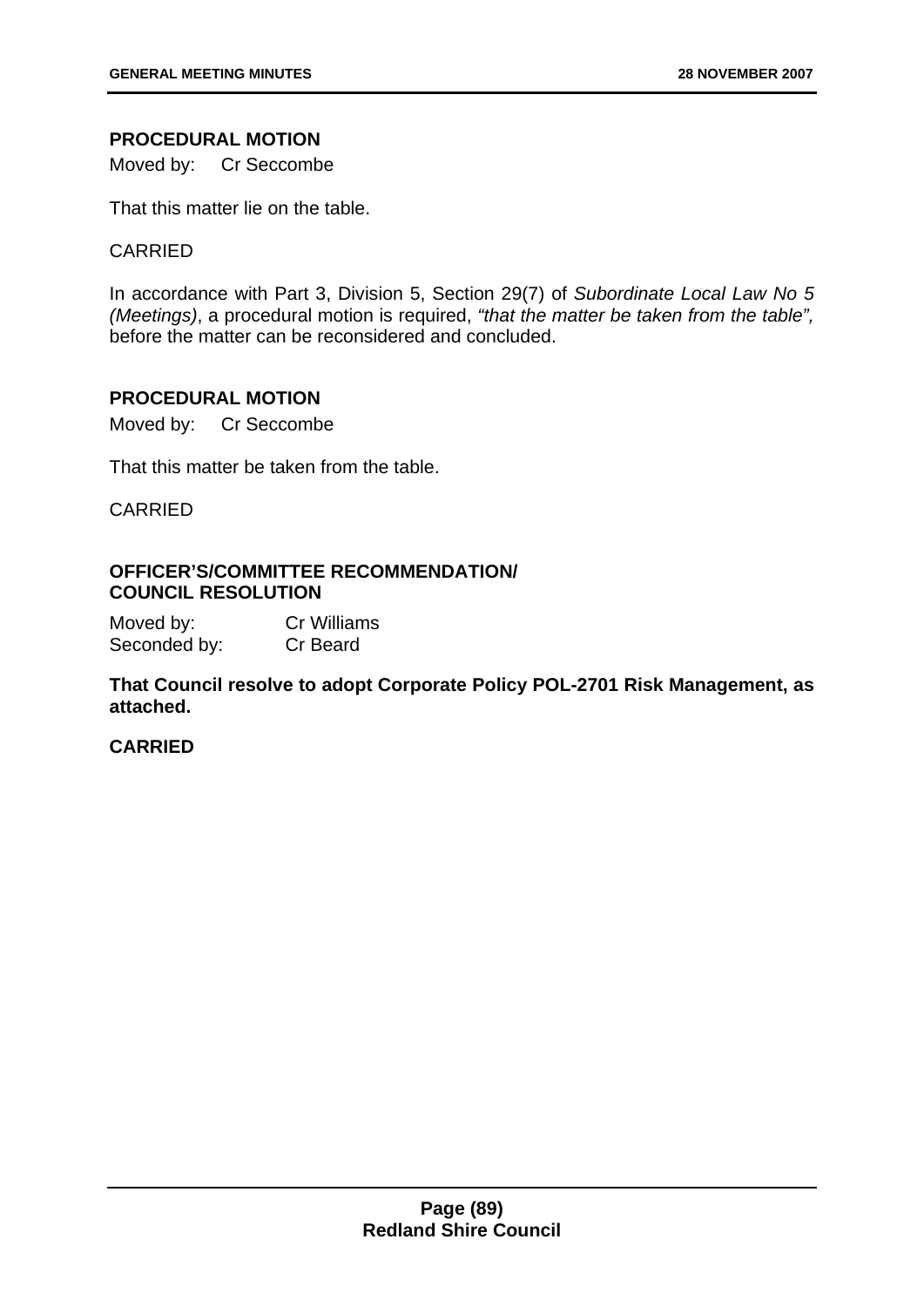## **12.5 CLOSED SESSION**

### **MOTION TO CLOSE MEETING**

| Moved by:    | <b>Cr Elliott</b> |
|--------------|-------------------|
| Seconded by: | Cr Seccombe       |

That the meeting be closed to the public under Section 463(1) of the *Local Government Act 1993* to discuss the following items:

### **12.5.1 Horizon Foundation Inc**

The reason that is applicable in this instance is as follows: *"(d) rating concessions.* 

# **12.6.1 Tender – Provision of Design and Management Services – Quarry/Rickertt Road Upgrade Project**

The reason that is applicable in this instance is as follows: *"(e) contracts proposed to be made by it; (Council)* 

### CARRIED

### **MOTION TO REOPEN MEETING**

| Moved by:    | Cr Dowling        |
|--------------|-------------------|
| Seconded by: | <b>Cr Elliott</b> |

That the meeting be again opened to the public.

CARRIED

### **12.5.1 HORIZON FOUNDATION INC**

| <b>Dataworks Filename:</b>       | <b>R&amp;V Council Resolutions</b>                                   |
|----------------------------------|----------------------------------------------------------------------|
| <b>Responsible Officer Name:</b> | <b>Kerry Phillips</b><br><b>Manager Finance</b>                      |
| <b>Author Name:</b>              | <b>Noela Barton</b><br><b>Service Manager Revenue &amp; Recovery</b> |

### **EXECUTIVE SUMMARY**

The Horizon Foundation Inc. has requested a rating exemption on their property at 21 Neumann Road, Capalaba, which they purchased on 26 June 2007. The property will house the organisation's administration headquarters along with the following activities:

- Training room to conduct training for people with a disability;
- Link Personnel employment service for people with a disability;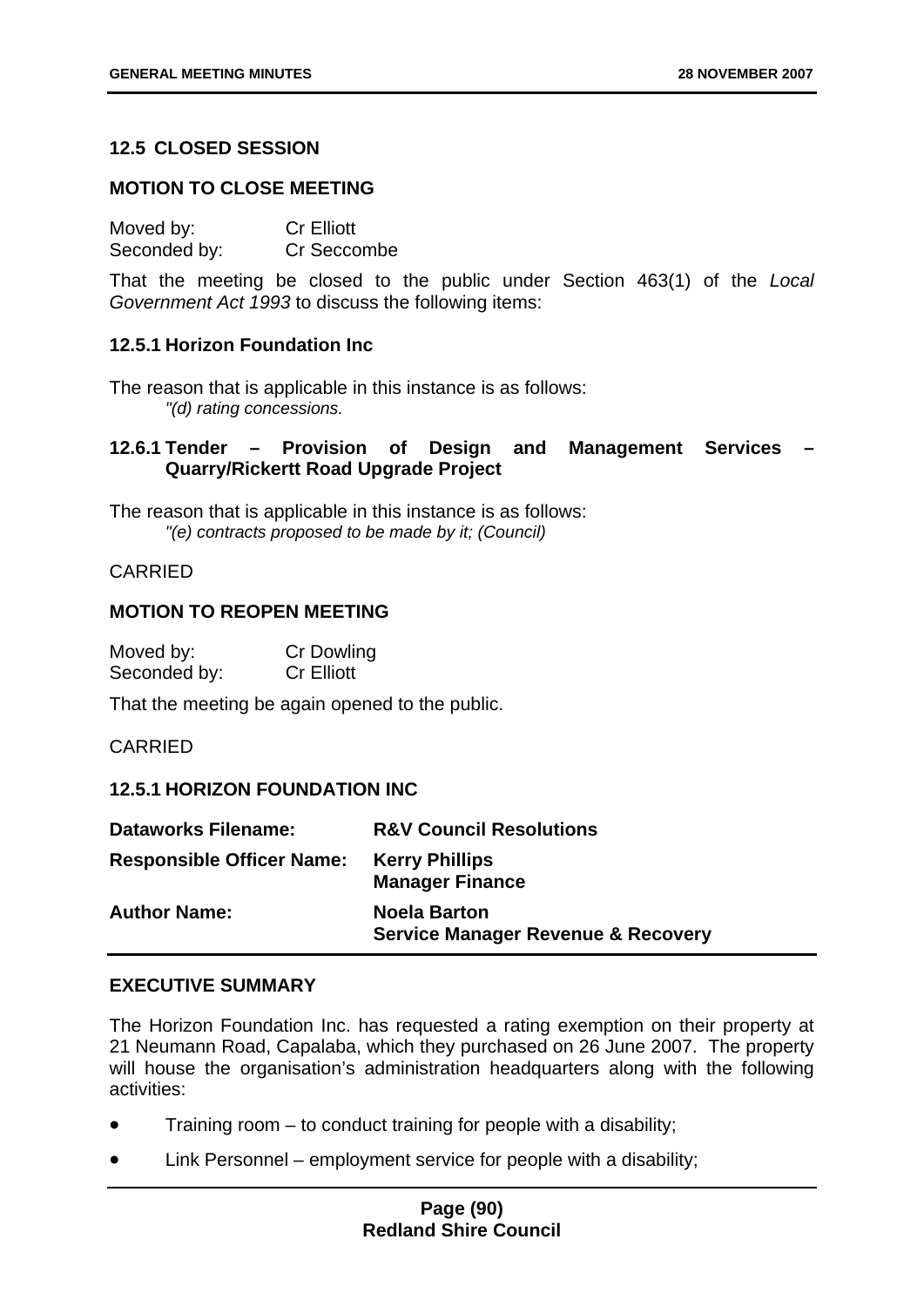- Marketforce Mail and Finishing Services mailing, inserting and printing business service employing 16 people with a disability;
- Wire & Wood Products manufacturer of garden and pet care products. This is a business service employing 17 people with a disability.

The Horizon Foundation Inc. started in Capalaba in 1981 and their objective is to provide and maintain direct aid for the relief of persons with a disability. It is incorporated under the *Associations Incorporations Act 1981*. The foundation has provided evidence to demonstrate they are recorded by the Australian Taxation Office as a public benevolent institution and are registered under the *Collections Act 1966* as a Charity, registration number 1156.

Council has the power to resolve to exempt this property from rating under section 957 (1) (f) of the *Local Government Act 1993* [LGA 1993], which states in part that land may be exempted from rating under a regulation made under the LGA 1993. Section 41, Schedule 4 (2) of the *Local Government Regulations 2005* states 'Land used for charitable purposes if the relevant local government has, by resolution, decided the land should be exempt'.

The property at 21 Neumann Road, Capalaba, has an Unimproved Capital Valuation of \$520,000 and an exemption would remove the following charges:

| Levy                               | Financial Year 2007/2008 | <b>Per Quarter</b> |
|------------------------------------|--------------------------|--------------------|
| <b>General Rate</b>                | \$2,359.92               | \$589.98           |
| <b>Environment Charge</b>          | \$72.80                  | \$18.20            |
| <b>Landfill Remediation Charge</b> | \$18.00                  | \$4.50             |
| <b>Total</b>                       | \$2,450.72               | \$612.68           |

The Horizon Foundation Inc also has an interest in a property at 21 Sussex Street, Alexandra Hills that is held under a Council lease, which commenced in September 1991 and expires in August 2041. The land is exempt from the General Rate under the terms of Corporate Policy CSAS-003 Leasing of Council Property.

It is recommended that Council resolve to exempt from rating from 1 January 2008 the land situated at 21 Neumann Road, Capalaba, with the legal description of Lot 3 SP109329, which is described in our rating database as Property Number 201136.

# **PURPOSE**

The Horizon Foundation Inc has requested a rating exemption on their land situated at 21 Neumann Road, Capalaba, under section 957 (1) (f) of the LGA 1993.

# **BACKGROUND**

The Horizon Foundation Inc. has requested a rating exemption on their property at 21 Neumann Road, Capalaba, which they purchased on 26 June 2007.

The Horizon Foundation Inc also has an interest in a property at 21 Sussex Street, Alexandra Hills that is held under a Council lease, which commenced in September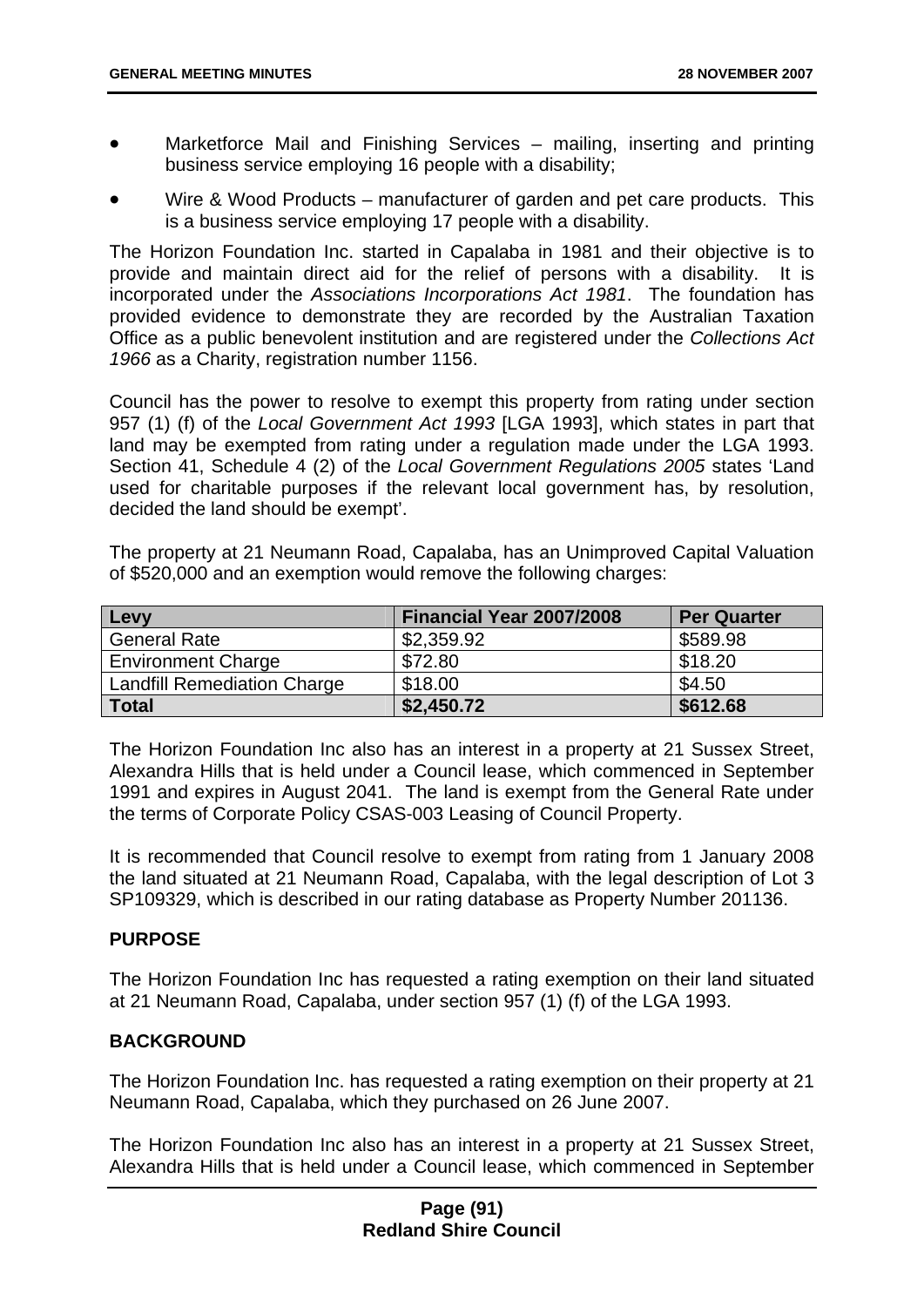1991 and expires in August 2041. The land is exempt from the General Rate under the terms of the lease agreement.

## **ISSUES**

The Horizon Foundation Inc. has requested a rating exemption on their property at 21 Neumann Road, Capalaba, which they purchased on 26 June 2007. The property will house the organisation's administration headquarters along with the following activities:

- Training room to conduct training for people with a disability;
- Link Personnel employment service for people with a disability;
- Marketforce Mail and Finishing Services mailing, inserting and printing business service employing 16 people with a disability;
- Wire & Wood Products manufacturer of garden and pet care products. This is a business service employing 17 people with a disability.

The Horizon Foundation Inc. started in Capalaba in 1981. The objects of the organisation are to:

- a) Provide and maintain direct aid for the relief of persons with a disability through the establishment and implementation of programs and services within the State of Queensland;
- b) Provide training, employment, education, information, advice, support, and community access services for persons with a disability regardless of race, colour, religious belief or language of origin;
- c) Protect the rights and needs of people with disabilities;
- d) To endeavour to break down discrimination and the social barriers that affect people with disabilities;
- e) Act as a facilitating body, provide consultancy and to liaise with organisations, governments, voluntary bodies and the public to pursue the furtherance of the needs of people with a disability;
- f) As a charitable organisation, raise and collect monies, and to distribute these funds where they can best be utilised, to benefit the needs of people with disabilities.

It is incorporated under the *Associations Incorporations Act 1981*. The foundation has provided evidence to demonstrate they are recorded by the Australian Taxation Office as a public benevolent institution and are registered under the *Collections Act 1966* as a Charity, registration number 1156.

Council has the power to resolve to exempt this property from rating under section 957 (1) (f) of the *Local Government Act 1993* [LGA 1993], which states in part that land may be exempted from rating under a regulation made under the LGA 1993. Section 41, Schedule 4 (2) of the *Local Government Regulations 2005* states 'Land used for charitable purposes if the relevant local government has, by resolution, decided the land should be exempt'.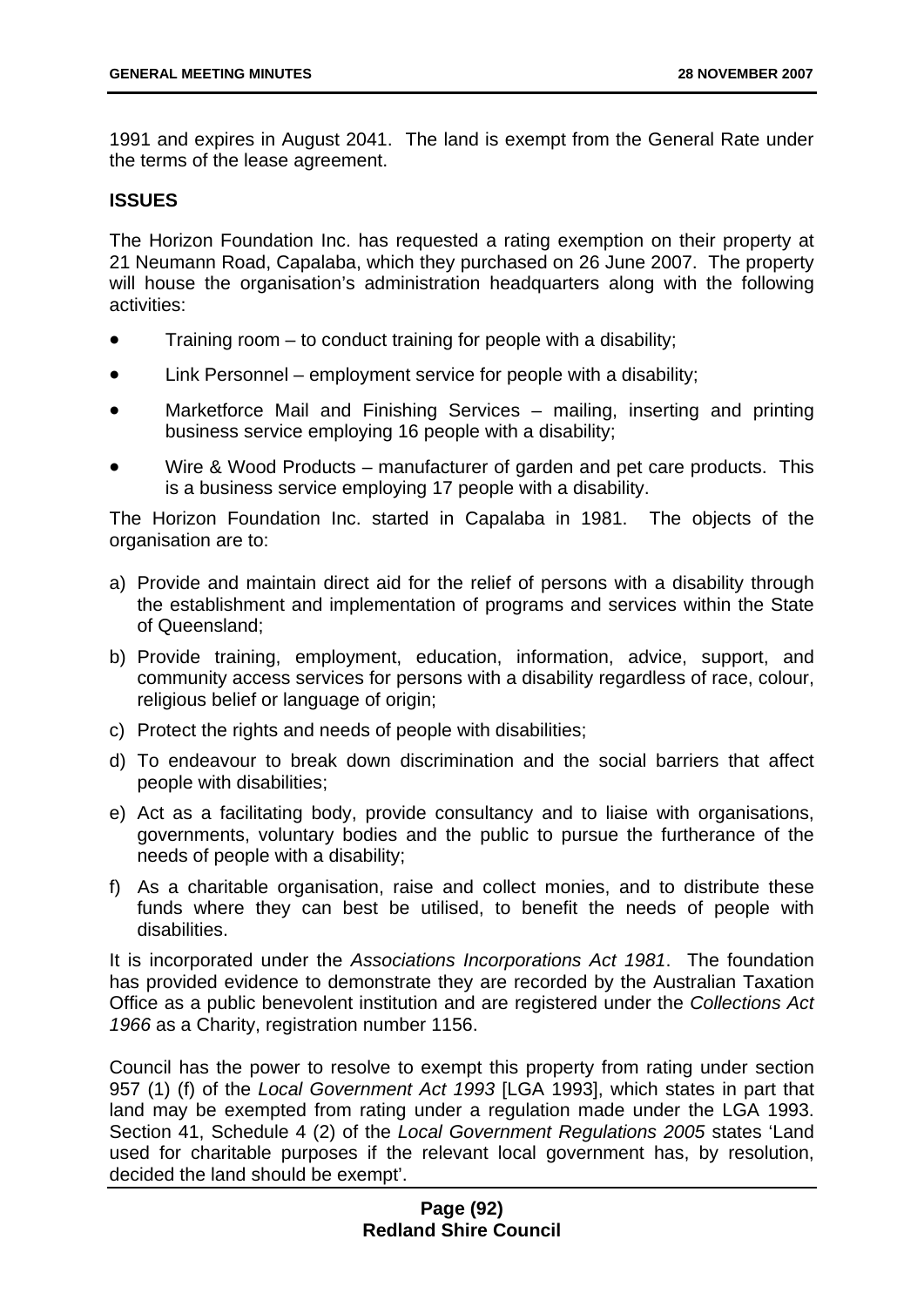The Horizon Foundation Inc also has an interest in a property at 21 Sussex Street, Alexandra Hills that is held under a Council lease, which commenced in September 1991 and expires in August 2041. The land is exempt from the General Rate under the terms of Corporate Policy CSAS-003 Leasing of Council Property.

It is recommended that Council resolve to exempt from rating from 1 January 2008 the land situated at 21 Neumann Road, Capalaba, with the legal description of Lot 3 SP109329, which is described in our rating database as Property Number 201136.

## **RELATIONSHIP TO CORPORATE PLAN**

The recommendation primarily supports Council's strategic priority to ensure the long term financial viability of the Shire and provide public accountability in financial management.

## **FINANCIAL IMPLICATIONS**

The property at 21 Neumann Road, Capalaba, has an Unimproved Capital Valuation of \$520,000 and an exemption would remove the following charges:

|                                    | <b>Financial Year</b> | <b>Per Quarter</b> |
|------------------------------------|-----------------------|--------------------|
| Levy                               | 2007/2008             |                    |
| <b>General Rate</b>                | \$2,359.92            | \$589.98           |
| <b>Environment Charge</b>          | \$72.80               | \$18.20            |
| <b>Landfill Remediation Charge</b> | \$18.00               | \$4.50             |
| <b>Total</b>                       | \$2,450.72            | \$612.68           |

# **CONSULTATION**

Nil

# **OPTIONS**

### **PREFERRED**

Council resolve to exempt from rating from 1 January 2008 the land situated at 21 Neumann Road, Capalaba, with the legal description of Lot 3 SP109329, which is described in Council's rating database as Property Number 201136.

#### **ALTERNATIVE**

Council notes the request from the Horizon Foundation Inc.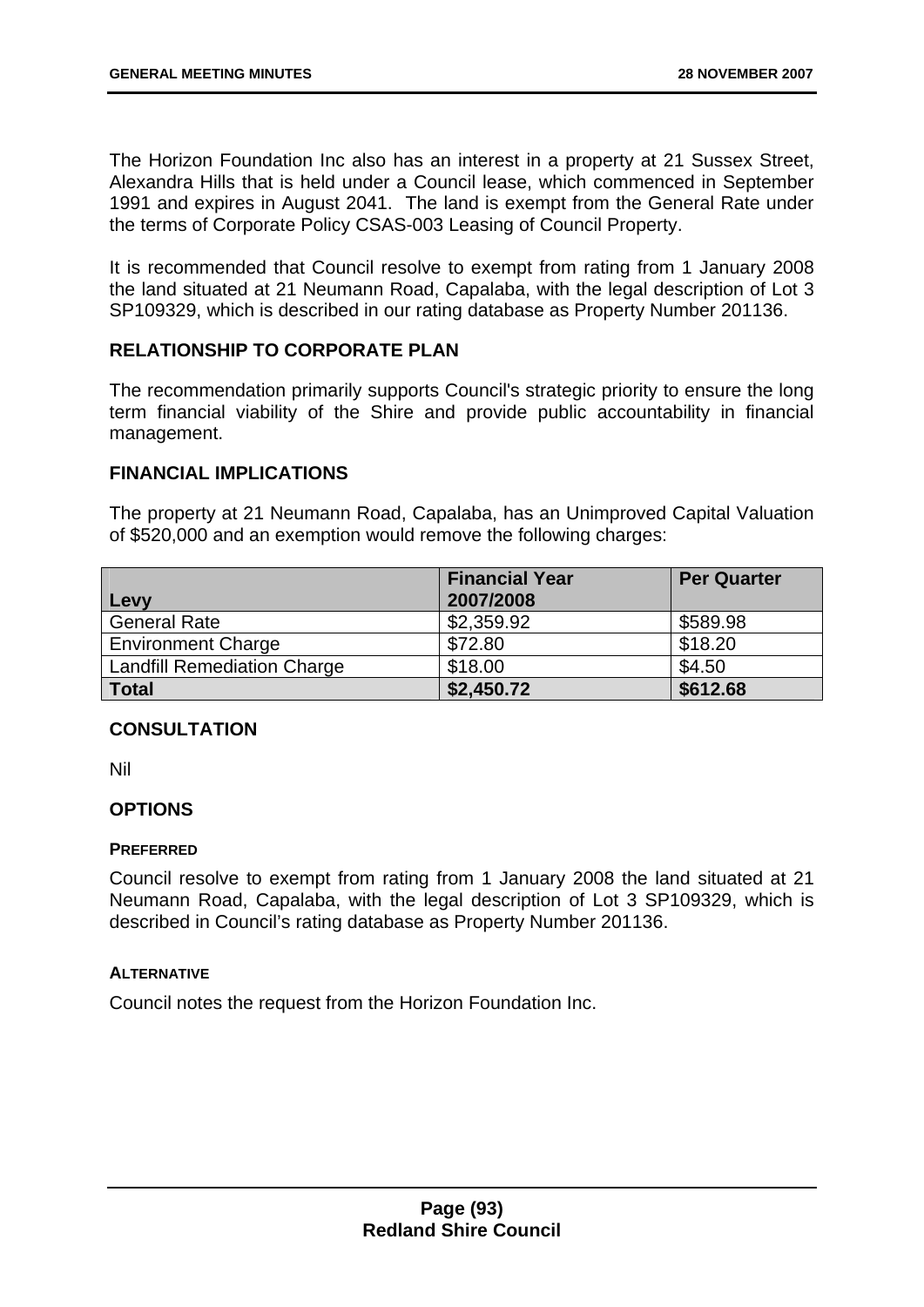## **OFFICER'S/COMMITTEE RECOMMENDATION/ COUNCIL RESOLUTION**

| Moved by:    | <b>Cr Williams</b> |
|--------------|--------------------|
| Seconded by: | Cr Beard           |

**That Council resolve to exempt from rating from 1 January 2008 the land situated at 21 Neumann Road, Capalaba, with the legal description of Lot 3 SP109329, which is described in Council's rating database as Property Number 201136.**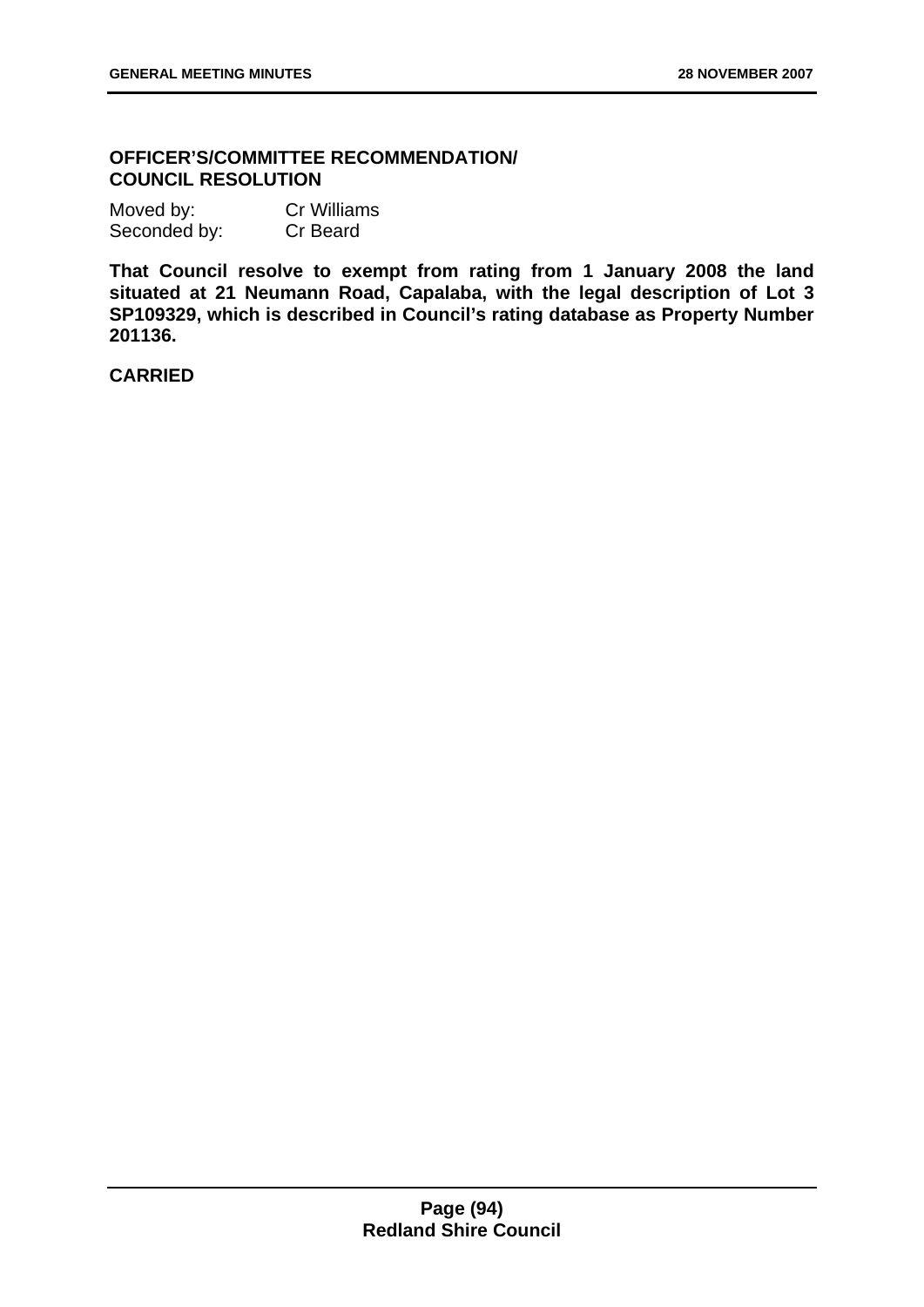## **12.6 TENDER FOR CONSIDERATION**

The following tender was presented for consideration:

# **12.6.1 TENDER – PROVISION OF DESIGN AND MANAGEMENT SERVICES – QUARRY/RICKERTT ROAD UPGRADE PROJECT**

| <b>Dataworks Filename:</b>       | 45467 Quarry/Rickertt Road Upgrade                        |
|----------------------------------|-----------------------------------------------------------|
| <b>Responsible Officer Name:</b> | <b>Lex Smith</b><br><b>Manager Project Delivery Group</b> |
| <b>Author Name:</b>              | <b>Paul Manton</b><br><b>Project Engineer</b>             |

## **EXECUTIVE SUMMARY**

Council placed an Invitation to Tender (ITT) for the Provision of Design and Management Services – Quarry/Rickertt Road Upgrade Project. Thirteen (13) companies requested tender documents. The tender closed on 22 October 2007 with a total of three (3) companies making tender submissions. At the completion of the initial tender evaluation process, a tenderer was invited to a meeting to present details of their offer and respond to specific questions by the evaluation team. Subsequent to this meeting, the evaluation team agreed that the tender submitted by SMEC Australia Pty Ltd was the most advantageous offered and should be referred to Council for consideration.

### **PURPOSE**

The purpose of this report is to recommend to Council that the tender from SMEC Australia Pty Ltd be accepted and that Council enter into a lump sum contract with SMEC for the Provision of Design and Management Services – Quarry/Rickertt Road Upgrade Project.

### **BACKGROUND**

Due to the high current and predicted traffic flows on Quarry/Rickertt Rd, funds for upgrading these roads were included by the Infrastructure Planning Group in the Ten Year Capital Works Program. An opportunity became available in 2006 to apply to the Federal Government through the AusLink Strategic Regional Program for funding. A report was presented to the General Meeting of Council in May 2006 informing Council that an application had been submitted to the Federal Government for funding. Council was successful in gaining a \$4.34 million grant to supplement Council funding for this road work.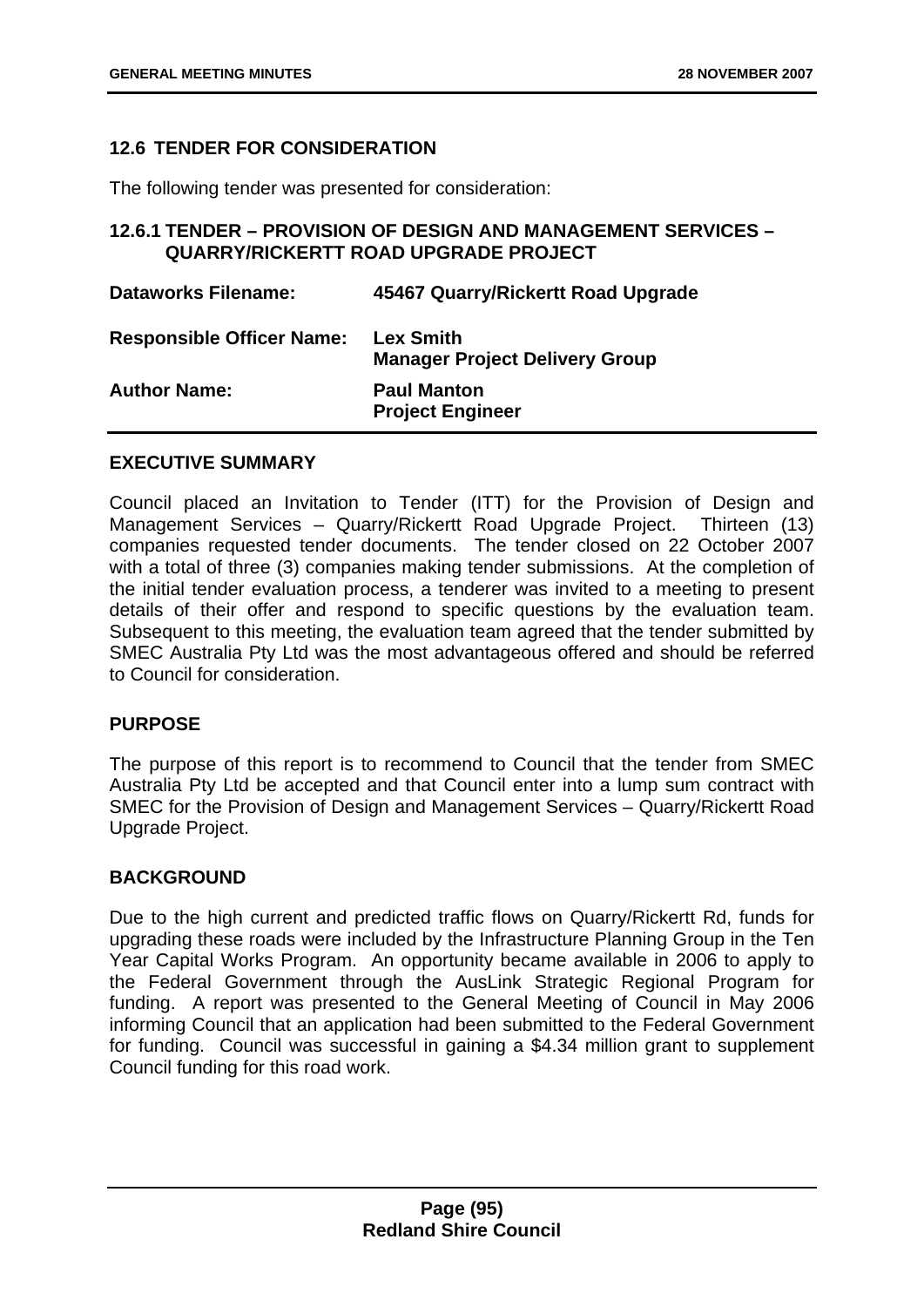### **ISSUES**

### **Tender**

On the 29 September 2007 Council placed an Invitation to Tender (ITT) for the Provision of Design and Management Services – Quarry/Rickertt Road Upgrade Project.

The ITT and the future contract have been structured to include three Separable Portions (SP).

| <b>Separable Portion</b> | <b>Work</b>                          |
|--------------------------|--------------------------------------|
| SP <sub>1</sub>          |                                      |
| <b>Preliminary Work</b>  |                                      |
|                          | <b>Preliminary Design</b>            |
|                          | <b>Preliminary Estimate</b>          |
|                          | <b>Preliminary Documentation</b>     |
|                          | Geotechnical Investigation           |
|                          | <b>Existing Road Condition</b>       |
|                          | <b>Assessment and Report</b>         |
|                          | <b>Traffic count</b>                 |
|                          | <b>Other Work</b>                    |
| SP <sub>2</sub>          |                                      |
| <b>Detail Work</b>       |                                      |
|                          | <b>Detail Design</b>                 |
|                          | <b>Detail Estimate</b>               |
|                          | <b>Detail Documentation</b>          |
|                          | Other work                           |
| SP <sub>3</sub>          |                                      |
| <b>Construction Work</b> |                                      |
|                          | Superintendent                       |
|                          | <b>Superintendent Representative</b> |
|                          | Site Inspector                       |
|                          | Other work                           |

The ITT is very flexible and structured so that without penalty Council may proceed with one, two or all three separable portions.

Thirteen companies requested tender documents. The tender closed on 22 October 2007 with a total of three companies (as listed below) making tender submissions.

The tendered prices shown below are inclusive of the three separable portions.

| Company                       | <b>Tendered Price</b> |
|-------------------------------|-----------------------|
| <b>SMEC Australia Pty Ltd</b> | \$869,896             |
| <b>BMD Consulting</b>         | \$1,095,488           |
| <b>GHD Consulting</b>         | \$1,306,965           |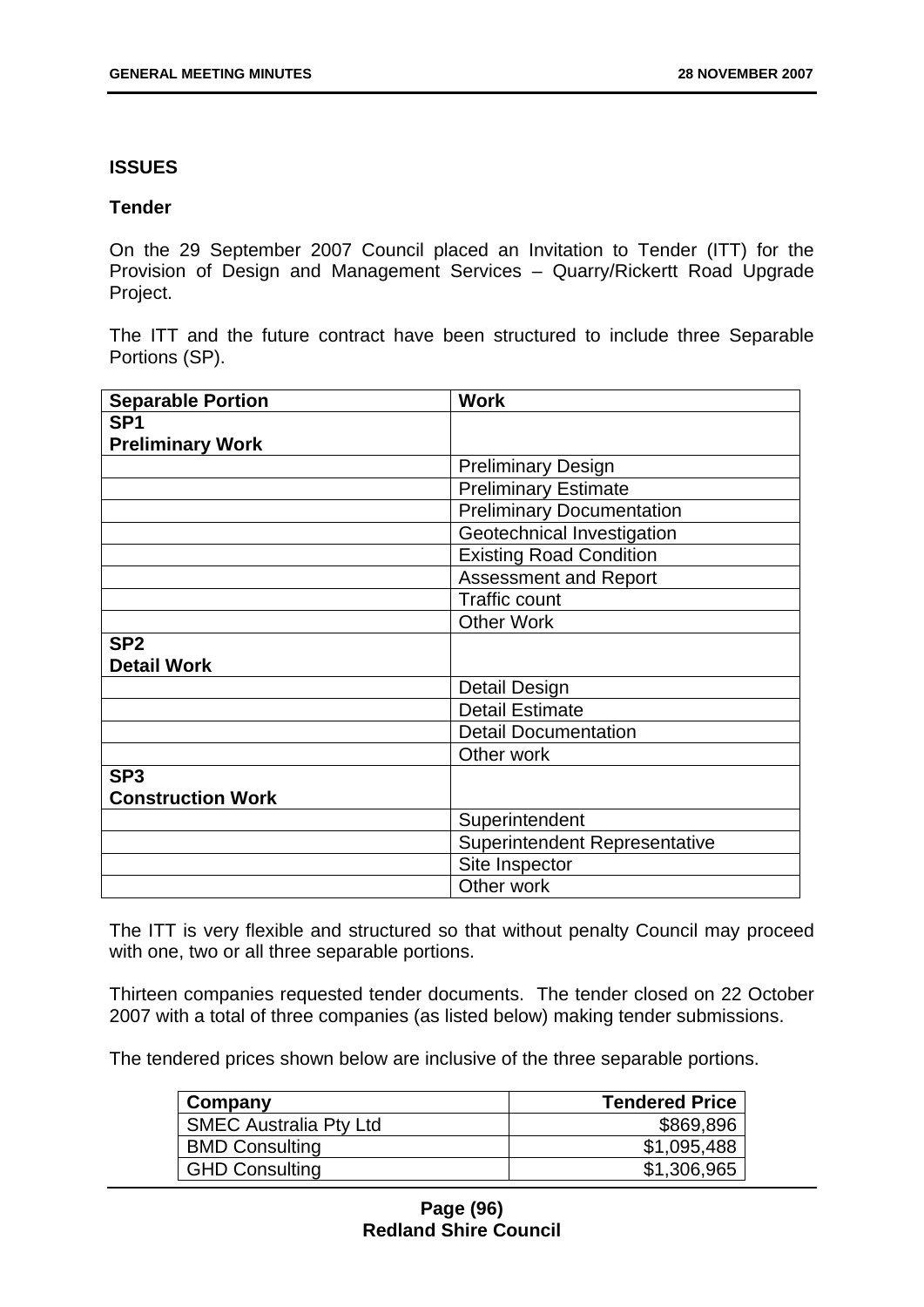## **Evaluation**

Tenders were evaluated in accordance with the following tender evaluation criteria and then price adjusted:

| <b>Criteria</b>                 | Weighting |
|---------------------------------|-----------|
| Referee Reports                 | 10%       |
| <b>Delivery Capacity</b>        | 25%       |
| Design Experience               | 30%       |
| <b>Professional Standing</b>    | 10%       |
| <b>Staff and Qualifications</b> | 25%       |
| Total                           | 100%      |

The evaluation process revealed that:

GHD could not meet the first specified milestone by approximately 6 months;

BMD were generally compliant;

SMEC were generally compliant;

The results of the evaluation process were:

| Company                       | <b>Score</b> |
|-------------------------------|--------------|
| <b>SMEC Australia Pty Ltd</b> | 89           |
| <b>BMD Consulting</b>         | 55           |
| <b>GHD Consulting</b>         | 51           |

In accordance with the tender, SMEC provided details of referees to substantiate their claims of previous work of a similar nature undertaken by them. The referees were contacted; they substantiated SMEC's claims and commented that they would be agreeable to engaging SMEC for future work. SMEC were invited to a meeting to present details and clarification of their offer.

The evaluation team agreed that the tender submission from SMEC was the most advantageous offered and should be recommended to Council.

### **RELATIONSHIP TO CORPORATE PLAN**

The recommendation primarily supports Council's strategic priority to provide and maintain water, waste services, roads, drainage and support the provision of transport and waterways infrastructure.

# **FINANCIAL IMPLICATIONS**

By entering into this contract Council will be committed to \$169,284 for SP1 and should they wish to proceed with SP2 a further commitment of \$295,612 will be required. Should Council wish to proceed with SP3, then a further \$405,000 will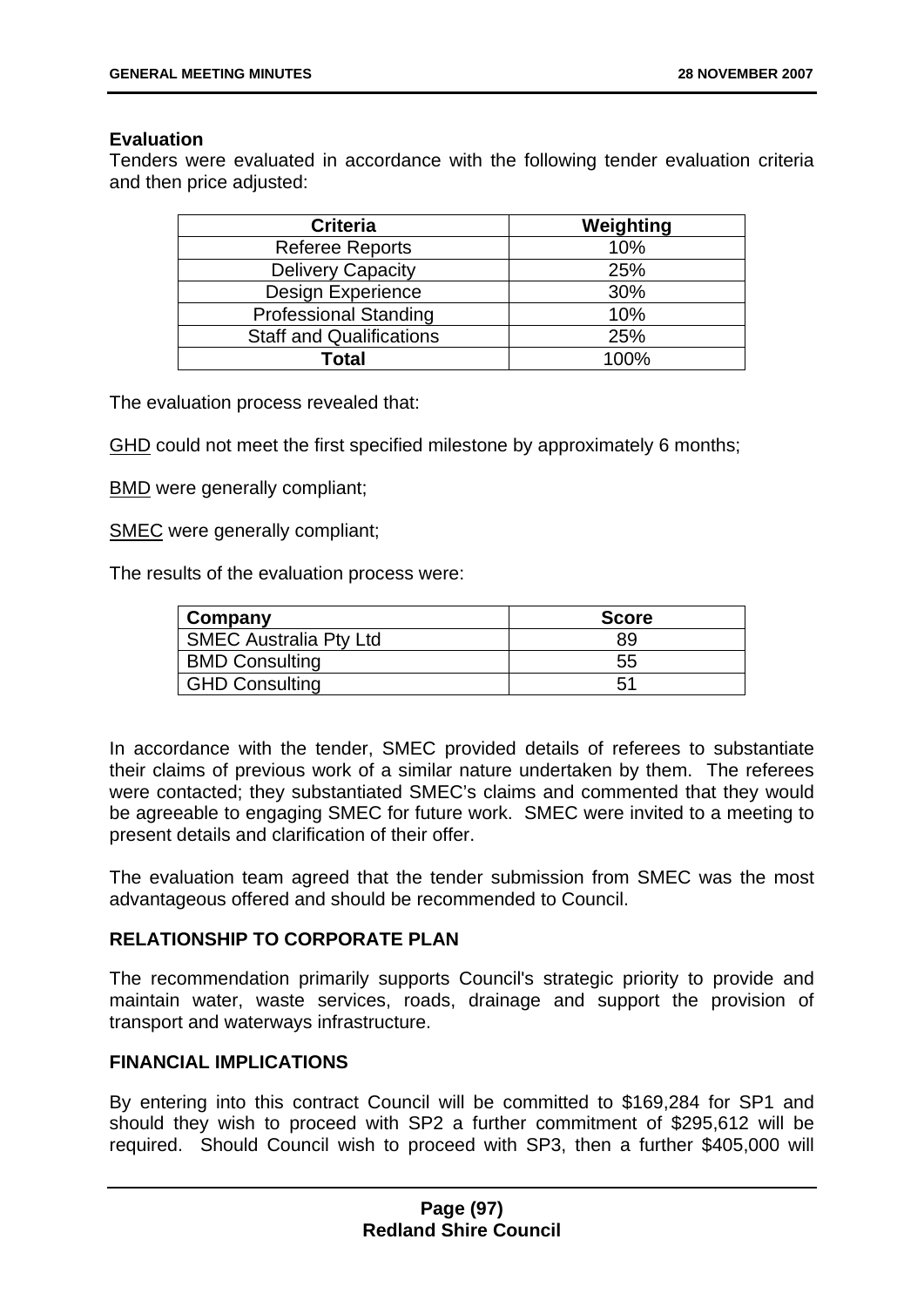need to be committed. An additional 10% contingency should be allowed for with each SP and this may bring the total commitment to \$956,885.

Funding for this contract has been provided as part of the 2007/2008 Capital Works Budget: 45467 - Quarry/Rickertt Rd Upgrade Project

# **PLANNING SCHEME IMPLICATIONS**

The Infrastructure Planning Group has consulted with the Land Use Planning Group and considers the outcome of recommendations in this report will not require any amendments to the Redlands Planning Scheme.

# **CONSULTATION**

Consultation has occurred with the following officers:

- Manager Project Delivery Group;
- Service Manager Design Service Unit;
- Principal Engineer Roads and Drainage.

## **OPTIONS**

#### **PREFERRED**

That Council resolve as follows:

- 1. To award the tender for the Provision of Design and Management Services Quarry/Rickertt Road Upgrade Project to SMEC Australia Pty Ltd for the amount of \$869,896, excluding GST;
- 2. To approve an allowance of 10% contingency (\$86,989) to the contract amount for variations to the contract;
- 3. To delegate authority to the Chief Executive Officer to make, vary and discharge the contract with SMEC Australia Pty Ltd; and
- 4. To delegate authority to the Mayor and Chief Executive Officer to sign and seal all relevant documents.

### **ALTERNATIVE**

To reject the tender submission from SMEC Australia Pty Ltd.

## **OFFICER'S/COMMITTEE RECOMMENDATION/ COUNCIL RESOLUTION**

| Moved by:    | <b>Cr Williams</b> |
|--------------|--------------------|
| Seconded by: | Cr Beard           |

# **That Council resolve as follows:**

**1. To award the tender for the Provision of Design and Management Services – Quarry/Rickertt Road Upgrade Project to SMEC Australia Pty Ltd for the amount of \$869,896, excluding GST;**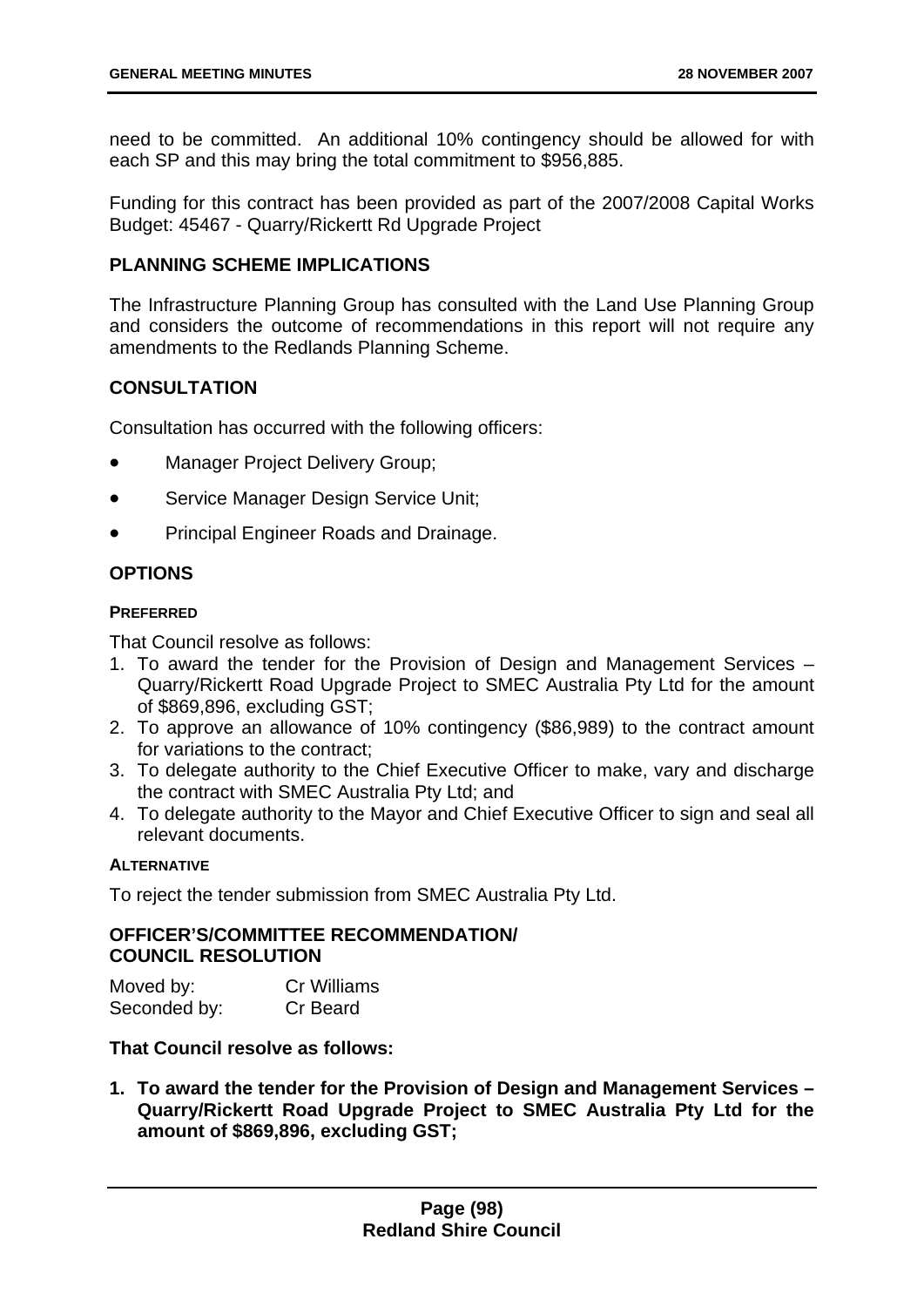- **2. To approve an allowance of 10% contingency (\$86,989) to the contract amount for variations to the contract;**
- **3. To delegate authority to the Chief Executive Officer to make, vary and discharge the contract with SMEC Australia Pty Ltd; and**
- **4. To delegate authority to the Mayor and Chief Executive Officer to sign and seal all relevant documents.**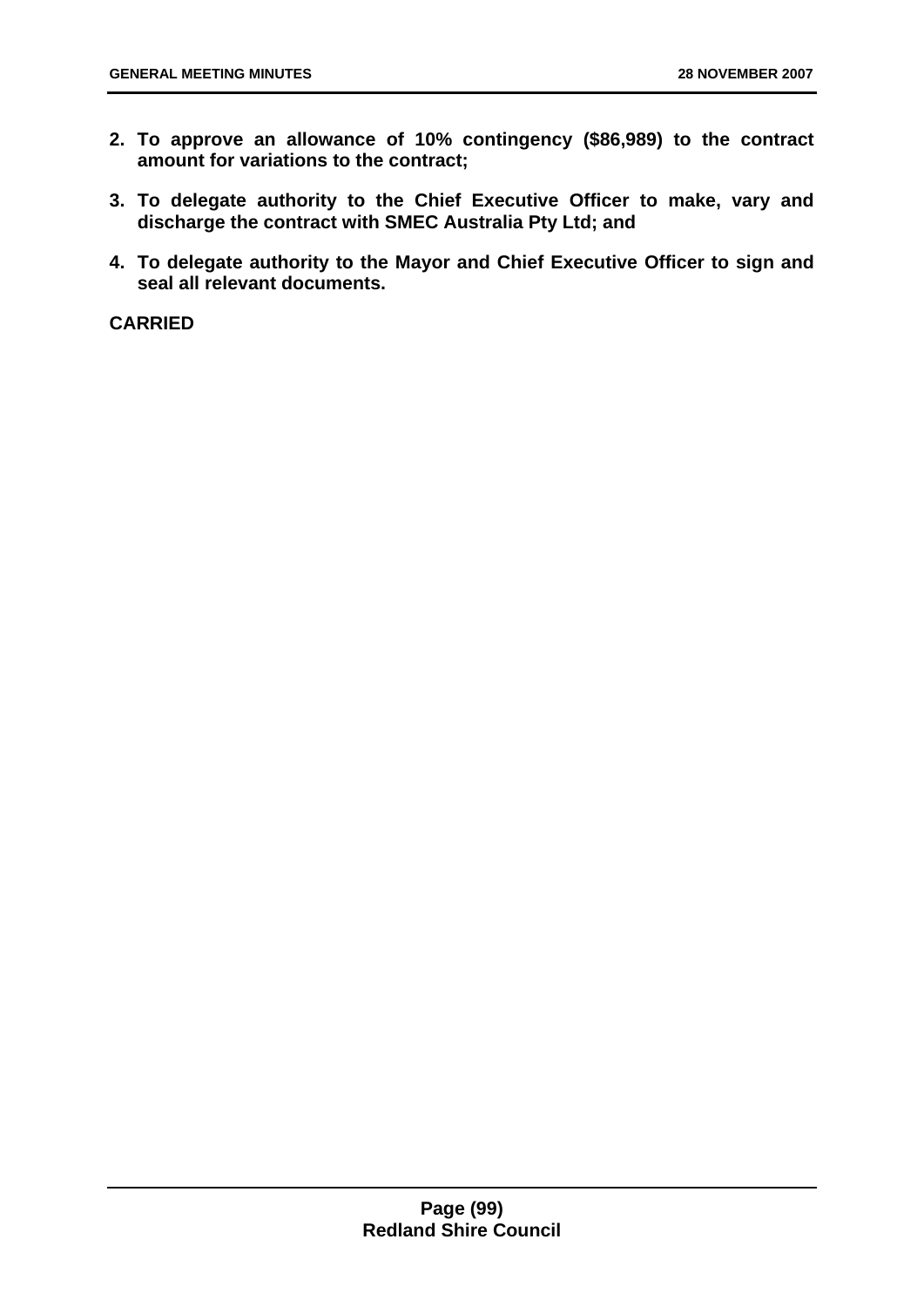## **13 MAYORAL MINUTES**

## **13.1 MAYOR'S COMMUNITY FUND SPONSORSHIP – REDLANDS SPRING FESTIVAL 2007**

#### **Background**

In accordance with Mayor's Community Fund Policy POL-2035 Council approval is required for all contributions at or exceeding \$5,000. Mayor's Community Fund Guideline GL-2035 states that any contribution of \$7501 or more requires 3 written quotations. Due to the nature of the sponsorship this requirement is not realisable.

It is noted that the amount of \$20,000 is exclusive of GST.

## **COUNCIL RESOLUITON**

Moved by: Deputy Mayor, Cr Dowling

**That Council resolves to approve \$20,000 sponsorship to the Redlands Spring Festival 2007, to be allocated from the Mayor's Community Fund.** 

## **CARRIED**

Cr Williams declared a conflict of interest in this item as Chair of the Spring Festival Committee and remained in the meeting.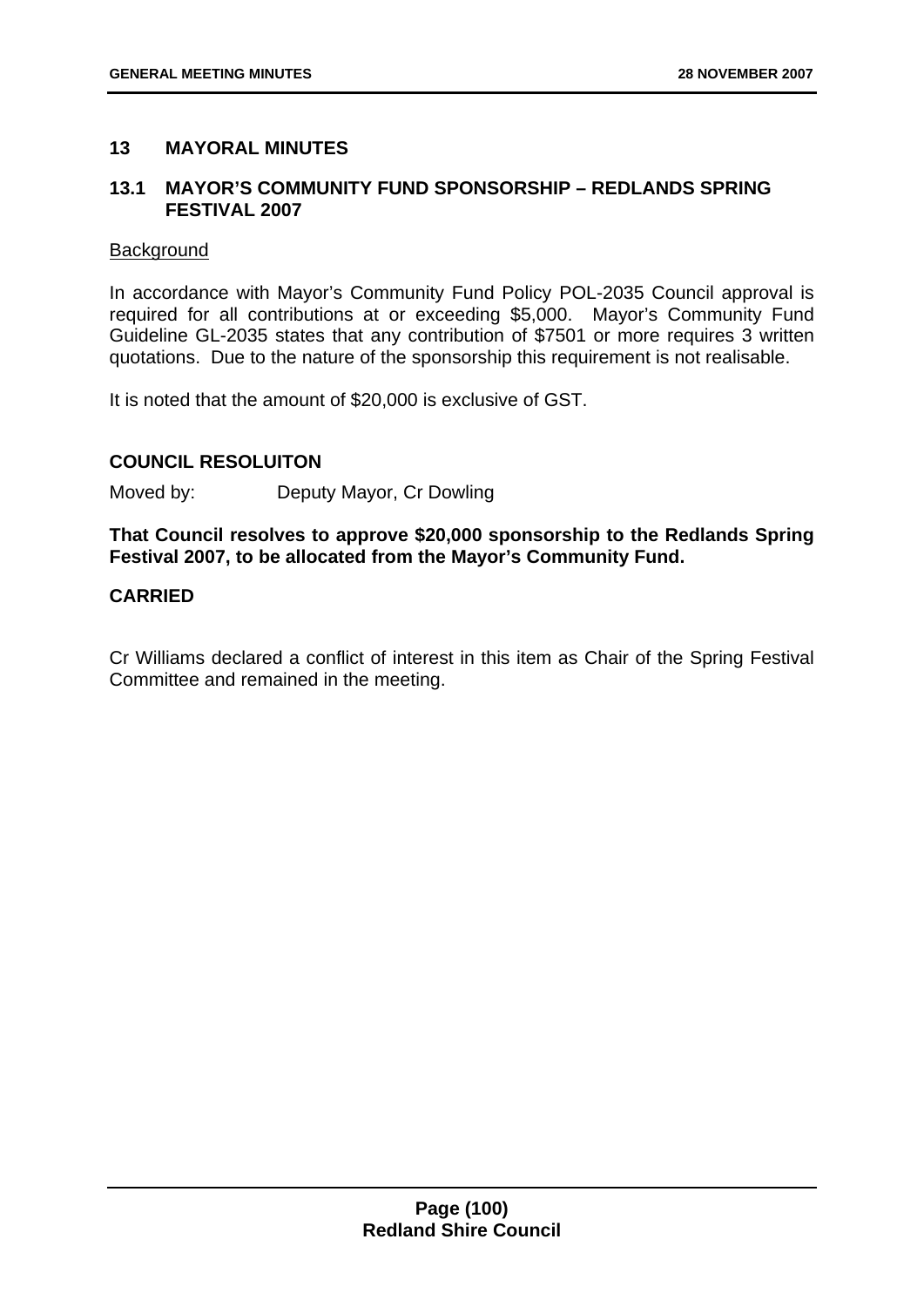## **14 DIRECT TO COUNCIL REPORTS**

### **14.1 OFFICE OF CEO**

Cr Dowling vacated the Chair, Cr Beard presided.

## **14.1.1 ALLEGED BREACH OF THE COUNCILLOR CODE OF CONDUCT**

| <b>Dataworks Filename:</b>       | <b>GOV Councillor Code of Conduct Breaches</b>        |
|----------------------------------|-------------------------------------------------------|
| <b>Attachments:</b>              | <b>SEQ Conduct Review Panel Report</b>                |
| <b>Responsible Officer Name:</b> | <b>Susan Rankin</b><br><b>Chief Executive Officer</b> |
| <b>Author Name:</b>              | <b>Susan Rankin</b><br><b>Chief Executive Officer</b> |

## **EXECUTIVE SUMMARY**

A complaint was received by the Acting Chief Executive Officer against a Councillor which, if proven, would constitute a breach of the Redland Shire Council Councillor Code of Conduct ("the Code").

An investigation has been carried out and a recommendation has been made that the complaint was not proven and the behaviour of the Councillor did not constituted a breach of the Code and the *Local Government Act 1993* ("the Act").

The matter is now referred to Council for consideration of the Conduct Review Panel's determinations and recommendation.

### **PURPOSE**

This report is presented to Council for consideration of the Conduct Review Panel's report and recommendation.

### **BACKGROUND**

On the 24 October 2007 and 29 October 2007, the Acting Chief Executive Officer (CEO) received two letters of written complaint (from the same complainant) about the conduct of a Councillor. The attached report provides full details of the nature of the complaint.

In accordance with the General Complaints Process Guideline, the matter was referred for external investigation.

A thorough investigation was conducted by two members of the South-East Queensland Code of Conduct Review Panel pool and they provided a report, which is attached.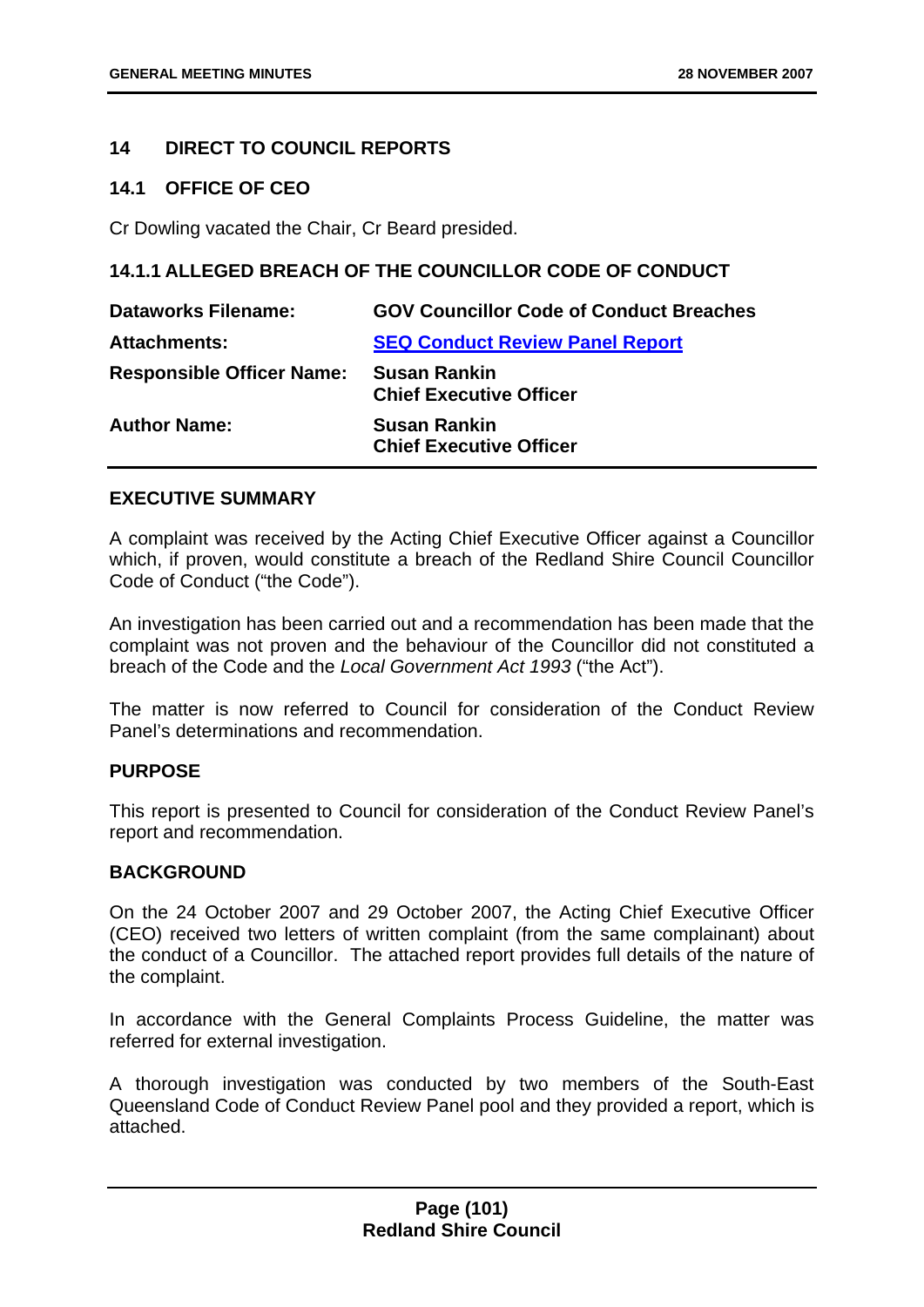The recommendation of the panel members was that:

- There has been no breach of the Code by the Councillor;
- Council consider a review of the election signage component of local laws.

The matter is referred to Council in accordance with section 250S of the Act.

### **ISSUES**

A breach of the Councillor Code of Conduct is defined by section 250M of the *Local Government Act 1993* as a "minor breach".

Section 250S of the *Local Government Act 1993* requires Council to resolve:

- 1. Whether each of the Councillors has committed the alleged minor breaches, and
- 2. Any appropriate action if a breach is found to have occurred.

### **RELATIONSHIP TO CORPORATE PLAN**

The recommendation in this report primarily supports Council's strategic priority to provide a clear organisational direction supported by effective leadership and a framework of policies, plans and strategies that are responsive to the community's needs and which promote accountable and ethical standards of practice.

#### **FINANCIAL IMPLICATIONS**

There are no financial implications associated with the recommendation in this report.

## **CONSULTATION**

Consultation was undertaken in accordance with the General Complaints Process Guideline and is outlined in the attached investigation report.

### **OPTIONS**

- 1. That Council consider and accept the panel findings of the attached report that the actions of Cr Dowling in relation to election signage did not constitute a breach of the Councillor Code of Conduct; or
- 2. That Council does not accept the findings of the panel and that the actions of Cr Dowling in relation to election signage did constitute a breach of the Councillor Code of Conduct.

## **CONCLUSION**

This matter is now presented to Council for consideration and resolution.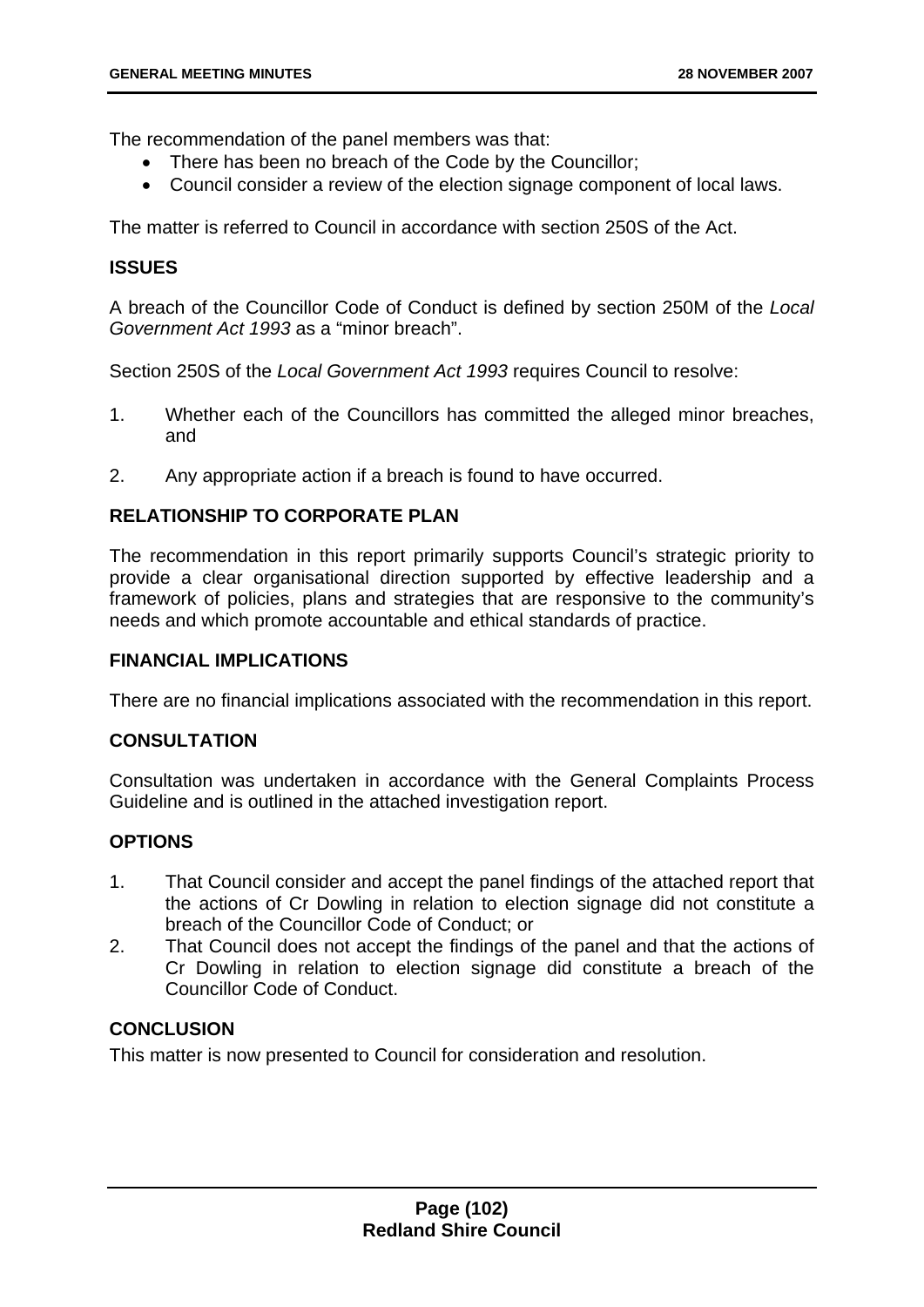## **COUNCIL RESOLUTION**

| Moved by:    | Cr Burns           |
|--------------|--------------------|
| Seconded by: | <b>Cr Williams</b> |

**That Council accept the panel findings of the attached report that the actions of Cr Dowling in relation to election signage did not constitute a breach of the Councillor Code of Conduct.** 

# **CARRIED**

A division was called for.

Crs Williams, Elliott, Burns, Ogilvie, Barker and Beard voted in the affirmative.

Crs Murray, Bowler and Henry voted in the negative.

The motion was declared by the Chair as **CARRIED**.

(Cr Seccombe and Dowling were absent from the meeting).

Cr Beard vacated the Chair at 4.57pm; Cr Dowling returned to the meeting and resumed the Chair.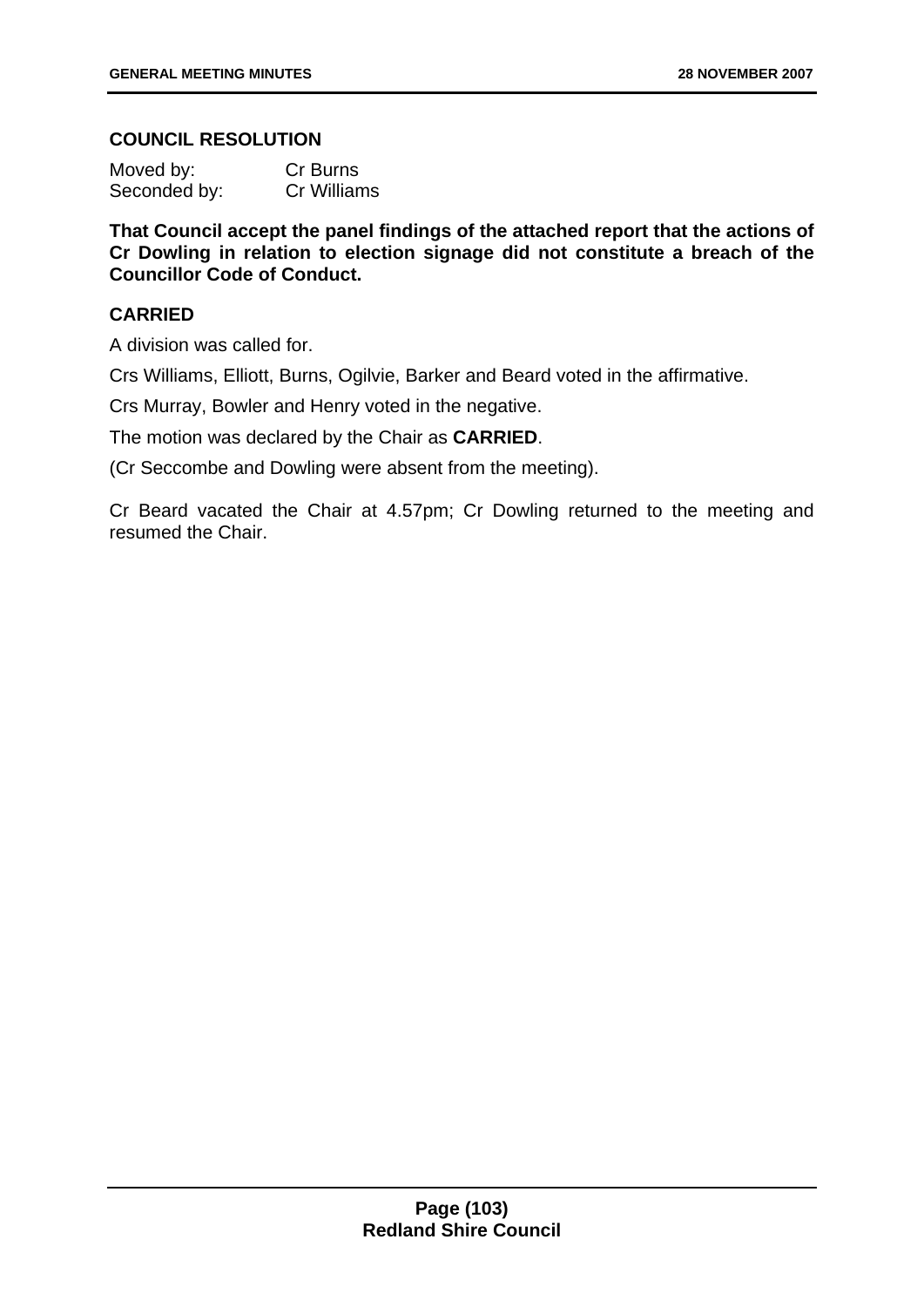## **14.2 CORPORATE SERVICES**

**14.2.1 ANNUAL REPORT 2006-2007** 

| <b>GOV CR - Annual Report</b>                                                   |
|---------------------------------------------------------------------------------|
| <b>Annual Report</b>                                                            |
| <b>Susan Rankin</b><br><b>Chief Executive Officer</b>                           |
| <b>Jennifer Munoz</b><br><b>Principal Advisor Marketing &amp; Communication</b> |
|                                                                                 |

#### **EXECUTIVE SUMMARY**

Redland Shire Council is required to adopt its Annual Report for 2006-07 by 30 November 2007 under the terms of the *Local Government Act 1993* Section 531.

An annual report must contain information on the local government's financial position, an assessment of its performance in implementing its corporate and operational plans, as well as other issues of public interest as specified in section 534 of the Act.

A copy of the Annual Report is presented to Council before being printed for distribution.

It is recommended that Council resolve to adopt the 2006-2007 Redland Shire Council Annual Report.

#### **PURPOSE**

This report is presented to Council for approval to meet legislative requirements under the *Local Government Act 1993* Section 531, which requires our Annual report to be adopted by 30 November.

#### **BACKGROUND**

Redland Shire Council has prepared its 2006-2007 Annual Report, which reviews in detail its financial and operational performance for the year against the goals of the Corporate Plan.

The report includes Council's audited financial statements, the status of projects budgeted during the 2006-2007 financial year and a review of some of the projects budgeted for in the 2007-2008 financial year.

Printed copies of the Annual Report will then be made available to the public and contents will be uploaded to Council's website.

In addition, a summary document has been produced that includes a CD containing the Annual Report text and images.

### **Page (104) Redland Shire Council**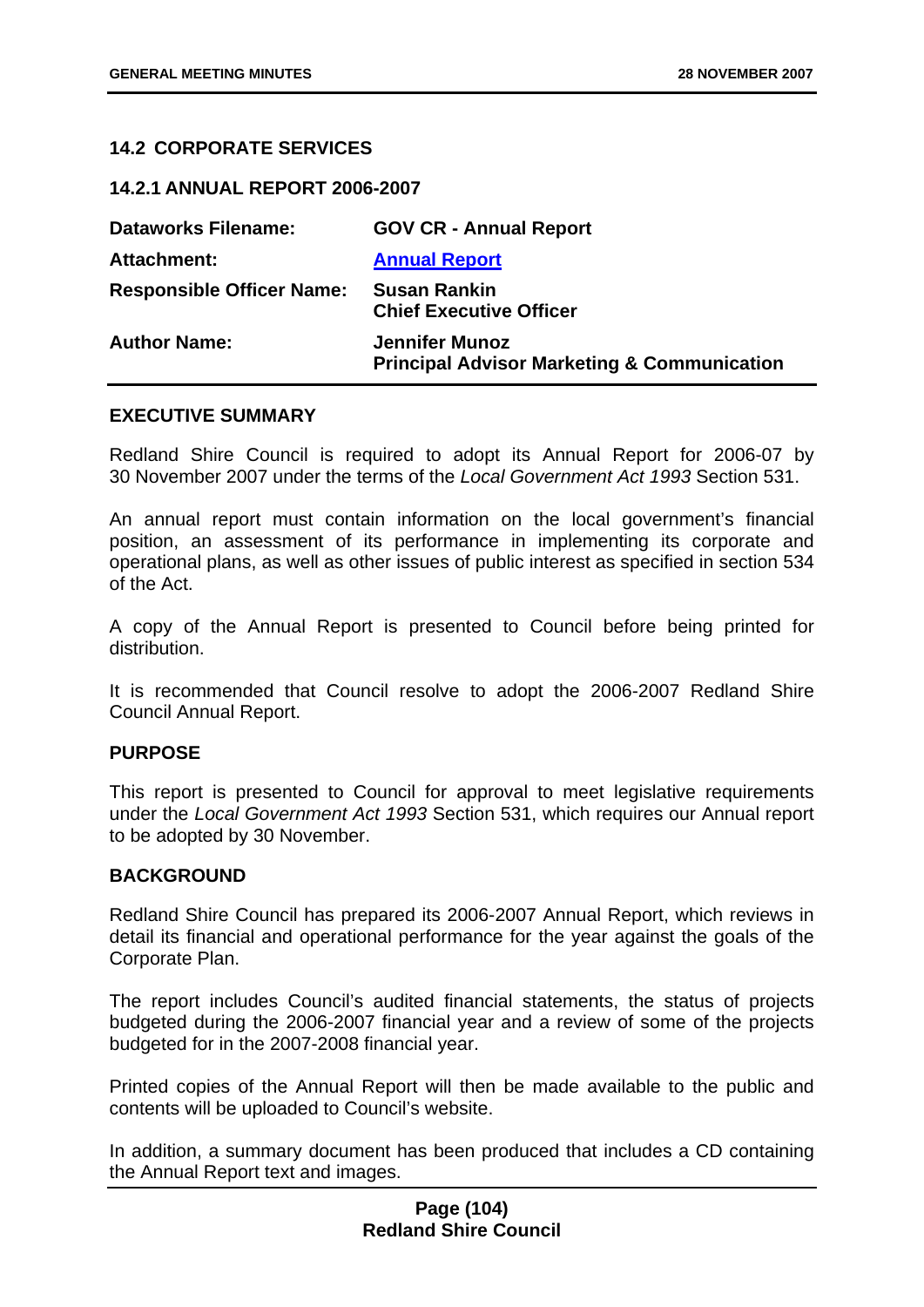# **ISSUES**

In accordance with section 531 of the *Local Government Act 1993*, a local government must prepare an annual report for each financial year, which must contain the following –

- a) The financial statements for the year as audited by the auditor-general;
- b) The auditor-general's report on the financial statements; and
- c) An assessment of its performance in implementing its corporate and operational plans.

In addition, a Local Government's annual report must contain -

- a) details of action taken in relation to, and expenditure on, a service, facility or activity-
	- (i) for which the local government made and levied a special rate or charge for the financial year; and
	- (ii) supplied by another local government under arrangements entered into under section 59; and
- b) a list of all action taken under section 488(2) during the year;
- c) a list of all resolutions made during the year under section 489(1);
- d) a list of the registers kept by it and open to inspection;
- e) a summary of all rebates and concessions allowed by the local government in relation to rates;
- f) a copy of any resolution made during the year authorising the payment or provision of remuneration to councillors or members of committees of the local government;
- g) particulars of—
	- (i) the total remuneration paid or provided by it to each of its councillors during the year;
	- (ii) the total superannuation contributions paid by it for each of its councillors during the year;
- h) details of the number of meetings attended by each councillor during the year;
- i) a statement including the information prescribed under a regulation about its activities during the year to implement its plan for equal opportunity in employment;
- j) particulars of other issues relevant to making an informed assessment of its operations and performance in the financial year;

# **Page (105) Redland Shire Council**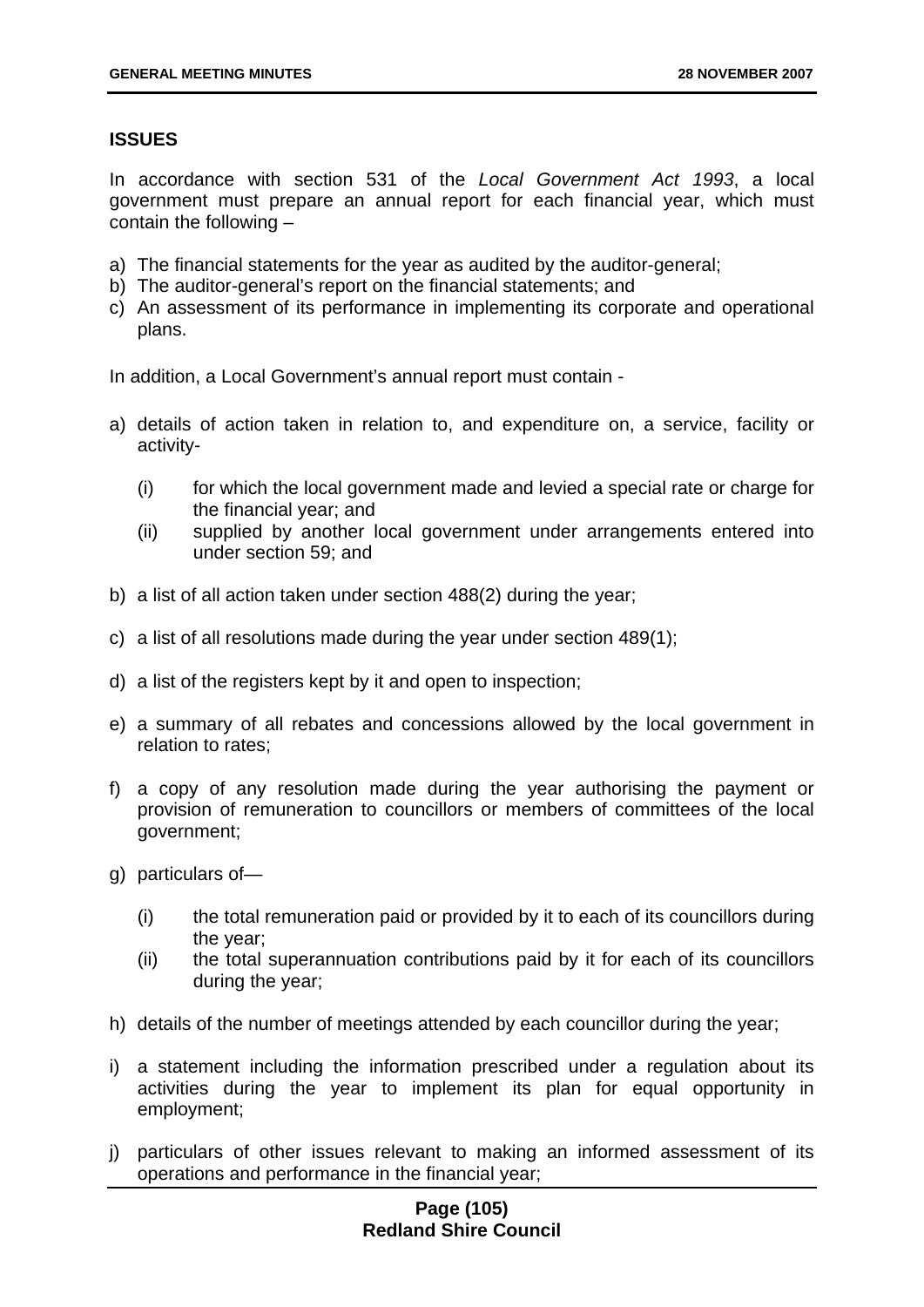- k) particulars of issues required by the Local Government Finance Standards;
- l) names of shareholder's delegates of the local government for its local government owned corporations for the year under section 643;
- m) particulars required to be included under section 847;
- n) each of the following details for a financial year starting on 1 July 2006 or later
	- (i) the total number of breaches of the local government's code of conduct committed by councillors as decided during the year by the local government;
	- (ii) the name of each councillor decided during the year by the local government to have breached the code, a description of how the councillor breached the code, and details of any penalty imposed by the local government on the councillor;
	- (iii) the number of complaints about alleged code of conduct breaches by councillors, other than frivolous or vexatious complaints, that were referred to the conduct review panel during the year by the local government or the chief executive officer under chapter 4, part 3A;
	- (iv) the number of recommendations made to the local government by the conduct review panel during the year that were adopted, or not adopted, by the local government;
	- (v) the number of complaints resolved under the local government's general complaints process during the year and the number of those complaints that related to an alleged breach by a councillor of the local government's code of conduct;
	- (vi) the number of complaints made to the ombudsman, and notified to the local government, during the year about decisions made by the local government in relation to enforcement of its code of conduct.

It is considered that the report presented to Council is in accordance with the above.

## **RELATIONSHIP TO CORPORATE PLAN**

The recommendation primarily supports Council's strategic priority to ensure the long term financial viability of the Shire and provide public accountability in financial management.

#### **FINANCIAL IMPLICATIONS**

Funds for printing the Annual Report and summary brochure have been allocated in the current budget.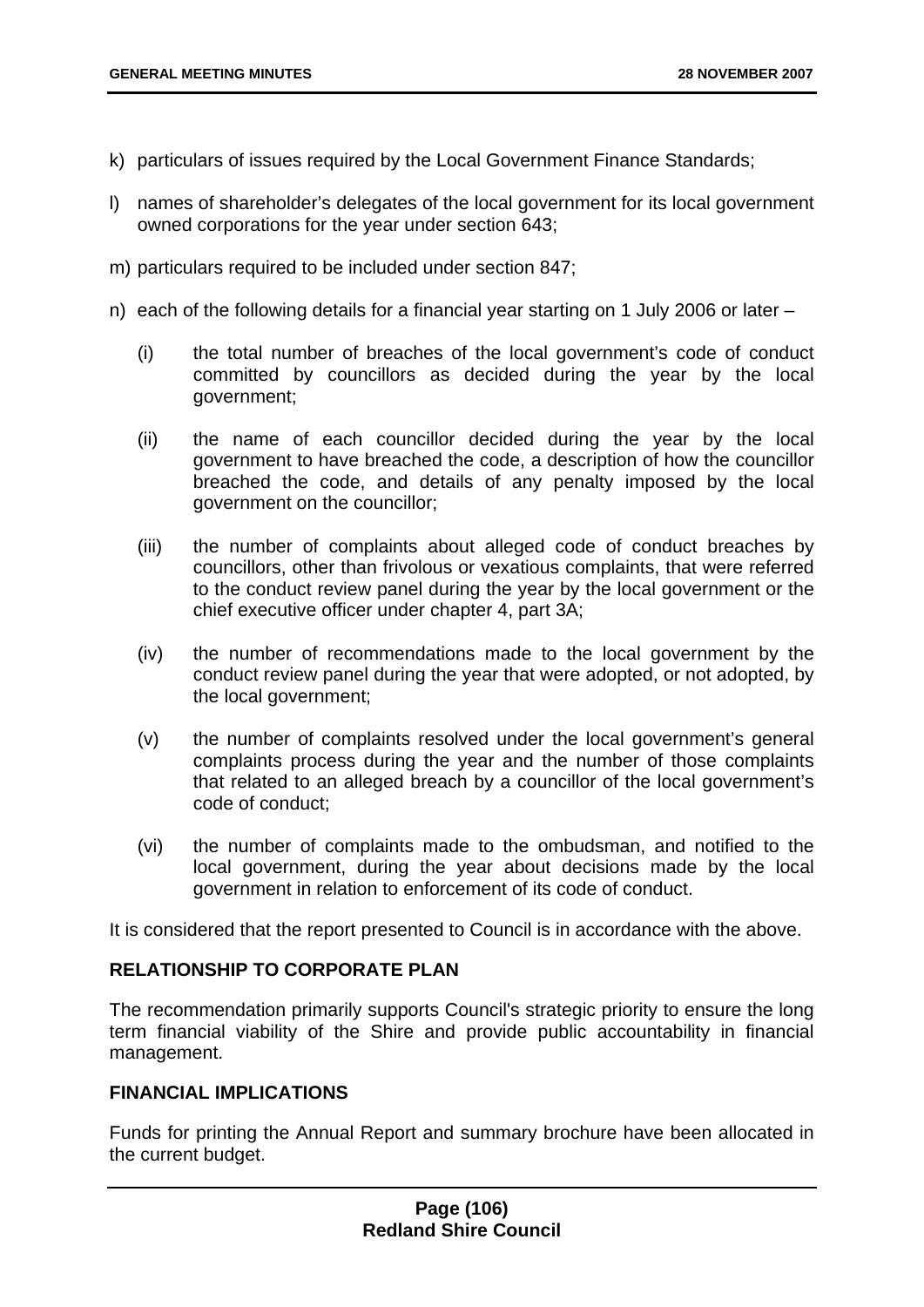# **PLANNING SCHEME IMPLICATIONS**

It is considered that the outcome of recommendations in this report will not require any amendments to the Redlands Planning Scheme.

# **CONSULTATION**

Consultation has been undertaken across the organisation to ensure the accuracy and content of the Annual Report.

## **OPTIONS**

### **PREFERRED**

That Council resolve to adopt the 2006-2007 Redland Shire Council Annual Report.

### **ALTERNATIVE**

That Council does not adopt this Annual Report, which would result in noncompliance with the Local Government Act.

Cr Williams left the meeting at 4.57pm during discussion on this item.

### **OFFICER'S RECOMMENDATION COUNCIL RESOLUTION**

| Moved by:    | Cr Burns |
|--------------|----------|
| Seconded by: | Cr Beard |

**That Council resolve to adopt the 2006-2007 Redland Shire Council Annual Report.**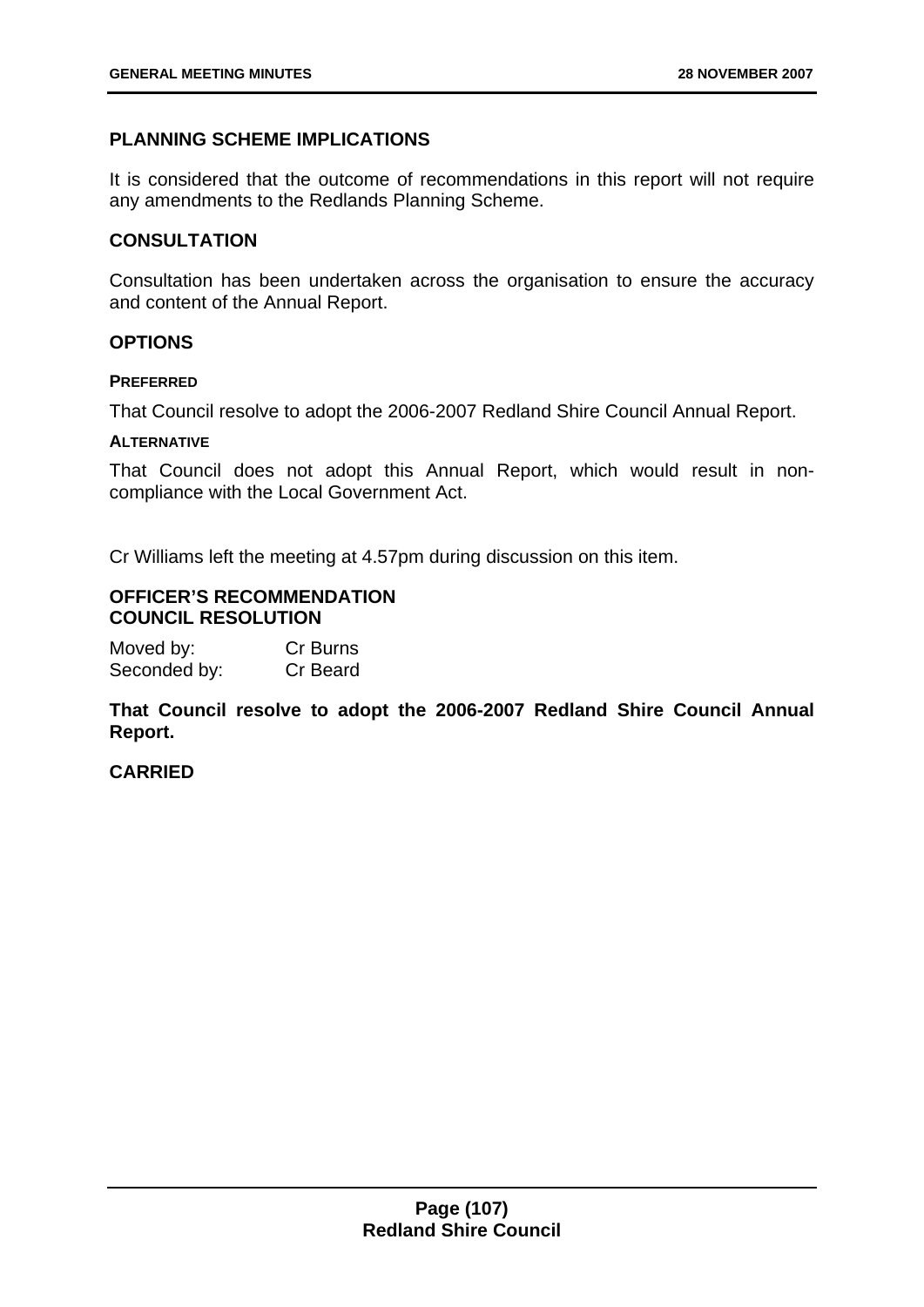# **14.3 CUSTOMER SERVICES**

### **14.3.1 COUNCILLORS' CBF DIVISION 10 - PROVISION OF PARK INFRASTRUCTURE, BIRKDALE**

| <b>Dataworks Filename</b>        | <b>G&amp;S Community Benefit Fund</b>                                 |
|----------------------------------|-----------------------------------------------------------------------|
| <b>Responsible Officer Name:</b> | <b>Neil Kesur</b><br><b>Services Manager Parks &amp; Conservation</b> |
| <b>Author Name:</b>              | <b>Bill McDowell</b><br><b>Senior Advisor Urban Landscape</b>         |

#### **EXECUTIVE SUMMARY**

Council annually allocates in its budget an amount for discretionary spending by Divisional Councillors known as the Councillors' Community Benefit Fund (CCBF). All requests for funding individual projects with a greater expenditure than \$5,000 requires approval from Council.

This request is for a total amount of \$34,340.00 (GST exclusive) to be allocated for the provision of new play equipment, basketball half court and contribution towards landscaping for parks within Division 10, Birkdale.

## **PURPOSE**

The purpose of this report is to seek approval from Council for an allocation from the Division 10 portion of the CCBF for \$34,340.00 (GST exclusive). This funding will be used for the provision new play equipment, a basketball half court and a contribution towards landscape improvements in the following parks of Birkdale within Division 10.

- Creek Road Park
- Pedwell Place Park
- Harrogate Bushland Refuge and
- William Taylor Memorial Park.

# **BACKGROUND**

The Councillor for Division 10 contacted the Senior Advisor Urban Landscape with a proposal to upgrade William Taylor Memorial Park, Mary Street, Birkdale. An on site meeting was arranged to discuss the proposal. The Advisor Landscape Architect from Open Space Planning Unit was also invited to attend this meeting.

Several options for upgrading this park were discussed during the on site meeting. Contact was made during the onsite meeting with a representative from the nearby child care centre to seek some understanding of their use of the park.

Several options for improvements to the park were presented. One proposal was to prepare a masterplan for this park for future works to occur. As the Division 10 Councillor would like to proceed within the current budget period, it was decided to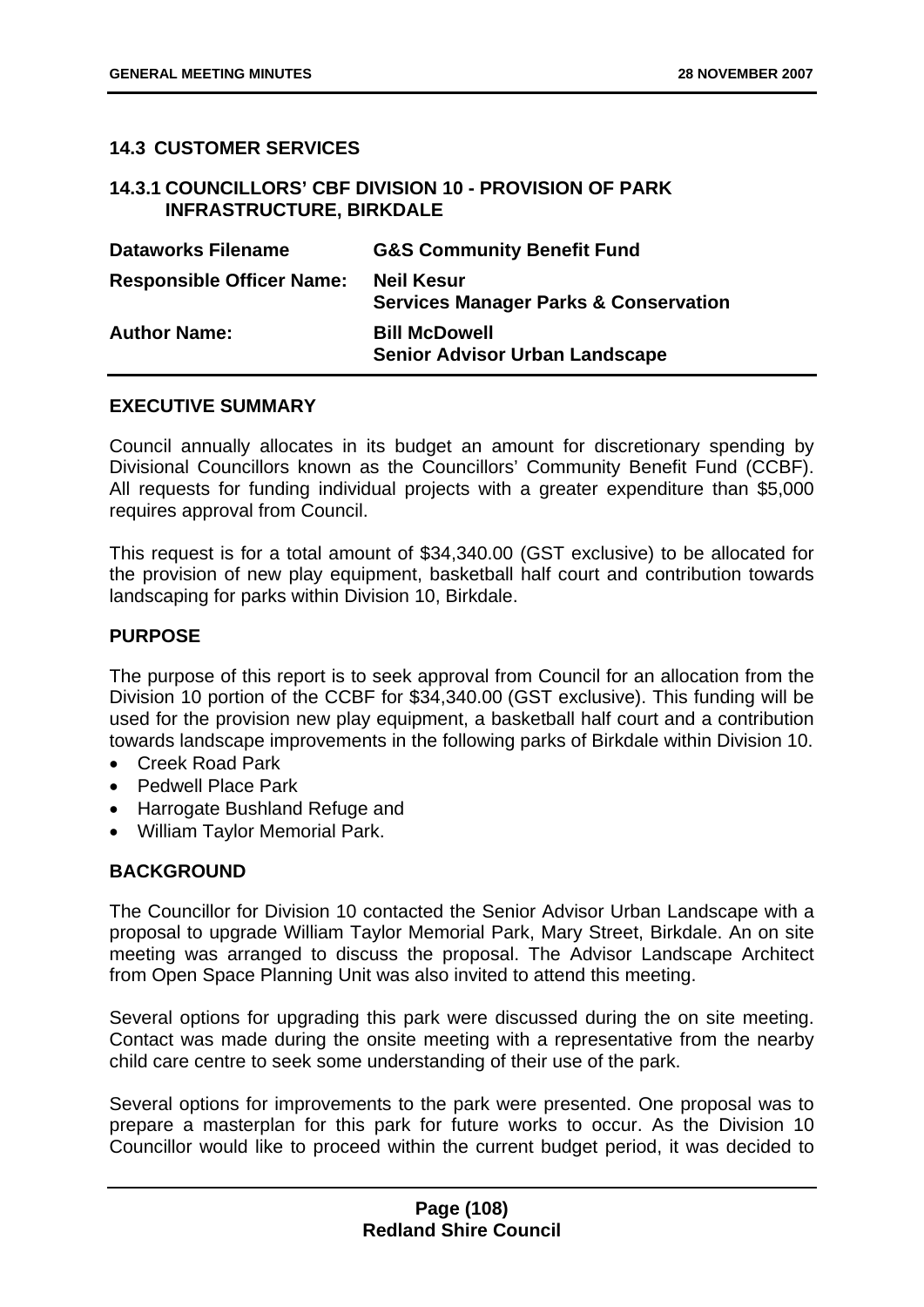install some equipment that would compliment a masterplan at a later stage. The Advisor Landscape Architect is to provide the masterplan for future consideration.

In the mean time the Senior Advisor Urban Landscape prepared a preliminary list of items with associated costs for the Councillor to consider.

Another on site meeting was conducted to review these items. As a consequence of this meeting, visits were made to 3 other parks to include them in the upgrade of parks. The upgrade for these parks will include a double swing and free standing slide with associated soft fall.

The Senior Advisor Urban Landscape submitted to the Councillor the following list of park items for consideration and approval based on current prices available from Council's Preferred Supplier List and Council's Parks & Conservation Unit:

- Installation of a double swing and free standing slide with soft fall in Creek Road Park, Birkdale. Cost will be \$5,750.00 (GST exclusive).
- Installation of a double swing and free standing slide with soft fall in Pedwell Place Park, Birkdale. Cost will be \$5,750.00 (GST exclusive).
- Installation of a double swing and free standing slide with soft fall in Harrogate Bushland Refuge, Lanaglen Drive, Birkdale. Cost will be \$5,750.00 (GST exclusive).
- Installation of a basket ball half court, a free standing slide, two spinning items (Spica & Whirly Gig) with soft fall and some rocks that will used to landscape an area in William Taylor Memorial Park, Mary Street, Birkdale. Cost will be \$17,090.00 (GST exclusive).

The total expenditure to be committed to these upgrades will equal \$34,340.00 (GST exclusive).

The Parks & Conservation Unit will contribute to the landscaping component of the William Taylor Memorial Park upgrade. Mulch and plants will be supplied.

# **ISSUES**

No issues have been identified.

## **RELATIONSHIP TO CORPORATE PLAN**

The recommendation primarily supports Council's strategic priority to build safe, strong and self reliant communities with access to community services, infrastructure and opportunities for participation in community life.

### **FINANCIAL IMPLICATIONS**

The Division 10 Councillor supports this project and has sufficient funds to allocate an amount of \$34,340.00 (GST exclusive) from the Division 10 portion of the CCBF.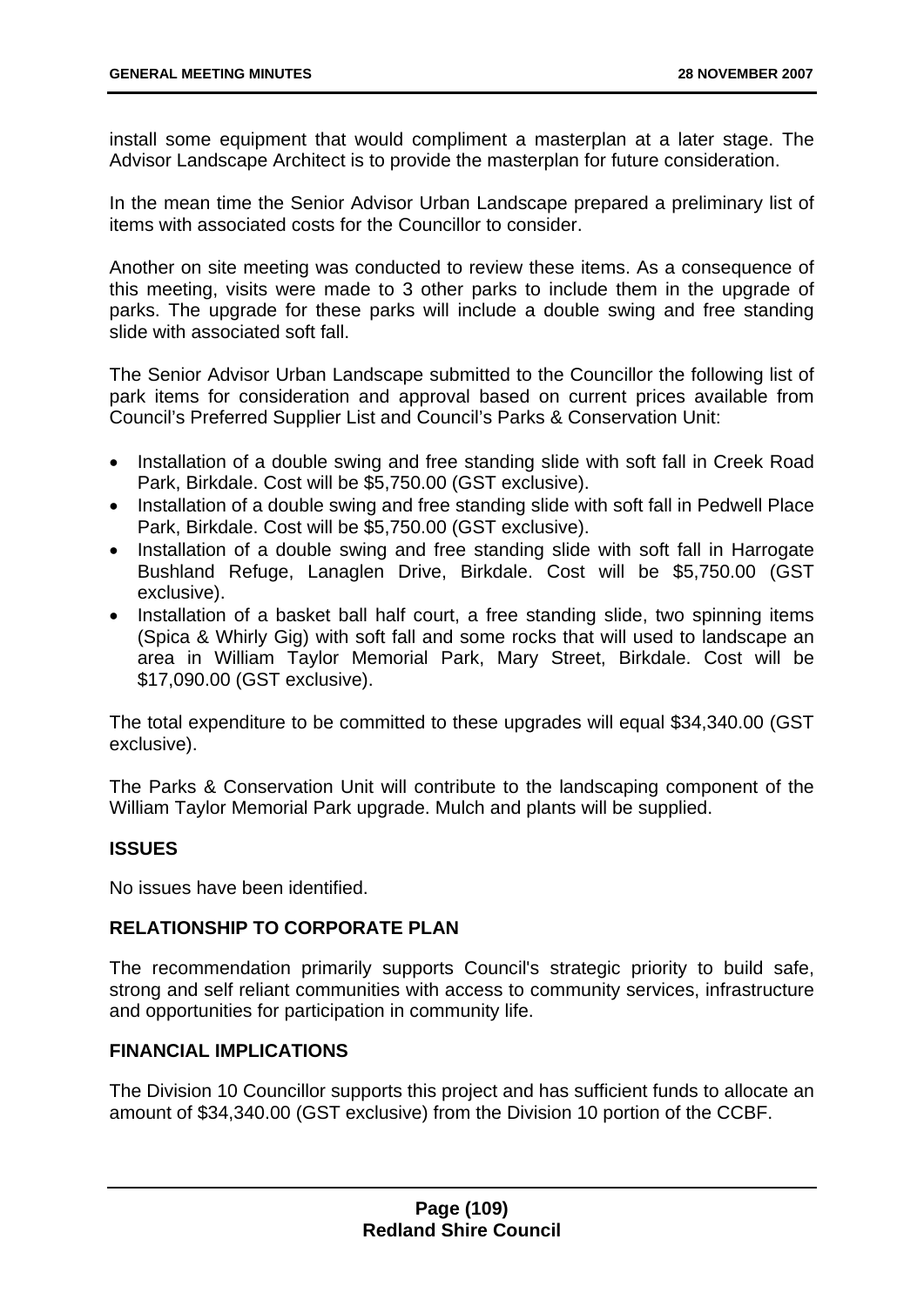# **PLANNING SCHEME IMPLICATIONS**

The Land Use Planning Group was consulted and it is considered that the outcome of recommendations in this report will not require any amendments to the Redlands Planning Scheme.

### **CONSULTATION**

Following the initial proposal from the Division 10 Councillor, the Senior Advisor Urban Landscape has facilitated on site meetings to discuss the proposal with the Councillor and the Advisor Landscape Architect.

During the process of on site meetings the Councillor initiated contact with other interested stakeholders - namely, the management of the child care centre in Mary Street, Birkdale and some residents neighbouring the parks visited.

The Advisor Landscape Architect has been kept informed of the development of these park upgrades.

## **OPTIONS**

#### **PREFERRED**

That Council resolve to approve an allocation of \$34,340.00 (GST exclusive) from the Division 10 portion of the Councillors' Community Benefit Fund for the supply and installation of play equipment (swings, slides, Spica and Whirly Gig), a basketball half court and landscape improvements to the following parks:

- Creek Road Park:
- Pedwell Place Park:
- Harrogate Bushland Refuge; and
- William Taylor Memorial Park.

### **ALTERNATIVE**

That Council not approve the allocation of \$34,340.00 (GST exclusive) for this project.

# **OFFICER'S RECOMMENTATION/ COUNCIL RESOLUTION**

| Moved by:    | Cr Murray |
|--------------|-----------|
| Seconded by: | Cr Beard  |

**That Council resolve to approve an allocation of \$34,340.00 (GST exclusive) from the Division 10 portion of the Councillors' Community Benefit Fund for the supply and installation of play equipment (swings, slides, Spica and Whirly Gig), a basketball half court and landscape improvements to the following parks:**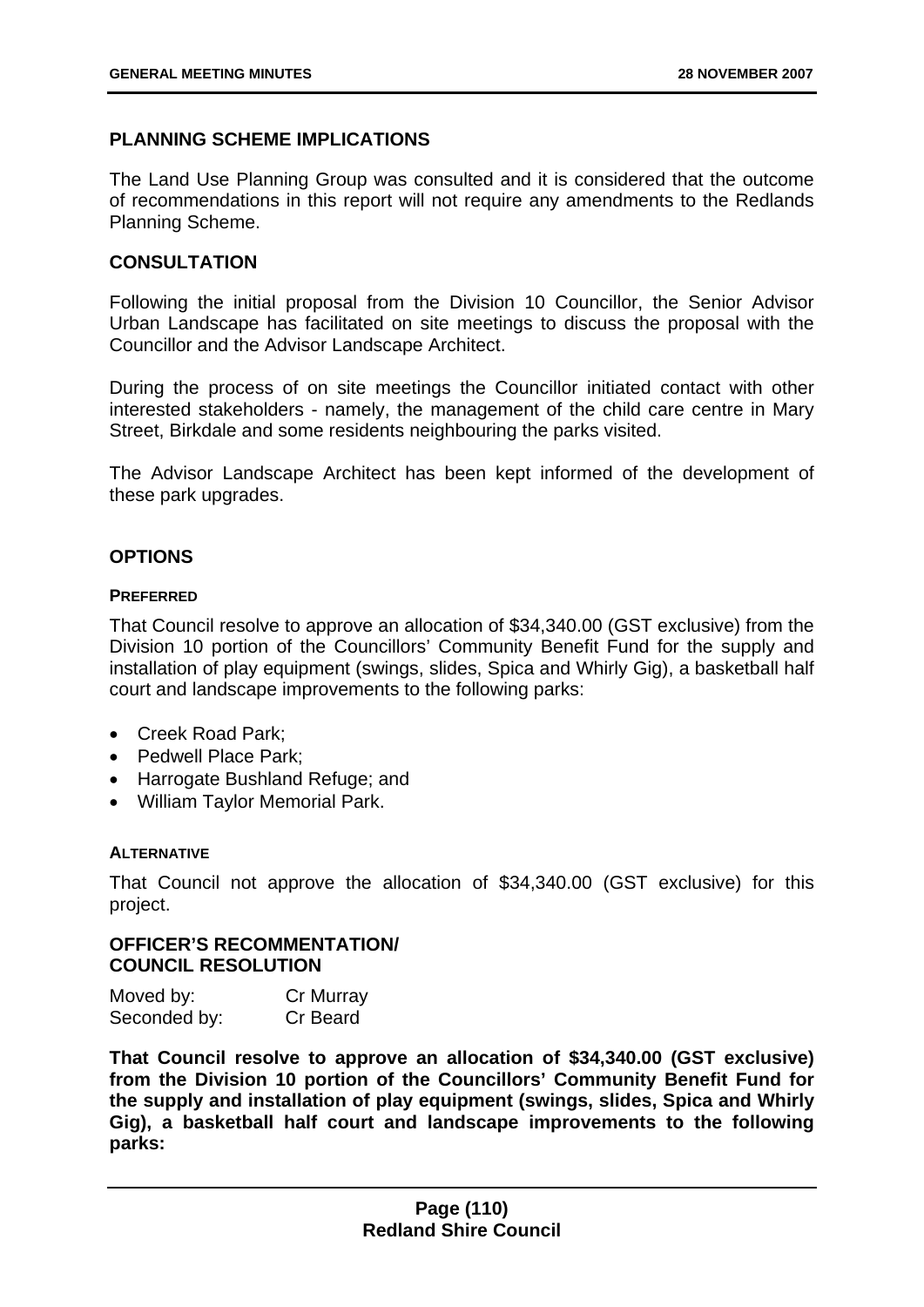- **Creek Road Park;**
- **Pedwell Place Park;**
- **Harrogate Bushland Refuge; and**
- **William Taylor Memorial Park.**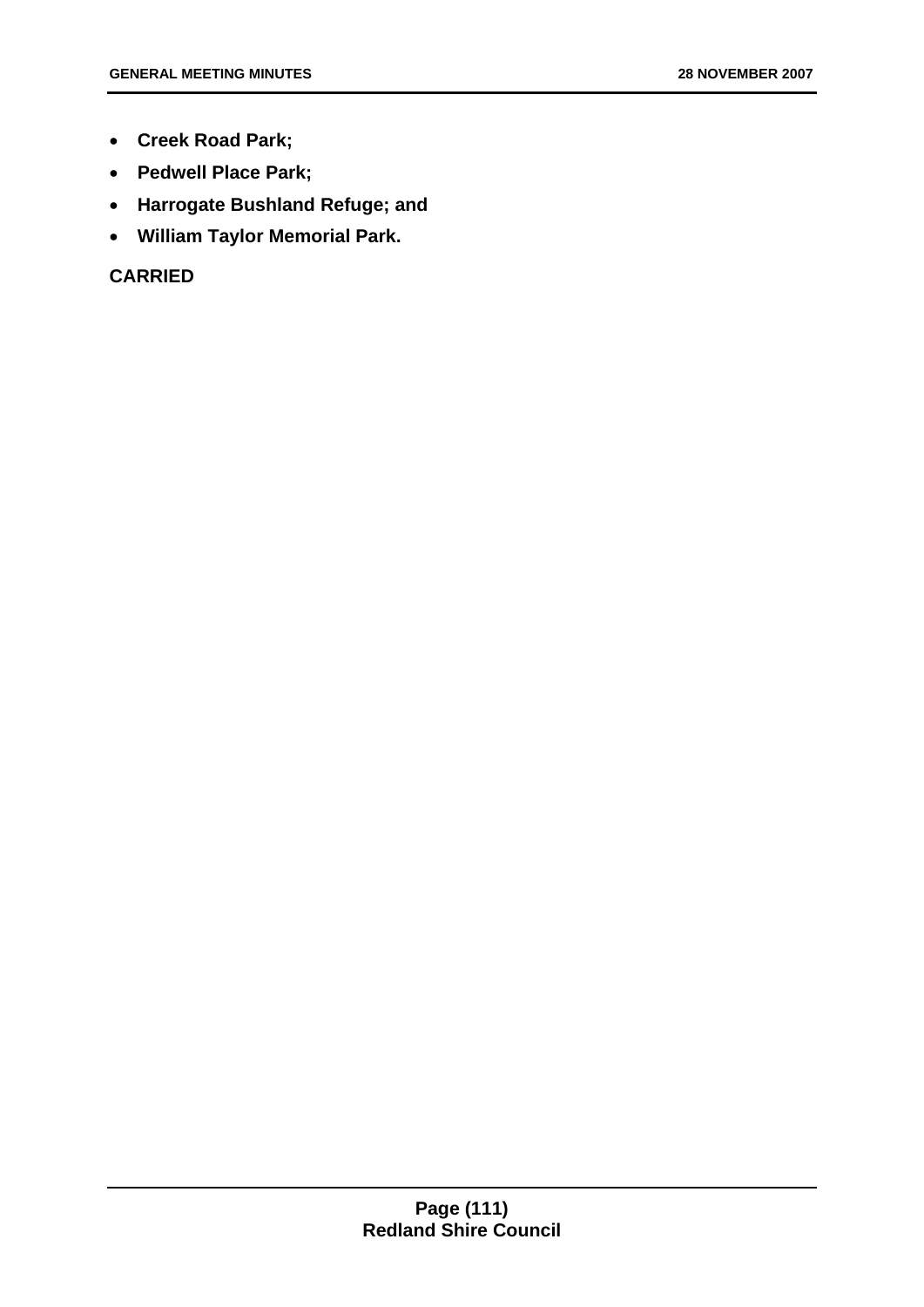# **14.4 PLANNING & POLICY**

### **14.4.1 TEMPORARY RELOCATION OF STRADDIE FLYER**

| <b>Dataworks Filename:</b>       | <b>RTT: Marine Facilities</b>                                           |
|----------------------------------|-------------------------------------------------------------------------|
| <b>Responsible Officer Name:</b> | <b>David Elliott</b><br><b>Group Manager of Infrastructure Planning</b> |
| <b>Author Name:</b>              | <b>Michael Pattinson</b><br><b>Senior Advisor Investigations</b>        |

#### **EXECUTIVE SUMMARY**

The ferry service "Straddie Flyer" which operates out of Toondah Harbour is experiencing access problems at low tide due to silting of the access channel and berth.

As an operational issue the CEO is intending to approve the issue of a conditional temporary permit to allow the relocation of the "Straddie Flyer" to the Raby Bay public pontoon during low tides.

This arrangement would continue until the Toondah Harbour dredging works are complete.

#### **PURPOSE**

To inform Council of the decision to temporarily relocate the "Straddie Flyer's" ferry services from Toondah Harbour to the Raby Bay public pontoon during low tides.

### **BACKGROUND**

- Council has been seeking to dredge Toondah Harbour for several years, the ferry service "Straddie Flyer" is now not able to operate at low tides due to insufficient water depth.
- For a number of reasons the dredging works have not proceeded according to schedule. It is hoped that the dredging will commence in late January.
- The owners of the Straddie Flyer have approached the Mayor about temporarily relocating to Raby Bay and are expected to make a formal approach.

### **ISSUES**

- The channel and berthing area for the Straddie Flyer is inaccessible at low tide due to silting.
- Increased patronage during the Christmas period will increase the number of services needed to North Stradbroke Island.
- The Raby Bay public gangway and pontoon are lightly built and passengers queuing on the facility would need to be restricted as part of the permit conditions.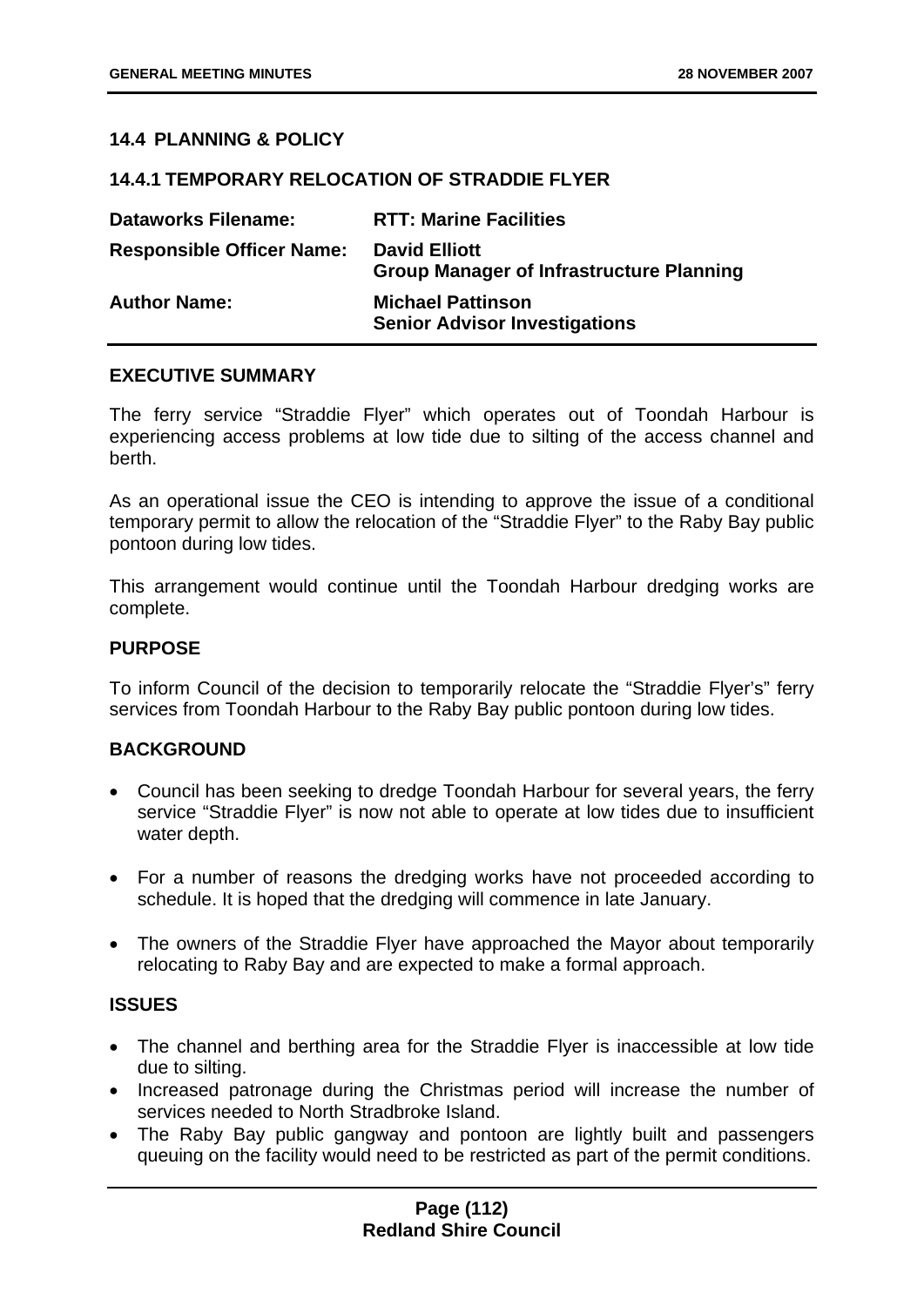- The ferry operator has indicated they would provide a shuttle service to move passengers from Toondah Harbour to Raby Bay; it is likely commuters using the train would disregard this and park around the Cleveland CBD.
- The approved development of the Raby Bay marina complex by Port Binnli will relocate vehicles onto Masthead Drive during works. At present the developer is negotiating with Council on a range of engineering issues and no start date is known. This could further increase parking problems in the Cleveland CBD.
- Residents of Raby Bay may experience higher noise levels from the ferry services.
- The issues raised can be controlled via appropriate permit conditions.

# **RELATIONSHIP TO CORPORATE PLAN**

The recommendation primarily supports Council's strategic priority to provide and maintain water, waste services, roads, drainage and support the provision of transport and waterways infrastructure.

### **FINANCIAL IMPLICATIONS**

None.

## **PLANNING SCHEME IMPLICATIONS**

Since the issue was temporary and operational in nature consultation with Land Use Planning Group was not necessary.

### **CONSULTATION**

The following persons were consulted; General Manager Planning & Policy, Compliance Services Manager and Group Manager of Infrastructure Planning Group.

# **OFFICER'S RECOMMENTATION/ COUNCIL RESOLUTION**

| Moved by:    | Cr Ogilvie        |
|--------------|-------------------|
| Seconded by: | <b>Cr Elliott</b> |

**That Council note that the Chief Executive Officer intends to approve the issue of a conditional temporary permit for the Straddie Flyer to access the Raby Bay public pontoon.**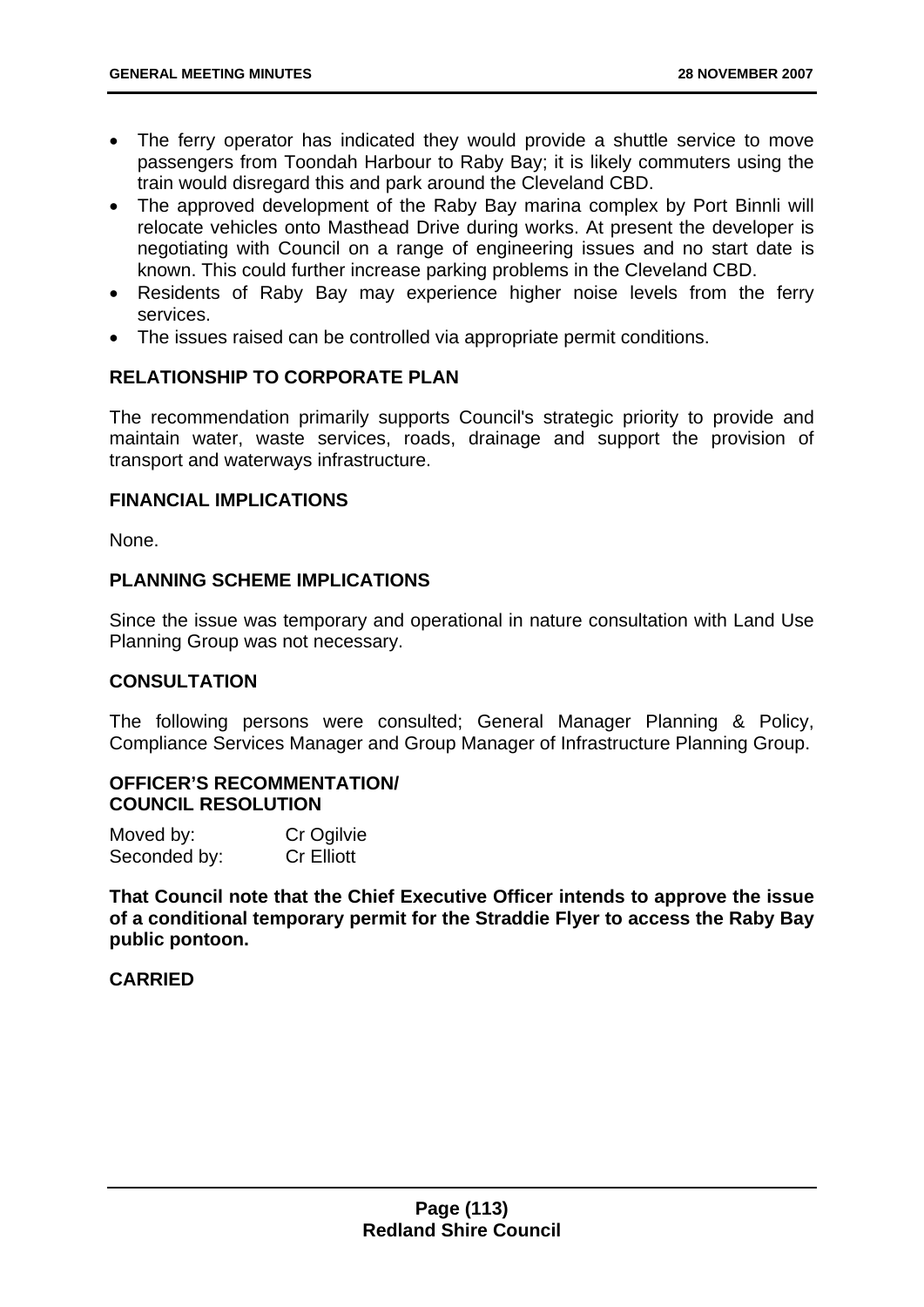# **15 NOTICE OF MOTION UNDER SECTION 451 OF LOCAL GOVERNMENT ACT 1993**

# **15.1 NOTICE OF MOTION TO AMEND COUNCIL RESOLUTION OF 31 OCTOBER 2007- AMENDMENT TO PLANNING SCHEME POLICY 3 – NEW CHAPTER 8, STORMWATER – MAINLAND (CR BURNS)**

### **BACKGROUND**

At its General Meeting on 31 October 2007 (item 10.1.13 refers), Council resolved as follows:

- *1. To propose to amend Planning Scheme Policy 3 Contributions and Security Bonding by including a new Chapter 8 – Stormwater – Mainland, as attached;*
- *2. That the relevant actions be undertaken in accordance with Schedule 3 of the Integrated Planning Act 1997 for the adoption of Planning Scheme Policies; and*
- *3. To amend its Schedule of Fees and Charges to include a Stormwater Infrastructure Charge in accordance with Table 6 in the new Chapter 8.*

Schedule 3 of the *Integrated Planning Act 1997* requires that to amend a Planning Scheme Policy (PSP), a local government must follow a number of steps. Firstly, it must resolve to propose to amend the Planning Scheme Policy. It must then advertise the proposed amendment and invite public submissions. After considering the submissions, the local government must then resolve to adopt, modify or reject the proposed amendment.

The proposed amendment to PSP 3, to include new Chapter 8 Stormwater – Mainland, was advertised in accordance with Schedule 3 of the *Integrated Planning Act 1997*, as a result of Council's decision of 27 June 2007 to propose to amend PSP3. There were no submissions received on the policy, therefore, the purpose of the report to Council on 31 October 2007 was to recommend that the new Chapter 8, as notified, now be adopted. The recommendation in the report inadvertently read, "to propose to amend…", which was Council's first decision in this amendment process.

In accordance with notice given on 7 November 2007, Cr Burns movee as follows:

# **COUNCIL RESOLUTION**

| Moved by:    | Cr Burns         |
|--------------|------------------|
| Seconded by: | <b>Cr Barker</b> |

**That Council amend its decision of 31 October 2007 in relation to item 10.1.13 of the General Meeting Minutes –** *Amendment to Planning Scheme Policy 3 – New Chapter 8, Stormwater – Mainland***, resolution 1, by –** 

- **a) replacing "propose to amend" with "adopt amendment", and**
- **b) adding "as notified and attached" after the word, "Mainland",**

**so that the resolution will read:**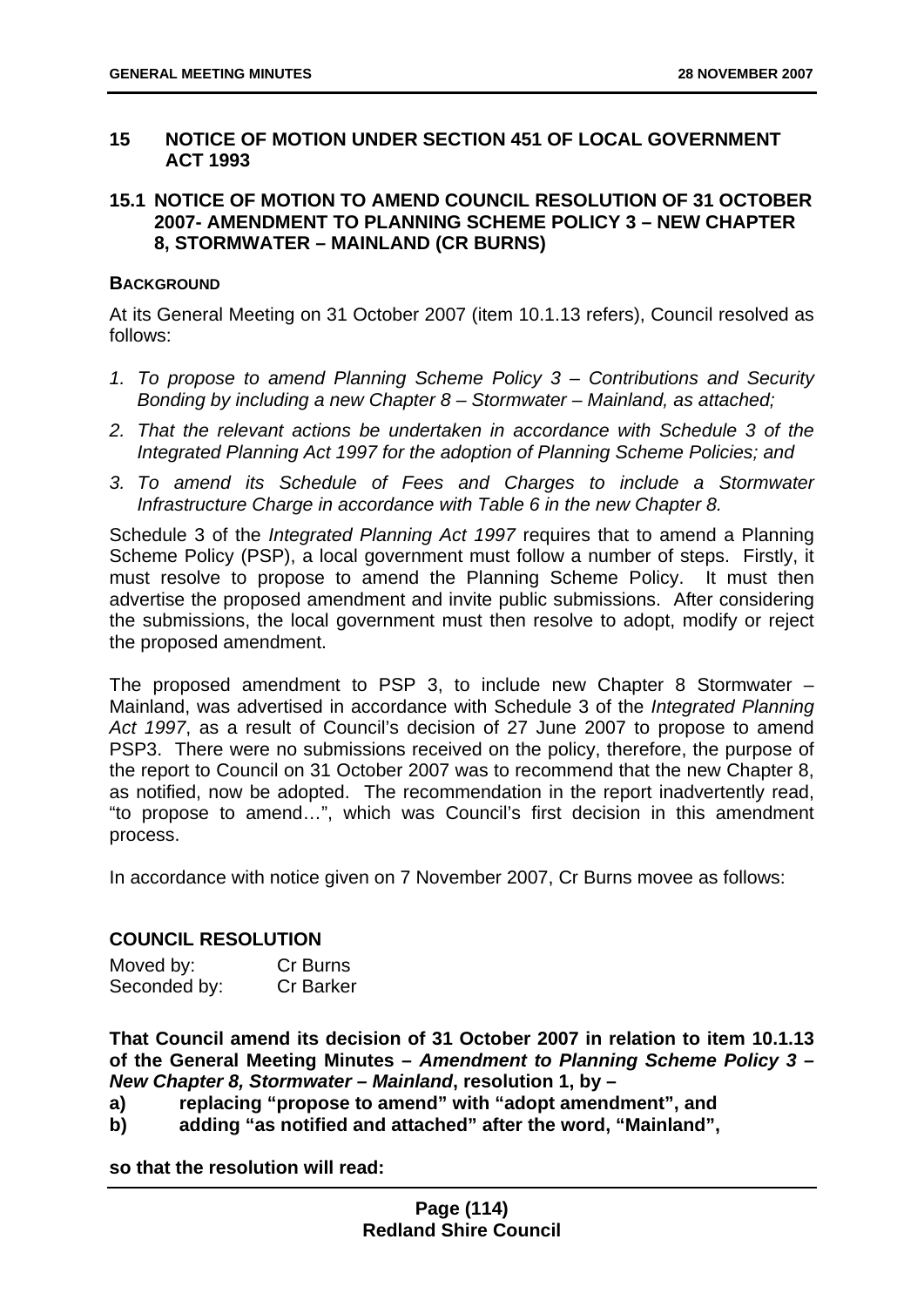**"1. To adopt amendment to Planning Scheme Policy 3 -** *Contributions and Security Bonding***, by including a new Chapter 8 - Stormwater – Mainland, as notified and attached;"**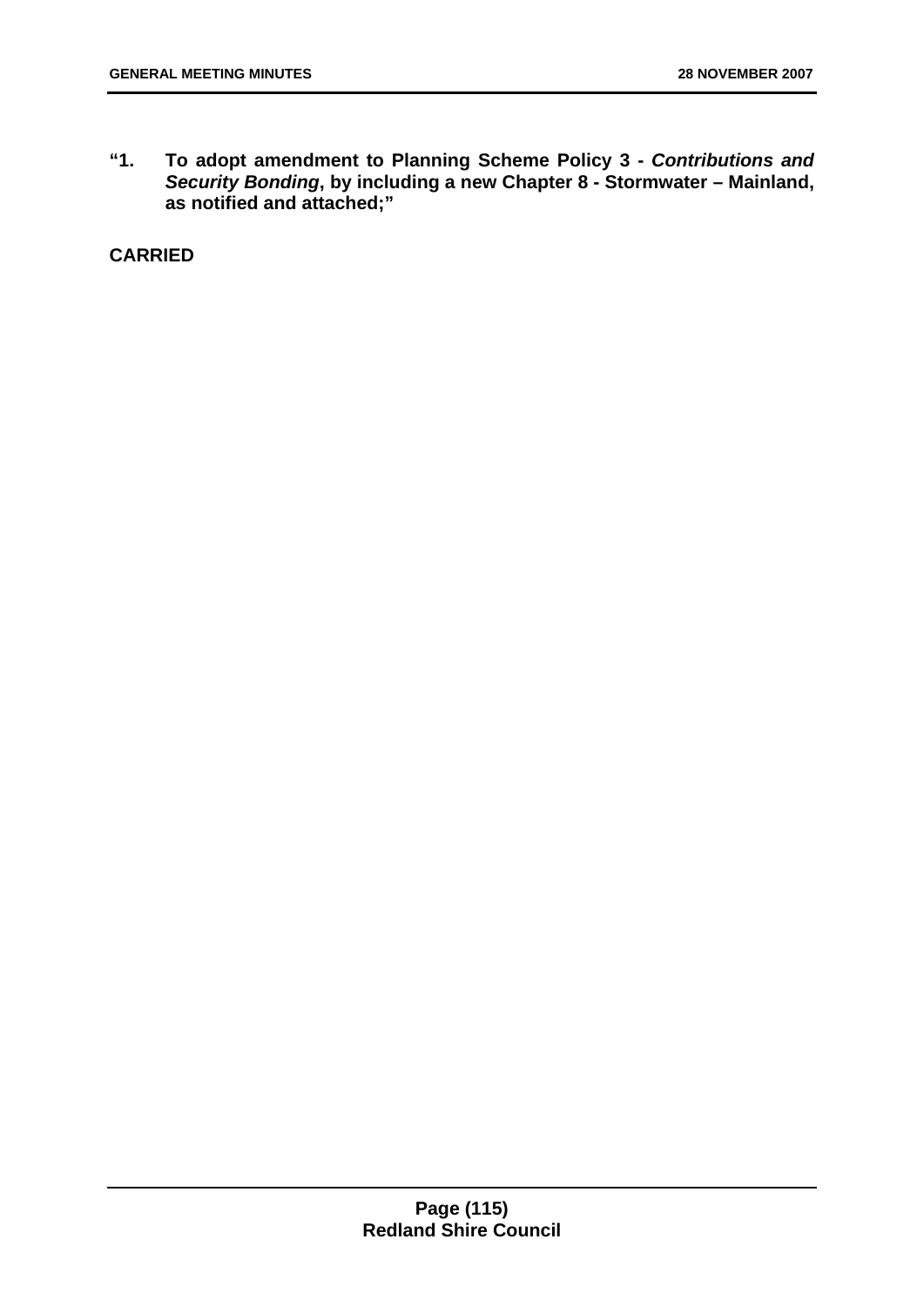### **16 NOTICE OF BUSINESS**

# **16.1 NOTICE GIVEN BY CR OGILVIE (DIVISION 2)**

### **16.1.1 HIGHER EDUCATION LEARNING INSTITUTIONS**

Cr Ogilvie gave notice that at the General Meeting scheduled for Wednesday 28 November 2007, he intended to move as follows:

That Council resolve as follows:

- 1. That a report be prepared and presented to Council on planning issues associated with the location of higher education learning institutions in the Redlands, and that issues for consideration include:
	- a. The prospect of success in locating an institution in the Redlands;
	- b. The benefits and impacts of the different types of institutions; and
	- c. The viability of the following locations:
		- i. Cleveland CBD;
		- ii. Birkdale 'Commonwealth Radio Receive Facility';
		- iii. Kinross Road, Thornlands;
		- iv. Southern Redlands; and
		- v. Capalaba; and
- 2. That funding for this report be referred to the next budget review.

After receiving advice on this matter since giving notice, and for clarification purposes, Cr Ogilvie amended his motion and moved accordingly, as follows.

### **COUNCIL RESOLUTION**

Moved by: Cr Ogilvie Seconded by: Cr Henry

**That Council resolve as follows:** 

- **1. That Council officers investigate the opportunities for the location of higher education learning institutions in the Redlands and bring a report back by May 2008.**
- **2. That the potential for these institutions be acknowledged and investigated in the planning of:** 
	- **a) the Principal Activity Centres of Cleveland and Capalaba;**
	- **b) the Thornlands Integrated Enterprise Area (as designated in the draft LGMS); and**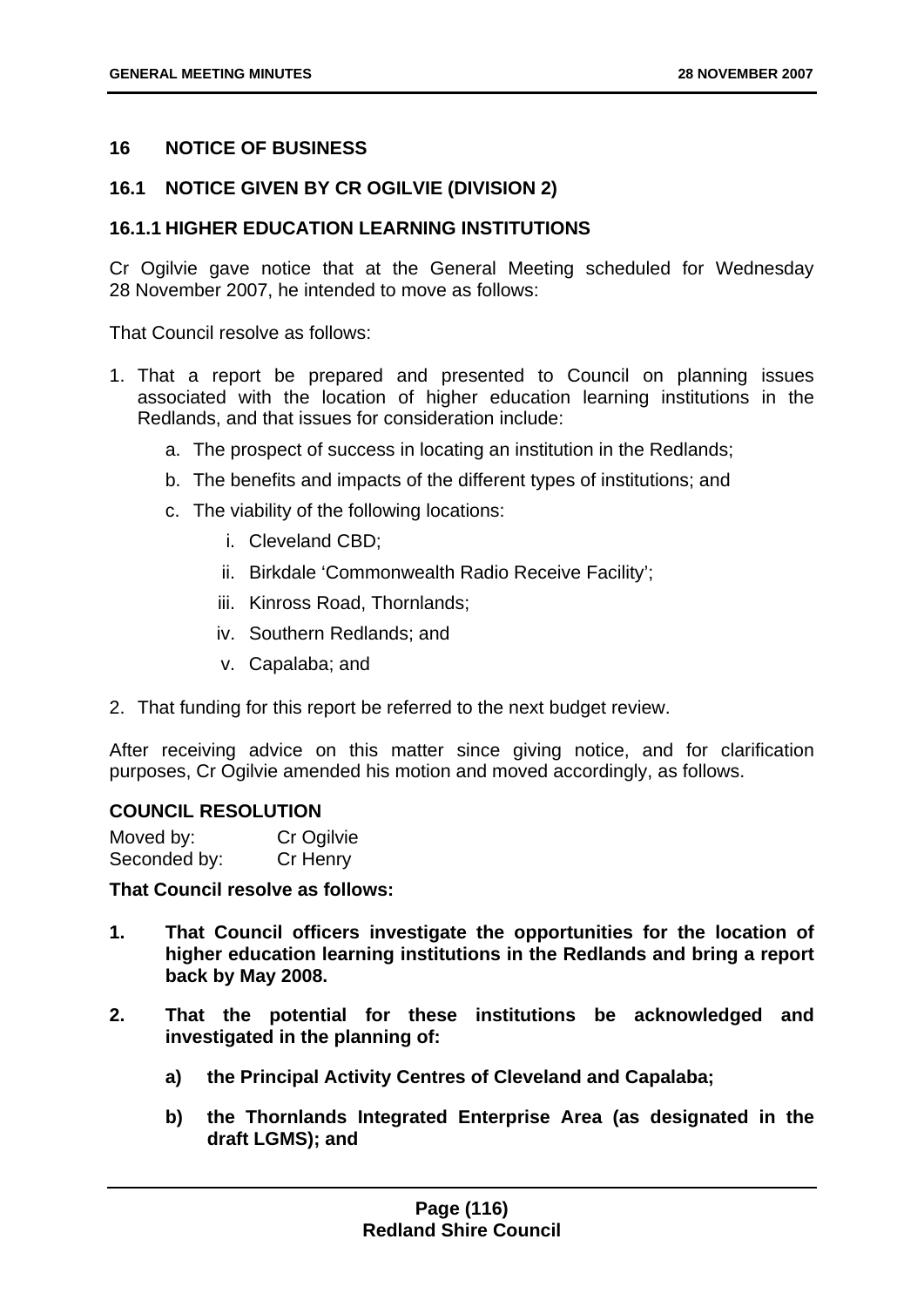**3. That the environmental constraints and possible development opportunities of the Birkdale ' Commonwealth Radio Receiver Facility' be investigated.**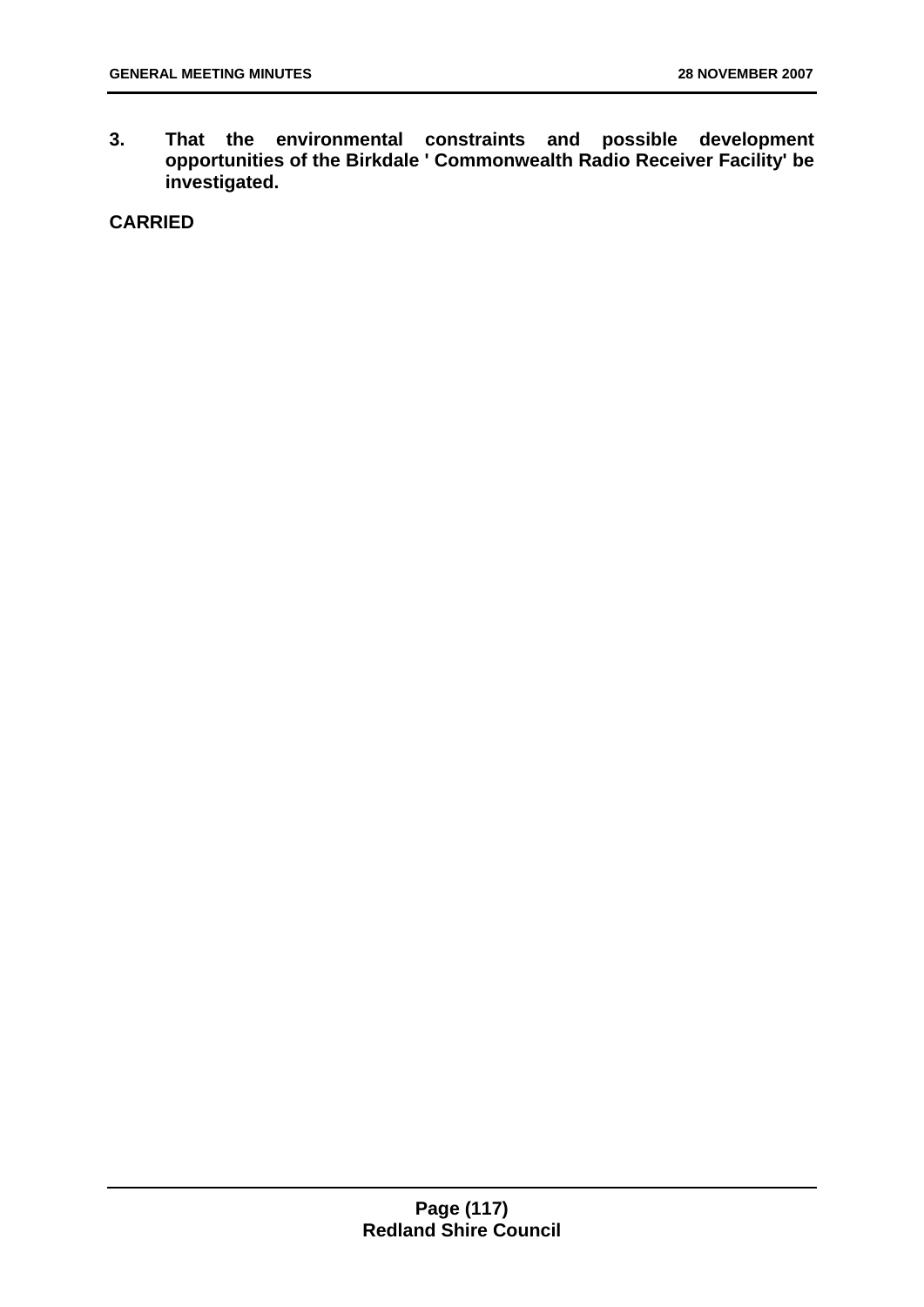# **16.2 NOTICE GIVEN BY CR MURRAY (DIVISION 10)**

## **16.2.1 PROPOSED REVIEW OF LOCAL LAW NO 6 – PROTECTION OF VEGETATION**

In accordance with notice given, Cr Murray moved the following:

That Council urgently bring forward Local Law No 6 – Protection of Vegetation, in order to make more flexible the policy regarding trees on boundaries to support the environment.

Prior to calling for a seconder, the Deputy Mayor asked the Chief Executive Officer to comment, who informed Council that the process involved with making amendments to Local Law No 6 in accordance with Cr Murray's proposed motion is very lengthy and could not be undertaken within the term of the current Council and there were no resources currently allocated to bring this forward for review quickly.

Based on this information, the Deputy Mayor ruled that he could not accept Cr Murray's motion.

Cr Elliott moved a motion of dissent against the Deputy Mayor's ruling.

The dissent motion was put to the vote and CARRIED.

A division was called for on the dissent motion.

Crs Murray, Elliott, Bowler, Henry and Ogilvie voted in the affirmative.

Crs Beard, Burns, Barker and Dowling voted in the negative.

(Crs Seccombe and Williams were absent from the meeting).

The motion was declared by the Deputy Mayor as CARRIED.

The proceedings of the meeting ensued on the motion as given. After further debate, it was proposed that the word, "urgently" be deleted and replaced with, "as a priority".

#### **COUNCIL RESOLUTION**

| Moved by:    | Cr Murray         |
|--------------|-------------------|
| Seconded by: | <b>Cr Elliott</b> |

**That Council, as a priority, bring forward Local Law No 6 – Protection of Vegetation, in order to make more flexible the policy regarding trees on boundaries to support the environment.**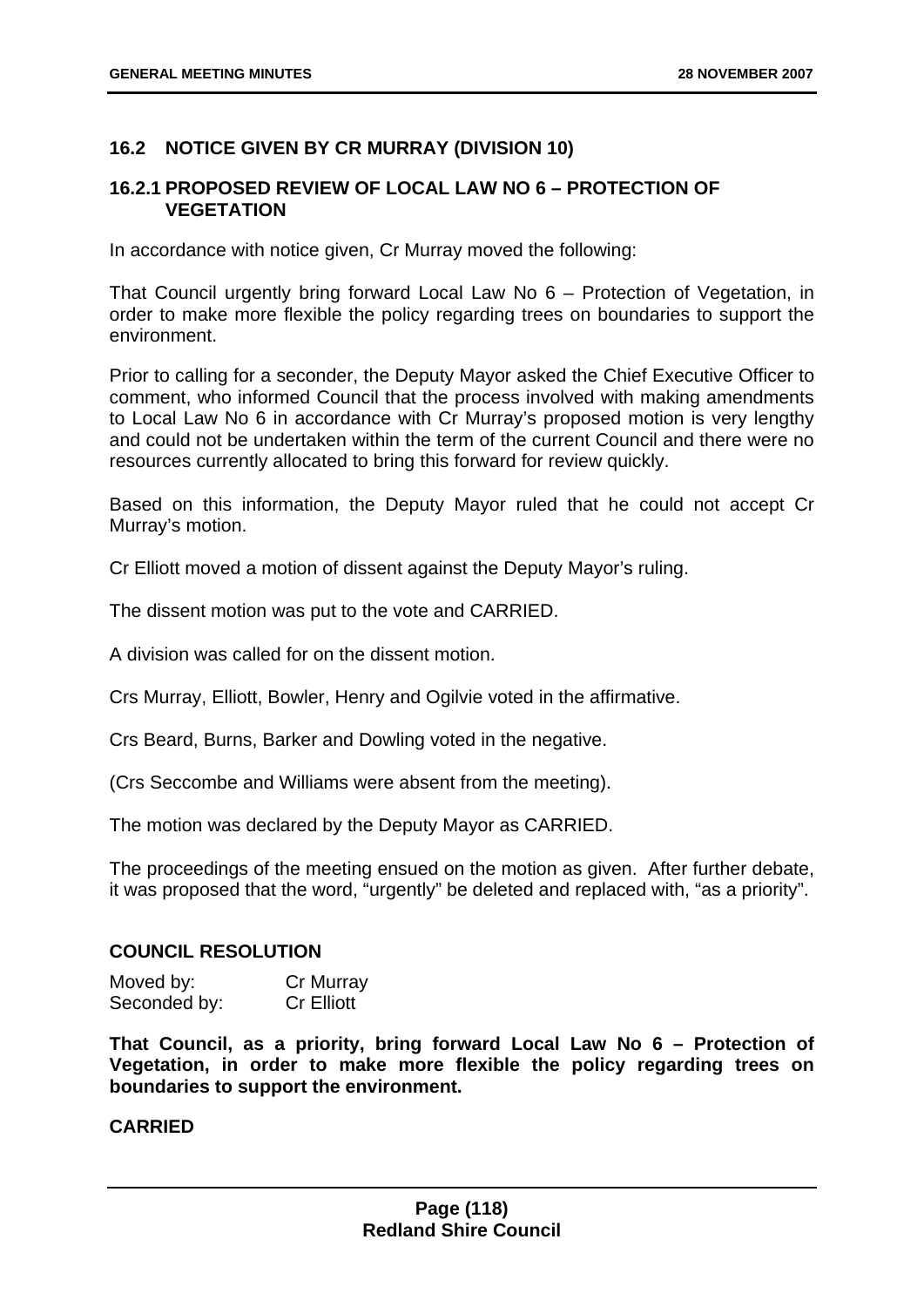# **16.2.2 PROTECTION OF FIG TREE**

Cr Murray gave notice that at the General Meeting, scheduled for Wednesday 28 November 2007, she intended to move as follows:

That Council begin action to protect the large fig tree on Lot 39 on RP826130, 1 Marlborough Road, Wellington Point.

It was noted that the incorrect address had been stated in Cr Murray's Notice of Business and that the correct address is: Lot 13 SP188629, 31 Hardy Road, Wellington Point.

#### **COUNCIL RESOLUTION**

| Moved by:    | Cr Murray        |
|--------------|------------------|
| Seconded by: | <b>Cr Bowler</b> |

**That Council begin action to protect the large fig tree on Lot 13 on SP188629, 31 Hardy Road, Wellington Point.**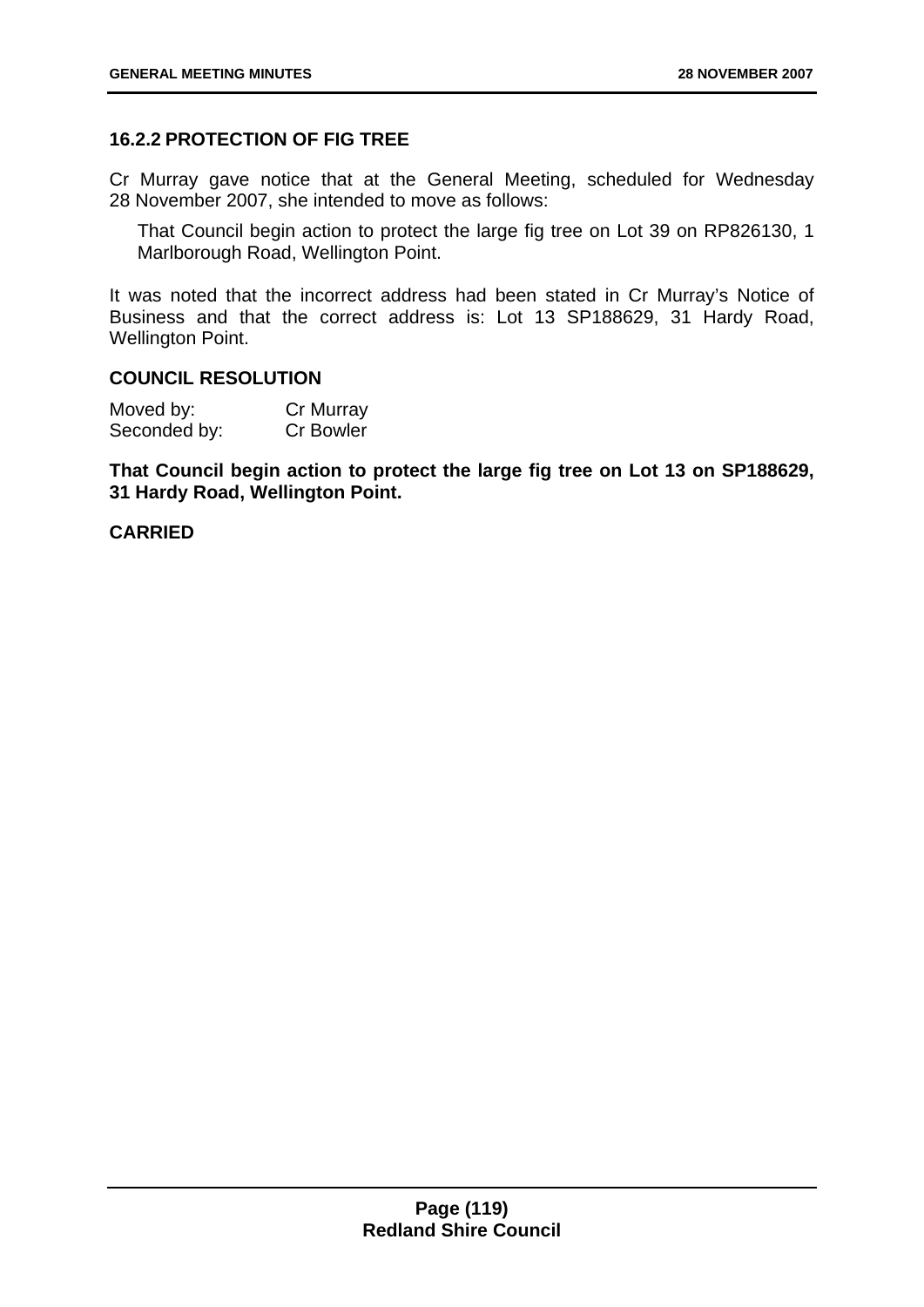# **16.2.3 REQUEST FOR PROGRESS REPORT - UNDERGROUNDING OF POWERLINES**

In accordance with notice given, Cr Murray moved as follows:

### **COUNCIL RESOLUTION**

Moved by: Cr Murray Seconded by: Cr Henry

**That a report be presented to Council on the progress made with Energex regarding undergrounding of powerlines in selected areas.**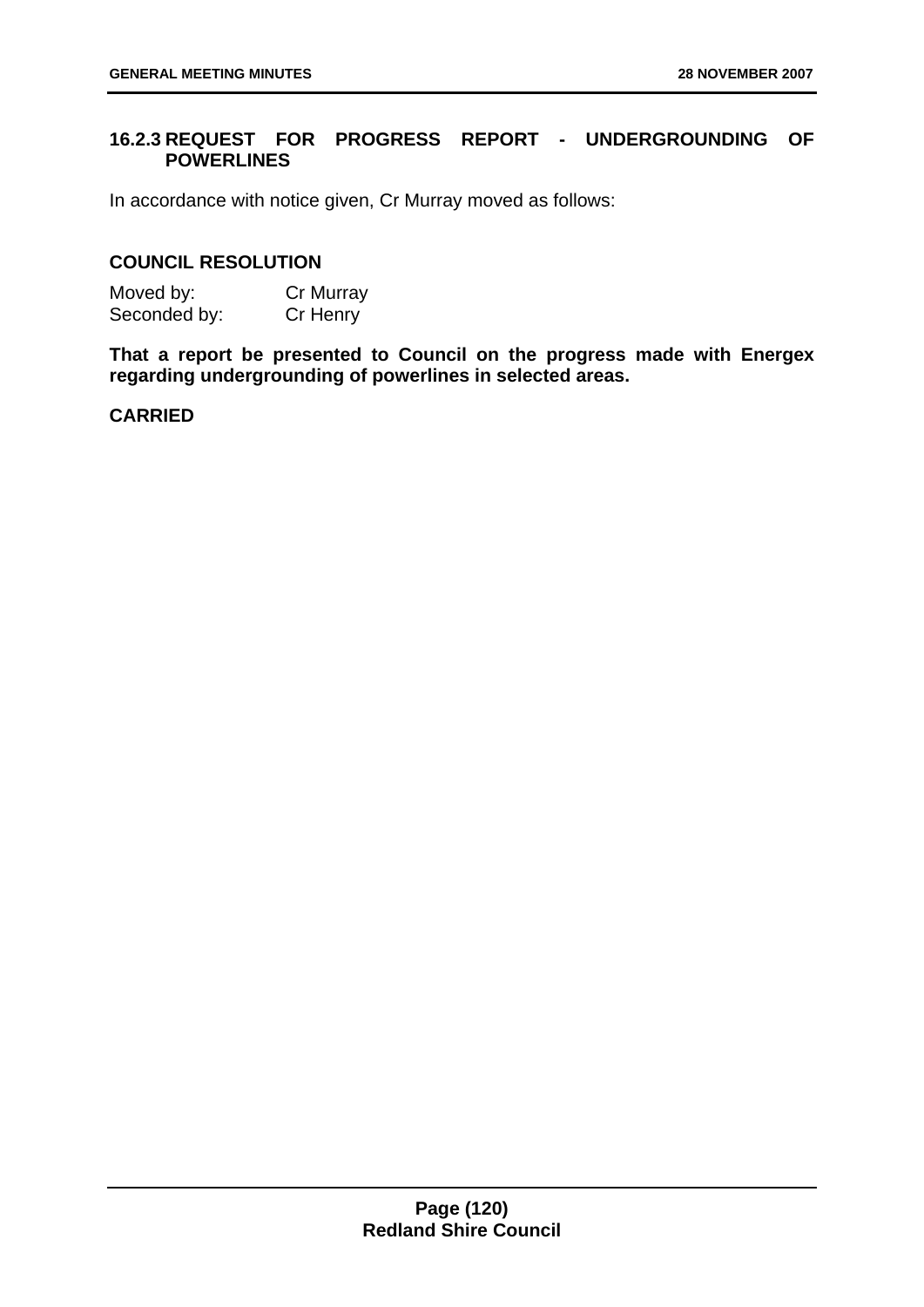# **16.2.4 REPORTING OF RESULTS OF ALL COURT CASES, APPEALS AND NEGOTIATED DECISIONS**

Cr Murray gave notice that at the General Meeting, scheduled for Wednesday 28 November 2007, she intended to move as follows:

That Council resolve that the results of all court cases, appeals and negotiated decisions involving development applications in the Redlands be listed and explained on Development Assessment Committee agendas as soon as possible after the decisions are made, thus allowing the final results to be quickly available to the community.

The Deputy Mayor ruled that he would not accept this motion due to it being operationally unworkable.